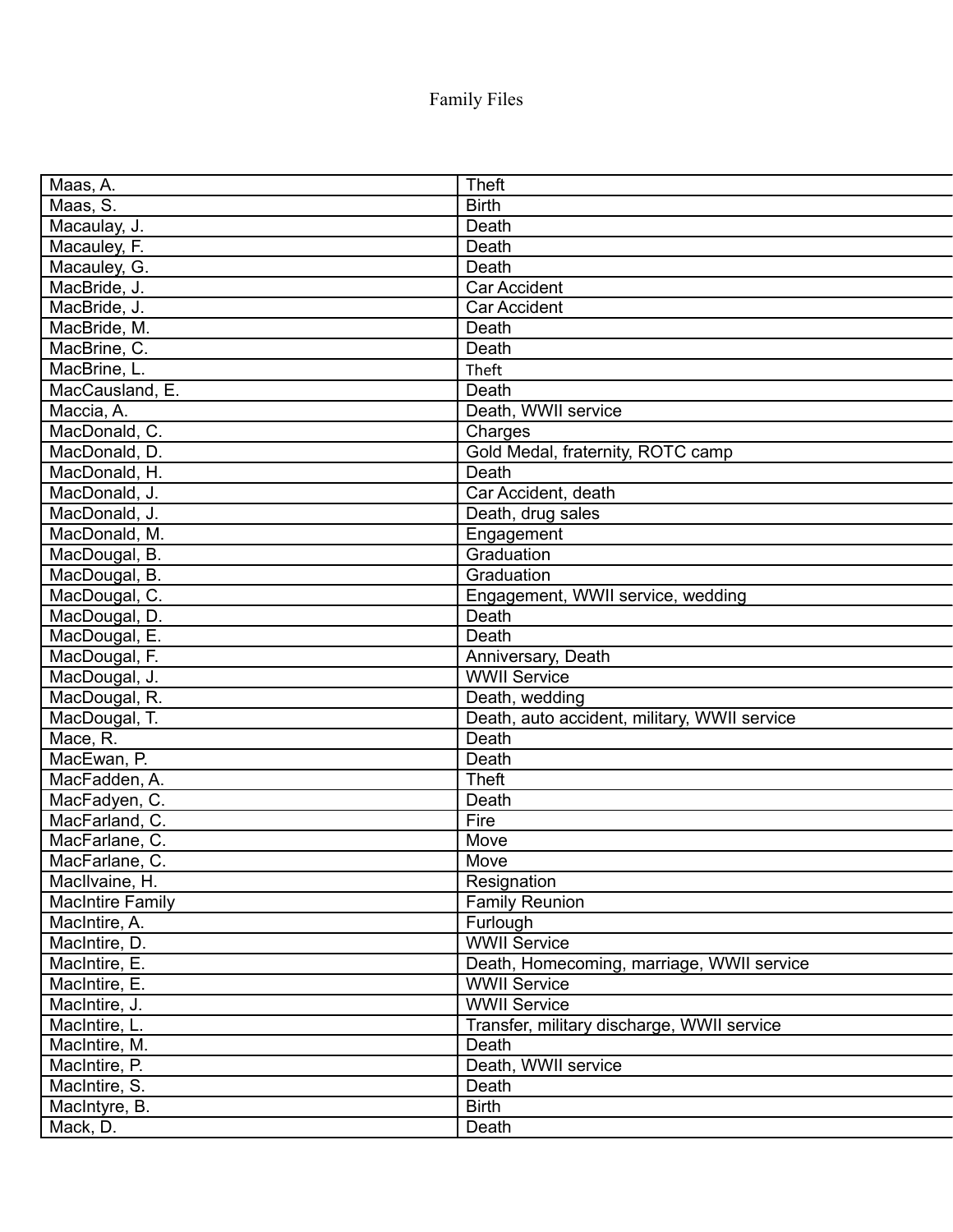| Mack, J.                     | Award                                        |
|------------------------------|----------------------------------------------|
| Mack, R.                     | Wedding, arrest                              |
| Mack, R.                     | Death, Confession                            |
| Mackay, J.                   | Death                                        |
| Mackay, L.                   | Death                                        |
| Mackel, J.                   | Dean's List                                  |
| MacKenzie, A.                | <b>Theft</b>                                 |
| Mackenzie, D.                | Death, wedding                               |
| Mackenzie, G.                | Biography                                    |
| Mackenzie, M.                | Death                                        |
| Mackenzie, N.                | Death                                        |
| Mackenzie, N.                | Biography                                    |
| MacKenzie, P.                | Death                                        |
| MacKenzie, S.                | Car Accident                                 |
| Mackenzie, S.                | Biography                                    |
| Mackey, J.                   | Death                                        |
| Mackey, J.                   | Death                                        |
| Mackey, P.                   | Biography                                    |
| MacKinney, K.                | Engagement                                   |
| MacKinnon, G.                | Dean's List                                  |
| MacLees, H.                  | Death                                        |
| MacLennan, C.                | <b>Birth</b>                                 |
| MacNab, E.                   | Death                                        |
| MacNamara, R.                | Wedding                                      |
| MacNamee, A.                 | Enrollment                                   |
| MacNeal, J.                  | Conference                                   |
| MacNeal, W.                  | Death                                        |
| MacNeill, F.                 | Wedding                                      |
| MacNeill, J.                 | Birth, Death                                 |
|                              |                                              |
| MacNeill, J.                 | Wedding, Death                               |
| MacNeill, V.<br>Macolley, K. | Biography                                    |
|                              | Death                                        |
| Macomber, E.                 | Graduation                                   |
| Madden, A.                   | Dean's List                                  |
| Madden, G.                   | Death                                        |
| Madden, J.                   | Engagement, Wedding, Death                   |
| Madden, M.                   | Dean's List                                  |
| Madden, P.                   | Death                                        |
| Madden, T.                   | Birth, death                                 |
| Maddux, W.                   | Wedding                                      |
| Madiro, A.                   | Election, college graduation, wedding, death |
| Madiro, C.                   | Dean's List, Summa Cum Laude, MA             |
| Madiro, C.L.                 | Death                                        |
| Madiro, D.                   | Death                                        |
| Madiro, G.                   | Death                                        |
| Madiro, J.                   | Death, auto accident                         |
| Madonna, F.                  | Death                                        |
| Madrigale, A.                | Death                                        |
| Madrigale, C.                | Death                                        |
| Madrigale, D.                | Wedding, car accident                        |
| Madrigale, E.                | Engagement                                   |
|                              |                                              |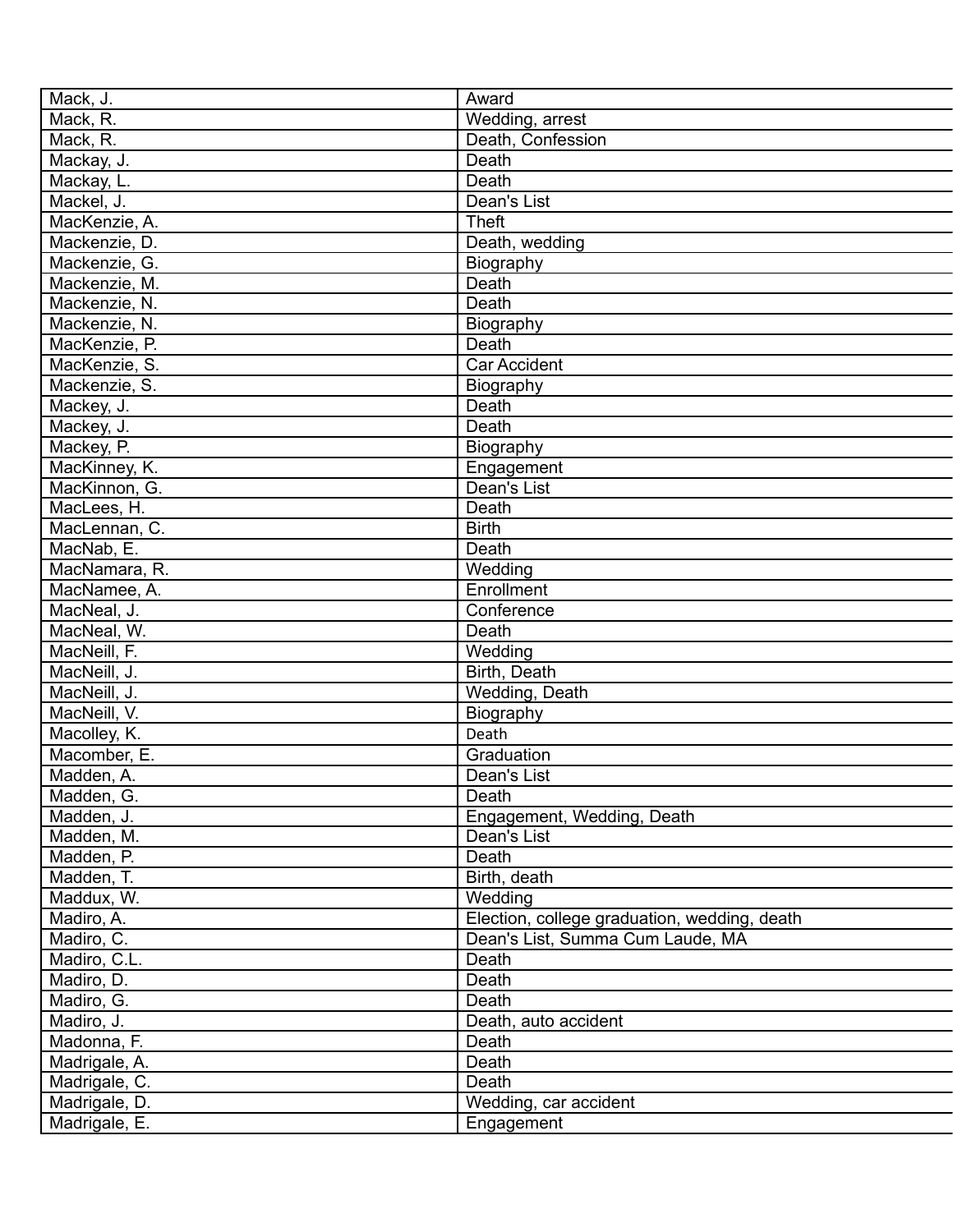| Madrigale, J.       | Death, Biography, football player,, polling place             |
|---------------------|---------------------------------------------------------------|
| Madrigale, M.       | Wedding, Death, football player, auto accident                |
| Madrigale, N.       | Death, Biography, WWII service                                |
| Madrigale, P.       | Death                                                         |
| Madrigale, R.       | Death, wedding, WWII service                                  |
| Madrigale, S.       | <b>WWII Service</b>                                           |
| Madrigale, T.       | Family                                                        |
| Magasich, K.        | Acceptance                                                    |
| Magee, R.           | Death                                                         |
| Magill, J.          | Death                                                         |
| Magill, O.          | Death                                                         |
| Magnette, C.        | Dean's List, graduation with honors                           |
| Maguire, A.         | <b>Theft</b>                                                  |
| <b>Mahan Family</b> |                                                               |
| Mahan, A.           | Death, auto accident                                          |
| Mahan, D.           | Death, birth                                                  |
| Mahan, J.           | Biography, Death, golden ann, actor, WWII service, miolitary  |
| Mahan, M.           | Death, Biography, Retirement, teacher workshop, piano teacher |
| Mahan, R            | Anniversary, military assignment, wedding                     |
| Mahan, W.           | <b>WWII Service</b>                                           |
| Mahard, J.          | Arrest                                                        |
| Maheu, D.           | Anniversary, Death                                            |
| Maheu, L.           | Wedding                                                       |
| Maholick, D.        | Death                                                         |
| Maholland, S.       | Death                                                         |
| Maholland, W.       | Wedding                                                       |
| Maholland, W.       | Wedding                                                       |
| Mahoney, D.         | Wedding                                                       |
| Mahood, W.          | Wedding                                                       |
| Mailki, P.          | Death                                                         |
| Mailliard, J.       | Wedding                                                       |
| Main, M.            | Death                                                         |
| Main, V.            | Death,                                                        |
| Main, W.            | Death, Radio School, military                                 |
|                     |                                                               |
| Maita, S.           | Death<br>Death                                                |
| Maitland, D.        | Family                                                        |
| Majka, F.           |                                                               |
| Majka, F.           | Biography                                                     |
| Majka, J.           | <b>Birth</b>                                                  |
| Major, A.           | Death                                                         |
| Makens, S.          | Death                                                         |
| Maki, C.            | Death                                                         |
| Makinson, L.        | Death                                                         |
| Malarkey, P.        | Move                                                          |
| Malavolta, J.       | Anniversary                                                   |
| Malehorn, V.        | Employment                                                    |
| Malin, G.           | Death, 50 <sup>th</sup> anniversary                           |
| Malkin, J.          | Lawsuit                                                       |
| Malle, G.           | Car Accident                                                  |
| Malle, S.           | <b>World Record</b>                                           |
| Mallikarjun, A.     | Contest                                                       |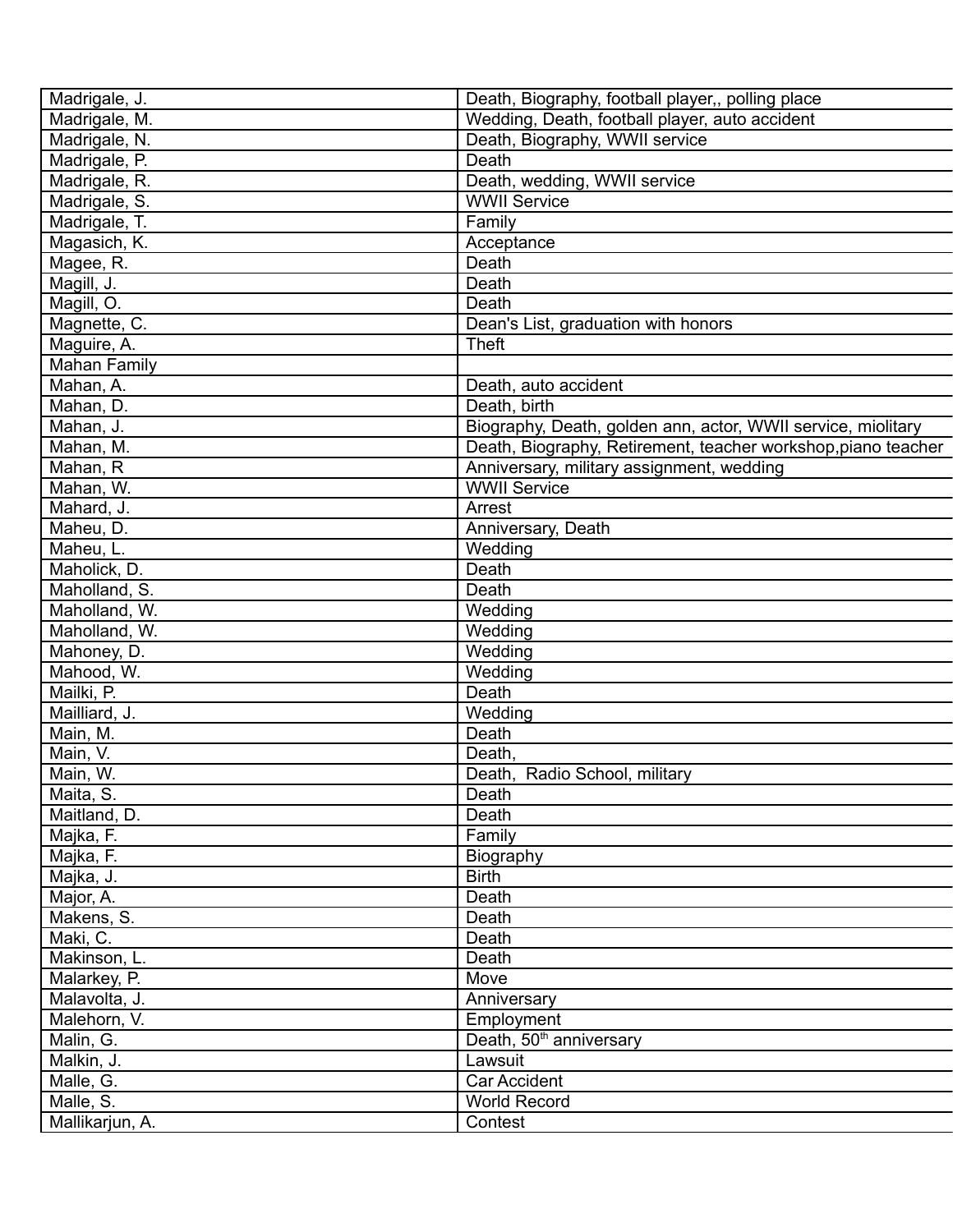| Mallon, C.             | Death                          |
|------------------------|--------------------------------|
| Malloy, B.             | Death                          |
| Malloy, M.             | Death                          |
| Mallozzi, A.           | Death                          |
| Malone, S.             | Conviction                     |
| Maloney, A.            | Arrest                         |
| Malory, M.             | Death                          |
| Mammarella, N.         |                                |
| Mancil, D.             | Advertisement                  |
| Mancill, M.            | Death                          |
| Mancini Family         | Death                          |
| Mancini, J.            | Death                          |
| Mancini, O.            | Death                          |
| Mancini, V.            | Death                          |
| Mancini, W.            | Death                          |
| Mandia, A.             | Engagement                     |
| Mandia, K.             | Death                          |
| Manetta, A.            | Murder, bicycle fatality       |
| Manetta, F.            | Wedding                        |
| Manetta, M.            | Wedding, death                 |
| Manetta, W.            | Death                          |
| Manfredi-Rubin, L.     | Wedding                        |
| Manifold, J.           | Death, Military                |
| Manley, C.             | Engagement, wedding            |
| Manley, D.             | Death                          |
| Manley, G.             | Engagement                     |
| Manley, H.             | Wedding                        |
| Manley, J.             | Herd sale, death               |
| Manley, M.             | Engagement                     |
|                        | Death                          |
| Manley, S.<br>Mann, C. | Letter of Intent, engagement   |
| Mann, I.               |                                |
|                        | Death, cycle accident<br>Death |
| Mann, K.               |                                |
| Mann, T.               | Death                          |
| Manning, B.            | Biography                      |
| Manning, B.            | Wedding                        |
| Manning, G.            | Engagement, Wedding, Death     |
| Manning, J.            | Death                          |
| Manning, M.            | Art Show                       |
| Mannix, M.             | Death                          |
| Manno, M.              | Death                          |
| Manno, P.              | Engagement                     |
| Mansur, A.             | Death                          |
| Mansur, W.             | Death                          |
| Manthe, C.             | Sports                         |
| Mantini, A.            | <b>Birth</b>                   |
| Manuel, K.             | <b>Title</b>                   |
| Manze, D.              | Biography                      |
| Manze, L.              | <b>Birth</b>                   |
| Manzi, G.              | <b>Honors</b>                  |
| Mapes, K.              | Death                          |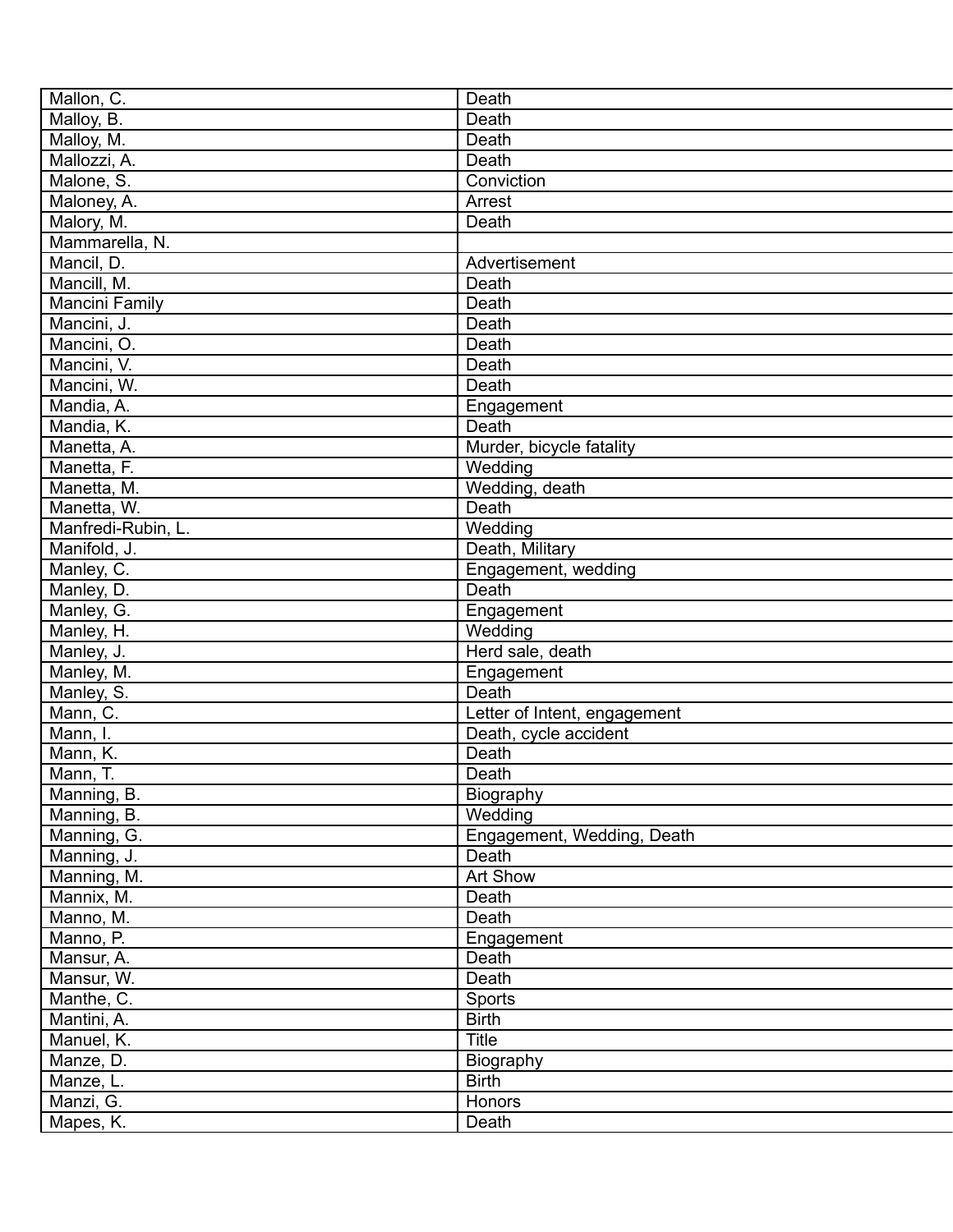| Mapp, D.       | Death                                                           |
|----------------|-----------------------------------------------------------------|
| Maragakes, S.  | Biography                                                       |
| Maraldo, M.    | Death                                                           |
| Maraldo, M.    | Death                                                           |
| Marberger, R.  | <b>Theft</b>                                                    |
| March, A.      | Engagement, Death, scout leader, birth                          |
| March, B.      | Anniversary, Death                                              |
| March, C.      | Death, anniversary, divorce, WWII service                       |
| March, E.      | Death, DUI,, birth, engagement                                  |
| March, E.      | Arrest, prison, probation                                       |
| March, F.      | Death, settlement of lawsuit                                    |
| March, G.      | Death, Wedding, military, deputy sheriff, pageant, WWII service |
| March, I.      | Death                                                           |
| March, J.      | <b>Basic Training</b>                                           |
| March, L.      | Death, Birth                                                    |
| March, M.      | Engagement, Wedding, Study Abroad                               |
| March, R.      | Death                                                           |
| March, S.      | Wedding                                                         |
| Marchand, A.   | Death                                                           |
| Marchand, G.   | Death                                                           |
| Marchand, D.   | Death                                                           |
| Marchesani, C. | Biography                                                       |
| Marchesani, R. | Death                                                           |
| Marchese, P.   | <b>Theft</b>                                                    |
| Marchetti, E.  | Arrest                                                          |
| Marchionne, J. | <b>Theft</b>                                                    |
| Marchitell, J. | <b>Class Agent</b>                                              |
| Marciante, F.  | Anniversary                                                     |
| Marcocci, E.   | Car Accident                                                    |
| Marcocci, F.   | Death                                                           |
| Marcocci, J.   | Death                                                           |
| Marcocci, L.   | <b>Car Accident</b>                                             |
| Marcocci, L.   | <b>Car Accident</b>                                             |
| Marcocci, P.   | World War II seervice                                           |
| Marcocelli, E. | Lawsuit                                                         |
| Marcocelli, O. | Death                                                           |
| Marhefka, R.   | Car Accident                                                    |
| Mariano, G.    | Dean's List                                                     |
| Mariano, H.    | <b>Birth</b>                                                    |
| Marinelli, D.  | World War II service, KIA                                       |
| Marinelli, J.  | <b>WWII Service, KIA</b>                                        |
| Marinello, D.  | <b>WWII Service</b>                                             |
| Marinello, J.  | <b>WWII Service</b>                                             |
| Marini, D.     | <b>Car Accident</b>                                             |
| Marino, C.     | Death                                                           |
| Marino, E.     | <b>Birth</b>                                                    |
| Marino, G.     | Death                                                           |
| Marino, M.     | Birth, finalist America Miss Pageant                            |
| Marino, N.     | Death                                                           |
| Marino, O.     | Art Show                                                        |
| Marino, T.     |                                                                 |
|                | Death                                                           |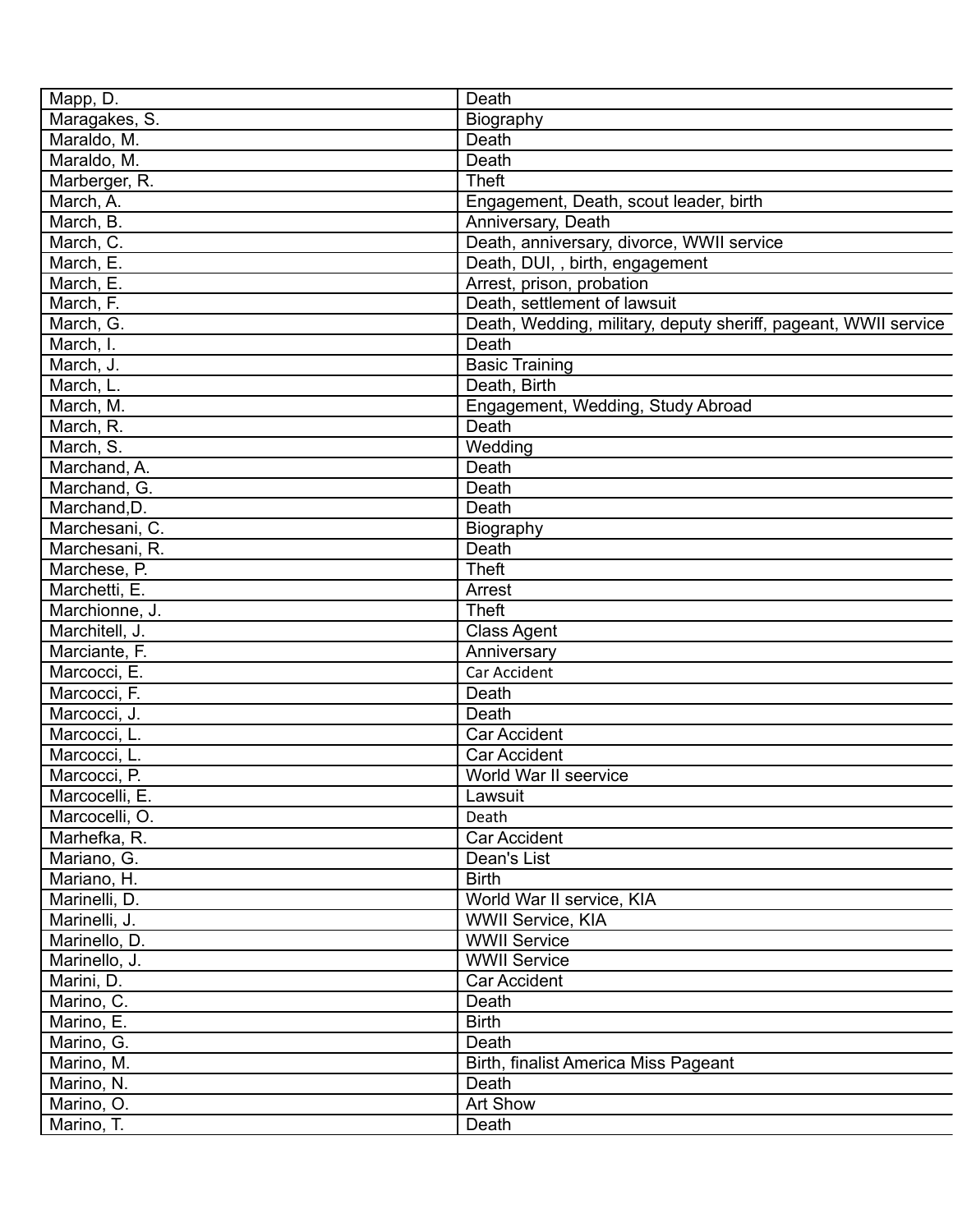| Marino, V.     | Death                                                                                                      |
|----------------|------------------------------------------------------------------------------------------------------------|
| Marinos, O.    | Advertisement                                                                                              |
| Marion, E.     | Death                                                                                                      |
| Marion, F.     | Biography                                                                                                  |
| Marion, M.     | Engagement                                                                                                 |
| Mark, N.       | Death                                                                                                      |
| Markiewicz, E. | Death                                                                                                      |
| Markowski, J.  | Arrest                                                                                                     |
| Marks, D.      | Wedding, Death                                                                                             |
| Marks, M.      | Death                                                                                                      |
| Marks, P.      | Appointment                                                                                                |
| Marks, W.      | <b>Theft</b>                                                                                               |
| Markt, M.      | Birthday                                                                                                   |
| Markward, B.   | <b>Employment, Resignation</b>                                                                             |
| Markward, W.   | Death                                                                                                      |
| Marleal, G.    | Car Accident                                                                                               |
| Marlin, F.     | <b>Birth</b>                                                                                               |
| Marlo, D.      | <b>Theft</b>                                                                                               |
|                | Death                                                                                                      |
| Marmon, J.     | Move                                                                                                       |
| Maropis, C.    | Move                                                                                                       |
| Maropis, C.    |                                                                                                            |
| Maropis, C.    | Move                                                                                                       |
| Marple, J.     | Death, wedding                                                                                             |
| Marquette, H.  | Death                                                                                                      |
| Marra, P.      | <b>Birth</b>                                                                                               |
| Marriner, K.   | Death                                                                                                      |
| Marriner, N.   | Move                                                                                                       |
| Marsh, A.      | Death                                                                                                      |
| Marsh, F.      | Death                                                                                                      |
| Marsh, M.      | Scholarship                                                                                                |
| Marshall, A.   | Death                                                                                                      |
| Marshall, E.   | Death                                                                                                      |
| Marshall, J.   | Death, scholarship                                                                                         |
| Marshall, W.   | Death, Wedding                                                                                             |
| Marshman, A.   | Dean's List                                                                                                |
| Marshman, A.   | Death                                                                                                      |
| Martel, C.     | Death                                                                                                      |
| Martel, D.     | Death                                                                                                      |
| Martel, M.     | Car Accident                                                                                               |
| Martilik, R.   | Engagement, Wedding                                                                                        |
| Martin, A.     | Engagement, wedding, art display                                                                           |
| Martin, A.     | Arrest                                                                                                     |
| Martin, B.     | Car Accident                                                                                               |
| Martin, C.     | Engagement, wedding, death, Farm Journal program, house<br>burglarized, farmer electrocuted fighting blaze |
| Martin, D.     | Letter of Intent, wedding, auto accident, death, college admission                                         |
| Martin, E.     | Wedding, home theft, auto accident                                                                         |
| Martin, E.     | Retirement                                                                                                 |
| Martin, E.     | Engagement, Death                                                                                          |
| Martin, F.     | Engagement                                                                                                 |
| Martin, G.     | <b>Theft</b>                                                                                               |
|                |                                                                                                            |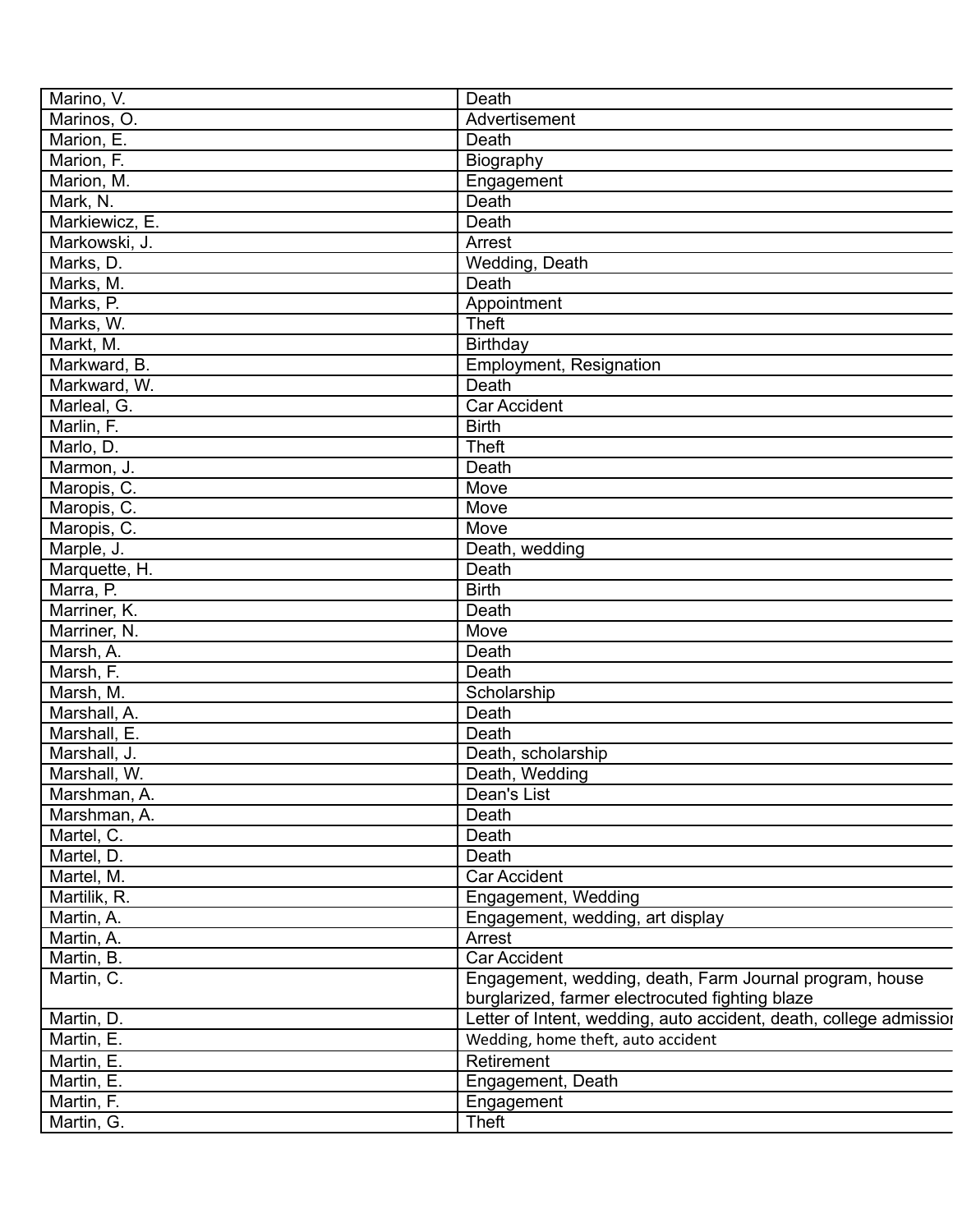| Martin, H.                     | Biography                                                 |
|--------------------------------|-----------------------------------------------------------|
| Martin, J.                     | Engagement, Death                                         |
| Martin, K.                     | <b>Car Accident</b>                                       |
| Martin, L.                     | Death                                                     |
| Martin, M.                     | Death, Family                                             |
| Martin, N.                     | Award                                                     |
| Martin, P.                     | Wedding                                                   |
| Martin, R.                     | Death, engagement                                         |
| Martin, R.                     | Move                                                      |
| Martin, S.                     | Wedding                                                   |
| Martin, S.                     | Wedding                                                   |
| Martin, T.                     | Army School Graduation, Deployment, Wedding               |
| Martin, V.                     | Death                                                     |
| Martinas, I.                   | Discharge                                                 |
| Martinelil, D.                 | Biography                                                 |
| Martinez, A.                   | Death, artist, St Joe's murals, library murals            |
| Martinez, J.                   | Death                                                     |
| Martinez, K.                   | Wedding                                                   |
| Martini, A.                    | Death                                                     |
| Martini, H.                    | <b>Dress Revue</b>                                        |
| Martini, J.                    | <b>Director</b>                                           |
| Martini, K.                    | Wedding                                                   |
| Martini, M.                    | Death                                                     |
| Martini, S.                    | Wedding                                                   |
| Martino, M.                    | <b>Baseball Career</b>                                    |
| Marton, W.                     | Sale                                                      |
| Martorana, D.                  |                                                           |
| Maruca, L.                     | Biography                                                 |
|                                | Biography<br>Letter of Intent                             |
| Marx, M.                       |                                                           |
| Marx, T.                       | Death                                                     |
| Marzulli, T.<br>Mascherino, A. | Death                                                     |
|                                | Death, 50 <sup>th</sup> anniversary, military             |
| Mascherino, C.                 | Engagement                                                |
| Mascherino, C.                 | Engagement                                                |
| Mascherino, F.                 | Wedding, Bachelor's Degree, Biography                     |
| Mascherino, G.                 | Wedding, college graduation, track                        |
| Mascherino, J.                 | Engagement, wedding, death, WWII service, Combat Infantry |
|                                | Badge, Navy training, mystery illness                     |
| Mascherino, L.                 | <b>WWII</b> service                                       |
| Mascherino, M.                 | Wedding                                                   |
| Mascherino, R.                 | Death                                                     |
| Masherino                      | Family reunion                                            |
| Maska, D.                      | Death                                                     |
| Maska, D.                      | Death                                                     |
| Maskalick, B.                  | Death                                                     |
| Maskalick, E.                  | <b>Theft</b>                                              |
| Maslo, T.                      | Death                                                     |
| Mason, A.                      | Death                                                     |
| Mason, C.                      | Death                                                     |
| Mason, E.                      | <b>Theft</b>                                              |
| Mason, G                       | Military service                                          |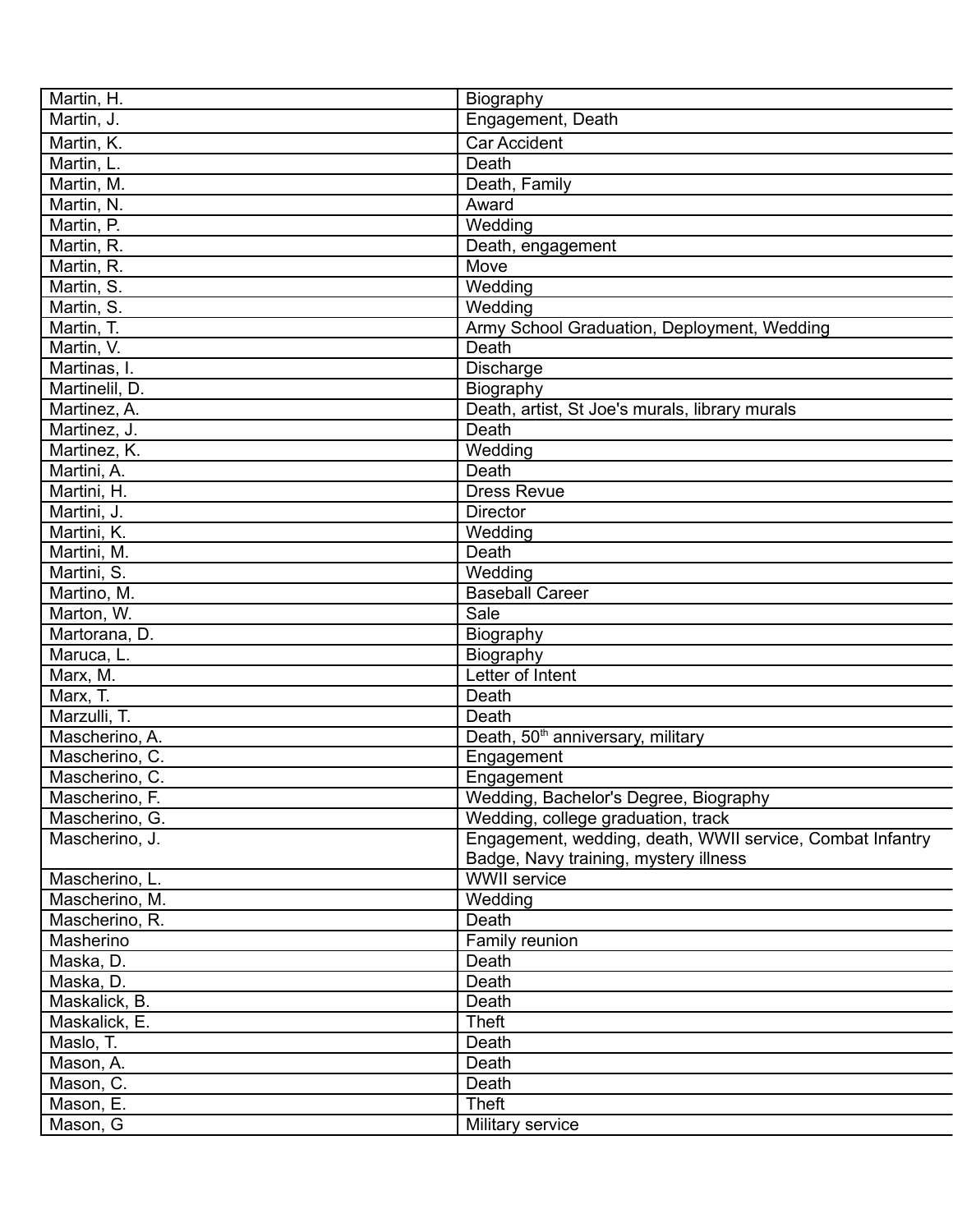| Mason, K.                   | Collegiate Journalists Society, postal employee |
|-----------------------------|-------------------------------------------------|
| Mason, M.                   | Death                                           |
| Mason, R.                   | Letter of Intent                                |
| Mason, W.                   | College, postal retirement                      |
| Masrog, W.                  | <b>Birth</b>                                    |
| Mass, T.                    | Move                                            |
| Massarella, B.              |                                                 |
|                             | Biography<br><b>Birth</b>                       |
| Massey, H.                  |                                                 |
| Massey, M.<br>Massimini, C. | Death                                           |
|                             | Death, wedding                                  |
| Massimini, D.               | Engagement, wedding, soccer player              |
| Massimini, F.               | Biography, DeathWWII service                    |
| Massimini, J.               | Death, military reassignment                    |
| Massimini, K.               | Wedding                                         |
| Massimini, M.               | Wedding, Death                                  |
| Massimini, S.               | College                                         |
| Massimini, V.               | Death                                           |
| Massucci, E.                | Death                                           |
| Massucci, J.                | Death                                           |
| Massucci, L.                | Death                                           |
| Massy, M.                   | Engagement                                      |
| Masterson, H.               | Death, DUI, fire                                |
| Masterstefone, S.           | Graduation                                      |
| Mastrangelo, K.             | Death                                           |
| Mastriani, J.               | Death                                           |
| Matarazzo, A.               | <b>Car Accident</b>                             |
| Matarese, A.                | Death                                           |
| Matarese, S.                | Wedding                                         |
| Matejkovic, J.              | Death                                           |
| Materi, J.                  | Death                                           |
| Materi, M.                  | Death                                           |
| Mather, P.                  | Picture                                         |
| Mathew, F.                  | Sale                                            |
| Mathis, J.                  | Lawsuit                                         |
| Mathis, M.                  | Award, basic training, death                    |
| Matlack, A.                 | Teacher of the Year                             |
| Matlack, C.                 | Wedding                                         |
| Matlack, H.                 | Death                                           |
| Matlack, J.                 | Associate                                       |
| Matlack, V.                 | Death                                           |
| Matlack, W.                 | Death, state chorus                             |
| Matlavage, B.               | Death                                           |
| Matt, D.                    | Death                                           |
| Matta, A.                   | Biography                                       |
| Matta, M.                   | Football coach                                  |
| Matta, P.                   | Biography                                       |
| Matteo, A.                  | Trial                                           |
| Matter, P.                  | Party, Admission                                |
| Matthews, B.                | Death                                           |
| Matthews, C.                | Attendance, farm show awards                    |
| Matthews, E.                | Death, birthday part, college admission         |
|                             |                                                 |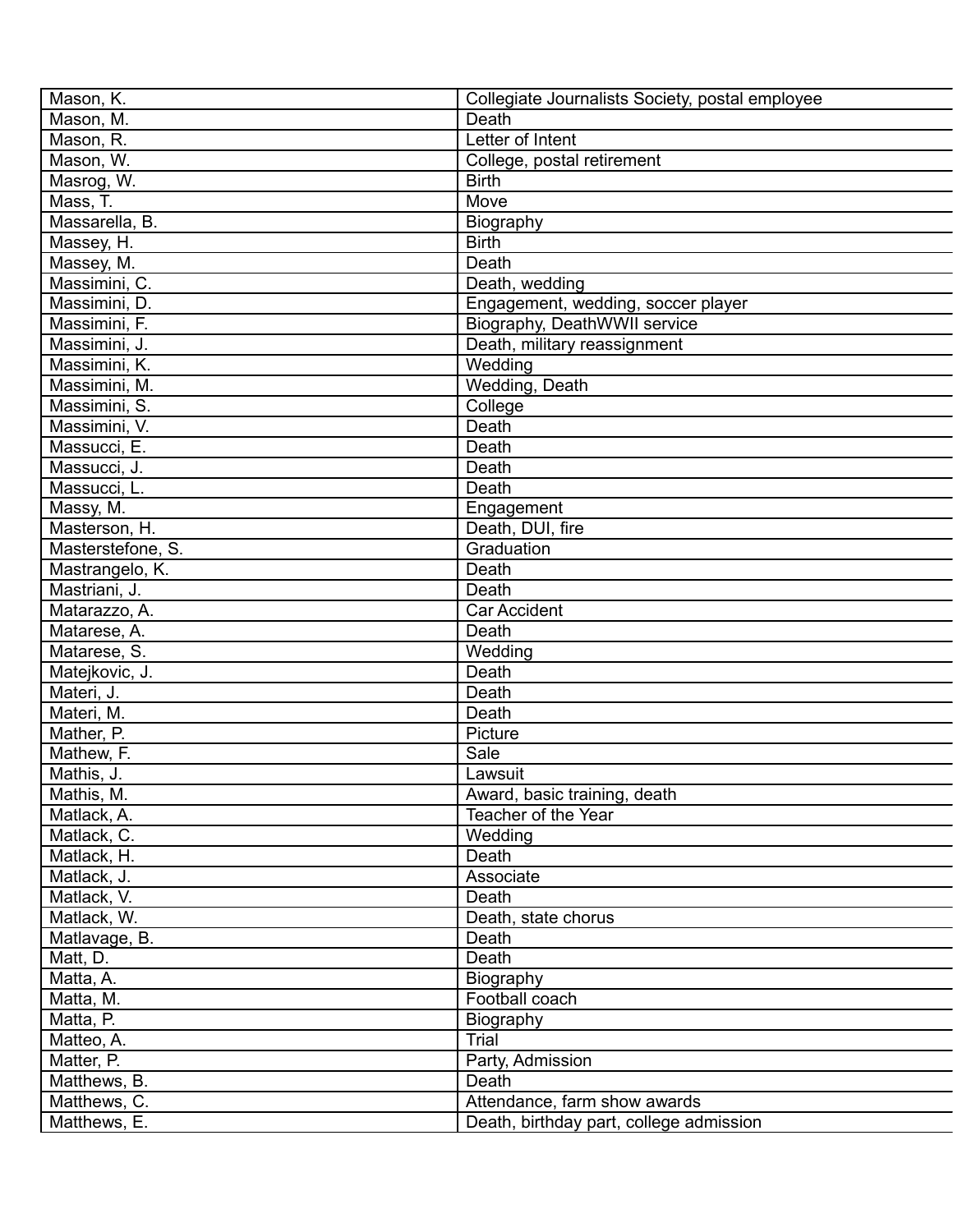| Matthews, F.  | <b>Bachelor's Degree</b>                      |
|---------------|-----------------------------------------------|
| Matthews, G.  | Theft, arrest for rr vandalism                |
| Matthews, J.  | Car Accident                                  |
| Matthews, J.  | <b>Car Accident</b>                           |
| Matthews, K.  | Selection                                     |
| Matthews, M.  | Death                                         |
| Matthews, P.  | Car Accident                                  |
| Matthews, S.  | Engagement, college BA, wedding, dairy farmer |
| Matthews, T.  | Wedding, promotion, engagement                |
| Matthews, W.  | Engagement                                    |
| Mattia, C.    | Engagement                                    |
| Mattia, L.    | Dean's List                                   |
| Mattia, S.    | Death                                         |
| Mattice, R.   | <b>Car Accident</b>                           |
| Mattick, A.   | Wedding                                       |
| Mattie, K.    | Dean's List                                   |
| Mattioni, A.  | Death, baseball injury, WWII service          |
| Mattioni, B.  | <b>Car Accident</b>                           |
| Mattioni, C.  | Death                                         |
| Mattioni, D.  | Wrestler, contest winner, basic training      |
| Mattioni, F.  | Death                                         |
|               |                                               |
| Mattioni, F.  | Wedding                                       |
| Mattioni, G.  | Wedding                                       |
| Mattioni, J   | Death, train/ped accident                     |
| Mattioni, L.  | Death                                         |
| Mattioni, M.  | Death                                         |
| Mattioni, M.  | Death, purple heart                           |
| Mattioni, W.  | Death, purple heart, wedding, WWII service    |
| Mattis, W.    | Death                                         |
| Mattison, J.  | Biography                                     |
| Mattison, R.  | Travel, award                                 |
| Mattison, R.  | Nomination                                    |
| Mattocks, C.  | Death                                         |
| Mattocks, D.  | Death                                         |
| Mattocks, H.  | Death, Biography                              |
| Mattson, B.   | Biography                                     |
| Mattson, D.   | Death                                         |
| Mattson, F.   | Death                                         |
| Mattson, F.   | Death                                         |
| Mattson, H.   | Biography                                     |
| Mattson, H.   | Engagement                                    |
| Mattson, J.   | Death                                         |
| Mattson, K.   | Scholarship                                   |
| Mattson, M.   | Death                                         |
| Mattson, M.   | Engagement                                    |
| Mattson, P.   | Graduation                                    |
| Matusky, S.   | Arrest                                        |
| Matveri, V.   | Theft                                         |
| Matyjasik, C. | Death                                         |
| Mauger, B.    | Award                                         |
| Mauger, J.    | Award                                         |
|               |                                               |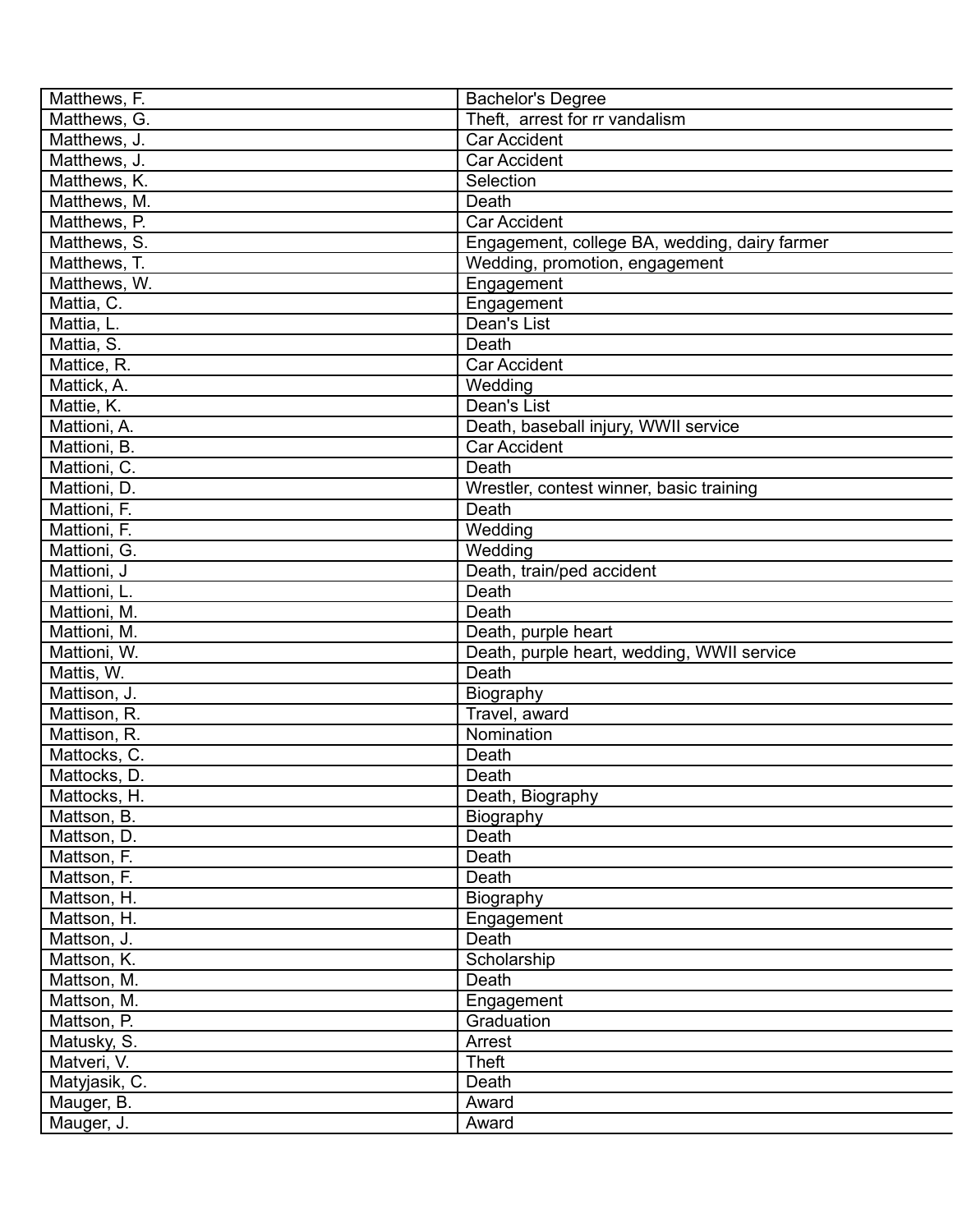| Maurer, E.     | Biography                                                    |
|----------------|--------------------------------------------------------------|
| Maurer, K.     | Death                                                        |
| Maurey, A.     | Death                                                        |
| Maurey, A.     | Death                                                        |
| Maurier, T.    | Wedding                                                      |
| Maus, C.       | Death                                                        |
| Maust, D.      | Wedding                                                      |
| Mautini, C.    | Honorable Discharge                                          |
| Mawrer, M.     | <b>Theft</b>                                                 |
| Maxine, G.     | Move                                                         |
| Maxine, G.     | Move                                                         |
| Maxton, E.     | World War II service, birth                                  |
| Maxton, N.     | Appointment                                                  |
| Maxwell, A.    | Death                                                        |
| Maxwell, E.    | Death                                                        |
| Maxwell, E.    | Death                                                        |
| Maxwell, J.    | Death, running state representative, Bhendix Corp            |
| Maxwell, J.    | Mayoral Term, Arrest, opponent next election, DUI, retort to |
|                | Trump, Chile trip, race                                      |
| Maxwell, L.    | Family                                                       |
| Maxwell, M.    | Death                                                        |
| May, B.        | Engagement                                                   |
| May, K.        | Death, WWII service                                          |
| May, M.        | Biography, Death, artist                                     |
| May, P.        | Engagement                                                   |
| May, S.        | Death                                                        |
| Mayberry, J.   | Resignation                                                  |
|                | Death                                                        |
| Mayer, J.      |                                                              |
| Mayer, T.      | Death                                                        |
| Mayes, T.      | Biography                                                    |
| Mayhew, B.     | Engagement                                                   |
| Mayhew, E.     | Arrest                                                       |
| Mayhew, S.     | Death                                                        |
| Mayhews, N.    | Anniversary                                                  |
| Mayo, C.       | Anniversary                                                  |
| Mayo, L.       | <b>Theft</b>                                                 |
| Mayo, L.       | Theft, football running back                                 |
| Mayo, T.       | Death                                                        |
| Mazzi, N.      | <b>EHOBO</b>                                                 |
| Mazzie, J.     | Death                                                        |
| Mazzotta, J.   | Death                                                        |
| Mbuy, G.       | Death                                                        |
| McAdams, D.    | Death                                                        |
| McAdams, J.    | Biography                                                    |
| McAdoo, C.     | <b>Birth</b>                                                 |
| McAdoo, H.     | Death                                                        |
| McAfee, R.     | Wedding                                                      |
| McAfoos, L.    | Engagement                                                   |
| McAllister, B. | Volunteer Work, death                                        |
| McAllister, D. | Purple Heart                                                 |
| McAllister, F. | Arrest                                                       |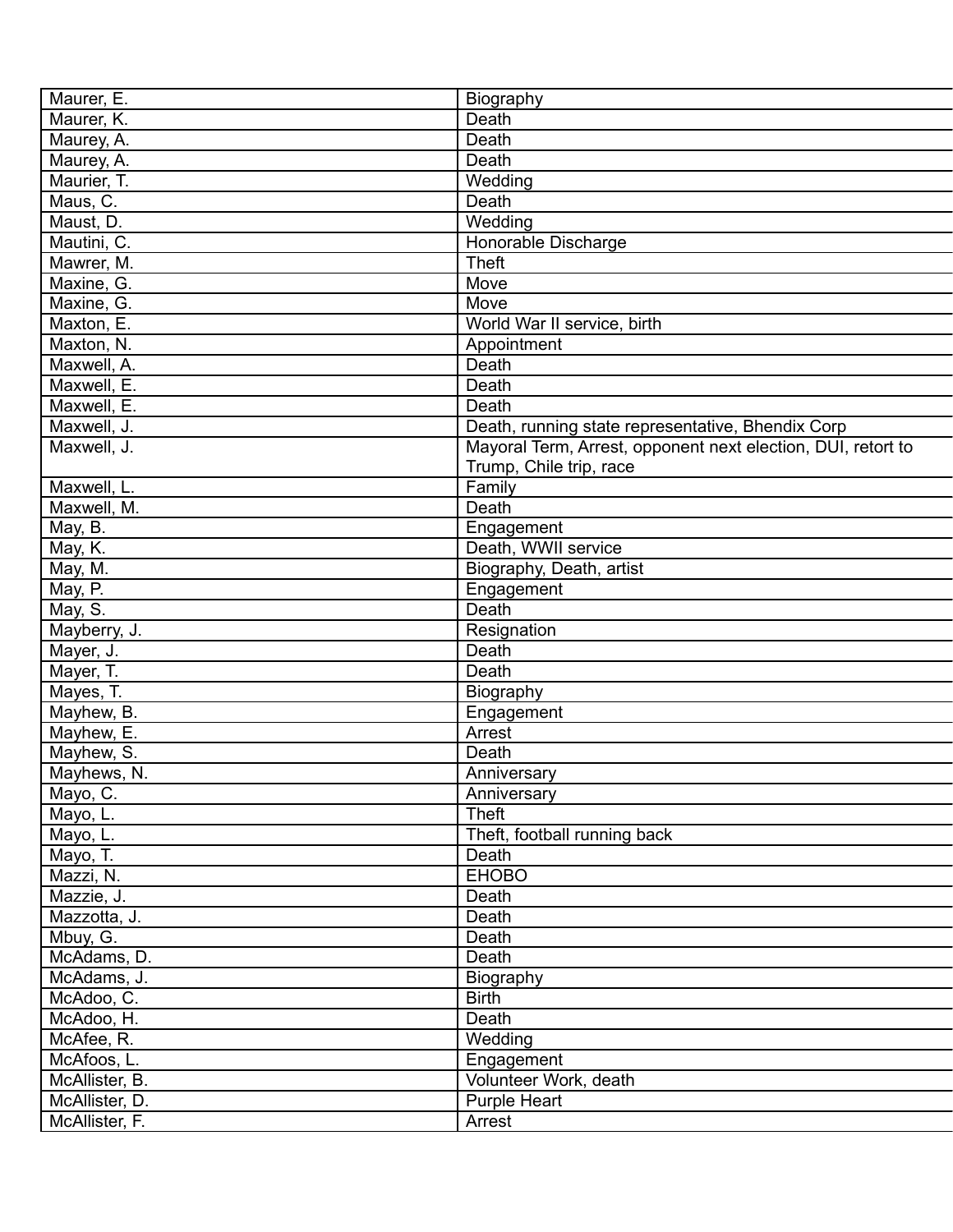| McAllister, G. | Bachelor's Degree, Firefighter of the Week             |
|----------------|--------------------------------------------------------|
| McAllister, H. | Wedding, WWII service                                  |
| McAllister, J. | Military Duty, Biography, fine imposed                 |
| McAllister, S. | Graduation                                             |
| McAllister, W. | Biography                                              |
| McAlpin, J.    | Wedding                                                |
| McAlpine, D.   | Death                                                  |
| McAlpine, W.   | Military, Soccer player                                |
| McAuliffe, R.  | Death                                                  |
| McAveney, A.   | Biography                                              |
| McBall, B.     | Death                                                  |
| McBall, M.     | Arrest                                                 |
| McBrairty, M.  | Death                                                  |
| McBratnie, M.  | Honors                                                 |
| McBrearty, J.  | Birthday                                               |
| McBride, A.    | <b>Public Sale</b>                                     |
| McBride, D.    | Death                                                  |
| McBride, E.    | Engagement                                             |
| McBride, E.    | Death                                                  |
| McBride, H.    | Death                                                  |
|                |                                                        |
| McBride, J.    | Death                                                  |
| McBride, L.    | Reunion                                                |
| McBride, M.    | Biography                                              |
| McBride, M.    | Biography, Basic Training                              |
| McBride, N.    | Death                                                  |
| McCahon, J.    | Wedding                                                |
| McCahon, J.    | Death, engagement, honor for rotary honor, Vet meeting |
| McCahon, J.    | Military, engagement, birth                            |
| McCahon, M.    | Death                                                  |
| McCahon, R.    | Death                                                  |
| McCall, E.     | Death                                                  |
| McCall, R.     | Death                                                  |
| McCalla, J.    | Gift                                                   |
| McCandle, D.   | Car Accident                                           |
| McCann, C.     | Wedding                                                |
| McCann, G.     | Death, army reenlistment                               |
| McCann, J.     | Death                                                  |
| McCann, M.     | Military Injury, military promotion                    |
| McCannon, H.   | Death                                                  |
| McCannon, M.   | Death                                                  |
| McCardell, G.  | Death, World War II service                            |
| McCardell, H.  | <b>WWII Service</b>                                    |
| McCardell, K.  | Death                                                  |
| McCardell, K.  | <b>Oratory Contest</b>                                 |
| McCardell, L.  | Death                                                  |
| McCardell, M.  | <b>Military</b>                                        |
| McCardell, N.  | <b>WWII Service</b>                                    |
| McCardell, P.  | Death                                                  |
| McCardell, P.  | Death                                                  |
| McCardell, R.  | Death, baseball injury, engagement, wedding            |
| McCardell, S.  | Military                                               |
|                |                                                        |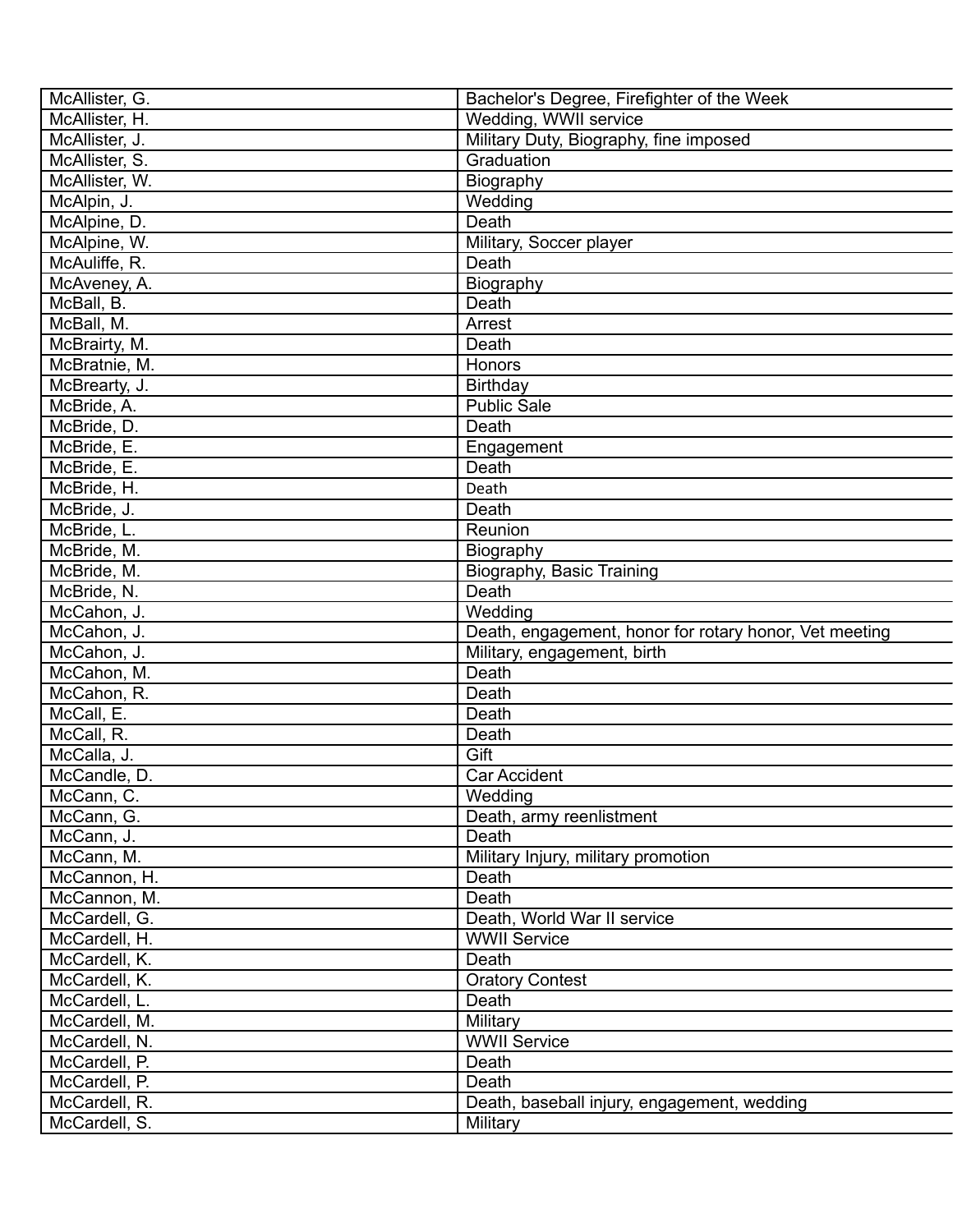| McCardell, W.<br>McCarraher, A. | Death, 45 <sup>th</sup> wedding anniversary<br><b>Birth</b>                |
|---------------------------------|----------------------------------------------------------------------------|
|                                 |                                                                            |
| McCarraher, E.                  | Death, Award                                                               |
| McCarraher, T.                  | Death                                                                      |
| McCarron, K.                    | Death                                                                      |
| McCarter, C.                    | Death                                                                      |
| McCarter, E.                    | Death                                                                      |
| McCarter, E.                    | Death                                                                      |
| McCarter, J.                    | Death                                                                      |
| McCarter, S.                    | Car Accident                                                               |
| McCarthy, C.                    | Wedding                                                                    |
| McCarthy, J.                    | Move                                                                       |
| McCarthy, M.                    | Death                                                                      |
| McCarthy, T.                    | <b>Theft</b>                                                               |
| McCarthy, T.                    | <b>Theft</b>                                                               |
| McCartney, A.                   | Death                                                                      |
| McCarty, R.                     | School Bet                                                                 |
| McCaughey, A.                   | Death, position in dental office                                           |
| McCaughey, C.                   | Death                                                                      |
| McCauley, D.                    | Election                                                                   |
| McCausland, A.                  | Death                                                                      |
| McCausland, B.                  | <b>Basic Training</b>                                                      |
| McCausland, B.                  | College sorority, Wedding, WWII service                                    |
| McCausland, D.                  | Engagement, shower, wedding                                                |
| McCausland, E.                  | Death, engagement, visitation, military discharge, wedding                 |
| McCausland, J.                  | 50 <sup>th</sup> anniversary, death, history of farm, interview, barn fire |
| McCausland, M.                  | Biography                                                                  |
| McCausland, S.                  | Death, vehicular homicide, wedding                                         |
| McCausland, T.                  | Arrest                                                                     |
| McClain, J.                     | <b>Car Accident</b>                                                        |
| McClain, M.                     | Death                                                                      |
| McClain, R.                     | Death                                                                      |
| McClain, S.                     | Picture                                                                    |
| McClaskey, J.                   | Picture, Biography                                                         |
| McClaskey, M                    | Engagement, wedding                                                        |
| McClean, H.                     | <b>Outstanding Young Alumnus Award</b>                                     |
| McClean, H.                     | District champ, engagement                                                 |
| McClean, K.                     | Death                                                                      |
| McClellan, H.                   | Death                                                                      |
| McClelland, A.                  | Biography                                                                  |
| McClintock, A.                  | Death                                                                      |
| McClintock, M.                  | Engagement                                                                 |
| McClintock, T.                  | Death                                                                      |
| McCloskey, T.                   | Engagement                                                                 |
| McClune, T.                     | Death                                                                      |
| McClung, B.                     | Wedding                                                                    |
| McClung, C.                     | Biography                                                                  |
| McClung, J.                     | Death, arrest                                                              |
| McClure, A.                     | Death                                                                      |
| McClure, B.                     | Death                                                                      |
| McClure, B.                     | Death                                                                      |
|                                 |                                                                            |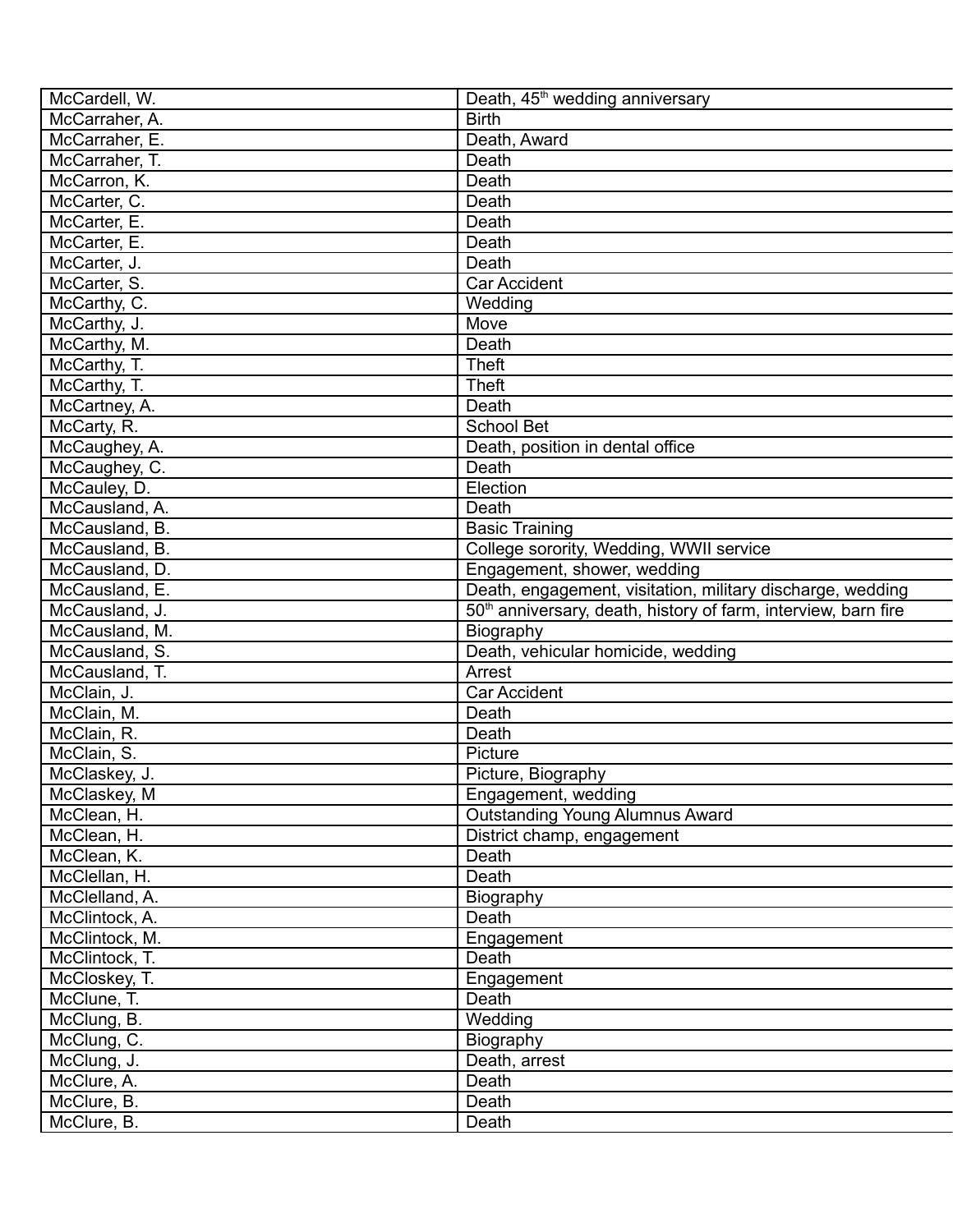| McClure, C.      | Wedding, Death                                   |
|------------------|--------------------------------------------------|
| McClure, D.      | Hospitalization                                  |
| McClure, E.      | Death, Horseshoe Pike Inn                        |
| McClure, E.      | Engagement                                       |
| McClure, F.      | 25 <sup>th</sup> Anniversary, Postmaster         |
| McClure, G.      | Death, property auction                          |
| McClure, H.      | Death                                            |
| McClure, I.      | Death                                            |
| McClure, J.      | Car Accident                                     |
| McClure, M.      | Scholarship, dean's list, death                  |
| McClure, S.      | Picture                                          |
| McClure, S.      | <b>College Board</b>                             |
| McClure, T.      | Death                                            |
| McClure, W.      | WWII service, death, wedding                     |
| McCluskey, K.    | Death                                            |
| McCollum, J.     | Death                                            |
| McCombs, D.      | Biography                                        |
| McCombs, D.      | Acceptance                                       |
| McCombs, E.      | Death, wedding                                   |
| McCombs, J.      | Engagement, nurses training, military assignment |
| McCombs, L.      | Death                                            |
| McCombs, M.      | Death                                            |
| McCombs, M.      | Death                                            |
| McCombs, P.      | Death                                            |
| McCombs, R.      | Wedding, high school, fall from bridge           |
| McCombs, T.      | Initiation                                       |
| McCombs, W.      | Death, WWII service                              |
| McComsey, D.     | Death                                            |
| McComsey, F.     | Death                                            |
| McComsey, H.     | Death, wedding, birth                            |
| McComsey, J.     | Death, wedding                                   |
| McComsey, L.     | <b>Family Reunion</b>                            |
| McComsey, M.     | Death                                            |
| McComsey, R.     | Death                                            |
| McComsey, W.     | Arrest                                           |
| McConaghy Family | Death                                            |
| McConaghy, A.    | Furlough, WWII Service                           |
| McConaghy, C.    | <b>WWII Service, Wedding</b>                     |
| McConaghy, G.    | Death,                                           |
| McConaghy, J.    | Wedding, Birth, WWII service                     |
| McConaghy, M.    | <b>Birth</b>                                     |
| McConnell, A.    | Engagement                                       |
| McConnell, C.    | Death                                            |
| McConnell, E.    | <b>Car Accident</b>                              |
| McConnell, H.    | Death, choir participation, Award                |
| McConnell, J.    | Public Auction, birth                            |
| McConnell, K.    | Death                                            |
| McConnell, M.    | <b>Car Accident</b>                              |
| McConnell, W.    | World War II service                             |
|                  |                                                  |
| McCook, C.       | Sports                                           |
| McCook, L.       | Biography                                        |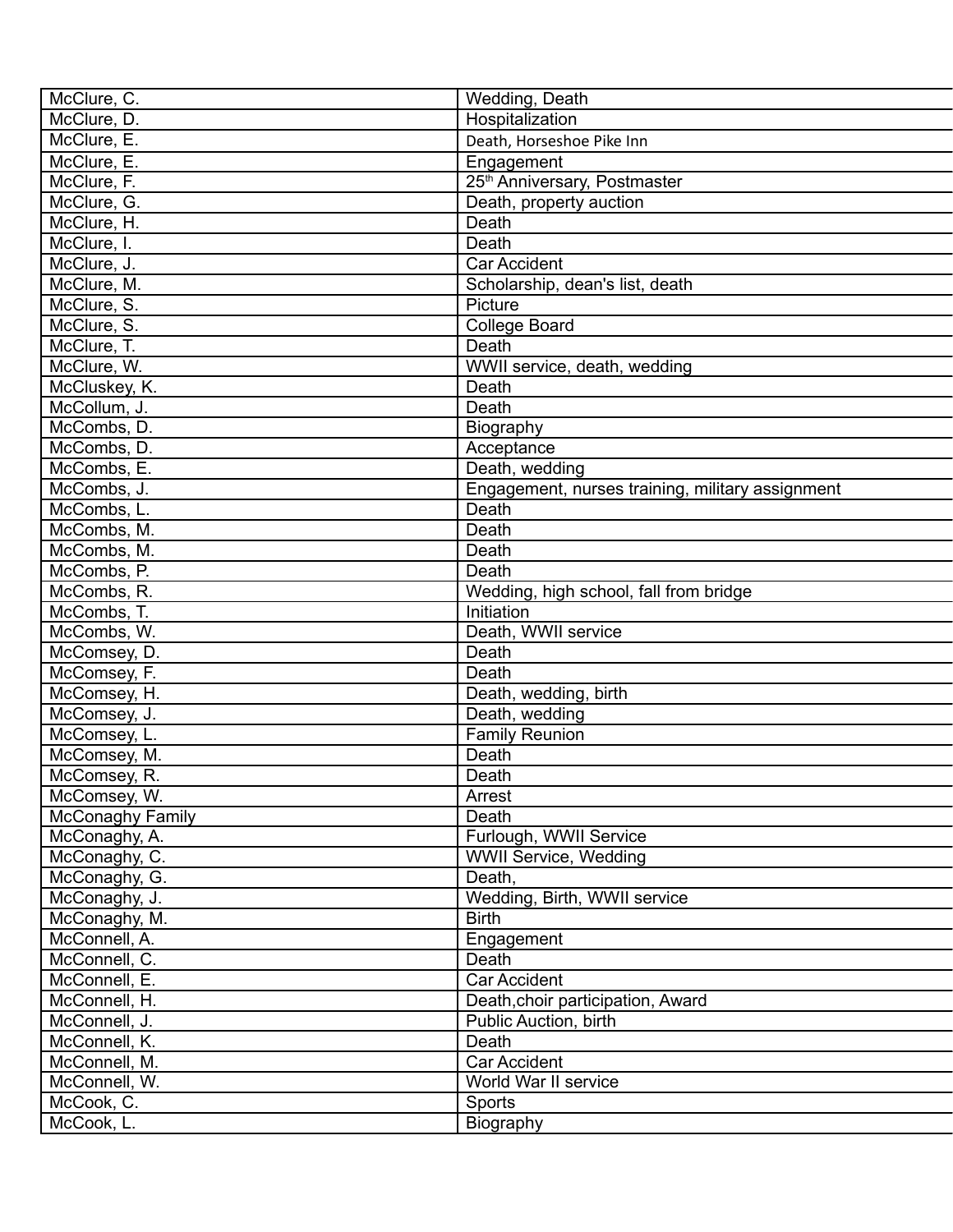| McCoombs, A.           | <b>Car Accident</b>                                    |
|------------------------|--------------------------------------------------------|
| McCord, D.             | Move                                                   |
| McCorkle, F.           | Anniversary                                            |
| McCorkle, G.           | Death                                                  |
| McCorkle, H.           | <b>Birthday</b>                                        |
| McCorkle, H.           | Death                                                  |
| McCorkle, L.           | Wedding                                                |
| McCorkle, W.           | Death                                                  |
| McCormick, C.          | Manager                                                |
| McCormick, M.          | Arrest                                                 |
| McCormick, N.          | Death                                                  |
| McCormick, W.          | Biography                                              |
| McCourt, E.            | Death                                                  |
| McCowan, M.            | Wedding                                                |
| McCowan, R.            | Death                                                  |
| McCoy, G.              | Wedding                                                |
| McCoy, S.              | Death, WWII service                                    |
| McCreary, C.           | Wedding, WWII service                                  |
| McCreary, G.           | Death                                                  |
| McCreary, G.           | Commendation                                           |
| McCreight, A.          | Wedding, Birth                                         |
| McCreight, M.          | Swim Team                                              |
| McCrory, M.            | Pageant, Engagement                                    |
| McCrossan, R.          | Death                                                  |
| McCue, D.              | Wedding                                                |
| McCue, L.              | Death                                                  |
| McCue, P.              | Death                                                  |
| McCue, R.              | <b>Theft</b>                                           |
| McCue, S.              | Death                                                  |
| McCue, V.              | Engagement                                             |
| McCue, W.              | Death                                                  |
| McCuen, F.             | Wedding                                                |
| <b>McCulley Family</b> | Wedding, Death                                         |
| McCulley, H.           | Lawsuit                                                |
| McCullough, A.         | Engagement                                             |
| McCullough, H.         | General Manager                                        |
| McCullough, L.         | Death, engagement, wedding                             |
| McCurdy, D.            | <b>Death</b>                                           |
| McCurdy, H.            | Engagement                                             |
| McCurdy, M.            | Death                                                  |
| McCurdy, S.            | Graduation                                             |
| McCurdy, S.            | Graduation                                             |
| McCurdy, T.            | Engagement, Wedding                                    |
| McCurley, H.           | Engagement                                             |
| McCusker, M.           | Engagement                                             |
| McCusker, T.           | Death                                                  |
| McCutcheon, W.         | Election                                               |
| McDaid, M.             | Death                                                  |
| McDermott, E.          | Engagement, wedding, death, homecoming queen, military |
| McDermott, E.          | Guest of Honor, engagement                             |
| McDermott, M.          | Death                                                  |
|                        |                                                        |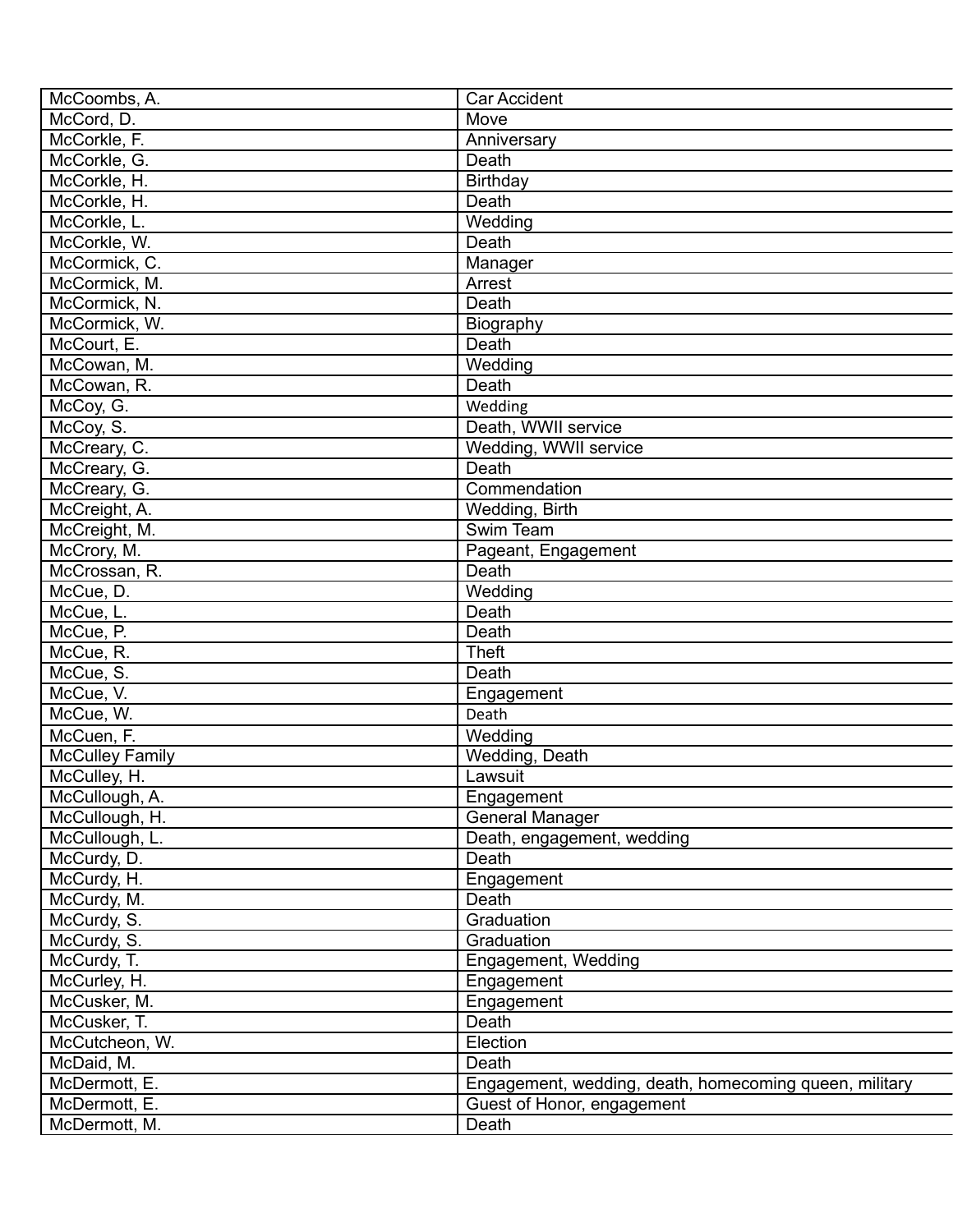| McDermott, S.                | Death                              |
|------------------------------|------------------------------------|
| McDevitt, H.                 | Death                              |
| McDevitt, J.                 | Death                              |
| McDevitt, M.                 | Death                              |
| McDonald, A.                 | Wedding                            |
| McDonald, B.                 | Death                              |
| McDonald, C.                 | Death                              |
| McDonald, D.                 | Biography                          |
| McDonald, H.                 | Injury                             |
| McDonald, L.                 | Eagle Scout                        |
| McDonald, M.                 | Death                              |
| McDonald, R.                 | Injury, auto accident              |
| McDonald, S.                 | Wedding                            |
| McDonald, W.                 | Death                              |
| McDonough, H.                | <b>Birth</b>                       |
| McDonough, M.                | <b>Art Exhibition</b>              |
| McDonough, M.                | Medal                              |
| McDonough, S.                | Death                              |
| McDowell, L.                 | <b>Theft</b>                       |
| McDowell, R.                 | Death                              |
| McElderry, P.                | Engagement                         |
| McElroy, C.                  | Move                               |
| McElwee, P.                  |                                    |
|                              |                                    |
| McElyea, T.                  | Engagement                         |
| McEwen, P.                   | Death<br>Death                     |
| McFadden Family              |                                    |
| McFadden, C.<br>McFadden, E. | Wedding, death<br>Elections, Death |
|                              |                                    |
| McFadden, H.                 | Variety Shower                     |
| McFadden, H.                 | Death                              |
| McFadden, J.                 | Death, wedding, new to area        |
| McFadden, S.                 | Death                              |
| McFadden, T.                 | Wedding                            |
| McFalls, E.                  | Wedding                            |
| McFalls, H.                  | Death                              |
| McFalls, J.                  | Firefighter of the Week            |
| McFalls, J.                  | Engagement, Death                  |
| McFalls, K.                  | Death, birth                       |
| McFalls, L.                  | Wedding, Death                     |
| McFalls, M.                  | Death                              |
| McFalls, P.                  | Death                              |
| McFalls, R.                  | <b>Car Accident</b>                |
| McFalls, R.                  | Death, birth                       |
| McFalls, S                   | Death                              |
| McFalls, S.                  |                                    |
| McFalls, W.                  | Wedding                            |
| McFarlan, F.                 | Theft, Death                       |
| McFarlan, J.                 | Death                              |
| McFarlan, L.                 | Death, wedding                     |
| McFarlan, W.                 | Death, 50yh anniversary            |
| McFarlan, W.                 | Death                              |
|                              |                                    |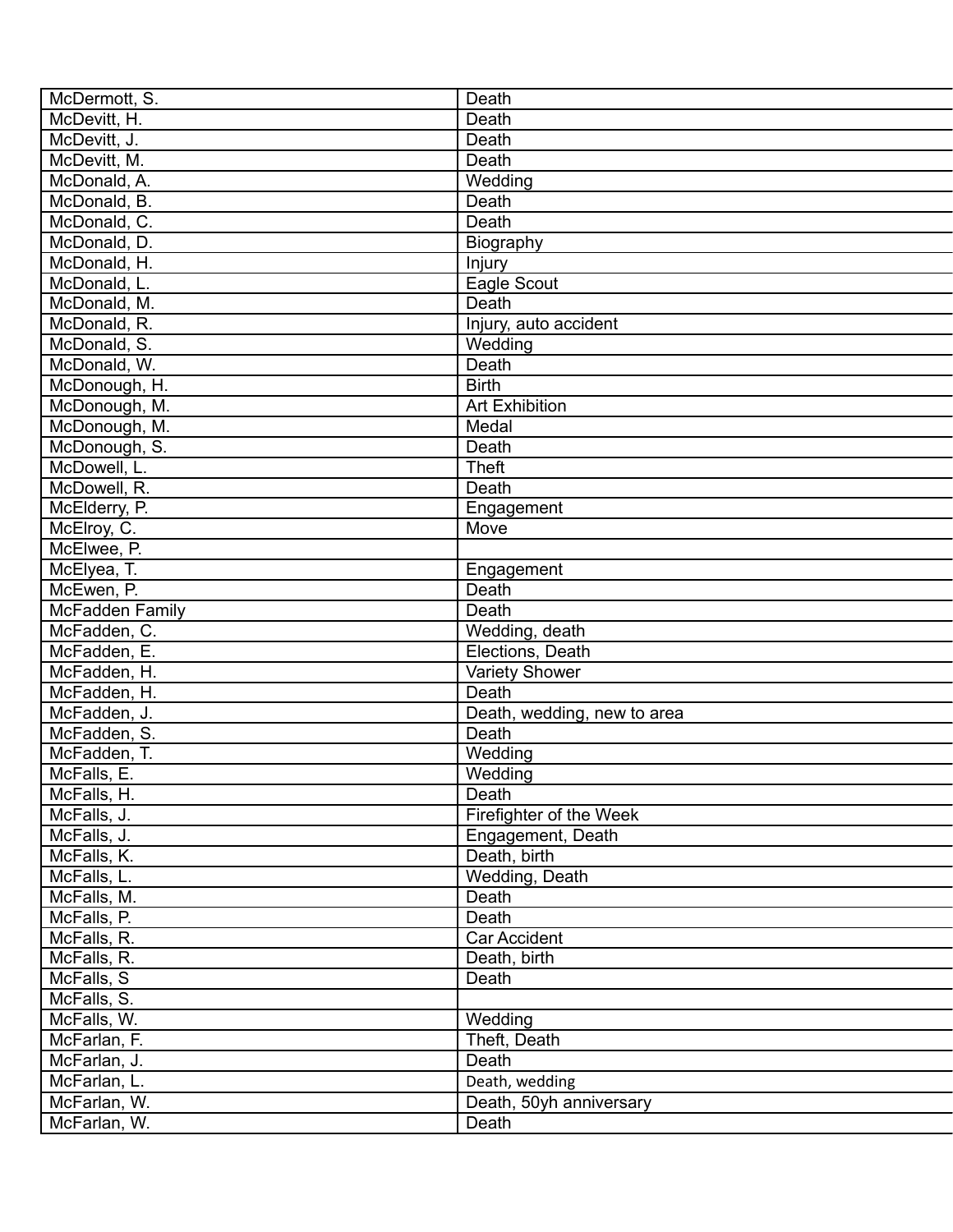| McFarland, B.         | Death                                                     |
|-----------------------|-----------------------------------------------------------|
| McFarland, C.         | Death                                                     |
| McFarland, F.         | Purchase                                                  |
| McFarland, H.         | Appointment                                               |
| McFarland, M.         | Appointment, death                                        |
| McFarland, W.         | Death, theft                                              |
| McFarlin, D.          | Engagement                                                |
| McFarlin, G.          | Tenure                                                    |
| McFlannery, C.        | Graduation                                                |
| McGaffney, F.         | Shower                                                    |
| McGaffney, K.         | <b>Birth</b>                                              |
| McGarry, M.           | Biography                                                 |
| McGarry, W.           | <b>Birth</b>                                              |
| McGarvey, A.          | Biography                                                 |
| McGarvey, T.          | Biography                                                 |
| McGeehan, J.          | Engagement, Wedding                                       |
| McGeehan, M.          | Death                                                     |
|                       |                                                           |
| McGettigan, J.        | Home restoration, auto accident<br><b>Birth</b>           |
| McGettigan, S.        |                                                           |
| McGibbon, S.          | Wedding                                                   |
| McGill, E.            | Death                                                     |
| McGill, H.            | Death                                                     |
| McGill, R.            | Death                                                     |
| McGillian, A.         | <b>Car Accident</b>                                       |
| McGillian, A.         | <b>Car Accident</b>                                       |
| McGinley, B.          | Hospitalization                                           |
| McGinley, F.          | Death                                                     |
| McGinley, N.          | Death                                                     |
| McGinley, W.          | Death                                                     |
| McGinnis, B.          | Death                                                     |
| McGinnis, C.          | Death                                                     |
| McGinty, M.           | Death                                                     |
| McGirk, D.            | Wedding                                                   |
| McGirk, H.            | Death                                                     |
| McGirk, H.            | <b>Car Accident</b>                                       |
| McGirk, J.            | Death, wedding                                            |
| McGirk, R.            | Death                                                     |
| McGolderick, T.       | Wedding, Death                                            |
| McGoldrick, J.        | Death                                                     |
| McGonigle, J.         | Wedding                                                   |
| McGonigle, J.         |                                                           |
| McGovern, B.          | Move                                                      |
| McGovern, M.          | Lawsuit, Death                                            |
| McGovern, P.          | Death                                                     |
| <b>McGowan Family</b> | Death, Settlement, Scholarship                            |
| McGowan, C.           | Scholarship                                               |
| McGowan, D.           | Death, lawsuit, wedding                                   |
| McGowan, E.           | Wedding, engagement                                       |
| McGowan, J.           | Death, scholarship, turnpike engineers                    |
|                       |                                                           |
| McGowan, J.           | Engagement, wedding, WWII service, head price regulations |
| McGowan, K.           | Death, scholarship                                        |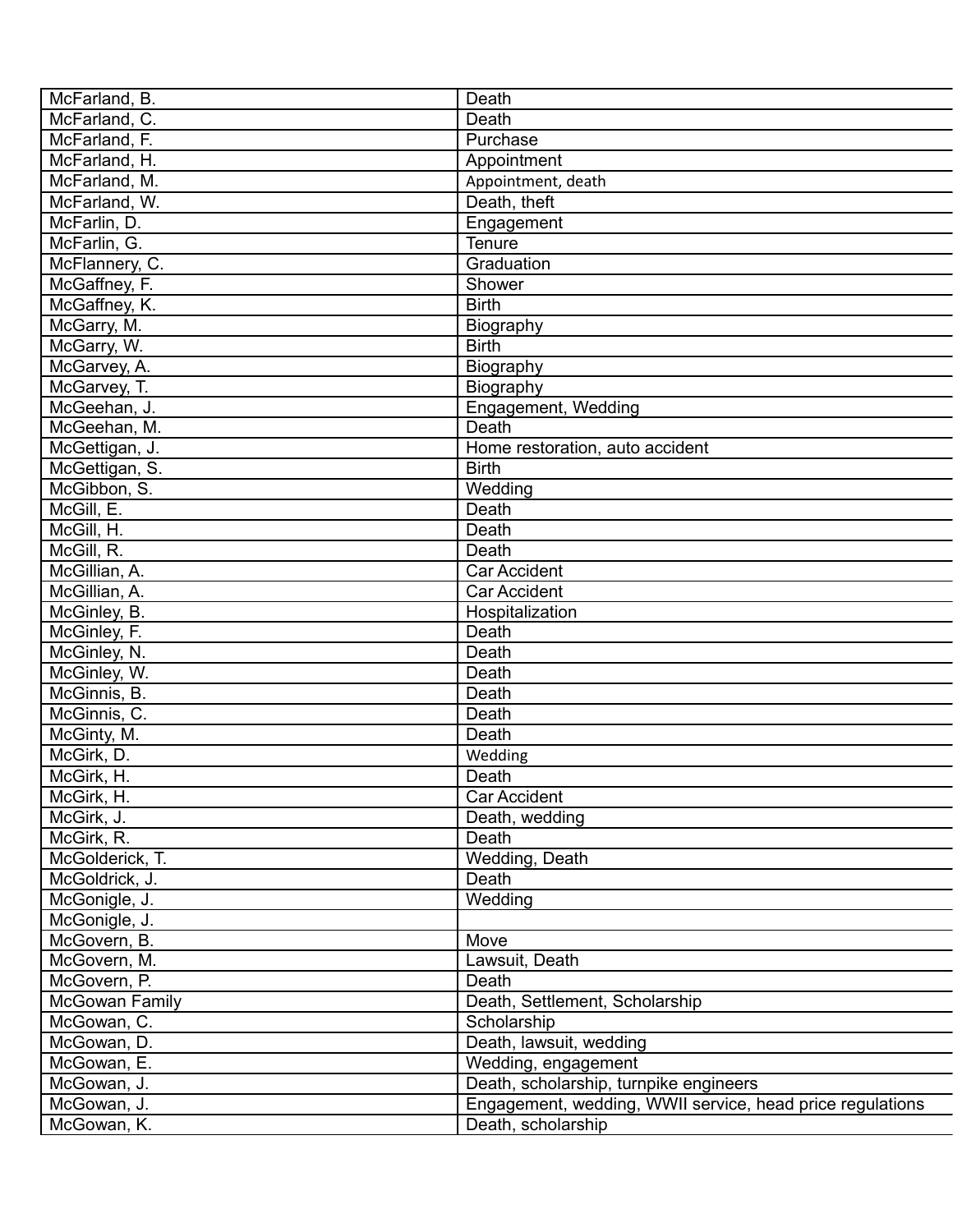| McGowan, R.             | <b>Car Accident</b>                                        |
|-------------------------|------------------------------------------------------------|
| McGowan, W.             | Fire Damage                                                |
| McGrath, L.             | Death                                                      |
| McGrath, P.             | Engagement                                                 |
| McGraw, A.              | Birthday                                                   |
| McGraw, J.              | Death, barn fire                                           |
| McGraw, M.              | Winner                                                     |
| McGuckin, F.            | Death                                                      |
| McGuckin, J.            | Birth, Picture                                             |
| McGuckin, L.            | Death, birth                                               |
| McGuire, L.             | Engagement                                                 |
| McGuire, M.             | Death                                                      |
| McGuire, R.             | Death                                                      |
| McGuirk, L.             | <b>Car Accident</b>                                        |
| McHatton, D.            | Death                                                      |
| McHatton, S.            |                                                            |
| McHenry, T.             | Death, Military                                            |
| McHugh, M.              | <b>Car Accident</b>                                        |
| McIlhenny, J.           | Death                                                      |
| <b>McIlvain Family</b>  | Death, Reassignment, boy scout memorial                    |
| McIlvain, A.            | Captured Nazi paratrooper, wedding, death                  |
| McIlvain, E.            |                                                            |
| McIlvain, I.            | Death, party                                               |
| McIlvain, J.            | Death, boy scout camp, sale of home, real estate, business |
| McIlvain, P.            | Bachelor's Degree                                          |
| McIlvain, R.            | Appointment, Theft                                         |
| McIlvain, T.            | Death, wedding, WWII service, birth, engagement            |
| <b>McIlvaine Family</b> | Death                                                      |
| McIlvaine, A.           | Death                                                      |
| McIlvaine, E.           | Death                                                      |
| McIlvaine, F.           | Tea and garden visit                                       |
| McIlvaine, J.           | Commission                                                 |
| McIlvaine, L.           | New Inn                                                    |
| McIlvaine, R.           | Death, WWII service                                        |
| McIlvaine, R.           | Biography, Death, Picture, Wedding, appointed ambassador   |
| McIlvaine, S.           | Death                                                      |
| McIlvaine, W.           | Wedding, Death, farming course, barn fire                  |
| McIlvatne, H.           | Death                                                      |
| McIntire, E.            | Death, auto accident                                       |
| McIntire, L.            | Engagement                                                 |
| McIntyre, D.            | Wedding, Freedoms Foundation                               |
| McIntyre, J.            | Death, WWII service                                        |
| McIntyre, M.            | Death                                                      |
| McIntyre, N.            | Death                                                      |
| McIntyre, R.            | Laptop Winner                                              |
| McIntyre, S.            | Enlistment                                                 |
| McIsaac, J.             | Move                                                       |
| McJilton, W.            | Graduation, graduation                                     |
| McKain, E.              | <b>Birth</b>                                               |
| McKale, T.              | Biography                                                  |
| McKale, T.              | Engagement                                                 |
|                         |                                                            |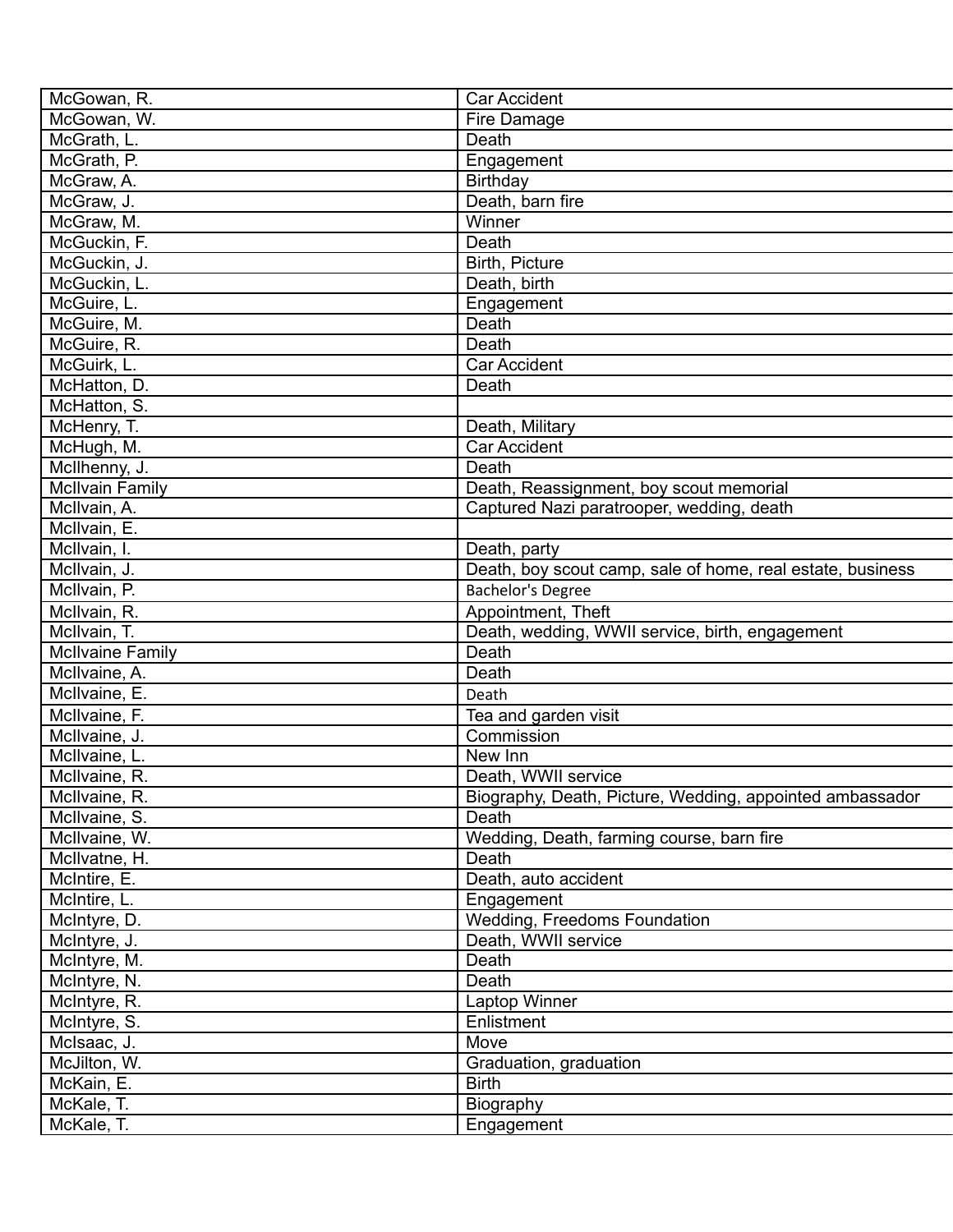| McKalvey, T.   | Engagement              |
|----------------|-------------------------|
| McKay, K.      | Engagement              |
| McKay, P.      | Death                   |
| McKee, B.      | Acceptance              |
| McKee, D.      | <b>Car Accident</b>     |
| McKee, G.      | Engagement              |
| McKee, M.      | Death                   |
| McKee, M.      | Death                   |
| McKee, R.      | Engagement, Biography   |
| McKee, W.      | Arrest                  |
| McKeeman, H.   | Wedding                 |
| McKeever, T.   | Death, auto accident    |
| McKelvey, W.   | <b>Theft</b>            |
| McKenzie, T.   | Engagement              |
| McKeon, M.     | Death                   |
| McKibbin, W.   | <b>Officer Training</b> |
| McKinney, C.   | Death, WWII service     |
| McKinney, J.   | <b>Birth</b>            |
| McKinney, L.   | Death                   |
| McKinney, W.   | Engagement, Scholarship |
| McKown, L.     | Engagement, Wedding     |
| McLane, E.     | Death, new residents    |
| McLaughlin, A. | Letter of Intent        |
| McLaughlin, C. |                         |
|                | Engagement<br>Death     |
| McLaughlin, E. | Death                   |
| McLaughlin, J. |                         |
| McLaughlin, K. | Engagement, Wedding     |
| McLaughlin, M. | Death                   |
| McLaughlin, R. | Engagement              |
| McLaughlin, S. | Death                   |
| McLemore, J.   | Sports                  |
| McLeod, M.     | Death                   |
| McLoughlin, M. | Death                   |
| McLucas, M.    | Engagement              |
| McLucas, R.    | Death                   |
| McLucas, S.    | Death                   |
| McMahon, G.    | Death                   |
| McMahon, M.    | Death                   |
| McMahou, F.    | Engagement, Wedding     |
| McManus, E.    | <b>Basic Training</b>   |
| McManus, J.    | <b>Birth</b>            |
| McManus, M.    | Dean's List             |
| McMaster, C.   | Death                   |
| McMenamin, E.  | Wedding                 |
| McMenamin, J.  | Death                   |
| McMenamin, S.  | Death                   |
| McMichall, C.  | Appointment, death      |
| McMurray, P.   | Death                   |
| McNabb, C.     | Death                   |
| McNally, J.    | Death                   |
| McNally, L.    | Car Accident            |
|                |                         |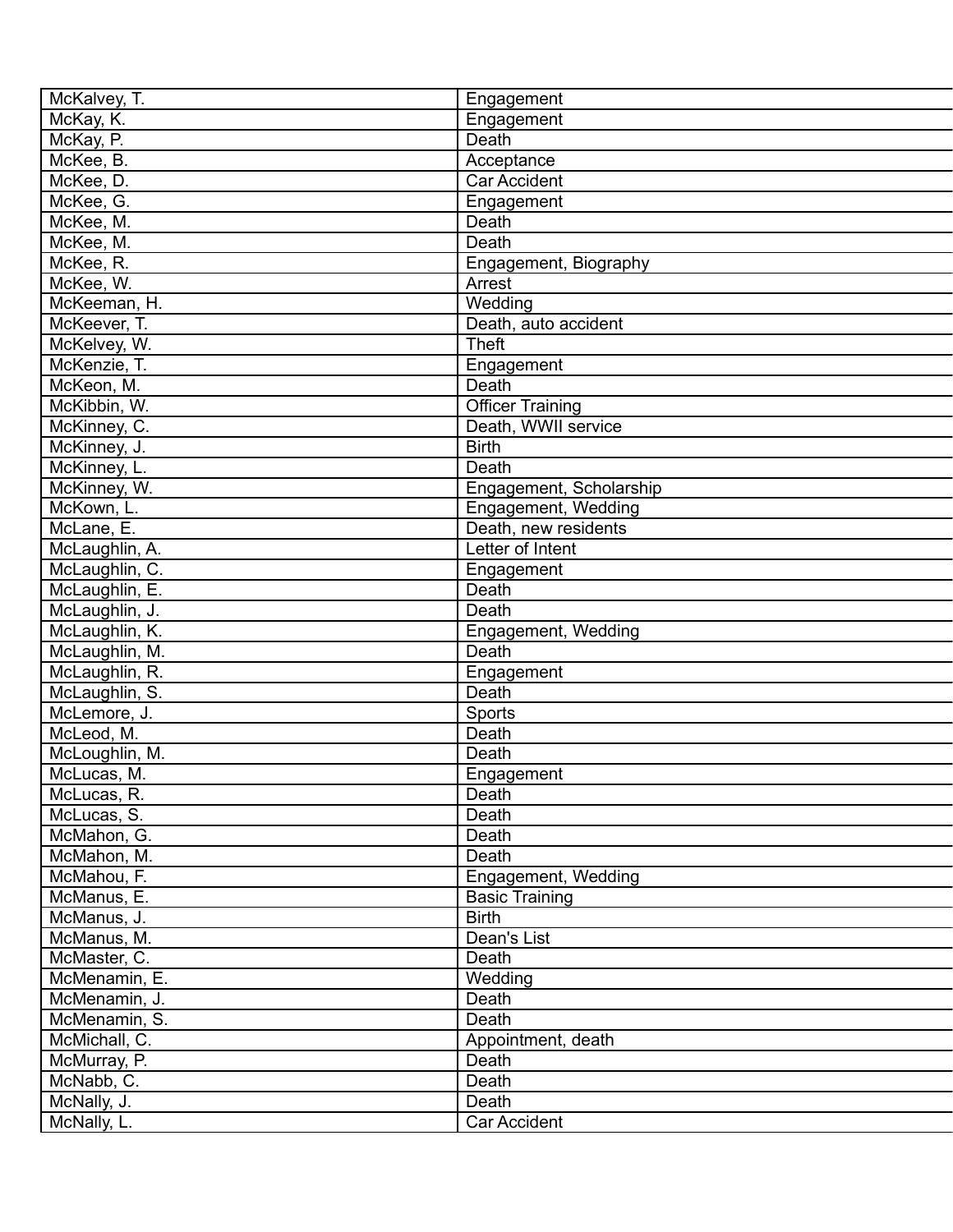| McNally, T.                  | Death                              |
|------------------------------|------------------------------------|
| McNamara, E.                 | Death                              |
| McNamara, G.                 | Death                              |
| McNamara, J.                 | <b>Birth</b>                       |
| McNamara, M.                 | Death                              |
| McNamara, W.                 | Wedding                            |
| McNamee, J.                  | Death                              |
| McNamee, J.                  | Wedding                            |
| McNamee, P.                  | Death                              |
| McNamee, R.                  | Death                              |
| McNAugher, J.                | Biography, Death                   |
| McNaughton, G.               | Death                              |
| McNeal, D.                   | Death, Enrollment                  |
| McNear, K.                   | Sports                             |
| McNear, K.                   | Biography                          |
| McNear, S.                   | Qualification                      |
| McNear, S.                   | Qualification                      |
| McNeil, C.                   | Death                              |
| McNeil, E.                   | Death                              |
| McNeil, L.                   | <b>Theft</b>                       |
| McNeil, T.                   | Arrest                             |
| McNeill, A.                  | Advertisement                      |
| McNeill, J.                  | <b>State Advisory Board</b>        |
| McNelly, R.                  | Arrest                             |
| McNulty, D.                  | Appointment                        |
| McPherson, M.                | Picture                            |
| McPoyle, R.                  | Death                              |
| McQuail, C.                  | Death                              |
| McQuail, J.                  | <b>Distinguished Service Award</b> |
| McQuail, V.                  | Death                              |
|                              | Death                              |
| McQueen, B.<br>McQueen, C.   | Death                              |
| McQueen, E.                  |                                    |
|                              | <b>Military</b>                    |
| McQueen, K.                  | <b>Birth</b>                       |
| McQueen, N.                  | Wedding<br><b>Birth</b>            |
| McQueen, S.                  |                                    |
| McQueen, W.<br>McQuilkin, D. | Death, birth, wedding              |
|                              | Wedding                            |
| McQuilkin, K.                | Head of realtors                   |
| McQuilkin, S.                | Engagement                         |
| McQuillan, H.                | Death                              |
| McQuillan, H.                | Death                              |
| McQuinn, P.                  | Death                              |
| McQuinn, P.                  | Death                              |
| McQuinn, P.                  | Dean's List                        |
| McReynolds, G.               | <b>Theft</b>                       |
| McShane, T.                  | Death                              |
| McTear, B.                   | Poster Child                       |
| McTear, T.                   | Arrest                             |
| McVeigh, M.                  | <b>Birth</b>                       |
| McVey, A.                    | <b>Board of Directors</b>          |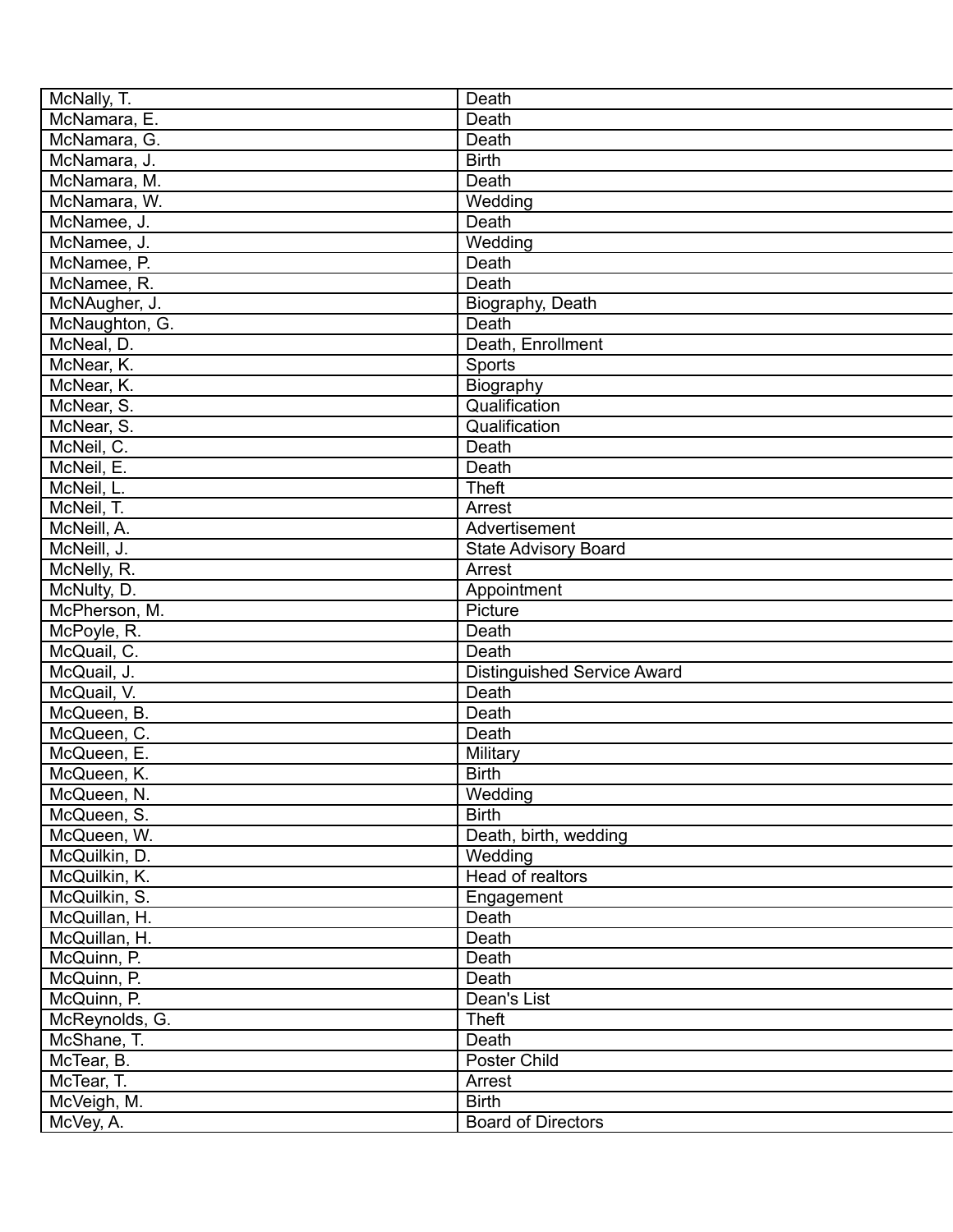| McVey, J.      | Auction, Death                                                  |
|----------------|-----------------------------------------------------------------|
| McVey, M.      | Death                                                           |
| McVickar, J.   | Engagement                                                      |
| McWilliams, A. | Death                                                           |
| McWilliams, D. | Anniversary, Death                                              |
| McWilliams, E. | Death                                                           |
| McWilliams, J. | Death                                                           |
| McWilliams, M. | Engagement, new resident, tire theft                            |
| McWilliams, W. | Biography                                                       |
| McWilliams, W. | Death                                                           |
| Meacham, G.    | Death, gold anniversary, marriage, WWII service,                |
| Meacham, R.    | College gradee, service training, commissioned in naval reserve |
| Meacham, S.    | Wedding, Death                                                  |
| Meade, W.      | Biography                                                       |
| Meads, W.      | Death                                                           |
| Mealey, A.     | Arrest                                                          |
| Meals, E.      | Death                                                           |
| Meaney, A.     | Biography                                                       |
| Meanix, D.     | <b>Birth</b>                                                    |
| Meanix, R.     | Death, wedding                                                  |
| Medernach, E.  | Death                                                           |
| Medgie, S.     | Move                                                            |
| Meeks, D.      | Death                                                           |
|                | Death                                                           |
| Meeks, F.      |                                                                 |
| Meeks, G.      | <b>President of Family Mobility LLC</b>                         |
| Meeks, J.      | Arrest                                                          |
| Megasko, A.    | Advertisement                                                   |
| Megonigal, B.  | Death                                                           |
| Megonigal, W.  | Death                                                           |
| Meili, S.      | Biography                                                       |
| Meisel, S.     | Steward                                                         |
| Meister, A.    | <b>Birth</b>                                                    |
| Melanson, M.   | Death                                                           |
| Melcher, P.    | Engagement                                                      |
| Melchiorre, C. | Engagement                                                      |
| Meldrum, L.    | Advertisement                                                   |
| Meleski, A.    | Dean's List                                                     |
| Meliori, L.    | Death                                                           |
| Mellinger, B.  | <b>Divorce</b>                                                  |
| Mellinger, V.  | Congregation                                                    |
| Mello, G.      | Death                                                           |
| Mellon, M.     | Death, Biography                                                |
| Melnyk, W.     | Death                                                           |
| Melody, H.     | Car Accident                                                    |
| Melody, M.     | Engagement, Death                                               |
| Melson, R.     | Death                                                           |
| Melton, C.     | Theft                                                           |
| Melton, C.     | Theft                                                           |
| Menard, L.     | Death                                                           |
| Menas, C.      | Wedding, WWII service                                           |
| Mendenhall, B. | Auction                                                         |
|                |                                                                 |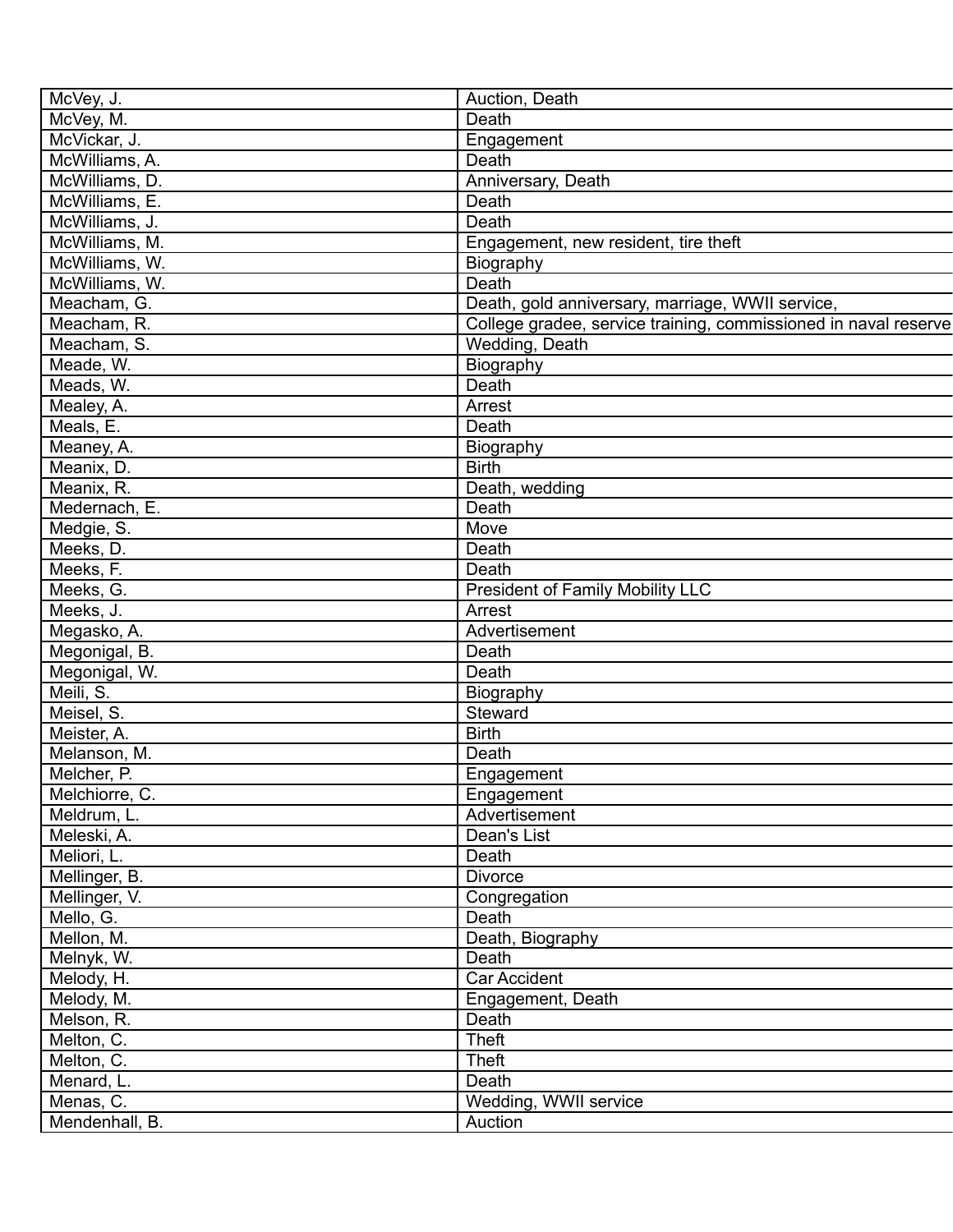| Mendenhall, C.         | Engagement                                                 |
|------------------------|------------------------------------------------------------|
| Mendenhall, E          | Plane crash death, WWII service                            |
| Mendenhall, H.         | Engagement, May Day court, shower, WWII service, engagemer |
| Mendenhall, J.         | Death, military reassignment                               |
| Mendenhall, J.         | Engagement, death                                          |
| Mendenhall, L.         | Wedding                                                    |
| Mendenhall, P.         | <b>Theft</b>                                               |
| Mendenhall, P.         | <b>Theft</b>                                               |
| Mendenhall, R          | Wedding                                                    |
| Mendenhall, S.         | <b>Birth</b>                                               |
| Mendenhall, T.         | Assignment                                                 |
| Mendenhall, W.         | Death                                                      |
| Mendenhall, W.         | Death, registered cattle, Master Farmer designation        |
| Mendenhall, W.         | Death, Property                                            |
| Mengel, B.             | Death, Birthday                                            |
| Menger, A.             | Appointment                                                |
| Menger, K.             | Engagement, Death                                          |
| Menkins, B.            | Death                                                      |
| Menna, A.              | Death, WWII service                                        |
| Menna, C.              | Wedding                                                    |
| Menna, D.              | <b>Birth</b>                                               |
| Menna, F.              | Auto accident, death                                       |
| Menna, J.              | Wedding, Death, WWII service                               |
| Menna, L.              | Death                                                      |
|                        | Wedding, Death, auto accident, WWII service                |
| Menna, M.<br>Menna, M. | Death, Engagement                                          |
|                        | Death                                                      |
| Menna, R.              |                                                            |
| Mento, A.              | Death, WWII service, wedding, military, discovered body    |
|                        | in mill race                                               |
| Mento, B.              | Engagement, Death, Wedding                                 |
| Mento, C.              | <b>WWII Service</b>                                        |
| Mento, D.              | Engagement, Death                                          |
| Mento, F.              | Death, birth                                               |
| Mento, G.              | Biography                                                  |
| Mento, J.              | Engagement, death, wedding, Cancer Crusade, birth          |
| Mento, L.              | Engagement, death                                          |
| Mento, M.              | Death, wedding, award, Softball tournament                 |
| Mento, M.              | Engagement, Death, Picture, WWII service                   |
| Mento, N.              | Family Reunion, Death, wedding                             |
| Mento, P.              | Wedding                                                    |
| Mento, Q.              | Death                                                      |
| Mento, S.              | Death, wedding, reunion, army posting, WWII service        |
| Mento, T.              | Death                                                      |
| Mentzer                | Awards                                                     |
| Mentzer, C.            | Death                                                      |
| Mentzer, D.            | Car Accident                                               |
| Mentzer, J.            | Theft                                                      |
| Mentzer, R.            | Death, grand championship                                  |
| Menvitz, M.            | Death, Basic Training, Military                            |
| Meoli, A.              | Shower                                                     |
| Meoli, C.              | <b>WWII Service</b>                                        |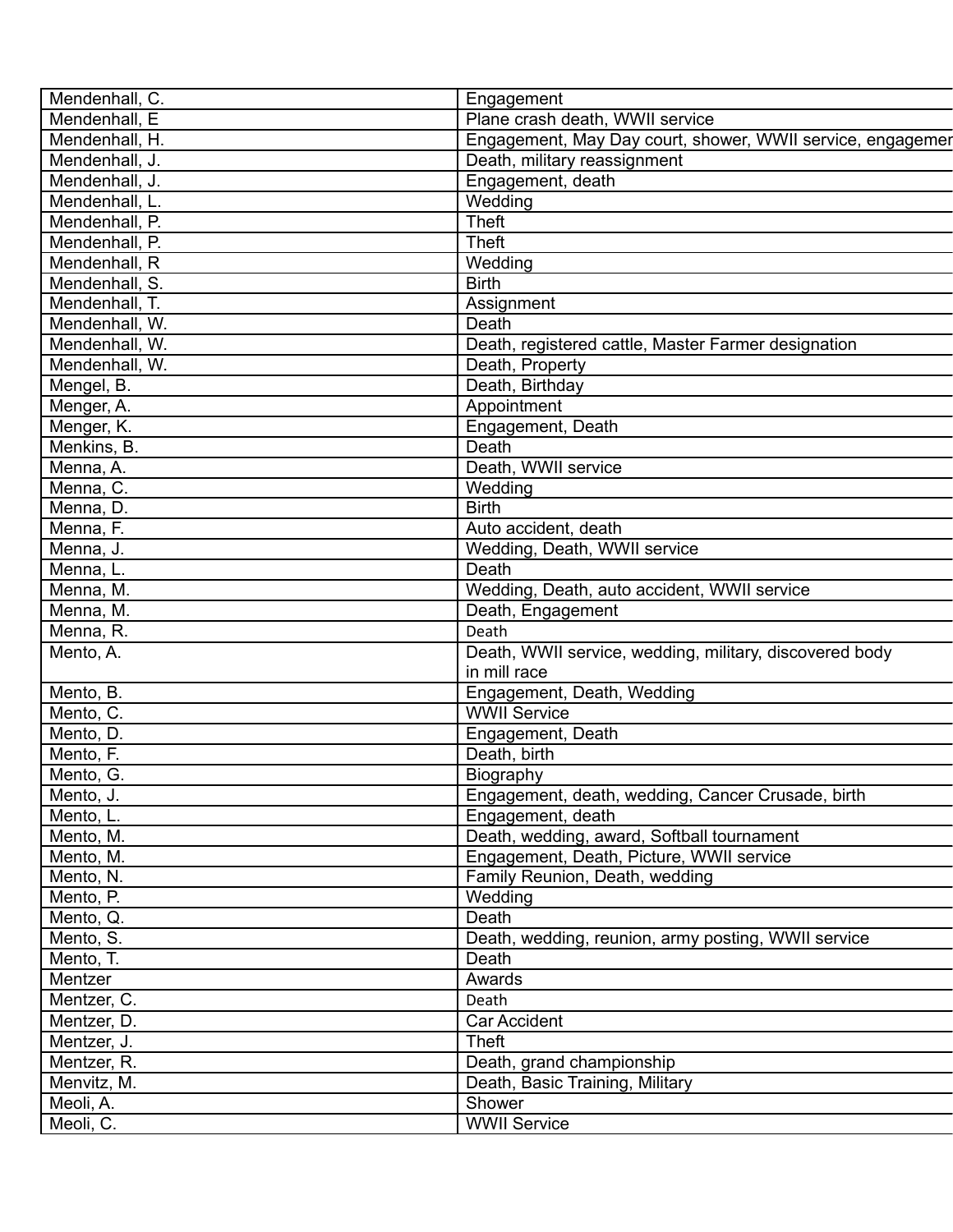| Meoli, F.                | Death                                                |
|--------------------------|------------------------------------------------------|
| Meoli, R.                | Appointment, death                                   |
| Meoli, W.                | Death                                                |
| Mercadante, E.           | Death, Homecoming, Furlough, wedding                 |
| Mercer, A.               | Death, merchant marine, wedding, military            |
| Mercer, C.               | Death, wedding                                       |
| Mercer, E.               | Death                                                |
| Mercer, E.               | Wedding, death                                       |
| Mercer, E.               | Death, Furlough, Wedding, Anniversary, birth         |
| Mercer, F.               | Death, 55 <sup>th</sup> anniversary, car accident    |
| Mercer, G.               | Death, property sale, birth                          |
| Mercer, J.               | Wedding, WWII service                                |
| Mercer, K.               | Death                                                |
| Mercer, L.               | Death, Camp Dix, WWII service                        |
| Mercer, M.               | Death, sale personal property                        |
| Mercer, N.               | Death                                                |
| Mercer, P.               |                                                      |
|                          | Marriage, death<br>Death                             |
| Mercer, S.<br>Mercer, T. |                                                      |
|                          | Ponzi Scheme                                         |
| Mercer, W.               | Death, Santa Claus, WWII service, wedding, discharge |
| Merchant, D.             | Death                                                |
| Merchenthaler, I.        | Birth, Death, Ponzi scheme arrest, weapons charge    |
| Mercurio, A.             | Engagement                                           |
| Mercurio, F.             | Graduation                                           |
| Meredith, D.             | Injury                                               |
| Meredith, H.             | <b>Birth</b>                                         |
| Meredith, K.             | <b>Birth</b>                                         |
| Meredith, M.             | Death                                                |
| Meredith, R.             | Death, camp counselor, military                      |
| Meredith, S.             | Biography                                            |
| Meredith, W.             | Discharge                                            |
| Mergner, S.              | Engagement                                           |
| Merkel, M.               | Death                                                |
| Merkel, M.               | Wedding                                              |
| Merkel, R.               | <b>Travel Program</b>                                |
| Merkel, R.               | <b>Travel Program</b>                                |
| Merkel, T.               | Death, furlough                                      |
| Merker, H.               | Wedding                                              |
| Merkle, T.               | Play                                                 |
| Merkt, A.                | Wedding                                              |
| Merkt, F.                | Death, WWII service                                  |
| Merkt, M.                | Wedding                                              |
| Merkt, R.                | Anniversary                                          |
| Merritt, I.              | Enlistment                                           |
| Merrylees, A.            | Death                                                |
| Merrylees, L.            | Engagement, Wedding                                  |
| Mertz, E.                | Death                                                |
| Mertz, J.                | Engagement                                           |
| Mertz, K.                | Wedding, college, engagement                         |
| Mertz, M.                | Death, fellowship award                              |
| Mertz, R.                | Car Accident, fatal car accident                     |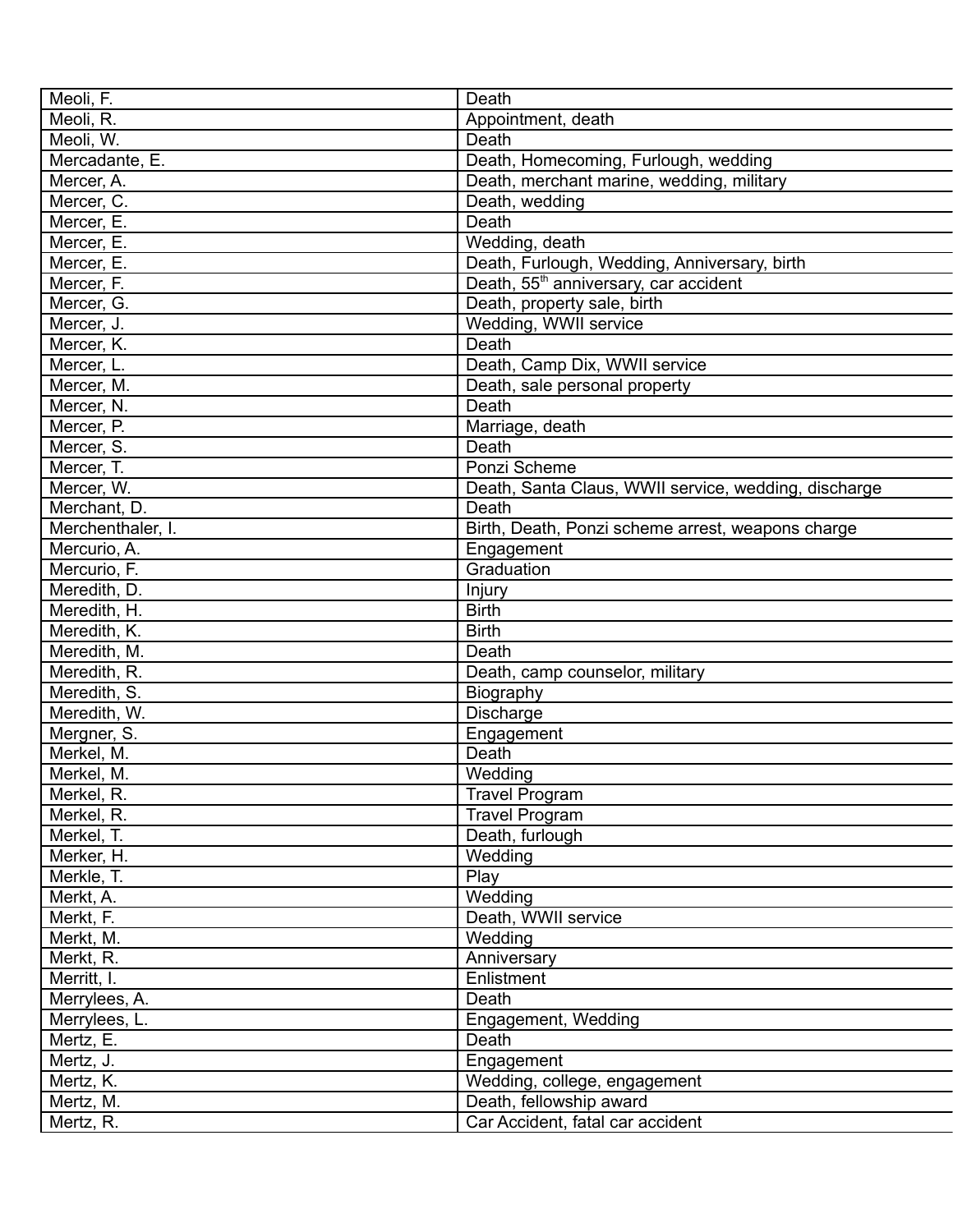| Mertz, R.        | Wedding                                     |
|------------------|---------------------------------------------|
| Mesher, R.       | Letter of Intent                            |
| Mesmer, S.       | Shipping                                    |
| Messa, C.        | Biography                                   |
| Messa, J.        | Hospitalization                             |
| Messervey, R.    | <b>Attempted Assault</b>                    |
| Messick, A.      | Death                                       |
| Messner, A.      | Firefighter of the Week                     |
| Messner, C.      | Death, theft                                |
| Messner, D.      | Wedding, Death                              |
| Messner, E.      | Death                                       |
| Messner, G.      | Birthday, Death                             |
| Messner, H.      | Public Sale, military, auto accident        |
| Messner, L.      | Death                                       |
| Messner, M.      | Death                                       |
| Messner, V.      |                                             |
|                  | Sale of iris, home burglary, factory injury |
| Mestayer, D.     | Wedding                                     |
| Metanchok, R.    | Death                                       |
| Meters, A.       | Wedding                                     |
| Metz, G.         | Death, new resident                         |
| Metz, J.         | Death                                       |
| Metz, S.         | Death                                       |
| Metzger, A.      | Death                                       |
| Metzger, L.      | Engagement                                  |
| Metzger, M.      | Death                                       |
| Metzler, T.      | Engagement                                  |
| Meuser, W.       | Engagement, Wedding                         |
| Mewhort, A.      | Engagement                                  |
| Mewhort, C.      | Death                                       |
| Meyer, C.        | Engagement                                  |
| Meyer, E.        | Engagement, wedding, golf championship      |
| Meyer, K.        | Death                                       |
| Meyer, P.        | Move                                        |
| Meyer, R.        | Death                                       |
| Meyers, D.       | Military                                    |
| Meyers, E.       | Wedding                                     |
| Meyers, J.       | Death, birth                                |
| Meyers, S.       | Death                                       |
| Mfauewd, J.      | Death                                       |
| Mfauewd, M.      | Death                                       |
| Miceli, C.       | Death                                       |
| Michelfelder, K. | Death                                       |
|                  |                                             |
| Michelfelder, S. | Arrest                                      |
| Michelfelder, S. | Arrest                                      |
| Michener, B.     | Death                                       |
| Michinok, A.     | Death                                       |
| Michnuk, D.      | Move                                        |
| Michnuk, L.      | Death                                       |
| Michnuk, M.      | Death, assault                              |
| Michnuk, P.      | Death                                       |
| Michnuk, S.      | Engagement                                  |
|                  |                                             |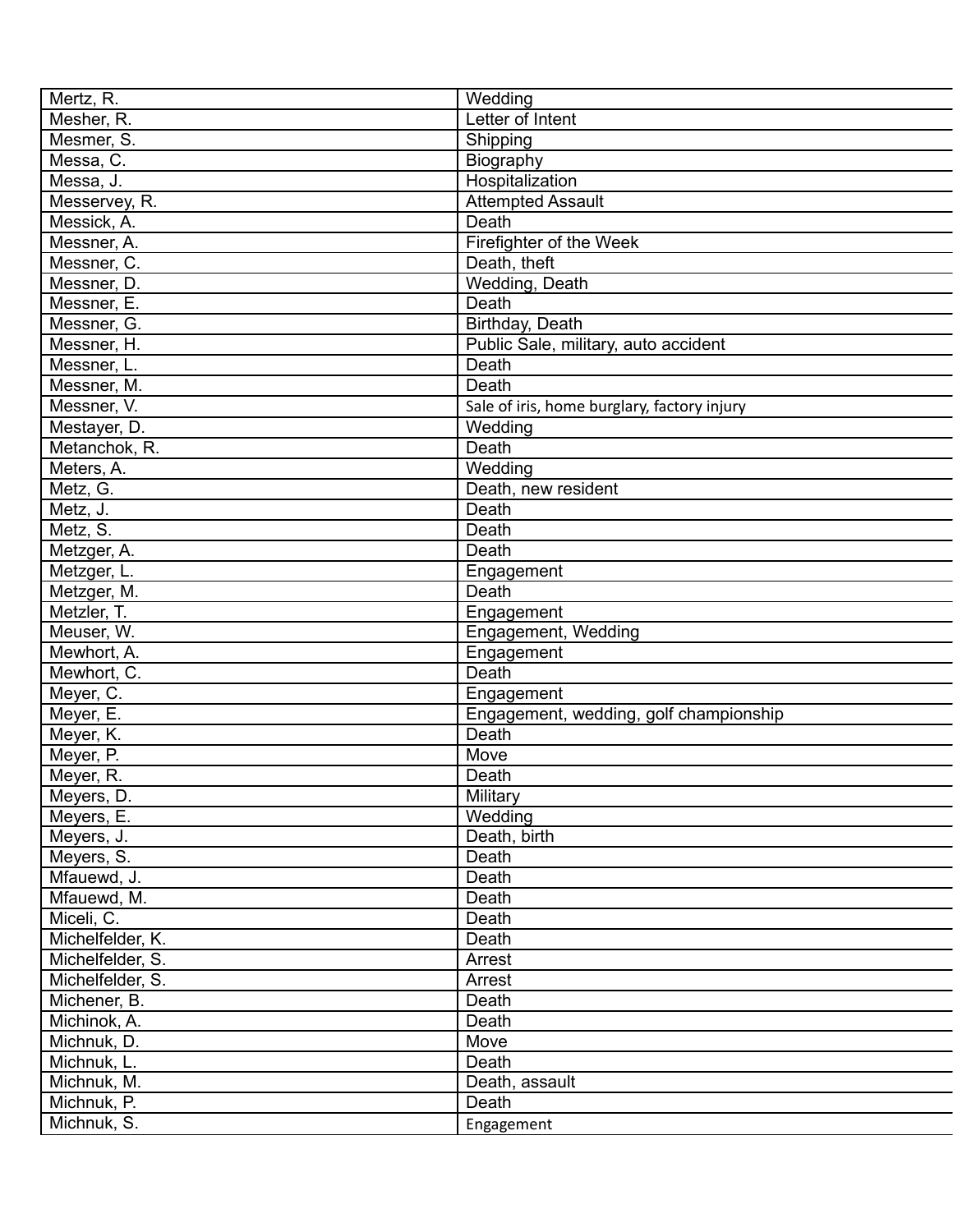| Michnuk, S.        | Death                                                        |
|--------------------|--------------------------------------------------------------|
| Michnuk, S.        | Wedding                                                      |
| Micken, C.         | Death, coauthored book                                       |
| Micken, M.         | Death                                                        |
| Mickens, L.        | Death                                                        |
| Mickens, Y.        | Wedding                                                      |
| Micucci, D.        | Firefighter of the Week                                      |
| Middleton, C.      | Death                                                        |
| Middleton, K.      | Death                                                        |
| Miemann, J.        | Death                                                        |
| Mihalo, M.         | Engagement                                                   |
| Mihalo, R.         | Death                                                        |
| Mihranian, E.      | <b>Bachelor's Degree</b>                                     |
| Mikula, R.         | Death                                                        |
| Mikulich, P.       | Wedding, Death                                               |
| Milanese, A.       | Arrest                                                       |
| Milanese, B.       | Death                                                        |
| Milano, A.         | Death                                                        |
| Milano, C.         | Death                                                        |
| Milano, M.         | Induction                                                    |
| Milano, M.         | Death                                                        |
| Milano, R.         | Death                                                        |
|                    | Birth, Death                                                 |
| Miles, A.          |                                                              |
| Miles, D.          | Death, wedding, Civil Rights March                           |
| Miles, E.          | Death                                                        |
| Miles, G.          | <b>Birth</b>                                                 |
| Miles, I.          | Death                                                        |
| Miles, J.          | Death, Military                                              |
| Miles, K.          | <b>Family Reunion</b>                                        |
| Miles, N.          | <b>WWII</b> Service                                          |
| Miles, R.          | <b>Theft</b>                                                 |
| Miles, W.          | Death                                                        |
| Miley, A.          | Death                                                        |
| Miley, D.          | Death                                                        |
| Miley, E.          | Death                                                        |
| Miley, J.          | Death, wedding, military, auto accident, WWII service        |
| Miley, M.          | Wedding                                                      |
| Miley, S.          | <b>Theft</b>                                                 |
| Mill, D.           | <b>Theft</b>                                                 |
| Mill, M.           | Reassignment, death                                          |
| Millard Family     | Death, Car Accident                                          |
| Millard, S.        | Death                                                        |
| Millbourne, H.     | Death                                                        |
| Miller-Ferrera, M. | Death                                                        |
| Miller-Jackson, H. | Biography                                                    |
| Miller, A          | Engagement, Wedding, Death, Military, arrest, auto accident  |
| Miller, B.         | Death, Wedding                                               |
| Miller, B.         | Wedding, Death, Homecoming                                   |
| Miller, C.         | Engagement, concert, engagement, wedding, death, new r       |
|                    | esident, Lions chaplain, WWII service                        |
| Miller, D.         | Death, Family, Retirement, birth, auto incident, A & P prize |
|                    |                                                              |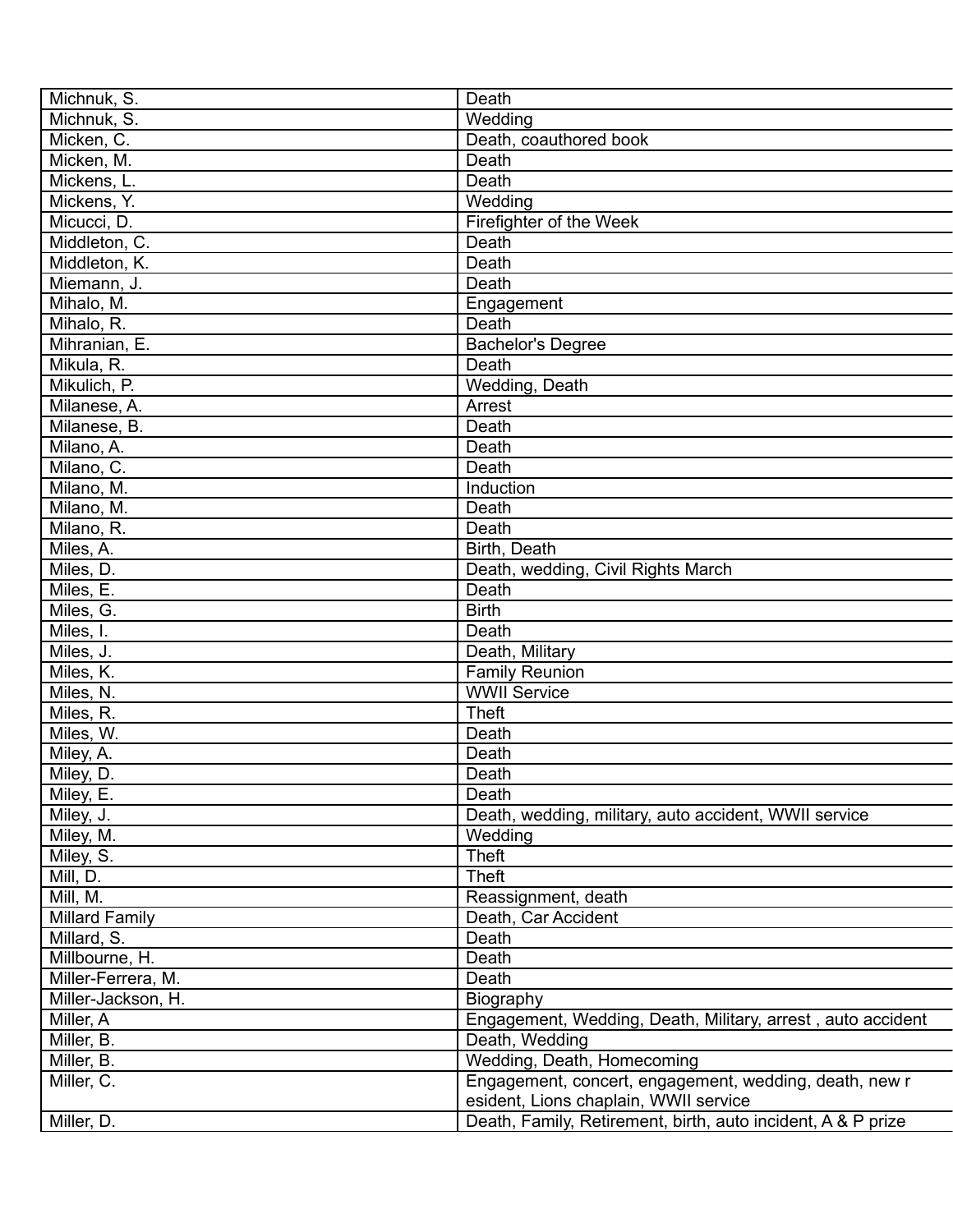| Miller, D.    | Promotion, Death, wedding, military, birth                        |
|---------------|-------------------------------------------------------------------|
| Miller, D.    | Commencement                                                      |
| Miller, E.    | Alumni award, engagement, death, midget race driver, house fire   |
| Miller, E.    | Home fire                                                         |
| Miller, E.    | Public Auction, death, WWII service                               |
| Miller, F.    | Death                                                             |
| Miller, G.    | Death, Hospitalization, Military, Retirement, engagement, law sul |
| Miller, G.    | Death, Birthday, Wedding, Biography, quarry explosion             |
| Miller, Guyon | Geneology information                                             |
| Miller, H.    | Engagement, Wedding, millitary, plumber                           |
| Miller, H.    | Engagement, Death, Birthday Party, Biography, wedding             |
| Miller, H.    | Death, business, legion of honor certificate, WWII service        |
| Miller, I.    | Death, engagement, train accident, baseball player                |
| Miller, J.    | Death, engagement, car accident, military, quarry explosion       |
| Miller, J.    | Engagement, Death, Wedding, Surprise dinner, car injuries         |
|               | honored at dinner, truck theft, Air Force, restaurant fracas      |
| Miller, K.    | Engagement, Death, Car Accident, Basic Training, Biography, W     |
|               | choir, hs bio, choir, eagle scout project                         |
| Miller, L.    | Death, engagement, birth,                                         |
| Miller, L.    | Death, Biography, killed by train, WWII service                   |
| Miller, M.    | Wedding, theft, death, auto accident, theft from auto, honor      |
|               |                                                                   |
|               | to fire chief, his bio, WWII service, hs bio                      |
| Miller, N.    | Engagement, Wedding, Death, firefighter                           |
| Miller, O.    | Confession                                                        |
| Miller, P.    | Death, military, veteran help, first Negro asst district attorney |
| Miller, R.    | Engagement, Death, Arson charge, new resident, basketball         |
| Miller, R.    | Death, Lost Person, engagement, firefighter, band honor, annive   |
|               | scholarship, bridge named in honor of brothers                    |
| Miller, S.    | Death, resignation post office, animal cruelty, auto accident     |
| Miller, S.    | Death, birth, change of office address                            |
| Miller, S.    | Death                                                             |
| Miller, S.    | Whippet of Week, graduation, property sale, wedding               |
| Miller, S.    | Engagement, Wedding, Death                                        |
| Miller, T.    | Wedding, Death, Firefighter of the Week, quarry explosion         |
| Miller, W.    | Death, auto crash, DUI                                            |
| Miller, W.    | Death                                                             |
| Millham, B.   | Engagement                                                        |
| Millham, G.   | Death                                                             |
| Millhiser, I. | <b>Birth</b>                                                      |
| Milligan, D.  | Death                                                             |
| Mills, D.     | Death                                                             |
| Mills, G.     | Death                                                             |
| Mills, J.     | Wedding                                                           |
| Mills, K.     | Enlistment                                                        |
| Mills, L.     | Engagement, testimonial dinner                                    |
| Mills, M.     | Death                                                             |
| Mills, R.     | Death                                                             |
| Mills, R.     | Death                                                             |
| Mills, S.     | Wedding                                                           |
| Mills, T.     | Death                                                             |
|               |                                                                   |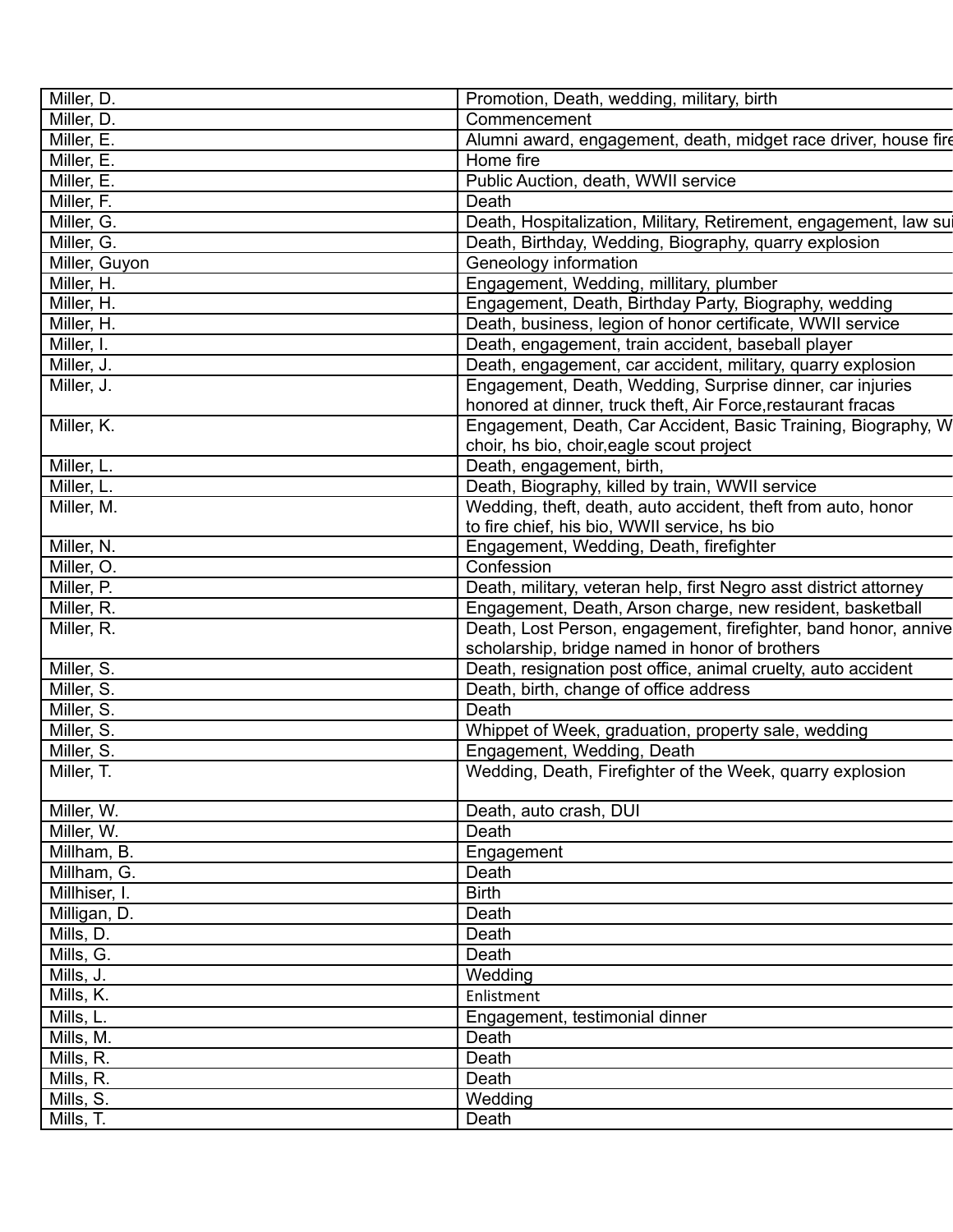| Millward, C.  | Engagement                           |
|---------------|--------------------------------------|
| Millward, C.  | Biography                            |
| Milo, E.      | Wedding                              |
| Milowicki, D. | Arrest                               |
| Milton, H.    | Arrest                               |
| Minahan, A.   | Girls basketball, college graduation |
| Minahan, J.   | F.S.A. Nomination, Death             |
| Mingione, A.  | Wedding, Training                    |
| Mingione, C.  | Death, WWII service                  |
| Mingione, G.  | Death, Employee of year,             |
| Mingione, J.  | Wedding, Air Force, recruiter        |
| Mingione, M.  | Engagement, marriage                 |
| Mingione, P.  | <b>Officer Training</b>              |
| Mingione, R.  | Engagement, wedding                  |
| Mingioni, L.  | Engagement, Wedding                  |
| Miniaci, A.   | Scholarship                          |
| Miniaci, M.   | Death                                |
| Minjone, E.   | Death                                |
| Minjone, R.   | Death                                |
| Minjone, T.   | Death                                |
| Minker, L.    | Death                                |
| Minniti, D.   | Death                                |
|               |                                      |
| Minsker, K.   | Death                                |
| Mira, J.      | Biography, birth                     |
| Miranda, R.   | Engagement                           |
| Mirto, C.     | Death                                |
| Misetic, F.   | Hospitalization                      |
| Mish, J.      | <b>Theft</b>                         |
| Misiejkis, G. | Death                                |
| Missera, P.   | Engagement                           |
| Mistry, N.    | Death                                |
| Mitch, D.     | Death, auto accident                 |
| Mitcheli, M.  | Death                                |
| Mitchell, A.  | Death, engagement                    |
| Mitchell, B.  | Death, teacher charged, birth        |
| Mitchell, C.  | Death                                |
| Mitchell, E.  | Death                                |
| Mitchell, F.  | Engagement                           |
| Mitchell, G.  | <b>Birth</b>                         |
| Mitchell, J.  | Death                                |
| Mitchell, J.  | Engagement, WWII service             |
| Mitchell, K.  | Death                                |
| Mitchell, L.  | Arrest, sentencing                   |
| Mitchell, R.  | Honor                                |
| Mitchell, V.  | <b>Bronze Star</b>                   |
| Mitchill, E.  | Death, Engagement                    |
| Mitchill, W.  | Death                                |
| Mitman Family | Biography                            |
| Mitman, C.    | Contest winner, wedding              |
| Mitman, D.    | <b>WWII</b> service                  |
| Mitman, H.    | Death, engagement, WWII service      |
|               |                                      |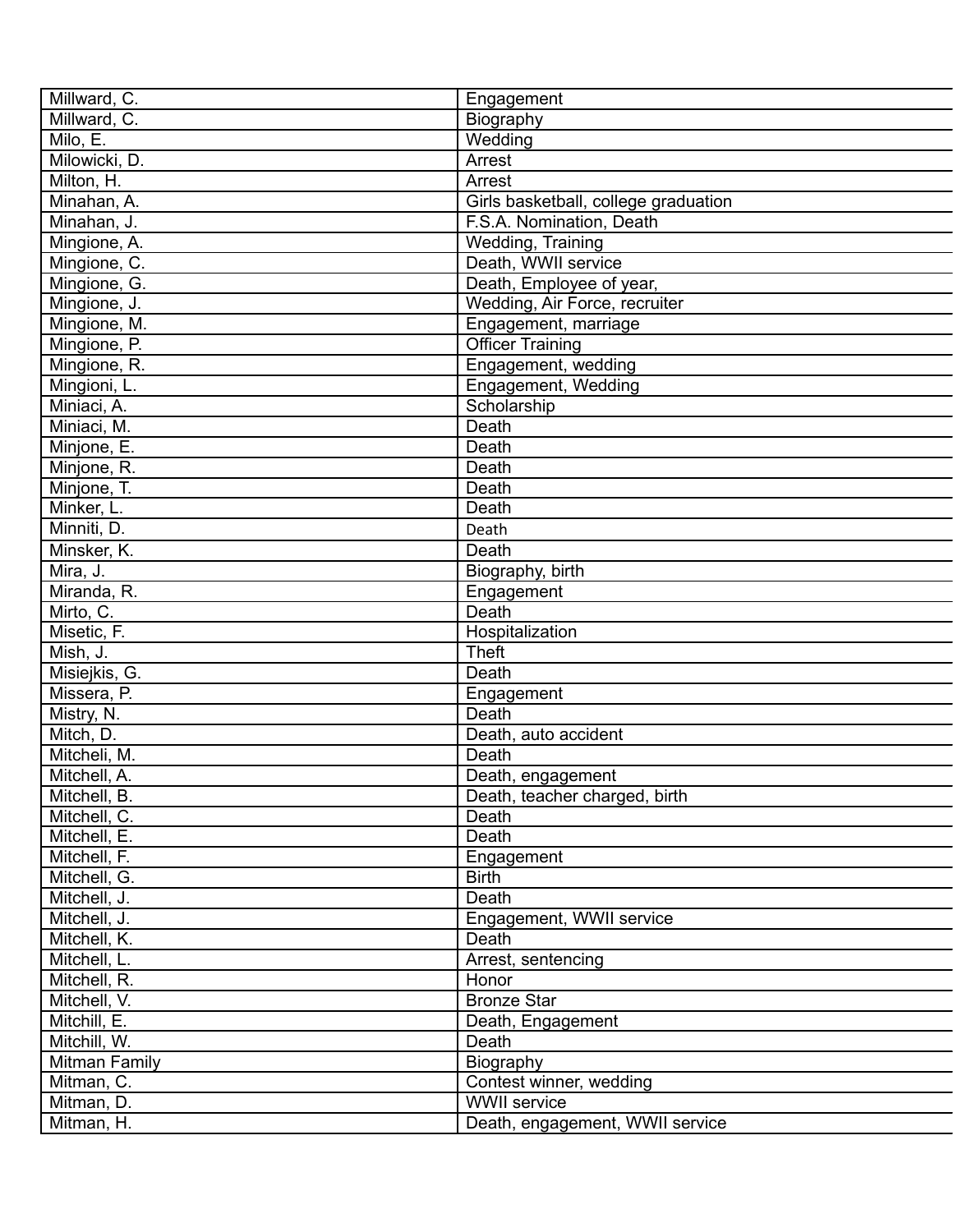| Mitman, J.                        | Death                                                           |
|-----------------------------------|-----------------------------------------------------------------|
| Mitman, L.                        | Death                                                           |
| Mitman, R.                        | Interview, death, actor, hs bio, college, WWII service, wedding |
| Mitman, V.                        | Engagement, piano recital, wedding, ct award                    |
| Mitman, W.                        | Death, wedding, engagement                                      |
| Mittel, E.                        | Graduation                                                      |
| Mittel, M.                        | Initiation, teach in Nigeria, college graduation                |
| Mittel, W.                        | Death, real estate sale                                         |
| Mittelman, E.                     | Arrest                                                          |
| Mittendorf, E.                    | Death                                                           |
| Mitts, H.                         | Engagement                                                      |
| Mize, B.                          | Death                                                           |
| Mize, M.                          | Death, marathon                                                 |
| Moatz, L.                         | <b>Birth</b>                                                    |
| Mock, S.                          | Anniversary                                                     |
| Moerman, A.                       | <b>Birth</b>                                                    |
| Moessner, E.                      | Death                                                           |
| Moffett, W.                       | Death                                                           |
| Moffitt, B.                       | Dean's Scholar                                                  |
| Mohler, J.                        | <b>Birth</b>                                                    |
| Mohler, R.                        | Engagement                                                      |
| Mohr, E.                          | Death                                                           |
| Mohr, P.                          | Death                                                           |
| Moison, E.                        |                                                                 |
|                                   | Engagement<br>Death                                             |
| Mokrzynski, S.<br>Moldenhauer, S. | Death                                                           |
|                                   | Death                                                           |
| Moldenhauer, S.<br>Moll, F.       |                                                                 |
|                                   | Arrest                                                          |
| Mollenhauer, B.                   | Death                                                           |
| Molnar, A.                        | Death                                                           |
| Molnar, D.                        | <b>Car Accident</b>                                             |
| Moltz, J.                         | Wedding<br>Death                                                |
| Moltz, M.                         |                                                                 |
| Molyneaux, C.                     | Wedding                                                         |
| Monaghan, D.                      | Theft                                                           |
| Monaghan, S.                      | Death                                                           |
| Monaghan, S.                      | Death                                                           |
| Monagle, J.                       | Arrest                                                          |
| Monahan, G.                       | Death                                                           |
| Monatesti, N.                     | Death                                                           |
| Montafia, E.                      | <b>Basic Training</b>                                           |
| Montanaro, M.                     | Death                                                           |
| Monterublanese, B.                | Death                                                           |
| Montgomery, D.                    | Speaking, Biography                                             |
| Montgomery, D.                    | <b>Guest Speaker</b>                                            |
| Montgomery, J.                    | Biography                                                       |
| Montgomery, M.                    | Letter of Intent                                                |
| Montgomery, M.                    | Death                                                           |
| Montgomery, N.                    | Death                                                           |
| Montgomery, T.                    | Engagement, Wedding, arrival                                    |
| Montgomery, W.                    | Move                                                            |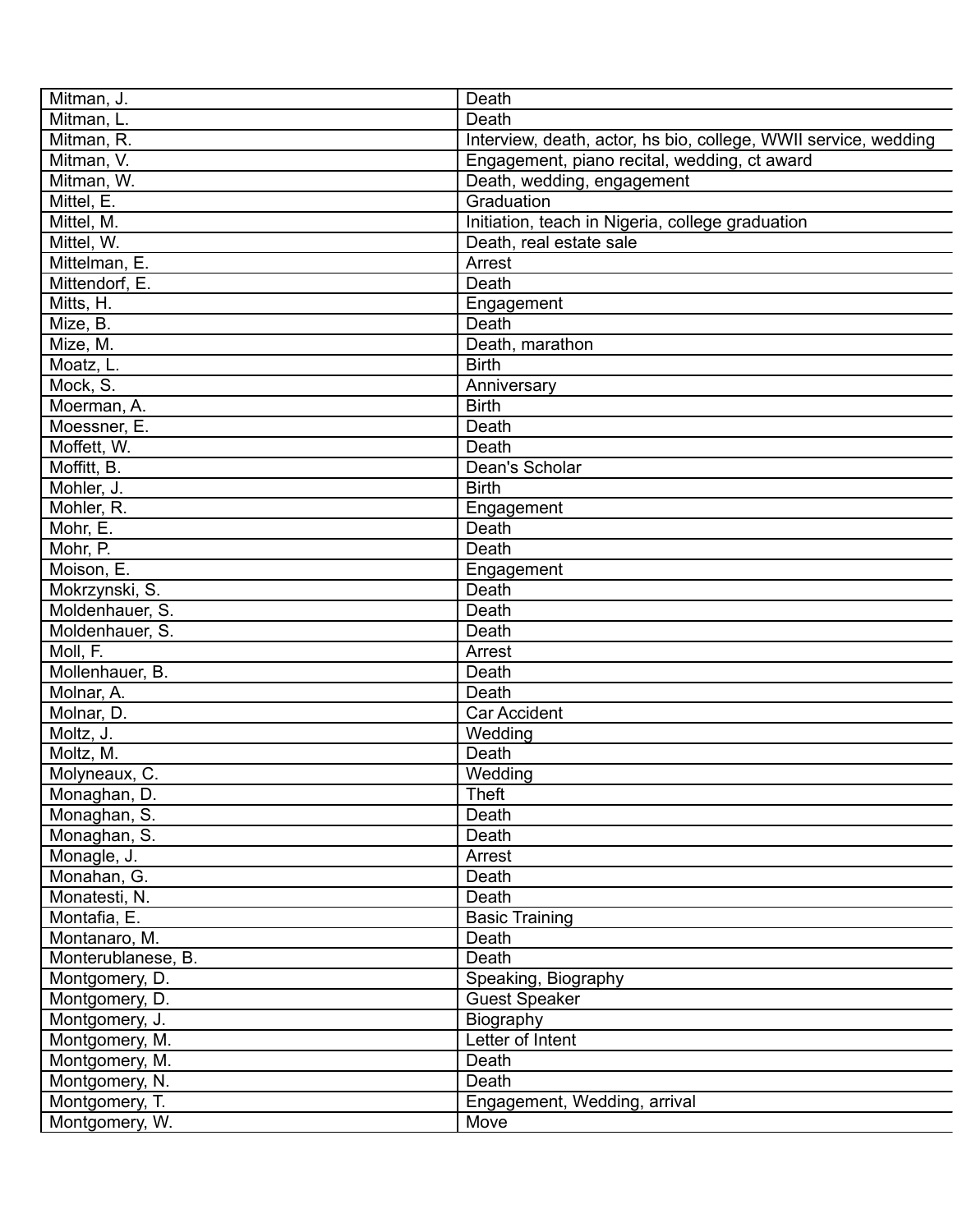| Montonario, A. | <b>WWII</b> service                                                          |
|----------------|------------------------------------------------------------------------------|
| Montonario, C. | Painter                                                                      |
| Montz, K.      | <b>WWII</b> Service                                                          |
| Moody, E.      | <b>Theft</b>                                                                 |
| Moody, H.      | Arrest                                                                       |
| Moody, L.      | Associate                                                                    |
| Moody, M.      | Death                                                                        |
| Moon, K.       | Anniversary, Death, military commission                                      |
| Moon, Samuel   | Wedding                                                                      |
| Mooney, D.     | Death, auto accident                                                         |
| Mooney, J.     | Biography                                                                    |
| Mooney, L.     | Assault                                                                      |
| Mooney, L.     | Assault                                                                      |
| Moore, A.      | Engagement, Wedding, Death, Military, WWII service                           |
| Moore, B.      | Wedding, birth, birth                                                        |
| Moore, C.      | Wedding, arrest, property seizure, teacher appointment, death                |
| Moore, D.      | Wedding, engagement, death                                                   |
| Moore, E.      | Death, military, WWII service, deferred sentence                             |
| Moore, E.      | Death, Bronze Star                                                           |
| Moore, F.      | Death, military discharge, bronze star medal, WWII service,                  |
|                | wedding                                                                      |
| Moore, F.      | Wedding, Theft, engagement                                                   |
| Moore, G.      | Death, stolen bike                                                           |
|                |                                                                              |
| Moore, H.      | Death, wedding, auto accident, house sale<br>Sale                            |
| Moore, H.      |                                                                              |
| Moore, J.      | Wedding, Death, burglary, engagement, suicide                                |
| Moore, J.      | Death, return WWII, award Peco, estate sale, military                        |
| Moore, K.      | Graduation                                                                   |
| Moore, K.      | Graduation                                                                   |
| Moore, K.      | Arrest                                                                       |
| Moore, L.      | Death                                                                        |
| Moore, M.      | Death, Letter of Intent, Engagement, marriage, beautician                    |
| Moore, P.      | Death                                                                        |
| Moore, R.      | Death, 50 <sup>th</sup> anniversary, sale, furlough, Air medal, bakery, WWII |
|                | service                                                                      |
| Moore, R.      | Wedding, honored by Chamber                                                  |
| Moore, S.      | Death, Wedding                                                               |
| Moore, T.      | Hunting, thefts                                                              |
| Moore, Thomas  | geneology                                                                    |
| Moore, V.      | Death                                                                        |
| Moore, W.      | Death, rr fatality, thefts                                                   |
| Moorehouse, R. | <b>Theft</b>                                                                 |
| Morales, M.    | Death                                                                        |
| Moram, R.      | <b>Car Accident</b>                                                          |
| Moran Family   | Death                                                                        |
| Moran, B.      | Promotion                                                                    |
| Moran, C.      | Award                                                                        |
| Moran, D.      | Death                                                                        |
| Moran, E.      | Death, graduation                                                            |
| Moran, G.      | Engagement                                                                   |
| Moran, H.      | Army, Death                                                                  |
|                |                                                                              |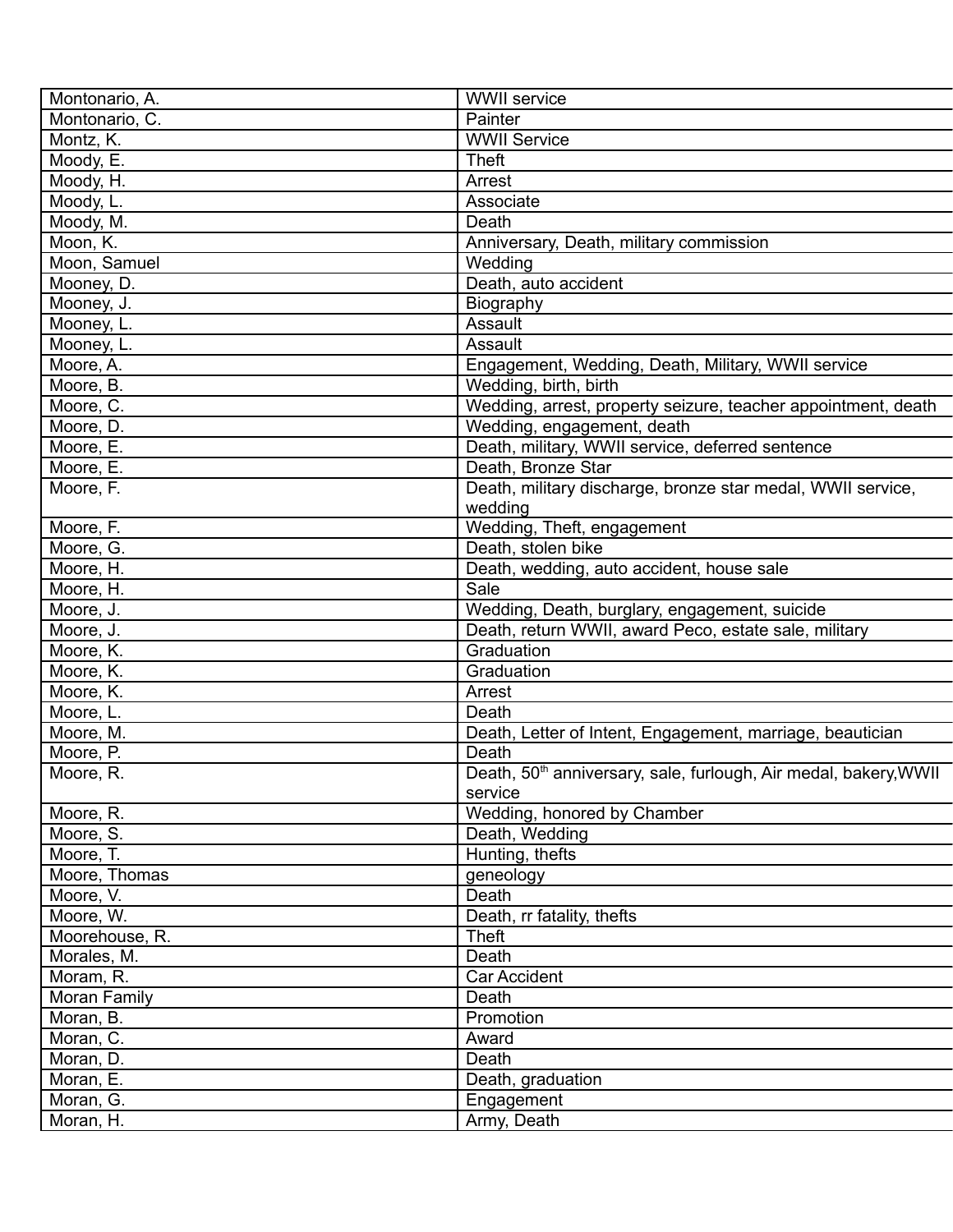| Moran, J.       | Death, college graduation, factory accident |
|-----------------|---------------------------------------------|
| Moran, L.       | Death                                       |
| Moran, M.       | Engagement                                  |
| Moran, P.       | Promotion, Wounded in Action                |
| Moran, P.       | Wedding                                     |
| Moran, T.       | <b>Theft</b>                                |
| Moran, T.       | <b>Theft</b>                                |
| Moran, T.       | Death, military, birth                      |
| Morelli, A.     | Death                                       |
| Moreno, M.      | Biography                                   |
| Moreno, M.      | Biography, death                            |
| Moreno, R.      | <b>Birth</b>                                |
| Morescalchi, L. | Death                                       |
| Moretti, S.     | Death                                       |
| Morgan, A.      | Death                                       |
| Morgan, C.      | Death                                       |
| Morgan, G.      | Death                                       |
| Morgan, J.      | Death                                       |
| Morgan, K.      | Death                                       |
| Morgan, M.      | Retirement                                  |
| Morgan, S.      | Engagement                                  |
| Morgan, W.      | Biography                                   |
| Moriarty, W.    | Wedding                                     |
| Morissey, M.    | Biography                                   |
| Morley, M.      | Biography                                   |
| Moroney, B.     | Biography                                   |
| Moroney, M.     | Engagement                                  |
| Morris, A.      | Appointment                                 |
| Morris, A.      | Death, engagement                           |
| Morris, A.      | Death                                       |
| Morris, C.      | Death                                       |
| Morris, E.      | Car Accident                                |
| Morris, G.      | Death                                       |
| Morris, J.      | Engagement                                  |
| Morris, K.      | Death, Wedding, Arrest                      |
| Morris, M.      | Death, wedding, assault                     |
| Morris, N.      | Death                                       |
| Morris, R.      | Death                                       |
| Morris, S.      | Death                                       |
| Morris, W.      | Death                                       |
| Morrison, D.    | Death, fire                                 |
| Morrison, E.    | Wedding                                     |
| Morrison, H.    | Death, WWII service, book signing           |
| Morrison, J.    | Death                                       |
| Morrison, K.    | Wedding, death                              |
| Morrison, M.    | Death                                       |
| Morrison, N.    | Car Accident                                |
| Morrison, T.    | Death                                       |
| Morrison, V.    | <b>Navy Service</b>                         |
| Morrissey, S.   | Arrest                                      |
| Morrow, D.      | Death                                       |
|                 |                                             |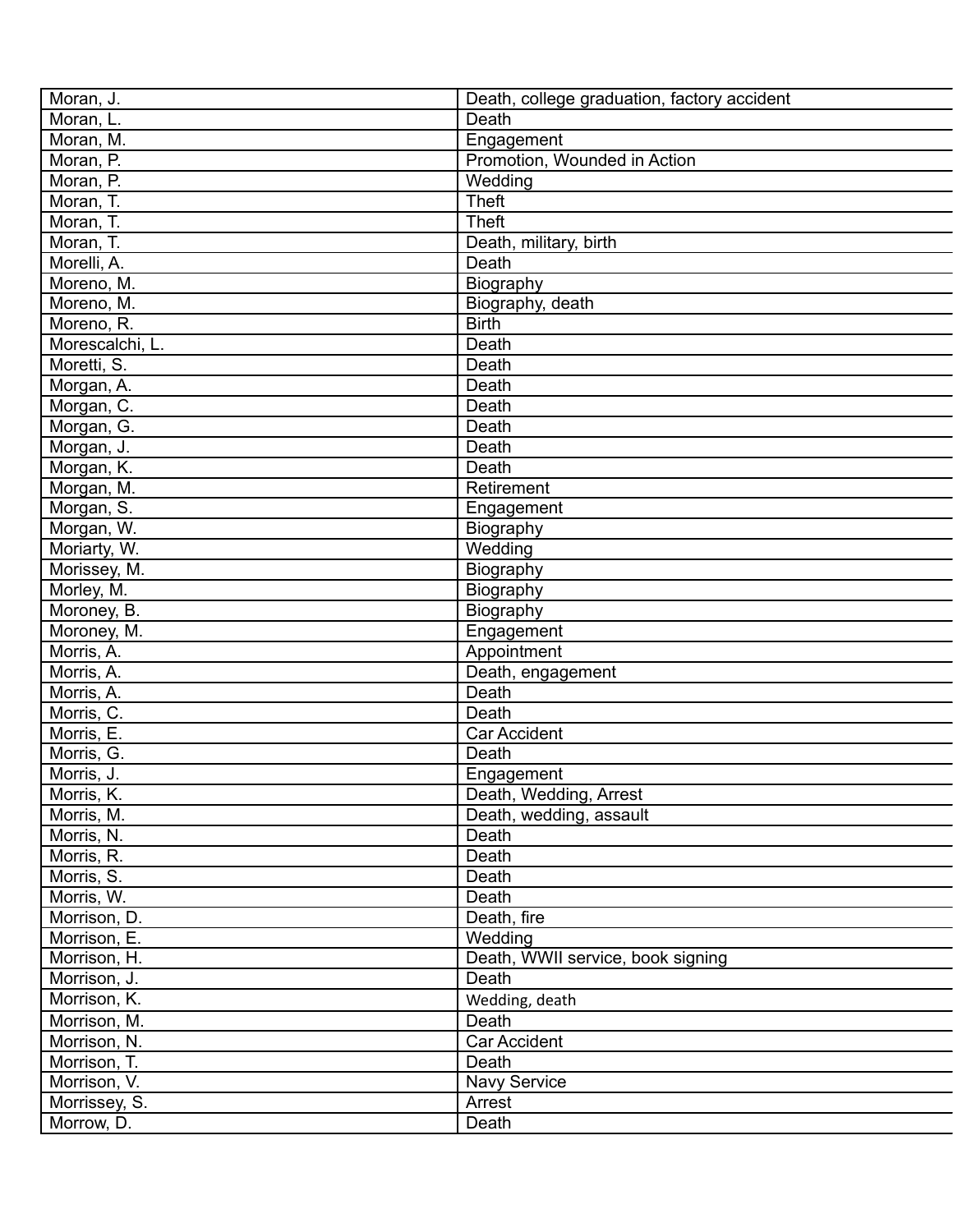| Morrow, W.     | Death, Property             |
|----------------|-----------------------------|
| Morse, J.      | Death                       |
| Mortimer, S.   | Death                       |
| Morton, B.     | Arrest                      |
| Morton, H.     | Death                       |
| Morton, M.     | <b>Gardening Project</b>    |
| Morton, P.     | <b>Theft</b>                |
| Mortzfield, C. | Car Accident                |
| Morys, A.      | Picture                     |
| Moschitta, G.  | Death                       |
| Moschitta, M.  | Death, wedding              |
| Moschitta, N.  | Wedding                     |
| Moser, J.      | Engagement                  |
| Moser, M.      | Death                       |
| Moser, W.      | Biography, death            |
| Moses, D.      | <b>WWII Service</b>         |
| Moses, E.      | Death                       |
| Moses, H.      | Death                       |
| Moses, N.      | <b>WWII Service</b>         |
| Moses, O.      | Appointment                 |
| Moskal, R.     | Biography                   |
| Mosteller, C.  | Letter of Intent            |
| Mosteller, E.  | Wedding                     |
| Mosteller, K.  | Death                       |
| Mosteller, L.  | Death                       |
| Mosteller, L.  | Biography                   |
| Mosteller, M.  | Engagement                  |
| Mott, M.       | Death, marriage             |
| Motyka, S.     | Death                       |
| Motznik, C.    | Death                       |
| Moulder, P.    | Death                       |
| Moulter, F.    | Death                       |
| Moulter, V.    | <b>Military Promotion</b>   |
| Moumoutjis, Z. | <b>Reading Olympics</b>     |
|                |                             |
| Mountan, R.    | Citation                    |
| Mourar, W.     | Death                       |
| Mouratidis, J. | Death                       |
| Mowday, G.     | Engagement                  |
| Mowday, M.     | Engagement                  |
| Mowday, V.     | Engagement, Wedding         |
| Mower, M.      | Car Accident                |
| Mowere, J.     | Death                       |
| Mowery, D.     | Engagement                  |
| Mowery, G.     | Death                       |
| Mowery, R.     | Death, engagement, military |
| Mowrer, A.     |                             |
| Mowrer, M.     | Move                        |
| Mowrey, A.     | Picture                     |
| Moxley, A.     | Death                       |
| Moxley, R.     | Engagement, Wedding, Death  |
| Moyer Family   | Military                    |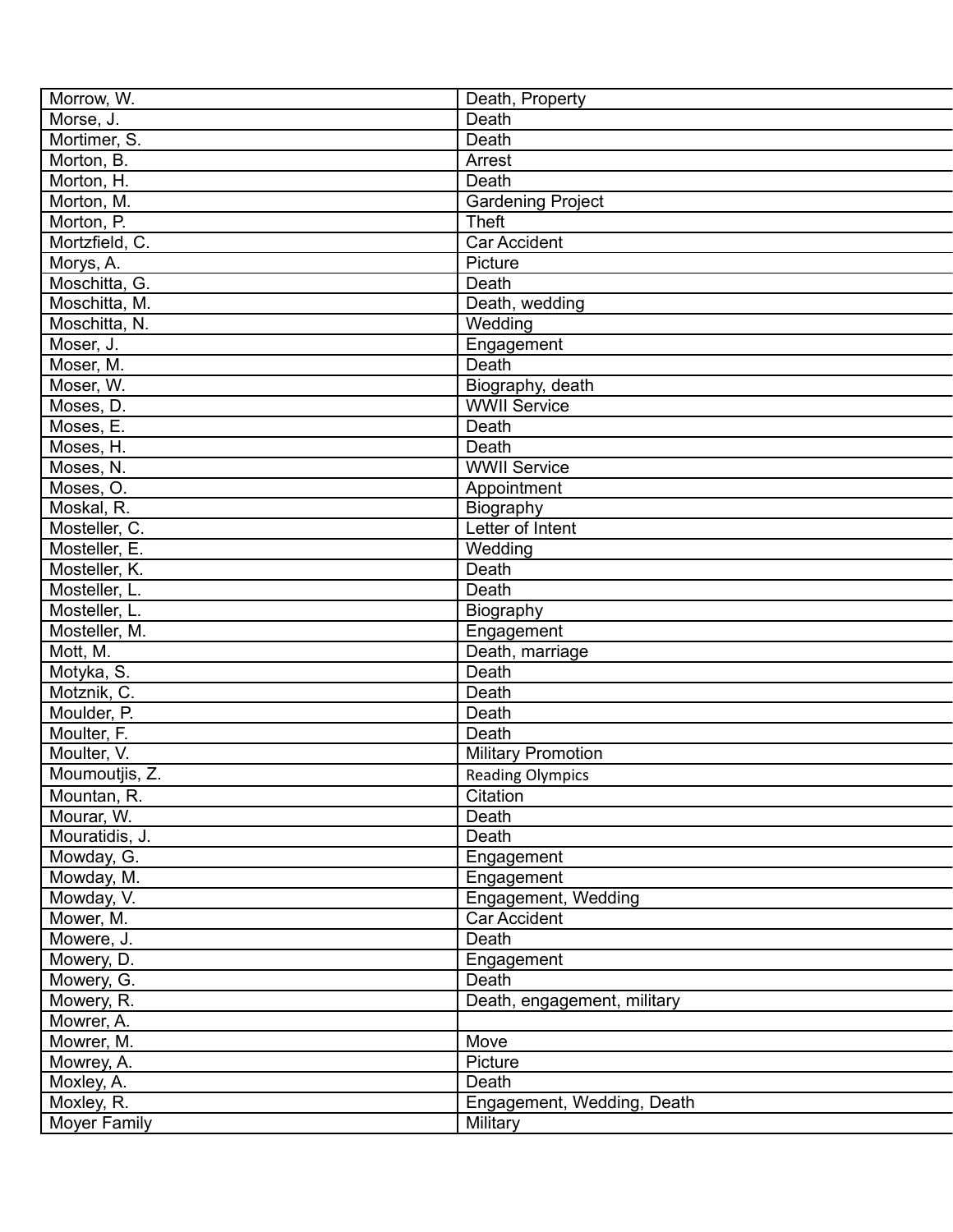| Moyer, A.                | Death                            |
|--------------------------|----------------------------------|
| Moyer, C.                | Death, engagement, wedding       |
| Moyer, E.                | Wedding, military                |
| Moyer, J.                | Death, WWII service              |
| Moyer, K.                | Wedding                          |
| Moyer, L.                | Lawsuit over car accident, death |
| Moyer, M.                | Death                            |
| Moyer, R.                | Death                            |
| Mozzani, M.              | Death                            |
| Mudry, M.                | Engagement                       |
| Mueller, A.              | 4.0 GPA                          |
| Mueller, L.              | Death                            |
| Mueller, M.              | Biography                        |
| Mueller, P.              | Death                            |
| Muhly, E.                | Engagement                       |
| Mukalian, J.             | Classes                          |
| Muldowney, P.            | Fire                             |
| Mulherin, J.             | Death                            |
| Mulhern, B.              | Engagement                       |
| Mull, C.                 | Death                            |
| Mull, D.                 | Death                            |
| Mull, G.                 | <b>Basic Training</b>            |
| Mull, T.                 | Death                            |
|                          | .Death                           |
| Mullen, F.<br>Mullen, J. | Death                            |
|                          |                                  |
| Muller, E.               | <b>Car Accident</b>              |
| Muller, J.               | Appointment                      |
| Muller, M.               | Engagement                       |
| Muller, R.               | Death                            |
| Mullestein, W.           | Engagement                       |
| Mulligan, D.             | Biography                        |
| Mulligan, S.             | Death                            |
| Mullin-Wolfe, R.         | Letter of Intent                 |
| Mullin, M.               | Wedding                          |
| Mullings, G.             | Engagement                       |
| Mullock, G.              | Death                            |
| Mulvaney, H.             | Wedding                          |
| Mumford R.               | Theft                            |
| Mumma, E.                | Death                            |
| Mummert, E.              | Death                            |
| Munnelly, M.             | Death                            |
| Munnis, J.               | Death                            |
| Munroe, J.               | Arrest                           |
| Munson, K.               | <b>Birth</b>                     |
| Muntz, M.                | Death                            |
| Munz, J.                 | Death, Picture                   |
| Munzenmayer, K.          | Letter of Intent                 |
| Munzenmayer, O.          | Death                            |
| Murani, S.               | <b>Birthday Party</b>            |
| Murdaugh, B.             | Arrest                           |
| Murdaugh, C.             | Death                            |
|                          |                                  |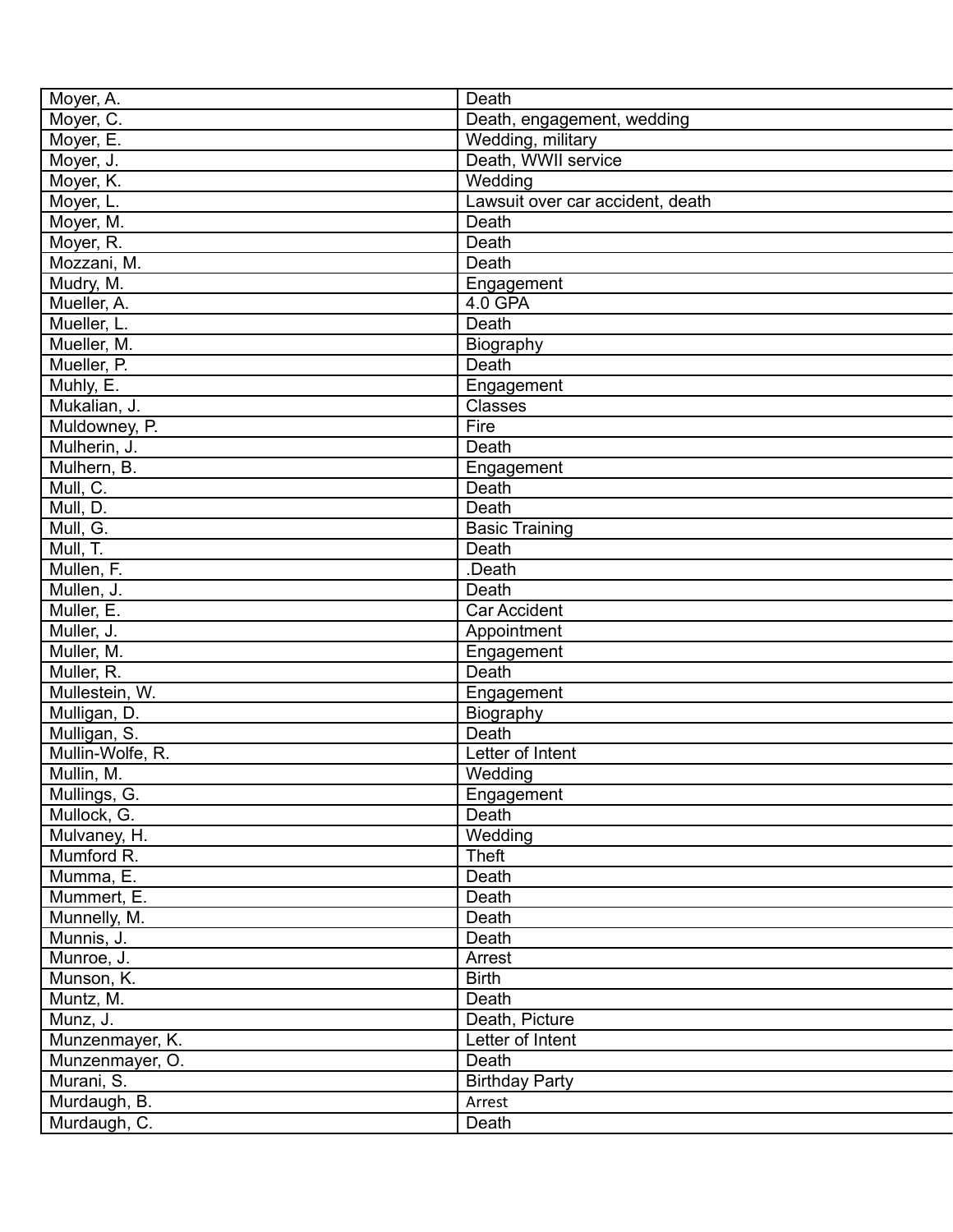| Murdaugh, J.  | <b>Car Accident</b>                                                        |
|---------------|----------------------------------------------------------------------------|
| Murdaugh, T.  | Basic Training, wedding                                                    |
| Murdoch, M.   | Death, race against cancer                                                 |
| Murdock, A.   | Engagement                                                                 |
| Murdock, M.   | Death                                                                      |
| Murdock, S.   | <b>Birth</b>                                                               |
| Muroski, S.   | <b>Birth</b>                                                               |
| Murphy, A.    | Death, Life Saver                                                          |
| Murphy, A.    | Draft, WWII service                                                        |
| Murphy, B.    | Birthday, engagement                                                       |
| Murphy, C.    | Death                                                                      |
| Murphy, D.    | Engagement, Wedding, Death                                                 |
| Murphy, E.    | Death, dean's list                                                         |
| Murphy, H.    | Death, marriage                                                            |
| Murphy, J.    | CLU Award, 50 <sup>th</sup> anniversary, burglary, graduation nurse, birth |
|               | Metropolitan Life Ins                                                      |
| Murphy, M.    | Death                                                                      |
| Murphy, N.    | Letter of Intent, Death                                                    |
| Murphy, R.    | Death                                                                      |
| Murphy, S.    | Employment, birth                                                          |
| Murphy, W.    | <b>CLU Diploma</b>                                                         |
| Murr, J.      | Death, WWII service                                                        |
|               |                                                                            |
| Murray, A.    | Death                                                                      |
| Murray, C.    | <b>WWII Service</b>                                                        |
| Murray, D.    | Military Injury, wedding                                                   |
| Murray, E.    | Car Accident, WWII service                                                 |
| Murray, H.    | Car Accident                                                               |
| Murray, J.    | Birth, death                                                               |
| Murray, J.    | <b>Birth</b>                                                               |
| Murray, K.    | Family                                                                     |
| Murray, M.    | Death, actress, engagement                                                 |
| Murray, S.    | Death, auto accident                                                       |
| Murray, W.    | Wedding, WWII service (WIA)                                                |
| Murrin, M.    | Death                                                                      |
| Murugan, K.   | <b>Title</b>                                                               |
| Mushala, J.   | Death, Wedding                                                             |
| Musika, J.    | Award                                                                      |
| Muskey, J.    | Appointment                                                                |
| Musser, C.    | Death                                                                      |
| Mussoline, L. | Biography                                                                  |
| Mussoline, L. | Biography, superintendent of schools retirement                            |
| Mutschler, L. | Graduation                                                                 |
| Mutzi, C.     | Biography                                                                  |
|               | Death                                                                      |
| Muzii, E.     |                                                                            |
| Muzii, J.     | Death, wedding, WWII service                                               |
| Muzii, L.     | Marriage, death                                                            |
| Muzii, V.     | Engagement                                                                 |
| Mycko, H.     | Move                                                                       |
| Myer, R.      | Death                                                                      |
| Myers, A.     | Birth, birthday, speech                                                    |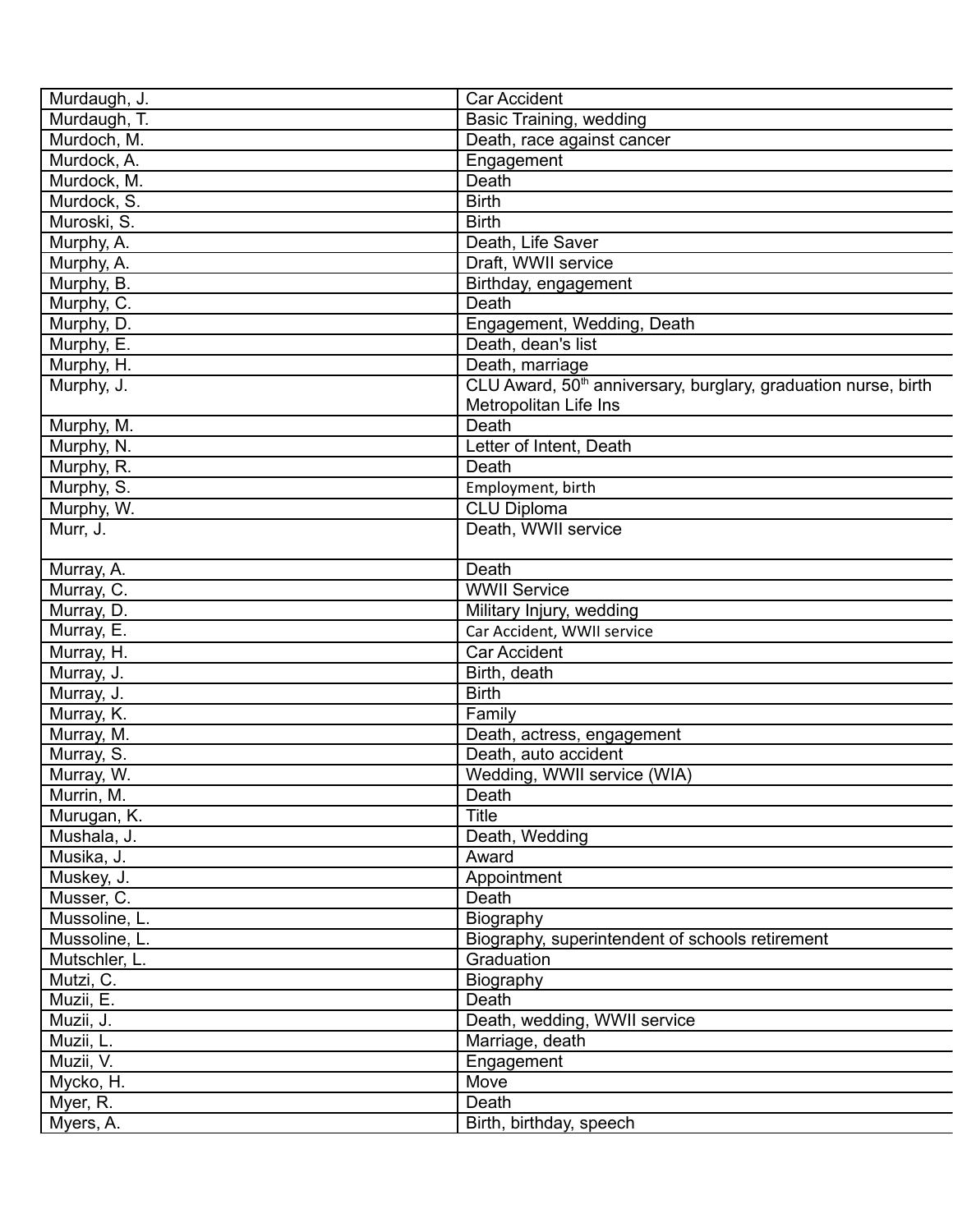| Myers, C.                    | Assault lawsuit, WWII service                    |
|------------------------------|--------------------------------------------------|
| Myers, D.                    | Engagement, Death                                |
| Myers, E.                    | Death, Pictures, Honors                          |
| Myers, F.                    | Death                                            |
| Myers, H.                    | <b>Basic Training</b>                            |
| Myers, J.                    | Engagement, death, wedding, WWII service         |
| Myers, L.                    | Lawsuit                                          |
| Myers, M.                    | Death, engagement                                |
| Myers, R.                    | Assault, arrest, WWII service                    |
| Myers, R.                    | Provost Scholar senior games, death, Vietnam KIA |
| Myers, T.                    | Engagement                                       |
| Myers, W.                    | Anniversary, new resident                        |
| Mynatt, R.                   | Engagement                                       |
| Mynatt, R.                   | <b>Birth</b>                                     |
| Naccari, N.                  | <b>Bachelor's Degree</b>                         |
| Nader, A.                    | Wedding                                          |
| Nadler, J.                   | Engagement                                       |
| Nagel, B.                    | Death                                            |
| Naggy, C.                    | Sports                                           |
| Nagle, D.                    | Engagement, Wedding                              |
| Nagle, H.                    | Death                                            |
| Nagy, L.                     | Death                                            |
| Nagy, M.                     | Engagement, death                                |
| Nagy, R.                     | <b>Music Education Association</b>               |
| Nailor, I.                   | Death                                            |
| Nairn, J.                    | Engagement, Wedding                              |
| Nall, N.                     | Death                                            |
| Napoleone, L.                | Death                                            |
| Nardone, C.                  | Death                                            |
|                              | <b>Car Accident</b>                              |
| Narducci, H.<br>Narewski, B. |                                                  |
|                              | Engagement                                       |
| Nash, J.                     | Death                                            |
| Nash, K.                     | <b>Birth</b>                                     |
| Natalie, A.                  | Death, WWII service                              |
| Natalie, D.                  | Death                                            |
| Natalie, F.                  | Death, auto vandalism                            |
| Natalie, J.                  | Death, wedding                                   |
| Natalie, M.                  | Theft                                            |
| Natalie, W.                  | Death, military                                  |
| Nathan, C.                   | Death                                            |
| Nathen, W.                   | Arrest                                           |
| Nations, K.                  | Move                                             |
| Naus, D.                     | Death                                            |
| Nauta, C.                    | <b>Bachelor's Degree</b>                         |
| Navarre, M.                  | Death, Graduation                                |
| Nawn, E.                     | Death                                            |
| Naylor, R.                   | Death                                            |
| Nazario, L.                  | Death                                            |
| Neal, M.                     | Death                                            |
| Neale, R.                    | Tea House                                        |
| Neff, J.                     | Engagement, firefighter, graduation, wedding     |
|                              |                                                  |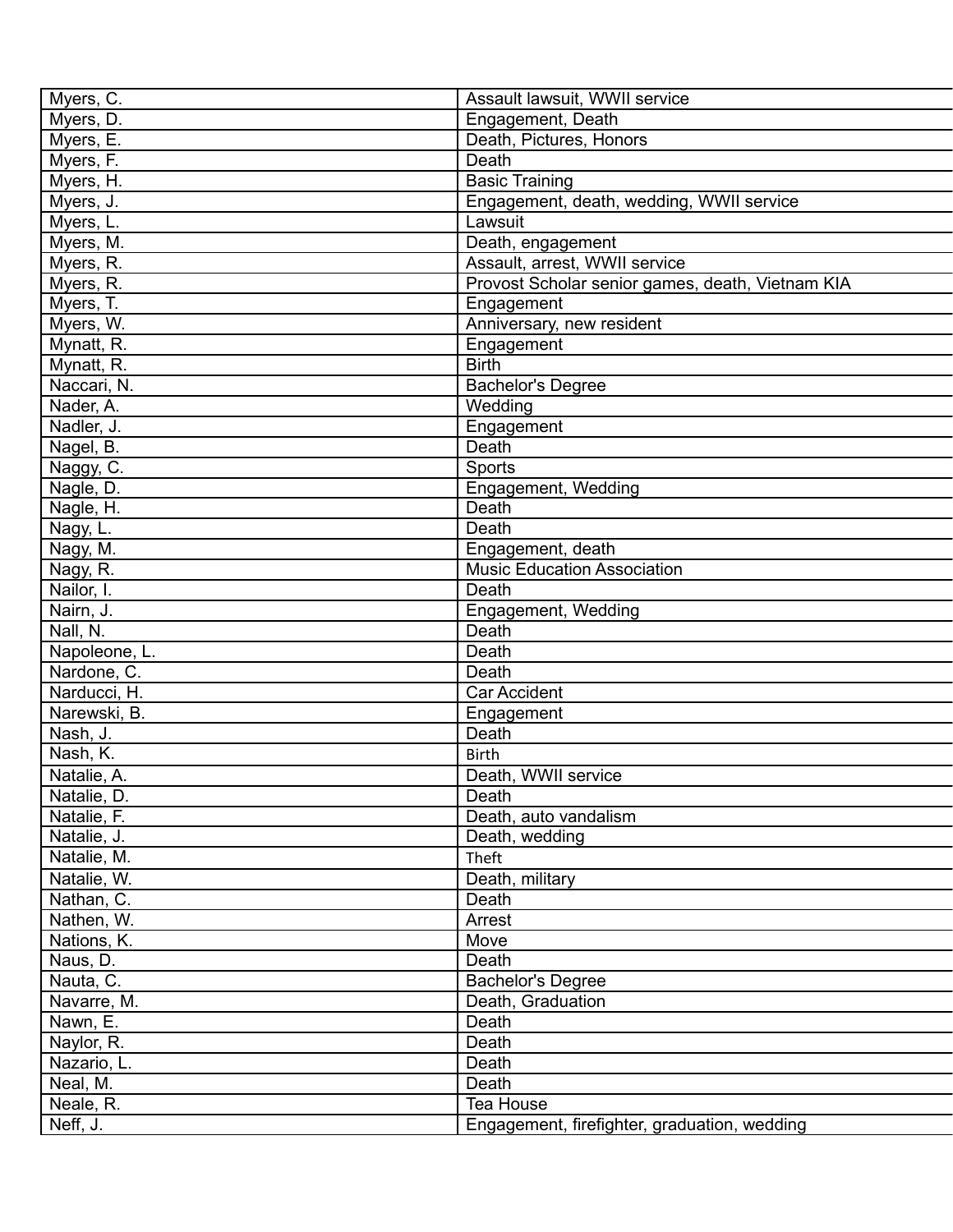| Neff, M.      | Tea House, property sold, WWII seervice               |
|---------------|-------------------------------------------------------|
| Neff, M.      | Death                                                 |
| Neher, D.     | Death                                                 |
| Nehila, R.    | <b>Bachelor's Degree</b>                              |
| Neil, B.      | Death                                                 |
| Neillus, R.   | Wedding, Dean's List                                  |
| Neiner, C.    | Death                                                 |
| Nellius, E.   | <b>Distinguished Service Citation</b>                 |
| Nelms, C.     | Death                                                 |
| Nelms, D.     | Dean's List                                           |
| Nelms, G.     | Biography                                             |
| Nelms, H.     | Award, 50 <sup>th</sup> wedding anniversary           |
| Nelms, J.     | Death                                                 |
| Nelms, L.     | Death                                                 |
| Nelms, M.     | Death                                                 |
| Nelms, P.     | <b>Public Sale</b>                                    |
| Nelms, R.     | <b>Theft</b>                                          |
| Nelms, S.     | Cancer survivor, Simpson Meadows                      |
| Nelson        | Fire                                                  |
| Nelson, H.    | Picture                                               |
| Nelson, J.    | Death, officer career course, wedding                 |
| Nelson, L.    | Death                                                 |
| Nelson, M.    | Death                                                 |
| Nelson, O.    | Car Accident                                          |
| Nelson, S.    | Death                                                 |
| Nelson, V.    | Death                                                 |
| Nelson, W.    | Engagement, Wedding, death, discharge                 |
| Neri, C.      | Engagement                                            |
| Neri, L.      | Election                                              |
| Nestor, B.    | Death                                                 |
| Neudorff, H.  | Wedding                                               |
| Neufeld, J.   | Death                                                 |
| Neufeld, V.   | <b>Military Promotion</b>                             |
| Neuhaus, S.   | Arrest                                                |
| Neuhauser, K. | Death                                                 |
| Neuhoff, W.   | Death                                                 |
| Newberry, E.  | Death                                                 |
| Newcomb, D.   | Wedding, Death                                        |
| Newcomb, G.   | Hospitalization                                       |
| Newcomb, J.   | Engagement, birth                                     |
| Newcomb, R.   | Biography                                             |
| Newcombe, M.  | Death                                                 |
| Neweil, J.    | Arrest                                                |
| Newell, C.    | Scholarship                                           |
| Newkirk, R.   | Graduation                                            |
| Newlin, D.    | Death, wedding                                        |
| Newlin, H.K.  | <b>WWII Service</b>                                   |
| Newlin, J.    | Birthday party                                        |
| Newlin, J.    | Death, biography police chief, KIA in WWI, cycle fire |
| Newlin, K.    | <b>Birth</b>                                          |
| Newlin, L.    | Death, biography police chief                         |
|               |                                                       |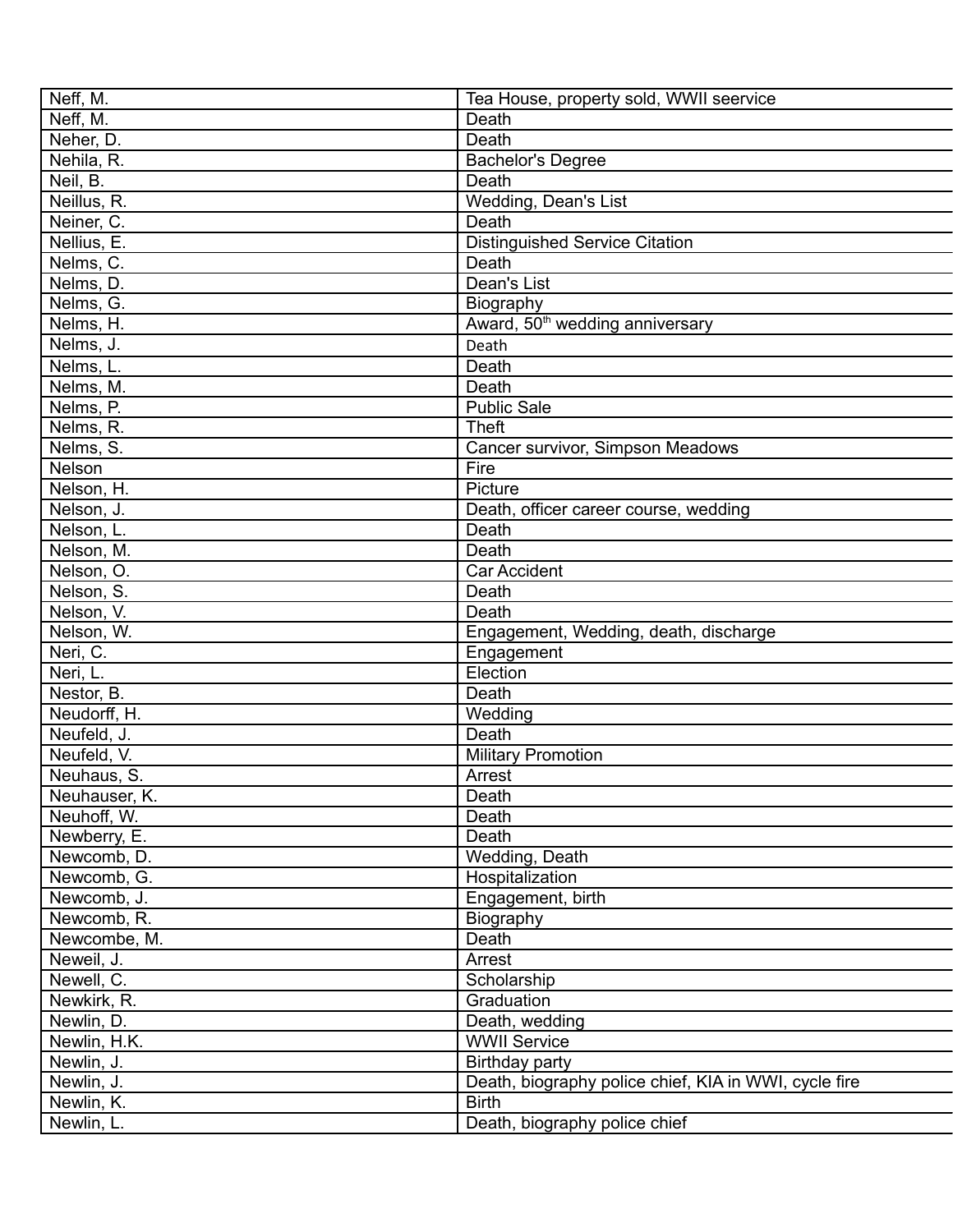| Newlin, O.    | Wedding                                        |
|---------------|------------------------------------------------|
| Newlin, R.    | Sale                                           |
| Newlin, T.    | <b>School Play</b>                             |
| Newman, A.    | Death, 95 <sup>th</sup> birthday               |
| Newman, B.    | Wedding                                        |
| Newman, J.    | Death                                          |
| Newman, K.    | Wedding                                        |
| Newman, L.    | <b>WWII Service</b>                            |
| Newman, W.    | Biography                                      |
| Newton, D.    | Death                                          |
| Ney, E.       | <b>Birth</b>                                   |
| Nguyen, X.    | Car Accident                                   |
| Niblick, R.   | Injruy                                         |
| Nice, J.      | Death                                          |
| Nichols, A.   | Anniversary, death, 1918 flu killed 2 children |
| Nichols, B.   | Wedding                                        |
| Nichols, C.   | Death                                          |
| Nichols, D.   | Family                                         |
| Nichols, E.   | Death                                          |
|               |                                                |
| Nichols, J.   | Death, WWII service<br>Trial                   |
| Nichols, J.   |                                                |
| Nichols, R.   | Death                                          |
| Nichols, W.   | New residents, birth, death                    |
| Nicholson, B. | Move                                           |
| Nicholson, D. | Hall of Fame Inductee                          |
| Nicholson, E. | Death                                          |
| Nicholson, J. | Engagement                                     |
| Nicholson, J. | Death, court case                              |
| Nicholson, P. | Death                                          |
| Nicholson, T. | Letter of Intent, sports hall of fame          |
| Nick, W.      | Death                                          |
| Nickerson, B. | <b>Birth</b>                                   |
| Nickey, D.    | <b>Fishing Award</b>                           |
| Nickles, R.   | <b>Theft</b>                                   |
| Nicol, G.     | Death                                          |
| Nicoladse, T. | <b>Exchange Program</b>                        |
| Nicoladse, V. | Death                                          |
| Nicoline, B.  | Award of Merit                                 |
| Nicolson, A.  | Engagement                                     |
| Nicotera, M.  | Wedding                                        |
| Niehaus, A.   | Death                                          |
| Nields, C.    | <b>Theft</b>                                   |
| Nields, M.    | Death                                          |
| Nields, R.    | Biography                                      |
| Nielsen, G.   | Picture                                        |
| Nielsen, I.   | Acceptance                                     |
| Nielson, W.   | Car Accident                                   |
| Niemeier, E.  | Death                                          |
| Nierintz, C.  | Death                                          |
| Nies, L.      | Dean's List                                    |
| Niesen, J.    | Engagement                                     |
|               |                                                |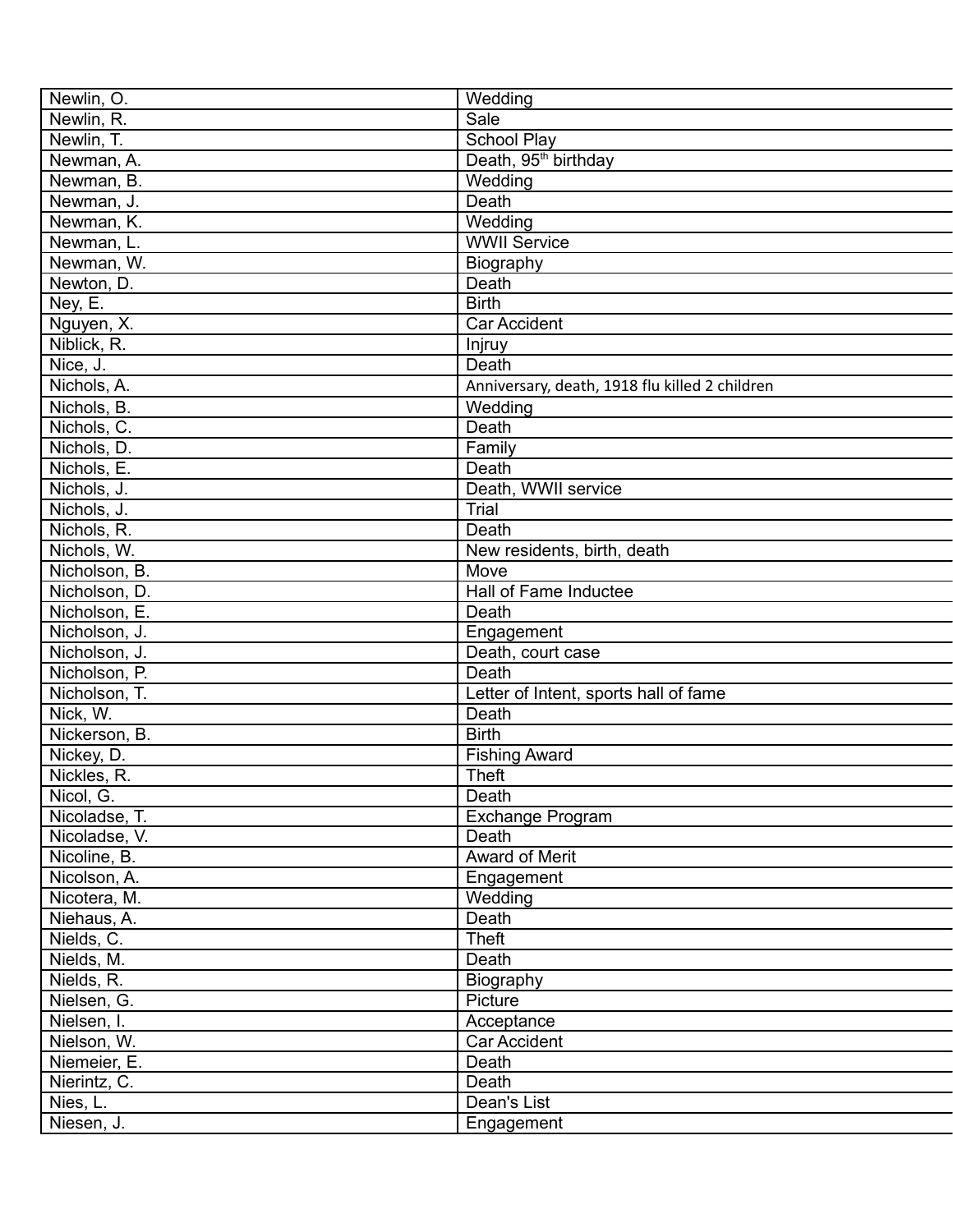| Nighthart, L.           | Advertisement                                         |
|-------------------------|-------------------------------------------------------|
| Nigro, J.               | Firefighter of the Week                               |
| Nikola, R.              | Engagement                                            |
| Ninneman, D.            | Arrest                                                |
| Nippes, R.              | <b>Initiation</b>                                     |
| Niroumand, A.           | Wedding                                               |
| Nixdorf, B.             | Firefight of week, death                              |
| Nixdorf, D.             | Death                                                 |
| Nixdorf, J.             | Meeting                                               |
| Nixdorf, L.             | Missing                                               |
| Nixdorf, S.             | Engagement, Wedding                                   |
| Nixdorf, V.             | Membership, engagement, wedding                       |
| Nixon, $\overline{S}$ . | <b>Birth</b>                                          |
| Nogar, E.               | Engagement                                            |
| Nolan, D.               | Disappearance, Eagle scout award                      |
| Nolan, I.               | Car Accident                                          |
| Nolan, S.               | Advertisement                                         |
| Noles, A.               | Death                                                 |
| Noles, S.               | Death                                                 |
| <b>Noll Family</b>      |                                                       |
| Noll, J.                | Death, estate sale                                    |
| Noll, K.                | Auto accident, death                                  |
| Noll, M.                | Biography                                             |
| Noll, S.                | Wedding                                               |
| Noll, T.                | Death                                                 |
| Noll, W.                | Death, wedding                                        |
| Noone, R.               | Death                                                 |
| Norcott, R.             | Death                                                 |
| Nordon, M.              | Championship                                          |
| Norek, A.               | Move                                                  |
| Norman, C.              | Birthday                                              |
| Norman, J.              | Death                                                 |
| Norman, N.              | Homecoming                                            |
| Norman, S.              | Death                                                 |
| Norris, B.              | Death                                                 |
| Norris, B.              | Death                                                 |
| Norris, C.              | Death                                                 |
| Norris, D.              | Scholarship, award, college grade                     |
| Norris, E.              | Death                                                 |
| Norris, G.              | Wedding                                               |
| Norris, I.              | Death                                                 |
| Norris, J.              | Death, Biography                                      |
| Norris, J.              | Car Accident                                          |
| Norris, M.              | Biography                                             |
| Norris, O.              | <b>Birth</b>                                          |
| Norris, R.              | Furlough                                              |
| Norris, R.              | Death, theft from auto, football player, WWII service |
| Norris, S.              | Wedding                                               |
| North, D.               | Death                                                 |
| North, G.               | Installation, Rep nominee                             |
| North, S.               | Girls basketball, death, engagement                   |
|                         |                                                       |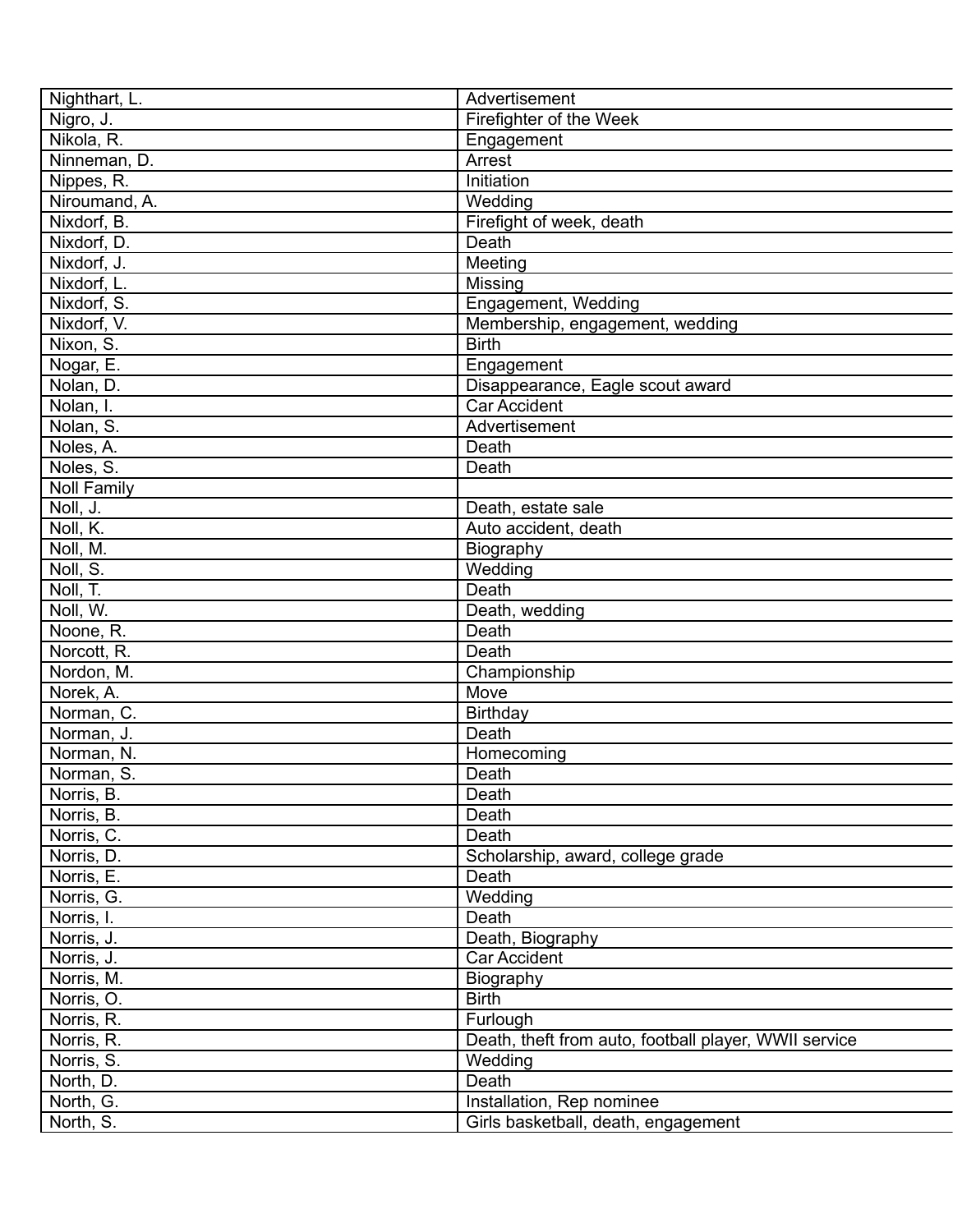| Northstine, J. | Car Accident, death                              |
|----------------|--------------------------------------------------|
| Norton, T.     | Wedding                                          |
| Nothstine, K.  | <b>Car Accident</b>                              |
| Novak, A.      | Law firm, Ursinus trustee                        |
| Novak, E.      | Death                                            |
| Novak, L.      | Engagement                                       |
| Novansky, M.   | Wedding                                          |
| Novansky, V.   | Biography                                        |
| Novi, M.       | Death                                            |
| Nowakowski, L. | Death                                            |
| Nowark, T.     | Engagement                                       |
| Nugent, M.     | Death                                            |
| Null, B.       | LYA wrestler, death                              |
| Null, M.       | Death                                            |
| Null, P.       | Death                                            |
| Null, W.       | Death, military                                  |
| Null, W.       | Death                                            |
| Nunan, D.      | Employment                                       |
| Nunan, V.      | Move                                             |
| Nurthen, F.    | Dinner                                           |
| Nurthen, J.    | Death                                            |
| Nuse, A.       | Death                                            |
| Nuse, C.       | Death                                            |
| Nuse, G.       |                                                  |
| Nuse, H.       | Biography<br>Death                               |
| Nuse, J.       | Death                                            |
| Nuse, L.       |                                                  |
|                | Theft, justice of peace<br>Death                 |
| Nuse, M.       |                                                  |
| Nuse, R.       | Arrest, death                                    |
| Nuse, T.       | Death                                            |
| Nuss, J.       | Biography                                        |
| Nyland, J.     | Death                                            |
| Nyland, M      | Scholarship                                      |
| Nyoni, M.      | Death                                            |
| Nystrom, R.    | Death                                            |
| O'Brien, A.    | <b>National Society</b>                          |
| O'Brien, B.    | Engagement, Wedding, family history, scholarship |
| O'Brien, G.    | Employment                                       |
| O'Brien, J.    | Death, Naval Air Reserve                         |
| O'Brien, K.    | Death                                            |
| O'Brien, P.    | Wedding                                          |
| O'Brien, R.    | Death                                            |
| O'Brien, S.    | Death                                            |
| O'Connell, B.  | Letter of Intent                                 |
| O'Connell, T.  | Wedding                                          |
| O'Conner, M.   | Radio and Television course                      |
| O'Connor, J.   | Death, auto accident                             |
| O'Connor, K.   | Engagement                                       |
| O'Connor, M.   | Death                                            |
| O'Connor, R.   | Engagement                                       |
| O'Connor, R.   | Death                                            |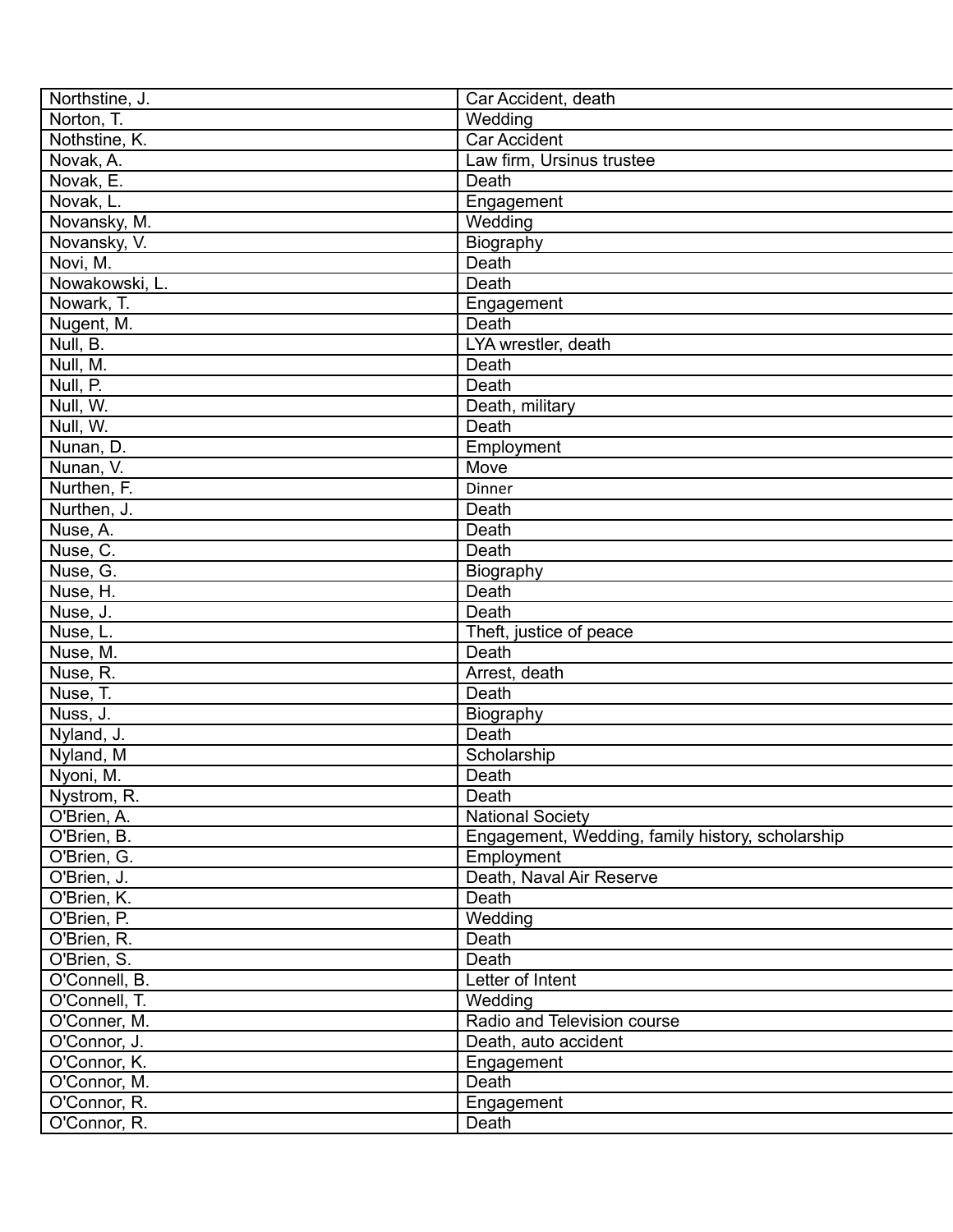| O'Connor, V.   | Death                                               |
|----------------|-----------------------------------------------------|
| O'Day, E.      | Death                                               |
| O'Day, G.      | Death                                               |
| O'Donnell, A.  | Engagement                                          |
| O'Donnell, C.  | Death                                               |
| O'Donnell, D.  | Death, Military                                     |
| O'Donnell, J.  | Engagement                                          |
| O'Donnell, L.  | Death                                               |
| O'Donnell, M.  | Death                                               |
| O'Donnell, N.  | Death                                               |
| O'Donnell, R.  | Death, WWII service, military, engagement           |
| O'Donnell, T.  | Fire                                                |
| O'Gorman, M.   | Death                                               |
| O'Hara, A.     | Death                                               |
| O'Hara, H.     | Engagement                                          |
| O'Hara, J.     | Dance                                               |
| O'Hara, P.     | Death                                               |
| O'Hara, P.     | Wedding                                             |
| O'Heir, B.     | Move                                                |
|                |                                                     |
| O'Hern, P.     | Death                                               |
| O'Kane, M.     | Engagement                                          |
| O'Keffe, K.    | Death                                               |
| O'Neal, M.     | Death                                               |
| O'Neil, E.     | Death                                               |
| O'Neill, A.    | Firefighter of the Week                             |
| O'Neill, B.    | Death                                               |
| O'Neill, C.    | Death, letter of intent                             |
| O'Neill, D.    | Death                                               |
| O'Neill, H.    | Death                                               |
| O'Neill, J.    | Engagement, death, 3 <sup>rd</sup> in college class |
| O'Neill, R.    | Death                                               |
| O'Neill, S.    | Baseball                                            |
| O'Neill, S.    | Engagement, birth, college office                   |
| O'Neill, W.    | Engagement                                          |
| O'Reilly, P.   | Biography                                           |
| O'Ryan, M.     | Wedding                                             |
| O'Tap, J.      | Engagement, Wedding                                 |
| O'Tap, J.      | Death                                               |
| Oakes, C.      | Death                                               |
| Oakes, J.      | Biography                                           |
| Oakes, P.      | <b>Birth</b>                                        |
| Oakes, R.      | Death                                               |
| Oakey, S.      | Death                                               |
| Oakman, K.     | Arrest                                              |
| Oatman, M.     | <b>Birth</b>                                        |
| Obendorfer, D. | Capped                                              |
| Obendorfer, J. | Letter of Intent, Gt Lakes Training                 |
| Obendorfer, K. | Death, military                                     |
| Obendorfer, M. | Death                                               |
| Ober, B.       | Death                                               |
| Oberholser, E. | Death                                               |
|                |                                                     |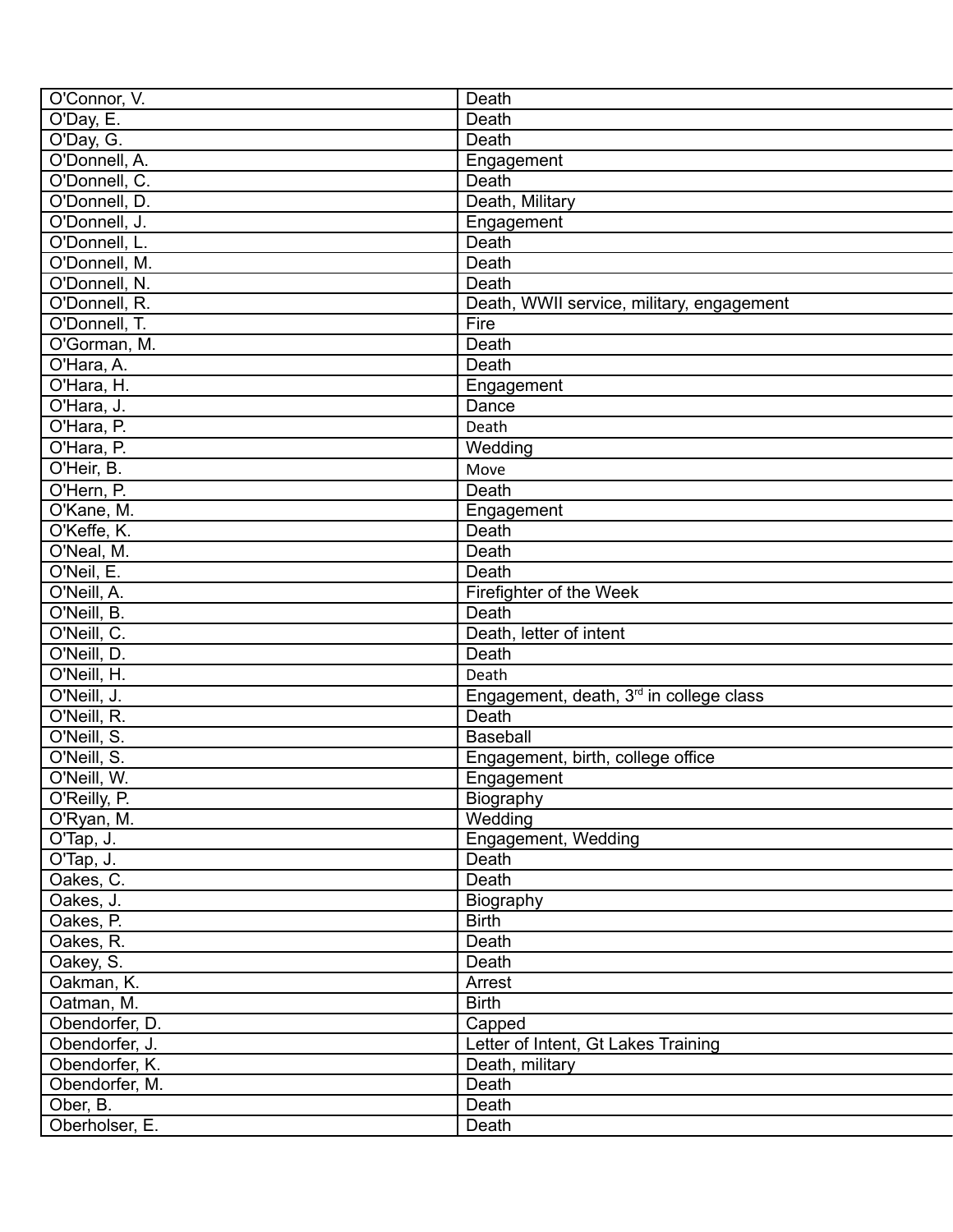| Oberholser, R.         | Home                                                             |
|------------------------|------------------------------------------------------------------|
| Oberholtzer, J.        | <b>Private Sale</b>                                              |
| Oberholtzer, J.        | Biography                                                        |
| Oberle, B.             | Death                                                            |
| Oberteuffer, D.        | Biography                                                        |
| Oberteuffer, K.        | <b>Car Accident</b>                                              |
| Ocheltree, M.          | Death                                                            |
| Ochsenreither, S.      | Biography                                                        |
| Oddis, L.              | Death                                                            |
| Odom, S.               | Move                                                             |
| Oestreich, R.          | Car Accident                                                     |
| Ogborn, K.             | Car Accident                                                     |
| Ogborn, W.             | Death                                                            |
| Ogburn, D.             | Engagement                                                       |
| Ogburn, R.             | Engagement                                                       |
| $\overline{Oh}$ , K.   | Death                                                            |
| Ohar, J.               | Graduation                                                       |
| Ohar, $\overline{T}$ . | Death                                                            |
| Ohr, R.                | <b>Car Accident</b>                                              |
| Okonski, J.            | Arrest                                                           |
| Oldach, E.             | Move                                                             |
| Oles, H.               | Death                                                            |
| Olliver, G.            | Death, theft from quto                                           |
| Olscheske, A.          | Death                                                            |
| Olsen, B.              | Death                                                            |
| Olsen, M.              | Death                                                            |
| Olsen, P.              | Death                                                            |
| Olshan, M.             | Death                                                            |
| Olson, E.              | Death                                                            |
| Ondish, D.             | Engagement                                                       |
| Onks, B.               | Death                                                            |
|                        | Death                                                            |
| Onufrak, B.            |                                                                  |
| Opperman, G.           | Death                                                            |
| Ore, D.                | Enlistment                                                       |
| Ore, J.                | Advertisement                                                    |
| Orie, B.               | Death                                                            |
| Orie, C.               | Election                                                         |
| Orie, C.               | Secretary                                                        |
| Orlando, L.            | Death                                                            |
| Orloski, J.            | Death                                                            |
| Orn, J.                | Arrest                                                           |
| Orner, K.              | Move                                                             |
| Orr, B.                | Woman of year, promotion, engagement                             |
| Orr, C.                | Election too life underwriters board, appointment to heart board |
| Orr, J.                | Death, birth                                                     |
| Orr, M.                | Wedding, WWII service                                            |
| Orr, R.                | New residentsz                                                   |
| Orsini, C.             | Arrest                                                           |
| Orsini, M.             | <b>Pageant Finalist</b>                                          |
| Orsini, N.             | Probation                                                        |
| Orsino, J.             | Arrest                                                           |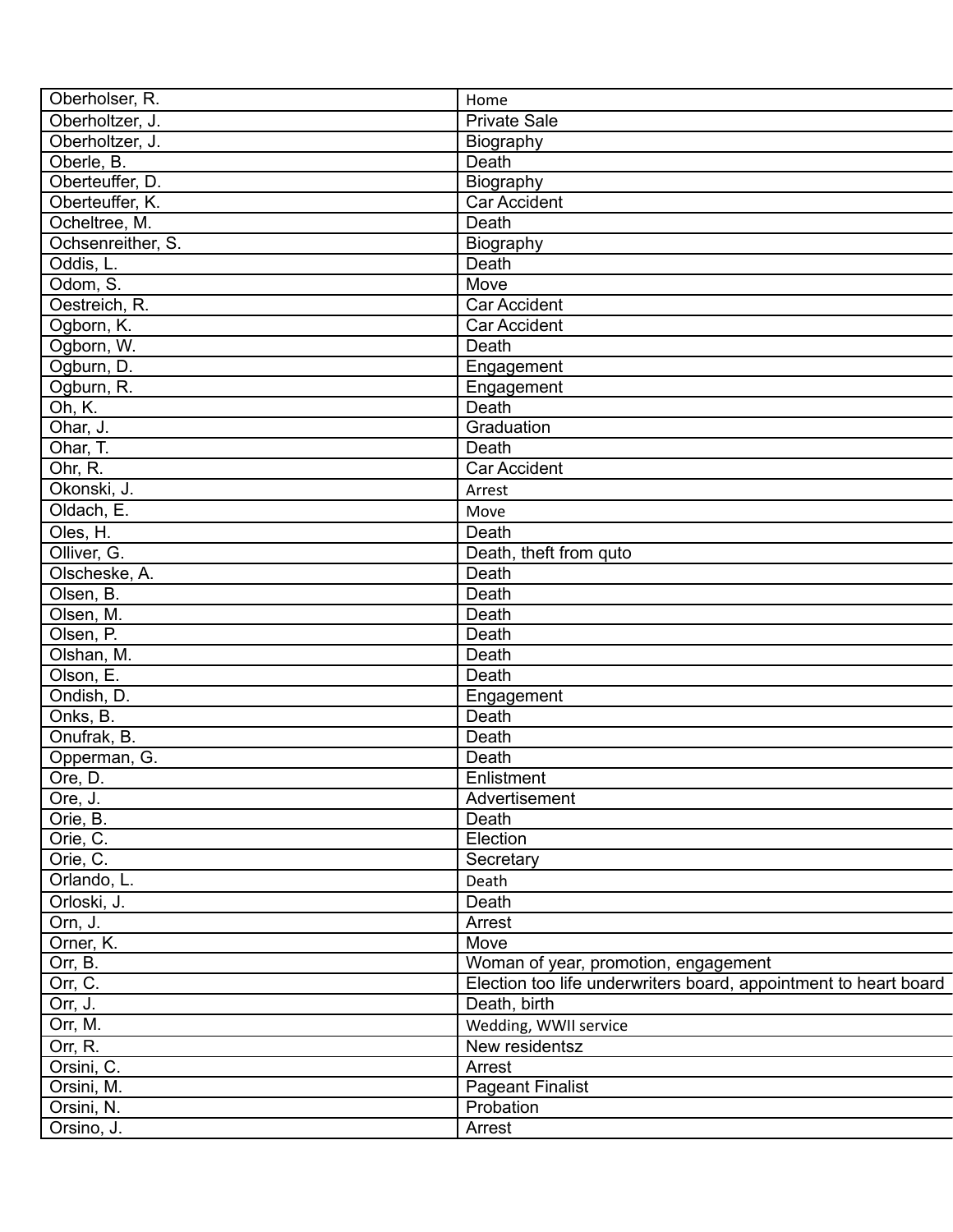| Orth, S.                  | Picture                                                   |
|---------------------------|-----------------------------------------------------------|
| Ortiz, L.                 | Biography                                                 |
| Ortiz, M.                 | Firefighter of the Week                                   |
| Ortiz, T.                 | Death                                                     |
| Ortiz, V.                 | Death                                                     |
| Ortlip, B.                | Death                                                     |
| Ortlip, E                 | Theft from auto, death                                    |
| Ortlip, H.                | Death                                                     |
| Ortlip, J.                | Death                                                     |
| Ortlip, M.                | Death                                                     |
| Ortlip, R.                | <b>Car Accident</b>                                       |
| Osborn, A.                | Death                                                     |
| Osborn, E.                | Engagement                                                |
| Osborn, E.                | Death                                                     |
| Osborn, M.                | Move                                                      |
| Osborn, S.                | Death, Engagement                                         |
| Osborn, T.                | Death                                                     |
| Osborne, C.               | Engagement, Death, fuller brush salesman, house burglary  |
| Osborne, C.               | Death                                                     |
| Osborne, G.               | <b>WWII</b> service                                       |
| Osborne, H.               | Death                                                     |
| Osborne, J.               | Wedding                                                   |
| Osborne, K.               | Wedding                                                   |
| Osborne, L.               | Death, engagement                                         |
| Osborne, N.               | <b>WWII</b> service                                       |
| Osborne, R.               | Death                                                     |
| Osborne, S.               | Death                                                     |
| Osborne, V.               | Death, chief remembered, WWII service                     |
| Osborne, V.               | Death                                                     |
| Osburn, S.                |                                                           |
|                           | Appointment                                               |
| Osgood, M.<br>Osiecki, M. | Engagement                                                |
|                           | Biography                                                 |
| Oskins, C.                | Death                                                     |
| Oskins, D.                | Death                                                     |
| Ostertag, H.              | Biography                                                 |
| Ostheimer, A.             | Birth, life underwriters, wedding, jury award for damages |
| Ostheimer, J.             | Award                                                     |
| Ostheimer, M.             | Engagement, wedding                                       |
| Ostheimer, R.             | <b>Birth</b>                                              |
| Oswald, F.                | Engagement                                                |
| Ott, G.                   | Death                                                     |
| Ottaviano, A.             | Death                                                     |
| Ottaviano, J.             | Wedding                                                   |
| Ottaviano, N.             | Death                                                     |
| Ottaviano, R.             | <b>Bachelor's Degree</b>                                  |
| Otter, B.                 | Engagement                                                |
| Otter, E.                 | Picture                                                   |
| Otter, H.                 | Hospitalization, wood for sale                            |
| Otter, P.                 | Wedding                                                   |
| Otter, W.                 | Death, drag racing                                        |
| Ottey, H.                 | Death                                                     |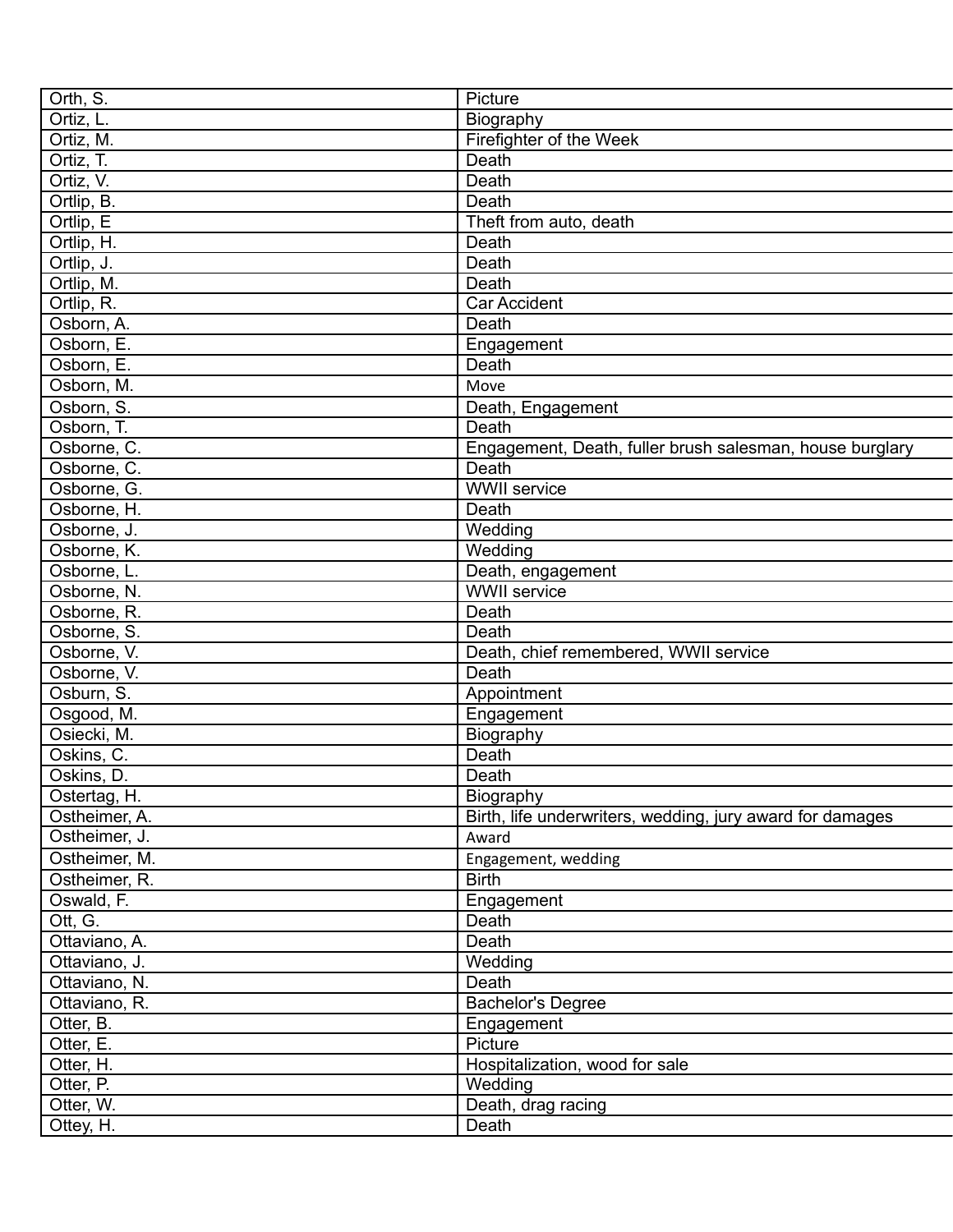| Outlaw, W.                            | Death, Eagle Scout                          |
|---------------------------------------|---------------------------------------------|
| Overbey, J.                           | Death                                       |
| Owens, B.                             | Death                                       |
| Owens, B.                             | Biography                                   |
| Owens, C.                             | Death                                       |
| Owens, E.                             | Arrest                                      |
| Owens, I.                             | Death                                       |
| Owens, J.                             | Arrest                                      |
| Owens, K.                             | Letter of Intent                            |
| Owens, M.                             | Death                                       |
| Owens, P.                             | <b>Theft</b>                                |
| Owens, W.                             | Death                                       |
| Pabalan, A.                           | Death                                       |
| Pacana, D.                            | Death                                       |
| Pacana, E.                            | Death                                       |
| Pacana, T.                            | Anniversary, Death                          |
| Paccinello, E.                        | <b>WWII Service</b>                         |
| Paccione, J.                          | Death                                       |
| Pace, C.                              | Death                                       |
|                                       |                                             |
| Pace, W.                              | 50yh Anniversary, retirement, death<br>Move |
| Pach, R.                              |                                             |
| Pacinelli, A.                         | Death                                       |
| Pacinelli, B.                         | Death                                       |
| Pacinelli, B.                         | Death                                       |
| Pacinelli, E.                         | Wedding, WWII service                       |
| Pacinelli, M.                         | Arrest                                      |
| Pacinelli, R.                         | Death, surprise birthday party              |
| Pacinelli, W.                         | Death, wedding                              |
| Padden, J.                            | Death, Arrest                               |
| Pagano, J.                            | Death                                       |
| Page Family (see also Ditzler Family) |                                             |
| Page-Ditzler Family                   |                                             |
| Page, A.                              | Death                                       |
| Page, D.                              | Death, WWII service, wedding                |
| Page, G.                              | Death                                       |
| Page, I.                              | Death                                       |
| Page, J.                              | Move                                        |
| Page, M.                              | Death                                       |
| Paiano, L.                            | Death                                       |
| Painter, E.                           | Wedding                                     |
| Painter, K.                           | Death, school volunteer                     |
| Painter, P.                           | Death                                       |
| Painter, S.                           | Death                                       |
| Paisley, R.                           | Advertisement, auctioneer                   |
| Pal, S.                               | Death                                       |
| Palandro, T.                          | Death                                       |
| Palermo, S.                           | Arrest                                      |
| Pali, J.                              | Bigoraphy                                   |
| Palilonis, R.                         | Biography                                   |
| Palladino, B.                         | Death                                       |
| Palmer, J.                            | Graduation, spina bifida, picnic            |
|                                       |                                             |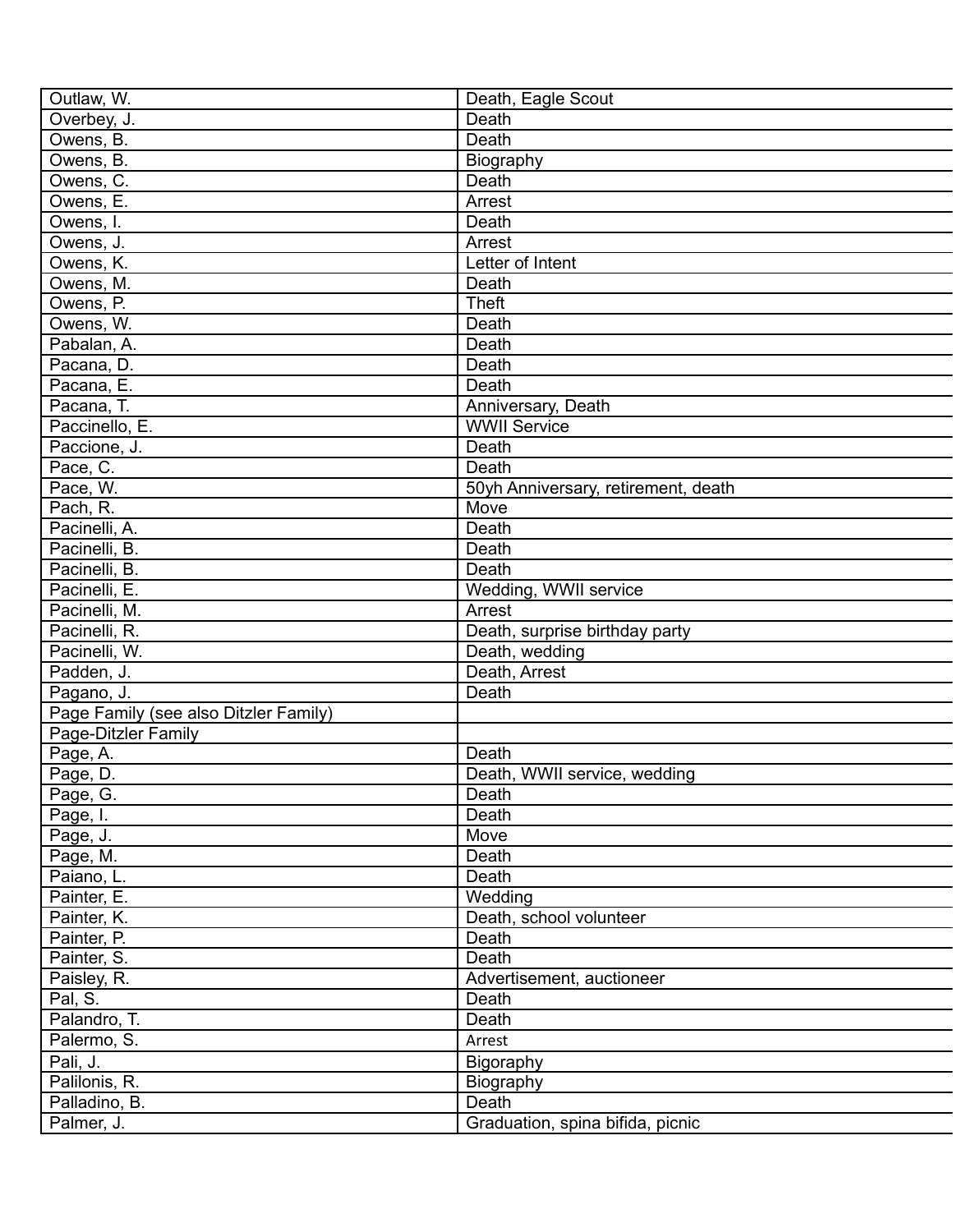| Palmer, J.               | <b>DUI</b>                        |
|--------------------------|-----------------------------------|
| Palmer, M.               | Arrest                            |
| Palmer, N.               | Death                             |
| Palombella, O.           | Death                             |
| Palser, S.               | Wedding                           |
| Pan, V.                  | Artist                            |
| Panaski, K.              | <b>Birth</b>                      |
| Pancheri, A.             | Death                             |
| Panetti, A.              | Wedding                           |
| Panetti, D.              | Death, theft                      |
| Panetti, E.              | Death                             |
| Panetti, J.              | <b>Birth</b>                      |
| Panetti, M.              |                                   |
| Panetti, M.              | Death, Retirement,                |
| Panetti, T.              | Engagement, Wedding, school award |
| Panetti, V.              | Death                             |
| Panik, F.                | Death                             |
| Pannala, M.              | Certificate                       |
| <b>Pannebaker Family</b> | Engagement                        |
| Pannebaker, C.           | Death                             |
| Pannebaker, E.           | Death                             |
| Pannebaker, G.           | Death                             |
| Pannebaker, H.           | Death, Firefighter of the Week    |
| Pannebaker, J.           | Death, Injury                     |
| Pannebaker, L.           | Death                             |
| Pannebaker, N.           | Wedding                           |
| Pannebaker, R.           | Hospitalization                   |
| Pannebaker, R.           | Wounded WWII, car accident, death |
| Pannebaker, V.           | Death                             |
|                          | Death                             |
| Pannebaker, W.           |                                   |
| Pappas, N.               | Deployment                        |
| Papson, B.               | Engagement, Wedding               |
| Paradise, D.             | Death                             |
| Paradise, L.             | Death, auto vandalization         |
| Paradise, M.             | <b>Specialist Course</b>          |
| Paradise, R.             | Parke--Hoopes                     |
| Parent, D.               | Death                             |
| Parikh, S.               | Biography                         |
| Parke Family             | Soccer Career                     |
| Parke, A.                | Death                             |
| Parke, C.                | Engagement                        |
| Parke, F.                | Death                             |
| Parke, H.                | Death                             |
| Parke, J.                | Death                             |
| Parke, J.                | Biography, soccer player, death   |
| Parke, L.                | Death                             |
| Parke, M.                | Engagement, child burned          |
| Parke, R.                | Death                             |
| Parke, S.                | Move                              |
| Parker, A.               | Death                             |
| Parker, B.               | Death                             |
|                          |                                   |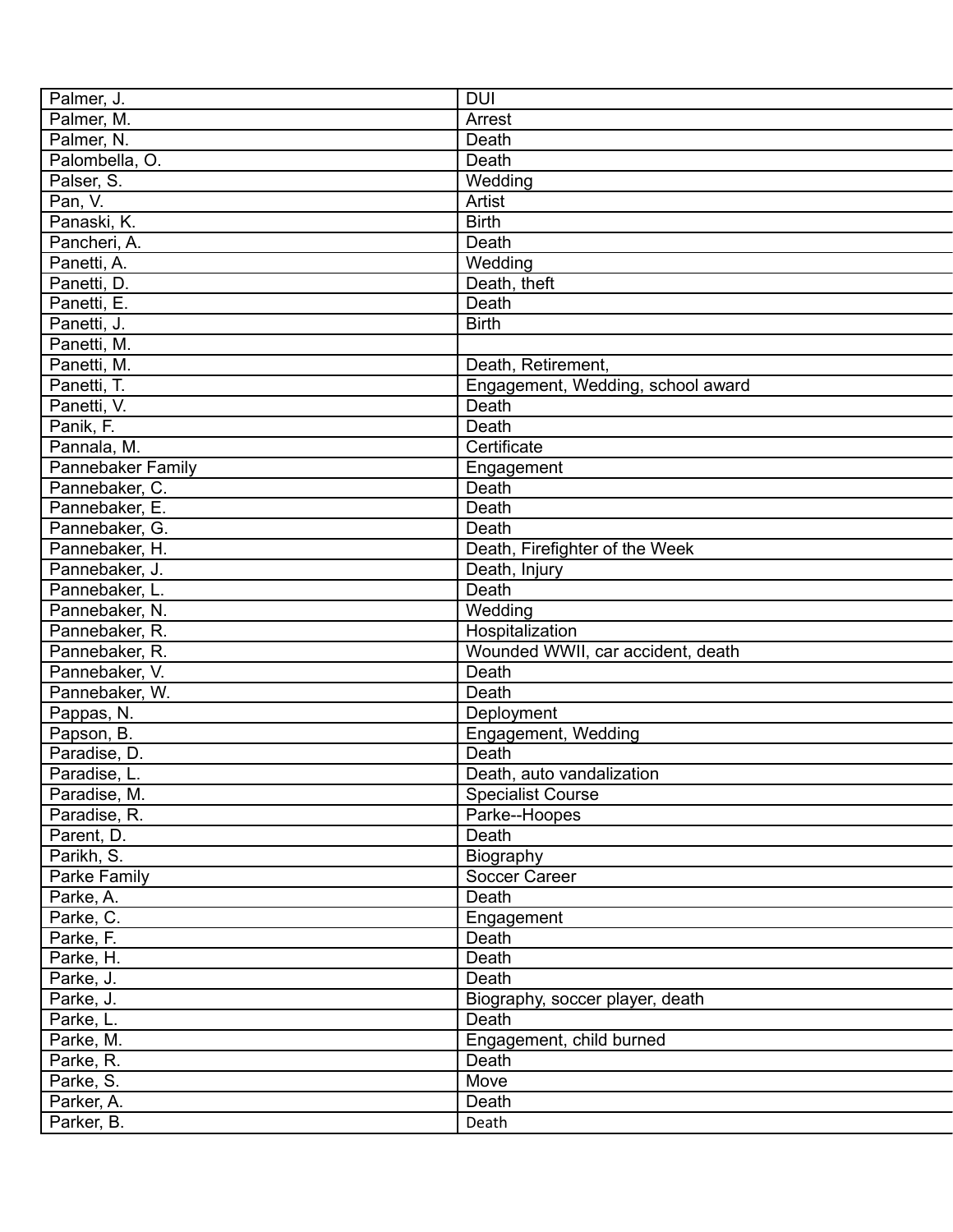| Parker, C.             | Engagement, Death                                           |
|------------------------|-------------------------------------------------------------|
| Parker, C.             | 90 <sup>th</sup> birthday, death                            |
| Parker, D.             | Death                                                       |
| Parker, E.             | Death, WWII service                                         |
| Parker, H.             | Death                                                       |
| Parker, J.             | Death                                                       |
| Parker, K.             | <b>Store Manager</b>                                        |
| Parker, M.             | Death                                                       |
| Parker, M.             | Death                                                       |
| Parker, P.             | Engagement, death, shower                                   |
| Parker, R.             | Wedding                                                     |
| Parkhill, W.           | World Leadership Forum                                      |
| Parkinson, A.          | Engagement                                                  |
| Parkinson, L.          | Engagement, Wedding                                         |
| Parkman, S.            | Wedding                                                     |
| Parks, S.              | Death                                                       |
| Parkyn, G.             | Graduation                                                  |
| Parlaman, R.           | <b>Theft</b>                                                |
| Parlaman, W.           | Death, Promotion                                            |
| Parlett, A.            |                                                             |
|                        | Biography                                                   |
| Parratt, M.            | Engagement                                                  |
| Parrish, B.            | Graduation                                                  |
| Parrish, M.            | Engagement                                                  |
| Parrott, B.            | Death                                                       |
| Parrott, C.            | Death, WWII service                                         |
| Parrott, F.            | Death                                                       |
| Parry, D.              | Death                                                       |
| Parry, K.              | Biography                                                   |
| Parsley                | Accident                                                    |
| Parsons, J.            | Trial                                                       |
| Parsons, R.            | Death                                                       |
| Partlow, J.            | Design competition award, house robbery, marketing director |
| Parvensky, E.          | <b>Family Reunion</b>                                       |
| Parvin, H.             | Death, Biography                                            |
| Parvin, H.             | Death                                                       |
| Parvin, L.             | Award                                                       |
| <b>Paschall Family</b> | <b>Birth</b>                                                |
| Pasquarella, B.        | Car Accident                                                |
| Pastino, C.            | Wedding                                                     |
| Pastino, G.            | Death, cross country meet, retirement, wedding              |
| Pasymowski, C.         | Death                                                       |
| Paterno, R.            | Death                                                       |
| Patras, J.             | Death                                                       |
| Patrick, C.            | Picture                                                     |
| Patrizio, R.           | Death                                                       |
| Patrizio, S.           | Death                                                       |
| Patrone, M.            | Arrest                                                      |
| Patrono, J.            | <b>Award Winner</b>                                         |
| Patrylak, C.           | Scholarship, engagement                                     |
| Patrylak, G.           | <b>Basic Training</b>                                       |
| Patt, A.               | Death                                                       |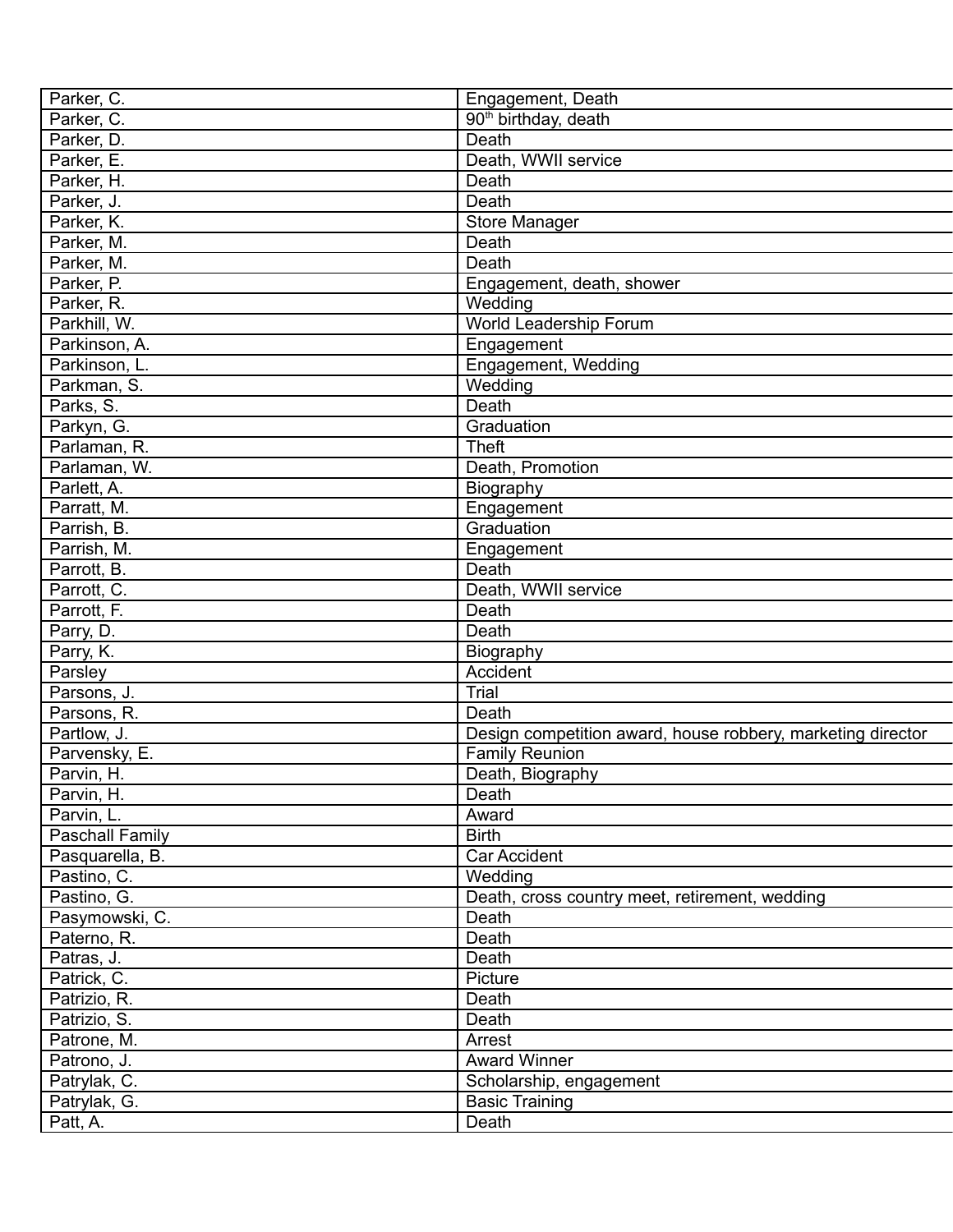| Pattalino, H.             | Death                             |
|---------------------------|-----------------------------------|
| Patten, D.                | Wedding                           |
| Patterson, D.             | Death, army combat gradution      |
| Patterson, E.             | Death, real estate                |
| Patterson, G.             | Biography                         |
| Patterson, I.             | Picture                           |
| Patterson, J.             | Public Auction, death             |
| Patterson, L.             | Picture                           |
| Patterson, M.             | Death                             |
| Patterson, N.             | Death                             |
| Patterson, R.             | Death                             |
| Patterson, S.             | Death                             |
| Patton, A.                | Death                             |
| Patton, C.                | Death, WWII service               |
| Patton, E.                | <b>WWII Service</b>               |
| Patton, J.                | Death, wedding                    |
| Patton, L.                | Death                             |
| Paul-Herold, S.           | Wedding                           |
| Paul, B.                  | Engagement, Wedding               |
| Paul, D.                  | Death                             |
| Paul, E.                  | <b>House Fire</b>                 |
| Paul, K.                  | Wedding, Biography                |
| Pauley, R.                | Death, theft                      |
| Paulson, M.               | Death                             |
| Paup, F.                  | Death                             |
| Paup, F.                  | Arrest                            |
| Paup, M.                  | <b>Store</b>                      |
| Paup, R.                  | Death                             |
| Pawlik, R.                | Death                             |
| Pawling Family            | Engagement                        |
| Pawling, F.               | Death                             |
| Pawling, I.               | Death, homestead sold             |
| Pawling, J.               | Death, furlough                   |
| Pawling, M.               | World War II service, engagement  |
| Pawling, R.               | Injury                            |
| Pawling, S.               | Wedding                           |
| Pawling, $\overline{S}$ . | WWII service, engagement, wedding |
| Pawling, T.               | ElectionHS bio, promotion         |
| Pawling, W.               | Death                             |
| Pawlowski, G.             | Wedding                           |
|                           |                                   |
| Paxson, J.                | Engagement                        |
| Paylor Family             | Death                             |
| Paylor, K.                | Death                             |
| Paylor, K.                | Death                             |
| Paylor, M.                | Death, house explosion            |
| Payne, A.                 | Death                             |
| Payne, J.                 | <b>Birthday</b>                   |
| Payne, W.                 | Death                             |
| Paynter, E.               | Death                             |
| Payton, N.                | Enrollment                        |
| Peace, A.                 | Wedding                           |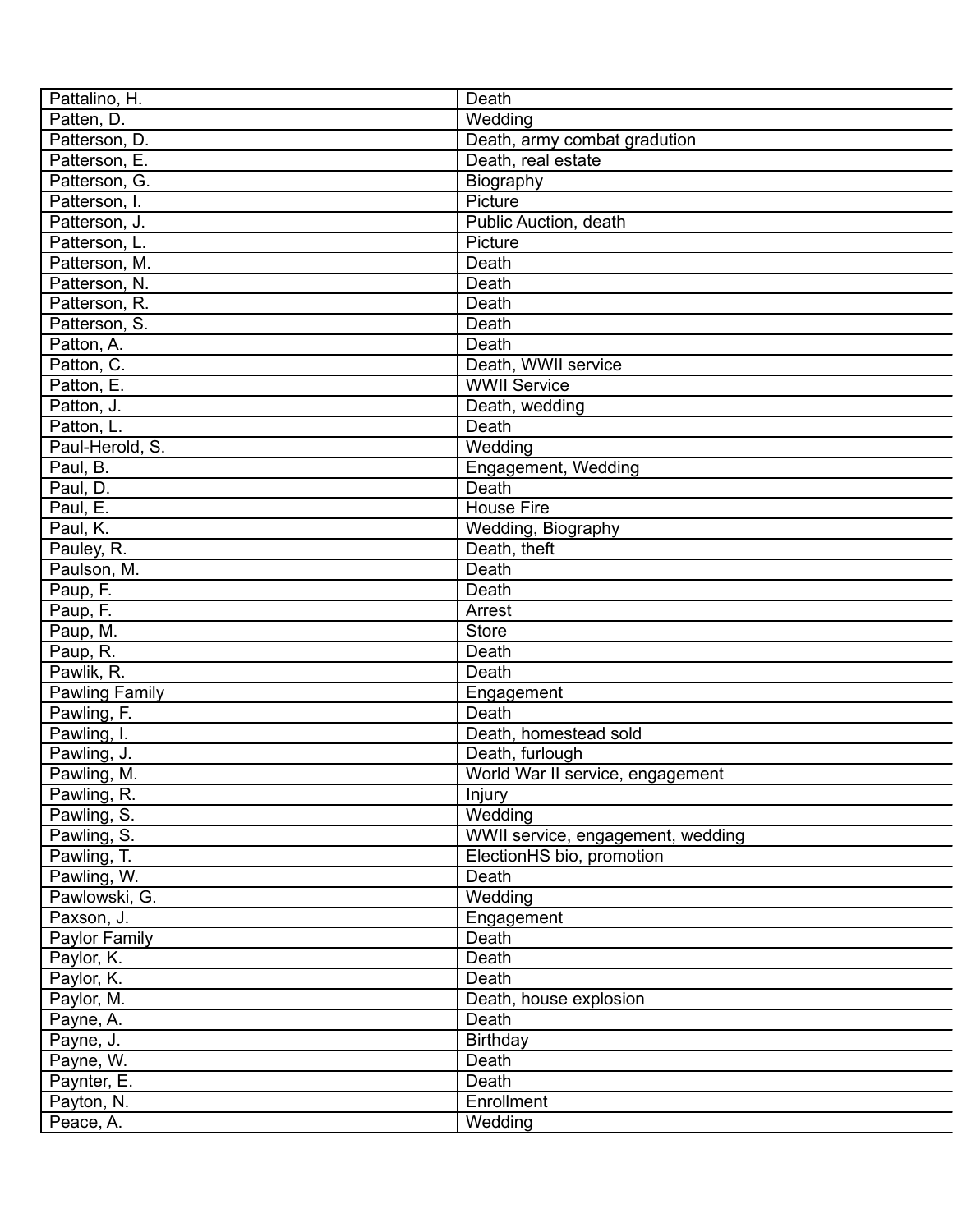| Peace, R.         | Engagement                                             |
|-------------------|--------------------------------------------------------|
| Peachey, E.       | Car Accident                                           |
| Pearo, J.         | Arrest                                                 |
| Pearse, K.        | Dean's List                                            |
| Pearse, K.        | <b>Society President</b>                               |
| Pearson, C.       | <b>Public Auction</b>                                  |
| Pearson, C.       | Death                                                  |
| Pearson, D.       | Death                                                  |
| Pearson, E.       | Wedding                                                |
| Pearson, F.       | Engagement, death                                      |
| Pearson, L.       | Death                                                  |
| Pearson, M        | Death                                                  |
| Pearson, N.       | Engagement                                             |
| Pearson, T.       | Wedding                                                |
| Pearson, W.       | Amputation, Church office, wedding, recall of accident |
| Pease, A.         | Citation                                               |
| Pease, M.         | Death                                                  |
| Pease, S.         | Wedding                                                |
|                   |                                                        |
| Peazzoni, A.      | Anniversary                                            |
| Peazzoni, E.      | Engagement, Death, WWII service                        |
| Peazzoni, J.      | Service                                                |
| Peazzoni, T.      | <b>Birth</b>                                           |
| Pechin, C.        | <b>Bronze Star</b>                                     |
| Pechin, F.        | 25 <sup>th</sup> anniversary, items stolen from card   |
| Pechin, M.        | Death                                                  |
| Pechin, N.        | Death                                                  |
| Peck, A.          | Wedding                                                |
| Peck, E.          | Biography                                              |
| Peck, G.          | Wedding                                                |
| Peck, P.          | <b>Birth</b>                                           |
| Peck, S.          | Death                                                  |
| Peck, W.          | <b>Birth</b>                                           |
| Pecket, A.        | Wedding                                                |
| Pecket, L.        | Death                                                  |
| Peckza, D.        | Engagement                                             |
| Pedano, A.        | Picture                                                |
| Pedano, C.        | Engagement                                             |
| Peden, J.         | Sports                                                 |
| Pedrick, S.       | Death                                                  |
| Pedrick, T.       | Death                                                  |
| Pegler, G.        | Death                                                  |
| Pegram, H.        | Move                                                   |
| Peiffer, G.       | Car Accident                                           |
| Peiffley, J.      | <b>Birth</b>                                           |
| Peirce, H.        | Death                                                  |
| Peirce, L.        | Car Accident                                           |
| Pekofsky, T.      | Death                                                  |
| Pelletreau, A.    | Arrest                                                 |
| Pelosi, D.        | Death                                                  |
|                   |                                                        |
| Pelusi, A.        | Death                                                  |
| Pelzar-Nieves, D. | Death                                                  |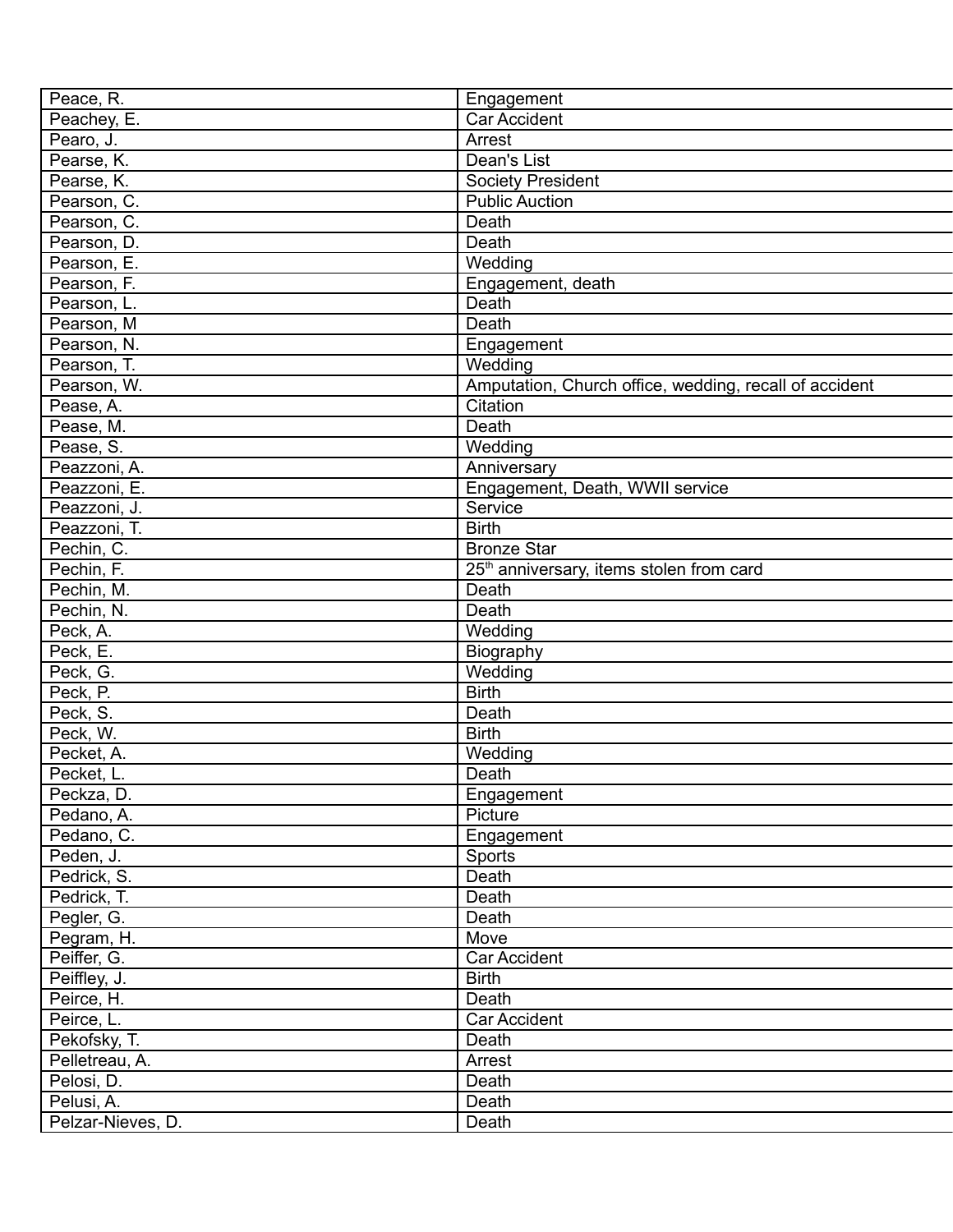| Pelzar, E.      | Death                                    |
|-----------------|------------------------------------------|
| Pelzar, J.      | Death                                    |
| Pendergast, M.  | Death                                    |
| Pendergast, P.  | Birthday                                 |
| Penderghest, R. | Death                                    |
| Pendergrast, G. | Wedding                                  |
| Pendergrast, J. | WWII service, death, POW, birthday party |
| Pendergrast, R. | <b>WWII Service</b>                      |
| Penman, L.      | Wedding                                  |
| Pennebaker, S.  | Wedding                                  |
| Pennell, C.     | Death                                    |
| Pennell, E.     | Death                                    |
| Pennell, S.     | Death, Wedding                           |
| Pennington, P.  | Engagement, Wedding                      |
| Pennisi, J.     | Death                                    |
| Penny, E.       |                                          |
|                 | Death                                    |
| Pennypacker, J. | Death                                    |
| Pennypacker, L. | Wedding                                  |
| Pennypacker, M. | Death                                    |
| Pennypacker, P. | Engagement, birth                        |
| Peoples, C.     | Death                                    |
| Peoples, E.     | Death                                    |
| Peoples, H.     | Honorable Discharge                      |
| Peoples, H.     | Death                                    |
| Peoples, J.     | Advertisement                            |
| Pepe, D.        | Dean's List                              |
| Pepitone, M.    | Death                                    |
| Peppernick, W.  | Award                                    |
| Pepple, W.      | Arrest                                   |
| Perales, D.     | <b>Birth</b>                             |
| Percival, G.    | Death                                    |
| Perdue, B.      | Contest                                  |
| Perdue, S.      | Death                                    |
| Perella, B.     | Death                                    |
| Perella, E.     | Death                                    |
| Perella, F.     | Death, WWII service, wedding             |
| Perella, F.     | Promotion                                |
| Perella, I.     | Death                                    |
| Perella, J.     | Engagement, lawsuit                      |
| Perella, M.     | Engagement                               |
| Perella, M.     | Wedding                                  |
| Perella, S.     | Death                                    |
| Perella, S.     | Death                                    |
| Perez, E.       | Event                                    |
| Perkins, A.     | Death                                    |
| Perkins, B.     | Biography, Death                         |
| Perkins, C.     | Death                                    |
| Perkins, E.     | Engagement                               |
| Perkins, H.     | Death                                    |
| Perkins, J.     | Anniversary, Death, wedding              |
| Perkins, S.     | RSVP volunteer, death                    |
|                 |                                          |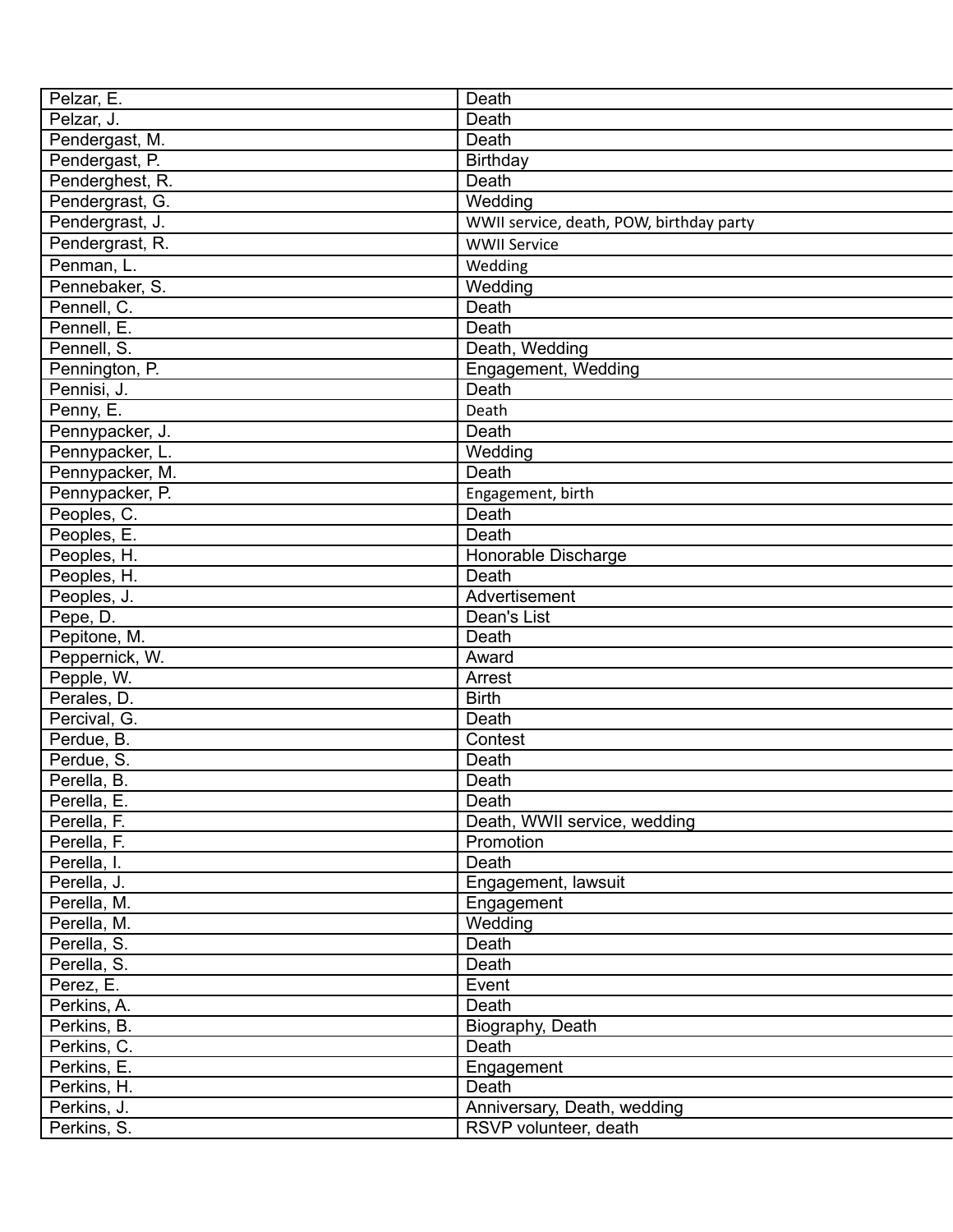| Perkons, E.                  | <b>Birth</b>                                                       |
|------------------------------|--------------------------------------------------------------------|
| Perkons, I.                  | Death, WWII service, 50 <sup>th</sup> wedding anniversary,         |
| Perley, E.                   | Death, 50 <sup>th</sup> wedding, WWII service, wedding, auto crash |
| Perley, G.                   | <b>WWII</b> service                                                |
| Perley, J.                   | Death                                                              |
| Perley, P.                   | Enlistment                                                         |
| Pernisi, A.                  | Graduation                                                         |
| Perrella, A.                 | Firefighter of the Week                                            |
| Perri, M.                    | Engagement                                                         |
| Perrin, C.                   | Award                                                              |
| Perrin, G.                   | Death                                                              |
| Perrotta, M.                 | Charges                                                            |
| Perry, G.                    | Death, military promotion, property purchase, WWII service         |
|                              | wedding                                                            |
| Perry, J.                    | <b>Car Accident</b>                                                |
| Perry, N.                    | Death                                                              |
| Perry, T.                    | Anniversary, Death                                                 |
| Perry, W.                    | WWII Service, wedding                                              |
| Persing, G.                  | Death                                                              |
| Pessey, M.                   | <b>Car Accident</b>                                                |
| Peteman, I.                  | Advertisement                                                      |
| Peterman, A.                 | Death, 60 th anniversary                                           |
| Peters, C.                   | Fine, Parole                                                       |
| Peters, L.                   | Graduation, death                                                  |
| Peters, M                    | death                                                              |
| Peterson, D.                 | Graduation                                                         |
| Peterson, E.                 | Woman of the Year, service station, death, property purchase       |
| Peterson, F.                 | Death, new resident                                                |
| Peterson, H.                 | Photography Prize                                                  |
|                              | Death, eagle scout, serious car accident, wedding                  |
| Peterson, J.                 |                                                                    |
| Peterson, J.                 | Engagement, Wedding<br>Engagement                                  |
| Peterson, J.<br>Peterson, M. |                                                                    |
|                              | Naval Flight School, marines, birth, promotion<br>Death            |
| Peterson, P.                 |                                                                    |
| Petig, K.                    | Auction, Death                                                     |
| Petre, W.                    | Deployment<br><b>Birth</b>                                         |
| Petrecz, J.                  |                                                                    |
| Petredes, S.                 | Furlough                                                           |
| Petrella, A.                 | Death, wedding, college graduation                                 |
| Petrella, F.                 | Death                                                              |
| Petrella, J.                 | Death, real estate auction, Steelers, wedding, football,           |
|                              | <b>WWII</b> service                                                |
| Petrella, M.                 | Death                                                              |
| Petrella, P.                 | Death                                                              |
| Petrella, T.                 | Biography                                                          |
| Petrella, V.                 | Furlough                                                           |
| Petrella, V.                 | Death, all suburban basketball team, WWII service                  |
| Petri, S.                    | Military Admission, college                                        |
| Petrie, B.                   | Car Accident                                                       |
| Petrie, H.                   | Death                                                              |
| Petrie, J.                   | Meeting                                                            |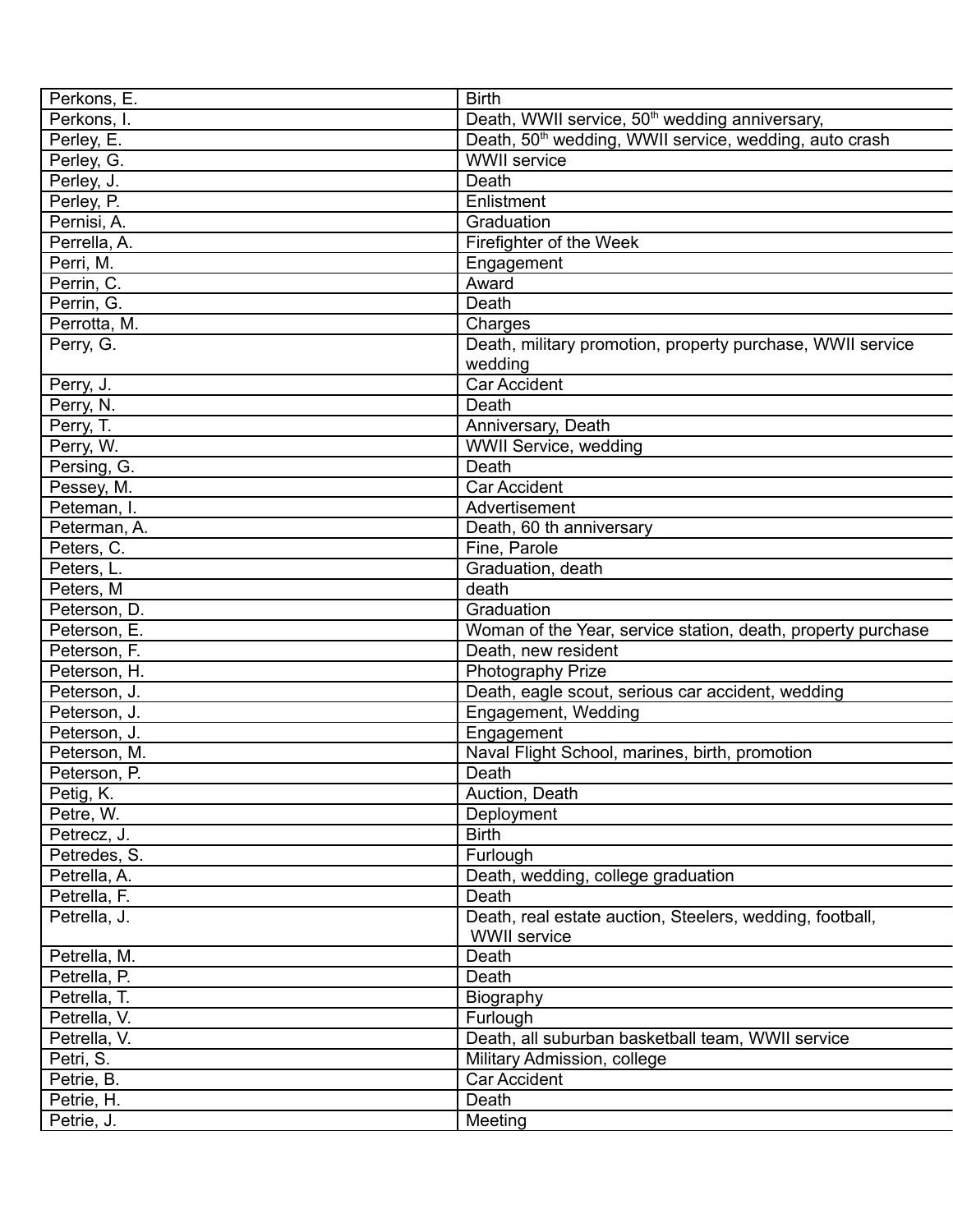| Petrie, J.             | Death                                                                |
|------------------------|----------------------------------------------------------------------|
| Petrie, L.             | Engagement                                                           |
| Petrin, A.             | Death                                                                |
| Petrohoy, W.           | Engagement                                                           |
| Petrow, A.             | Engagement                                                           |
| Petry, E.              | Death                                                                |
| Pettit, C.             | Scholarship                                                          |
| Pettit, K.             | Wedding                                                              |
| Pettitt, S.            | Death                                                                |
| Pettus, A.             | Graduation                                                           |
| Pezick, J.             | <b>Family Reunion</b>                                                |
| Pezone, M.             | Engagement                                                           |
| Pezzopane, H.          | Death                                                                |
| <b>Pfahler Family</b>  | Engagement                                                           |
| Pfeiffer, M.           | Death                                                                |
| Pfunder, S.            | <b>Family Reunion</b>                                                |
| Phelan, D.             | Engagement, Death, Biography                                         |
| Phelan, V.             | Lawsuit, Death, Biography                                            |
|                        | reunion                                                              |
| <b>Philips Family</b>  | Death                                                                |
| Philips, M.            |                                                                      |
| Philips, W.            | Biography                                                            |
| <b>Phillips Family</b> | Death                                                                |
| Phillips, A.           | Death, marriage, birth                                               |
| Phillips, B.           | Wedding                                                              |
| Phillips, B.           | <b>School Play</b>                                                   |
| Phillips, D.           | Picture                                                              |
| Phillips, E.           | Death, County Treasurer, sale of business, run for office            |
| Phillips, F.           | Wedding, Death,                                                      |
| Phillips, G.           | Baseball player, college graduation                                  |
| Phillips, J.           | Engagement, leukemia, wedding, auction, death                        |
| Phillips, R.           | <b>Death</b>                                                         |
| Phillips, W.           | Anniversary, death, lawsuit loss, fire chief, birth, drowning rescue |
| Phipps, C.             | Death                                                                |
| Phipps, H.             | Death                                                                |
| Phipps, H.             | Anniversary, veteran at school                                       |
| Phipps, J.             | Wedding                                                              |
| Phipps, O.             | Biography                                                            |
| Phipps, T.             | Military mail, estate sale                                           |
| Pia, E.                | Death                                                                |
| Pickard, R.            | Theft                                                                |
| Pickell, A.            | Death, WWII service                                                  |
| Pickell, G.            | Death                                                                |
| Pickering, C.          | Death, Doctoral Degree                                               |
| Pickering, M.          | Wedding                                                              |
| Pickering, S.          | Wedding                                                              |
| Pickett, C.            | Theft                                                                |
| Pickhaver, L.          | <b>Contest Winner</b>                                                |
| Pickwick, A.           | Death                                                                |
| Pickwick, R.           | Death                                                                |
| Pieper, P.             | Death                                                                |
| Pierce, A.             | Death                                                                |
|                        |                                                                      |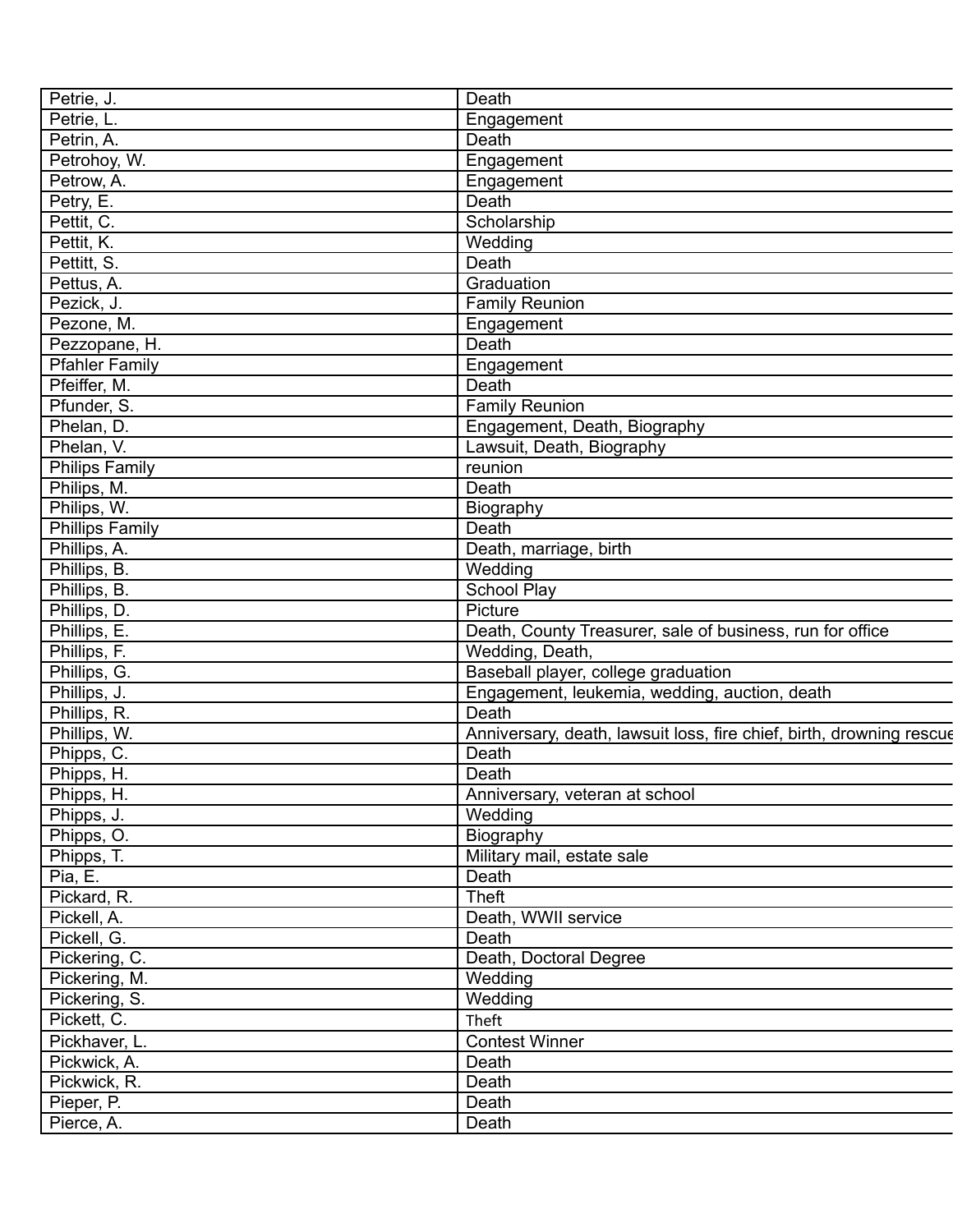| Pierce, B.                   | Death                                                     |
|------------------------------|-----------------------------------------------------------|
| Pierce, C.                   | Bulldozer accident, death, award of damages, WWII service |
| Pierce, D.                   | Death                                                     |
| Pierce, E.                   | Death                                                     |
| Pierce, H.                   | Death                                                     |
| Pierce, H.                   | Biography                                                 |
| Pierce, J.                   | Engagement, Death                                         |
| Pierce, J.                   | Death, birth                                              |
| Pierce, M.                   | <b>Birth</b>                                              |
| Pierce, P.                   | Death, wedding, auto injury                               |
| Pierce, R.                   | Death                                                     |
| Pierce, S.                   | Biography                                                 |
| Pierce, V.                   | Biography                                                 |
| Pierce, W.                   | Engagement, Death, arrest, wedding                        |
| Piersol, A.                  | Birth, death, engagement                                  |
| Piersol, B.                  | Biography, Death, Who's Who, Band Camp, Wedding           |
| Piersol, D.                  | Death                                                     |
| Piersol, E.                  | Anniversary, Death                                        |
| Piersol, J.                  | 30 <sup>th</sup> wedding anniversary, death, stage driver |
| Piersol, L.                  | Death                                                     |
| Piersol, N.                  | Death, mother of year                                     |
| Piersol, P.                  | Engagement, wedding                                       |
| Piersol, R.                  | Death, anniversary, auto accident, engagement             |
| Piersol, T.                  | Wedding                                                   |
| Pierson, B.                  | Death                                                     |
|                              | 1789 Deed                                                 |
| Pietropaolo, A.<br>Pifer, E. | Scholarship                                               |
|                              |                                                           |
| Pigeon, A.                   | Charges                                                   |
| Pike, J.                     | Wedding                                                   |
| Pike, L.                     | Death                                                     |
| Pilgrim, A.                  | Arrest                                                    |
| Pilotti, C.                  | Death                                                     |
| Pilotti, E.                  | Wedding                                                   |
| Pilotti, E.                  | Death                                                     |
| Pilotti, J.                  | <b>Car Accident</b>                                       |
| Pim Family                   | Death                                                     |
| Pincura, M.                  | Biography                                                 |
| Pinkerton, D.                | Death                                                     |
| Pinkerton, G.                | <b>Public Auction</b>                                     |
| Pinkerton, J.                | Solicitor                                                 |
| Pinkerton, J.                | Death                                                     |
| Pinkerton, M.                | Death                                                     |
| Pinkerton, S.                | Engagement                                                |
| Pintavalle, M.               | <b>Associate's Degree</b>                                 |
| Pinto, C.                    | <b>Birth</b>                                              |
| Pinto, M.                    | Attendance                                                |
| Pionzio, C.                  | Biography                                                 |
| Pirog, M.                    | Death                                                     |
| Pirri, F.                    | Engagement                                                |
| Pirri, S.                    | Engagement                                                |
| Pirritano, D.                | Death                                                     |
|                              |                                                           |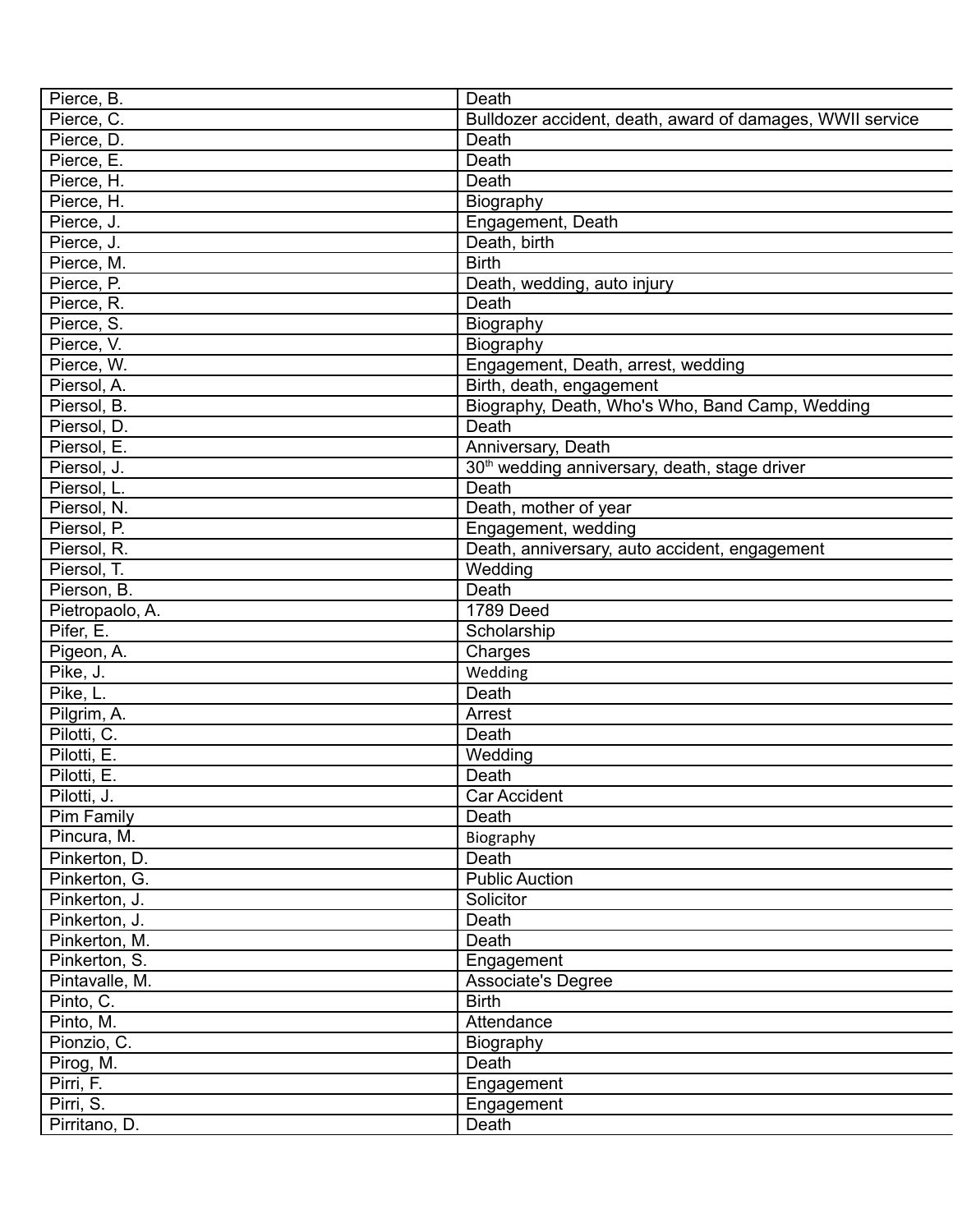| Pirritano, R.     | Death                                               |
|-------------------|-----------------------------------------------------|
| Pisano, E.        | Graduation                                          |
| Piscitello, D.    | <b>Car Accident</b>                                 |
| Pitassi, E.       | Biography                                           |
| Pitcher, S.       | Death                                               |
| Pitt, H.          | Theft                                               |
| Pitt, N.          | Death                                               |
| Pizii, M.         | Death, POW, wedding, death, MIA                     |
| Pizii, N.         | Death                                               |
| Pizil, J.         | Death                                               |
| Place, L.         | Arrest                                              |
| Place, R.         | Death                                               |
| Plakosh, S.       | <b>Military Leave</b>                               |
| Planck, E.        | Picture                                             |
| Plank, D.         | Death, WWII service                                 |
| Plank, E.         | Death                                               |
| Plank, G.         | Military, marriage, stolen car, birth, WWII service |
| Plank, J.         | Death, wedding                                      |
| Plank, M.         | Death, actor, real estate purchase                  |
| Plank, P.         | Death, ROTC camp, graduation, wedding               |
| Plank, R.         | Death, wedding                                      |
| Plank, W.         | Death, wedding, WWII service                        |
| Plank, Y.         | Wedding                                             |
| Plankington, A.   | Death                                               |
| Plante, H.        | Death, arrest and sentencing                        |
| Plante, K.        | Finalist                                            |
| Plante, L.        | Engagement                                          |
| Plater-Zyberk, J. | <b>Birth</b>                                        |
| Platt, F.         | Death, business promotion, auto accident            |
| Platt, J.         | <b>Car Accident</b>                                 |
| Plaugher, C.      | Death                                               |
| Pleasants, R.     | Death                                               |
| Pleban, R.        | <b>Public Auction</b>                               |
| Pleban, R.        | <b>Public Auction</b>                               |
| Plevyak, C.       | Wedding                                             |
| Pluck, M.         | Death                                               |
| Plummer, G.       | Car Accident                                        |
| Plummer, K.       | Honor Roll                                          |
| Plunkett, R.      | Biography                                           |
| Podedworny, J.    | Station                                             |
| Podziomek, C.     | Death                                               |
| Poehler           | Same sex marriage challenge                         |
| Poff, G.          | Death                                               |
| Pogue, C.         | Letter of Intent                                    |
| Poiesz, S.        | Appointment                                         |
| Pointon, T.       | Biography, death                                    |
| Poland, J.        | Death                                               |
| Polhemus, J.      | Death                                               |
| Poli, A.          | Death                                               |
| Policelli, A.     | Coordinator                                         |
| Poling, J.        | Death                                               |
|                   |                                                     |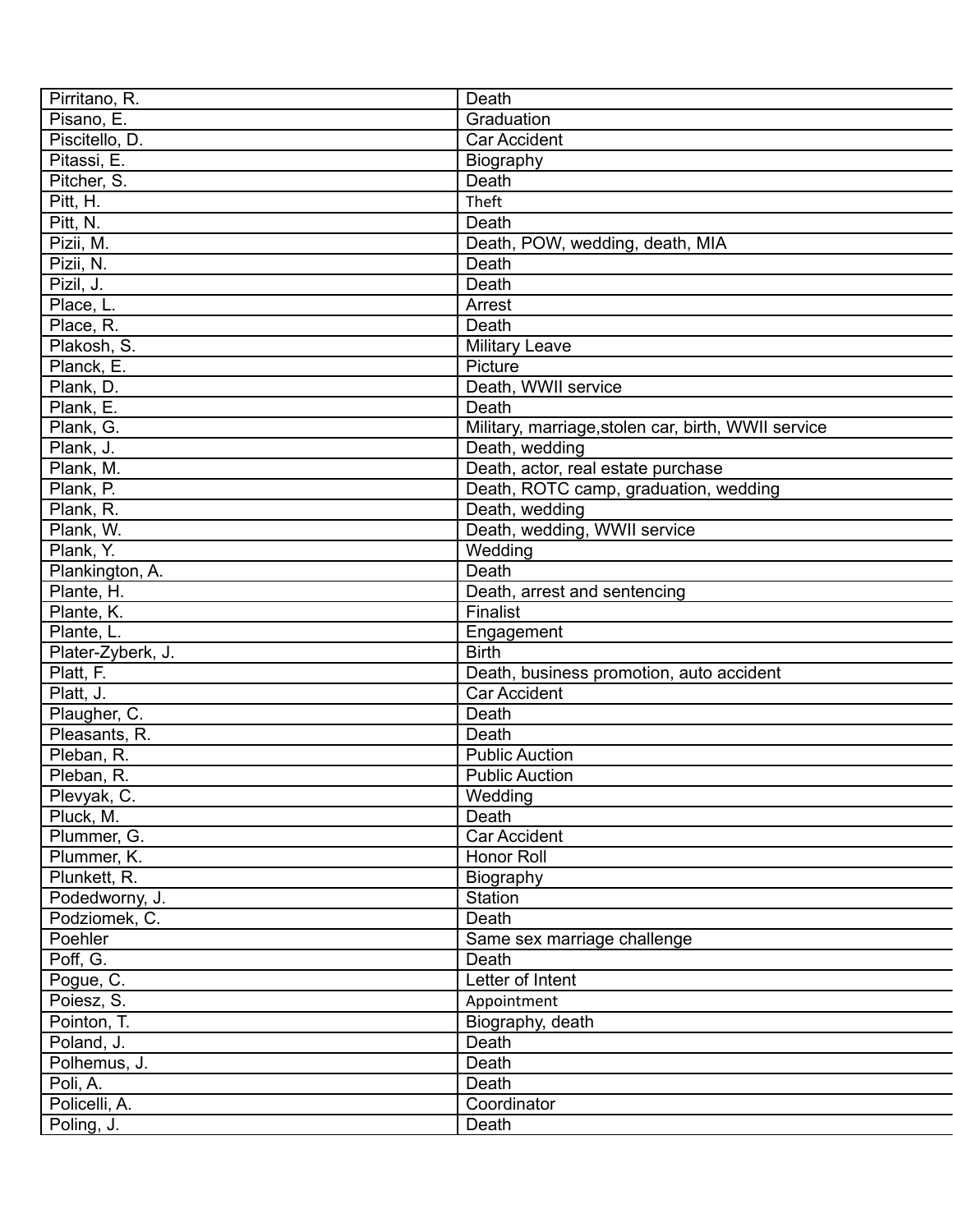| Polis, T.             | <b>Distinguished Service Award</b>                               |
|-----------------------|------------------------------------------------------------------|
| Polite, G.            | Death                                                            |
| Polite, J.            | Wedding, Death                                                   |
| Pollack, J.           | Death                                                            |
| Pollak, E.            | <b>Theft</b>                                                     |
| Polletta, V.          | Home                                                             |
|                       |                                                                  |
| Polley, R.            | Appointment                                                      |
| Pollini, A.           | Death, Graduation                                                |
| Pollini, J.           | Death, weddingf                                                  |
| Pollini, S.           | Death                                                            |
| <b>Pollock Family</b> | Deeds                                                            |
| Pollock, A.           | Death                                                            |
| Pollock, C.           | Death, college graduation, internship                            |
| Pollock, D.           | Death, engagement                                                |
| Pollock, E.           | Death, college graduation, WWII service                          |
| Pollock, F.           | Death, scholarship, retirement, violin soloist, fraternity, WWII |
| Pollock, G.           | Death, wedding, WWII service                                     |
| Pollock, H.           | Death                                                            |
| Pollock, J.           | Injury, barn fire                                                |
| Pollock, M.           | Death                                                            |
| Pollock, M.           | Marriage, college, engagement                                    |
| Pollock, N.           | Graduation                                                       |
| Pollock, P            | Death, Wedding                                                   |
| Pollock, R.           | Death, wedding, college                                          |
| Pollock, S.           | Death, estate sale                                               |
| Pollock, T.           | Soldier of the Month                                             |
| Pollock, W I Family   | Pollock documents                                                |
| Pollock, W.           | Birth, Anniversary, Engagement, Death, property sale, Sunday     |
|                       | School class, birth                                              |
| Poloncic, L.          | Death                                                            |
| Poloncic, L.          | Engagement                                                       |
| Polotti, D.           | Engagement, Wedding                                              |
| Polotti, D.           | <b>WWII Service</b>                                              |
| Poltrock, T.          | <b>Car Accident</b>                                              |
| Poltrone, G.          | Death                                                            |
| Poltrone, J.          | Death                                                            |
| Poluch, A.            | Wedding                                                          |
| Poluch, D.            | Death                                                            |
| Poluch, J.            | Engagement, wedding, bicycle theft                               |
| Poluch, L.            | <b>Birth</b>                                                     |
| Polumbo, G.           | Theft, sentencing, death                                         |
| Polverini, M.         | Death                                                            |
| Polverini, V.         | Death                                                            |
| Pomaiba, K.           | Death                                                            |
| Pomalba, M.           | Wedding                                                          |
| Pomanto, F.           | Death                                                            |
| Pomanto, I.           | Death                                                            |
| Pomanto, J.           | Death                                                            |
| Pomanto, O.           | Lawsuit                                                          |
| Pomanto, R.           | Engagement, Wedding                                              |
| Pomanto, R.           | Engagement                                                       |
|                       |                                                                  |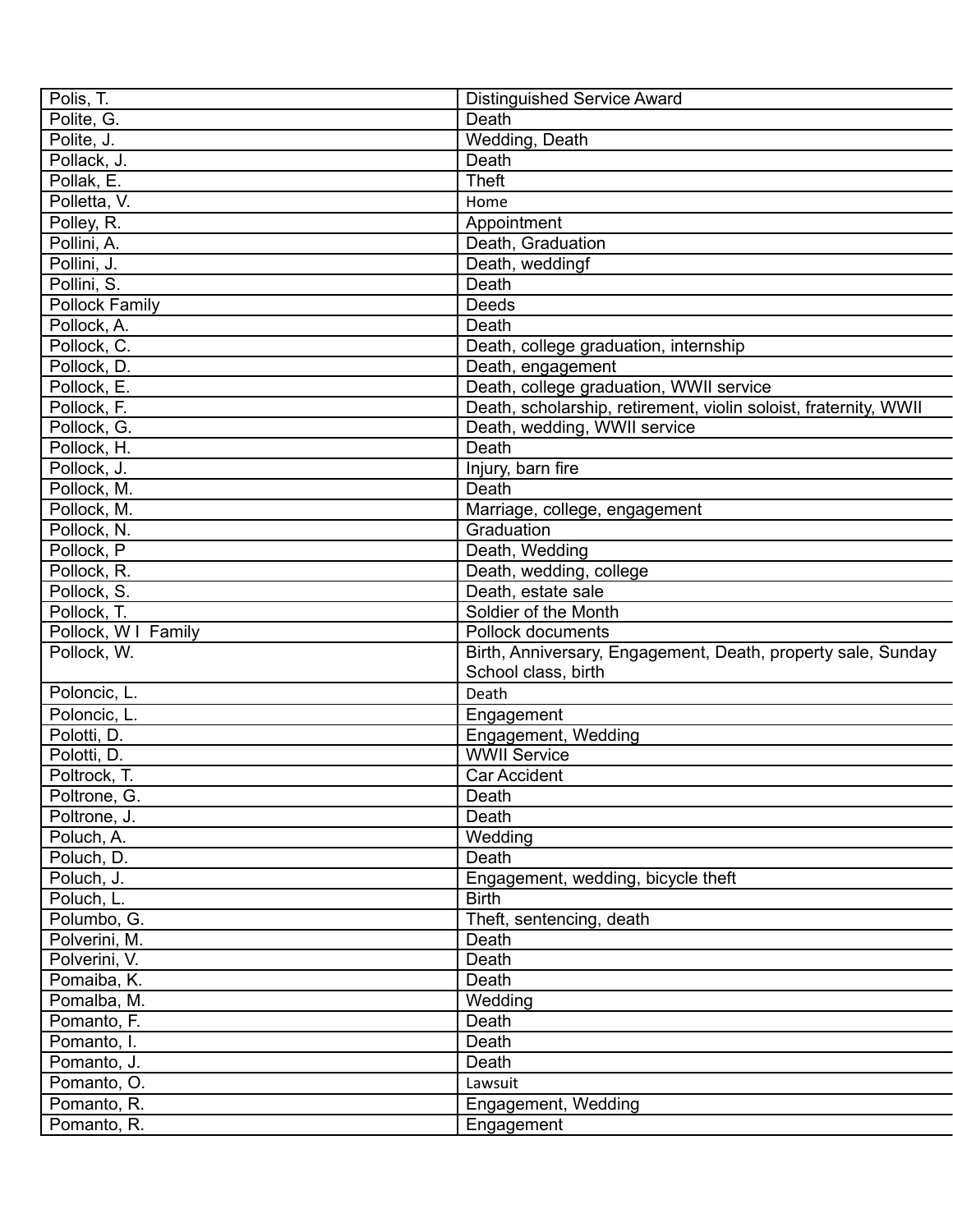| Pomento, F.              | Death, family in race                |
|--------------------------|--------------------------------------|
| Pomento, G.              | Death, WWII service, family in race  |
| Pomento, J.              | <b>Public Auction</b>                |
| Pomento, K.              | Boston Marathon, wedding             |
| Pomento, L.              | Wedding                              |
| Pomento, N.              | Death, WWII service                  |
| Pomento, R.              | Death                                |
| Pomilo, J.               | <b>Theft</b>                         |
| Pommerer, D.             | Wrestling, school award              |
| Pomon, N.                | <b>Birth</b>                         |
| Pompa, J.                | Death                                |
| Pompa, M.                | Death                                |
| Pompa, V.                | Death                                |
| Pompeo, M.               | Death                                |
| Pond, J.                 | Biography                            |
| Pongia, L.               | Biography                            |
| Pook, J.                 | Death, Birthday Party                |
| Pook, R.                 | Death                                |
| Poole, C.                | Death, cancer, car accident          |
| Poole, E.                | $\overline{W}$ edding                |
| Poole, L.                | Letter of Intent, Memorial Day Party |
| Poole, M.                | Death                                |
| Poole, R.                | Wedding, Death                       |
| Poole, R.                | Letter of intent, picnic, death      |
| Poole, S.                | <b>Birth</b>                         |
| Pooler, R.               | Arrest                               |
| Pope, S.                 | Biography                            |
| Pope, S.                 | Biography                            |
| Popjoy, A.               | Engagement                           |
| Popjoy, B.               | Wedding                              |
| Popjoy, C.               | Death, property sale, WWII seervice  |
| Popjoy, E.               | Death                                |
| Popjoy, K.               | Biography                            |
| Popjoy, R.               | Death                                |
| Poppe, K.                |                                      |
| Porreca, A.              | Biography<br>Death                   |
|                          | Death, victim of threat              |
| Porreca, F.<br>Porri, G. |                                      |
|                          | Wedding<br>Death                     |
| Porta, C.                |                                      |
| Porta, D.                | Death                                |
| Porter, R.               | Move                                 |
| Porter, T.               | Wedding                              |
| Porterra, D.             | Death                                |
| Post, K.                 | Death                                |
| Postello, T.             | Advertisement                        |
| Postgate, K.             | <b>Backyard Fair</b>                 |
| Postlethwait, S.         | Arrest                               |
| Potter, C.               | Death                                |
| Potter, E.               | Biography                            |
| Potter, H.               | Engagement, Death                    |
| Potter, N.               | Death                                |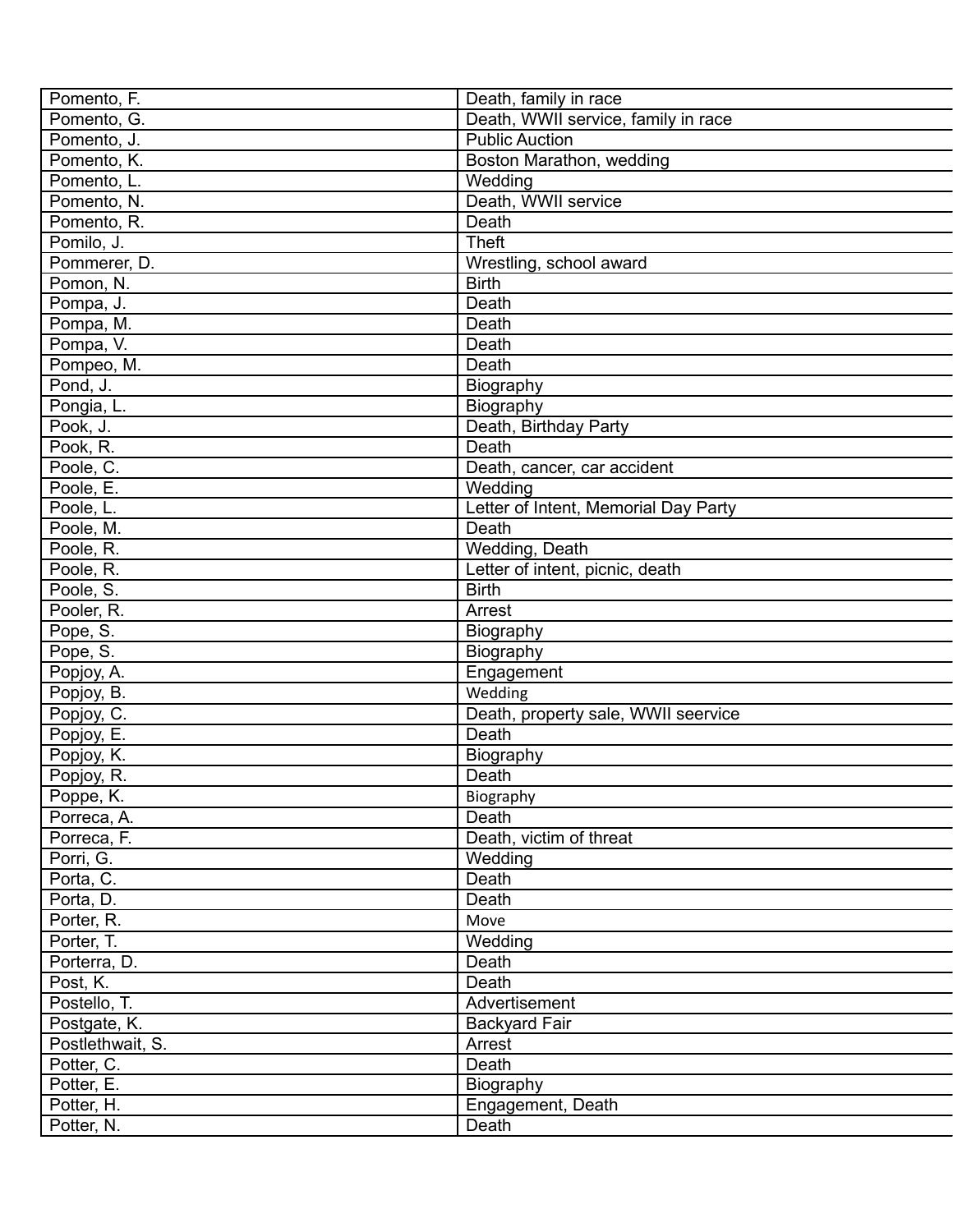| Potter, S.     | Death                                        |
|----------------|----------------------------------------------|
| Potter, V.     |                                              |
| Potts, D.      | Death                                        |
| Potts, E.      | Death                                        |
| Potts, I.      | Engagement                                   |
| Potts, J.      | Biography                                    |
| Poulton, A.    | Death                                        |
| Poulton, C.    | Death                                        |
| Powell Family  | Engagement, Wedding                          |
| Powell, A.     | Death                                        |
| Powell, C.     | Death, WWII service                          |
| Powell, F.     | Death                                        |
| Powell, G.     | Engagement, Birthday Party                   |
| Powell, G.     | Wedding, Death, WWII service                 |
| Powell, I.     | Graduation                                   |
| Powell, J.     | <b>WWII</b> service                          |
| Powell, M.     | Death                                        |
| Powell, N.     | Wedding                                      |
|                | Wedding, death                               |
| Powell, R.     |                                              |
| Powell, S.     | Death                                        |
| Powell, W.     | Wedding, college graduation                  |
| Powers, A.     | Death                                        |
| Powers, D.     | Death                                        |
| Powers, J.     | Reality Show, frisbee champion, new resident |
| Powers, K.     | Death                                        |
| Powers, M.     | <b>Birth</b>                                 |
| Powers, R.     | Engagement                                   |
| Powers, T.     | Arrest                                       |
| Powers, W.     | Biography                                    |
| Prast, C.      | Biography                                    |
| Pratt, H.      | Biography                                    |
| Pratt, L.      | Death                                        |
| Prazentica, A. | Trespassing                                  |
| Predo, W.      | Livestock Death                              |
| Presgrove, C.  | <b>Theft</b>                                 |
| Presto, F.     | <b>Field Exercise</b>                        |
| Presto, F.     | Death, farm market                           |
| Preston, D.    | <b>Theft</b>                                 |
| Preston, H.    | Conviction                                   |
| Preston, N.    | Death                                        |
| Preuhs, J.     | Citation                                     |
| Price, B.      | <b>Birth</b>                                 |
| Price, G.      | Death                                        |
| Price, J.      | Military, Germany                            |
| Price, L.      | Death, Women suffrage tea                    |
| Price, P.      | Death                                        |
| Price, P.      | Death                                        |
| Price, R.      | Engagement                                   |
|                | Death                                        |
| Price, W.      |                                              |
| Priest, J.     | Death                                        |
| Priest, M.     | Wedding, Biography                           |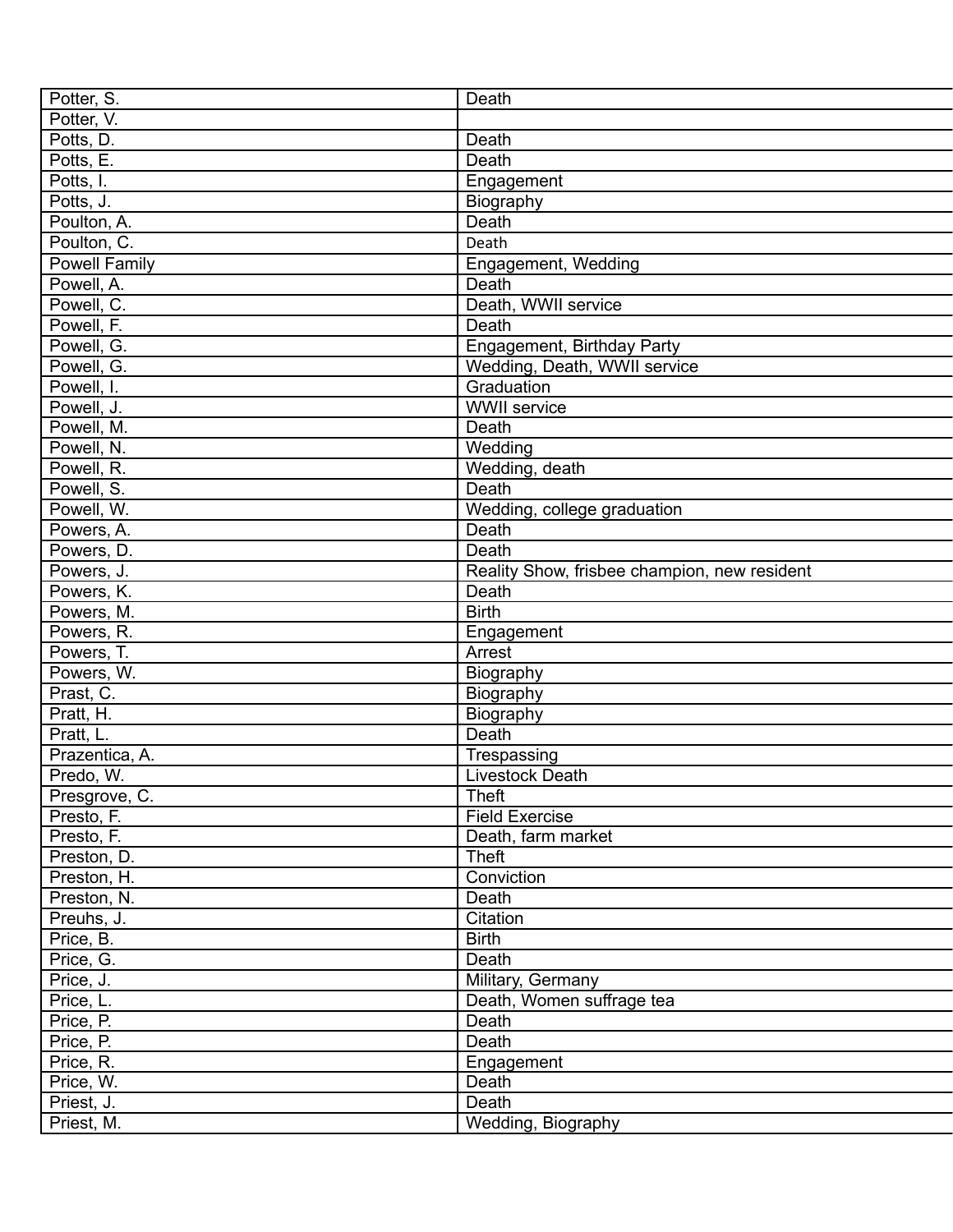| Priest, T.       | Death                                |
|------------------|--------------------------------------|
| Prince, C.       | Warrant                              |
| Pringle, E.      | Lawsuit, auto accident               |
| Pringle, H.      | Theft, burglary                      |
| Priscoglio, M.   | Death                                |
| Pritchard, H.    | Death                                |
| Pritchard, J.    | <b>Nurse</b>                         |
| Pritchard, V.    | Birth, Graduation                    |
| Prizer, G.       | Candidacy                            |
| Prizer, J.       | Wedding, Lacrosse, outstanding co-ed |
| Proctor, A.      | Death                                |
| Proctor, D.      | Fish contest, high jump              |
| Proctor, E.      | Birth, police course, military       |
| Proctor, G.      | Biography, Death                     |
| Profili, M.      | Death                                |
| Proftay, C.      | Death                                |
| Proftay, T.      | Engagement                           |
| Prokop, C.       | Biography                            |
| Prost, F.        | Death                                |
| Prouse, J.       | Injury                               |
| Pruitt, C.       | Firefighter of the Week              |
| Prusack, C.      | Eath                                 |
| Prusack, K.      | Enrollment                           |
| Przenski, E.     | Award                                |
| Przychodzien, K. | Arrest                               |
| Przychodzien, T. | Arrest                               |
| Psyrris, P.      | Arrest                               |
| Puccella, A.     | Death                                |
| Puccella, A.     | Death                                |
| Puccella, J.     | Wedding                              |
| Puccine, E.      | Death                                |
| Puccine, M.      | Car Accident, WWII service           |
| Pugh, N.         |                                      |
|                  | Injury<br>$\overline{W}$ edding      |
| Pulver, E.       |                                      |
| Puma, F.         | Death                                |
| Purdy, M.        | Death, Theft                         |
| Purl, T.         | Election                             |
| Purnell, E.      | Death                                |
| Purring, J.      | <b>Theft</b>                         |
| Purvis, C.       | Death                                |
| Pusey, A.        | Engagement, Wedding                  |
| Pusey, W.        | Engagement                           |
| Pyle, E.         | Biography                            |
| Pyle, H.         | Resignation                          |
| Pyle, J.         | Wedding, birth, engagement           |
| Pyle, N.         | Death                                |
| Pyle, S.         | Engagement, Death                    |
| Pyle, W.         | Death                                |
| Pyott, G.        | Death                                |
| Pyott, R.        | Death                                |
| Pyott, T.        | Firefighter, death                   |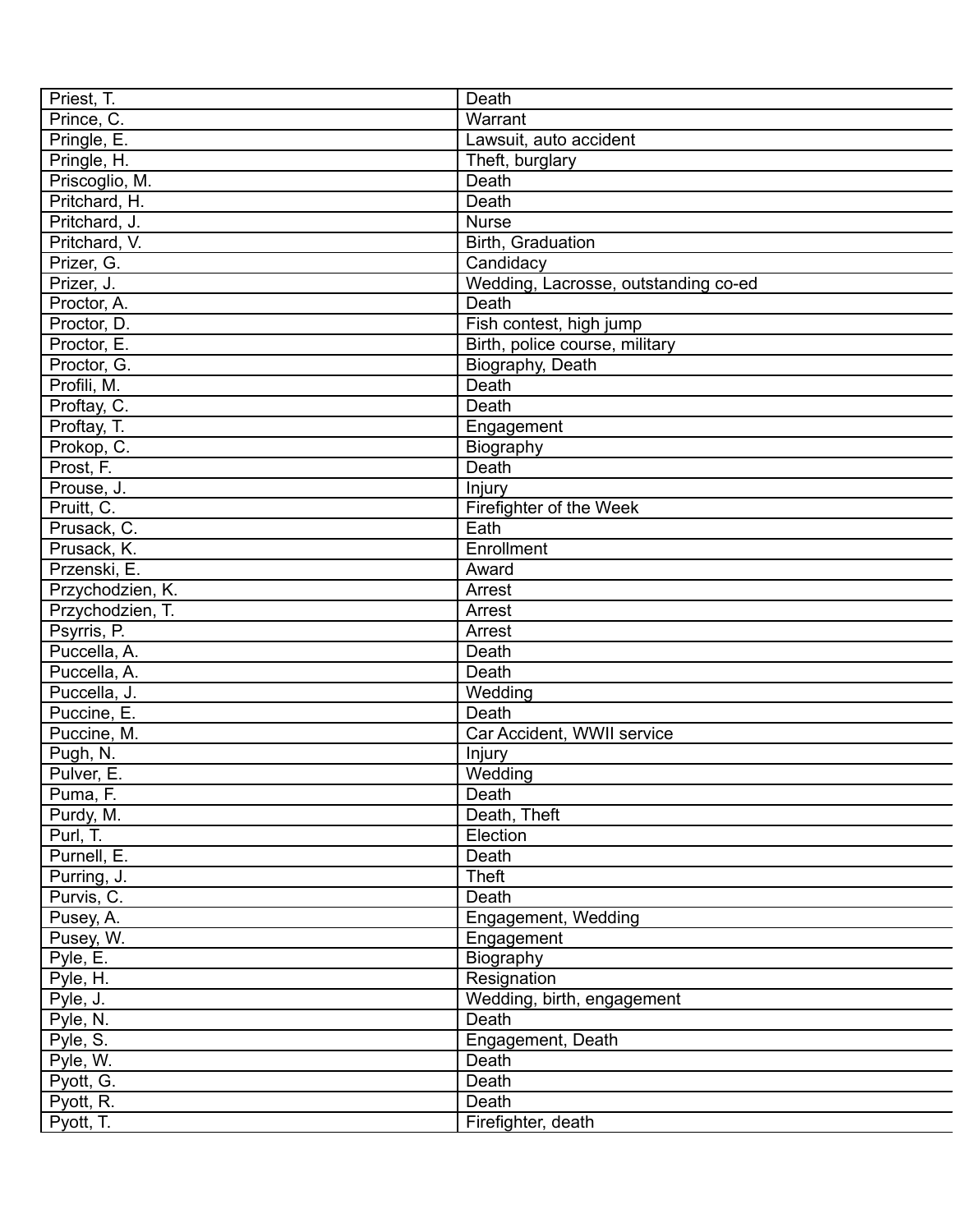| Pyzanowski, E.         | Wedding                                          |
|------------------------|--------------------------------------------------|
| Quail, J.              | Death                                            |
| Quaintance, E.         | Death                                            |
| Quann, C.              | Car Accident                                     |
| Quartucci, J.          | Death, engagement                                |
| Quartucci, J.          | Death                                            |
| Quartucci, M.          | Engagement                                       |
| Quartucci, M.          | Wedding                                          |
| Quay, A.               | Death                                            |
| Quay, G.               | Death                                            |
| Quay, G.               | Death                                            |
| Quay, H.               | Death                                            |
| Quay, K.               | Death                                            |
| Quay, V.               | Wedding                                          |
| Queen, I.              | Death                                            |
| Quimet, M.             | Car Accident                                     |
| Quindlen, C.           | Death                                            |
| Quinn, A.              | Death                                            |
| Quinn, D.              | Death                                            |
| Quinn, G.              | Death, mayor, wedding, auto burned, WWII service |
| Quinn, J.              | Furlough, Engagement                             |
| Quinn, J.              | Death, WWII service                              |
| Quinn, M.              | Death                                            |
| Quinn, P.              | Engagement                                       |
| Quinn, R.              | <b>Student Honors</b>                            |
| Quinn, S.              | Death                                            |
| Quinn, W.              | Acccident                                        |
| Quirk, K.              | Wedding                                          |
| Quiroz, L.             | Death                                            |
| Raad, J.               | Biography                                        |
| Rabenau, B.            | Engagement                                       |
| Raber, G.              | Article                                          |
| Rabil, F.              | Promotion                                        |
| Rabinowitz, M.         | Biography                                        |
| Radcliff, B.           | Appointment                                      |
| Radcliff, L.           | Death                                            |
| Radcliff, L.           | Dean's List                                      |
| Radcliff, R.           | Death                                            |
| Radcliffe, D.          | Admission                                        |
| Radcliffe, G.          |                                                  |
| Radcliffe, N.          | Death, stolen bicfycles                          |
| Radcliffe, R.          | Engagement, wedding                              |
| Radcliffe, W.          | Wedding, house auction                           |
| Radford, W.            | Move                                             |
| Radford, W.            | Move                                             |
| Radwick, A.            | Death                                            |
| Raffaele, A.           |                                                  |
|                        | Engagement                                       |
| <b>Rafferty Family</b> | Death, Anniversary<br>Pro Bono Award             |
| Rafferty, C.           |                                                  |
| Rafferty, F.           | Death                                            |
| Rafferty, F.           | Engagement                                       |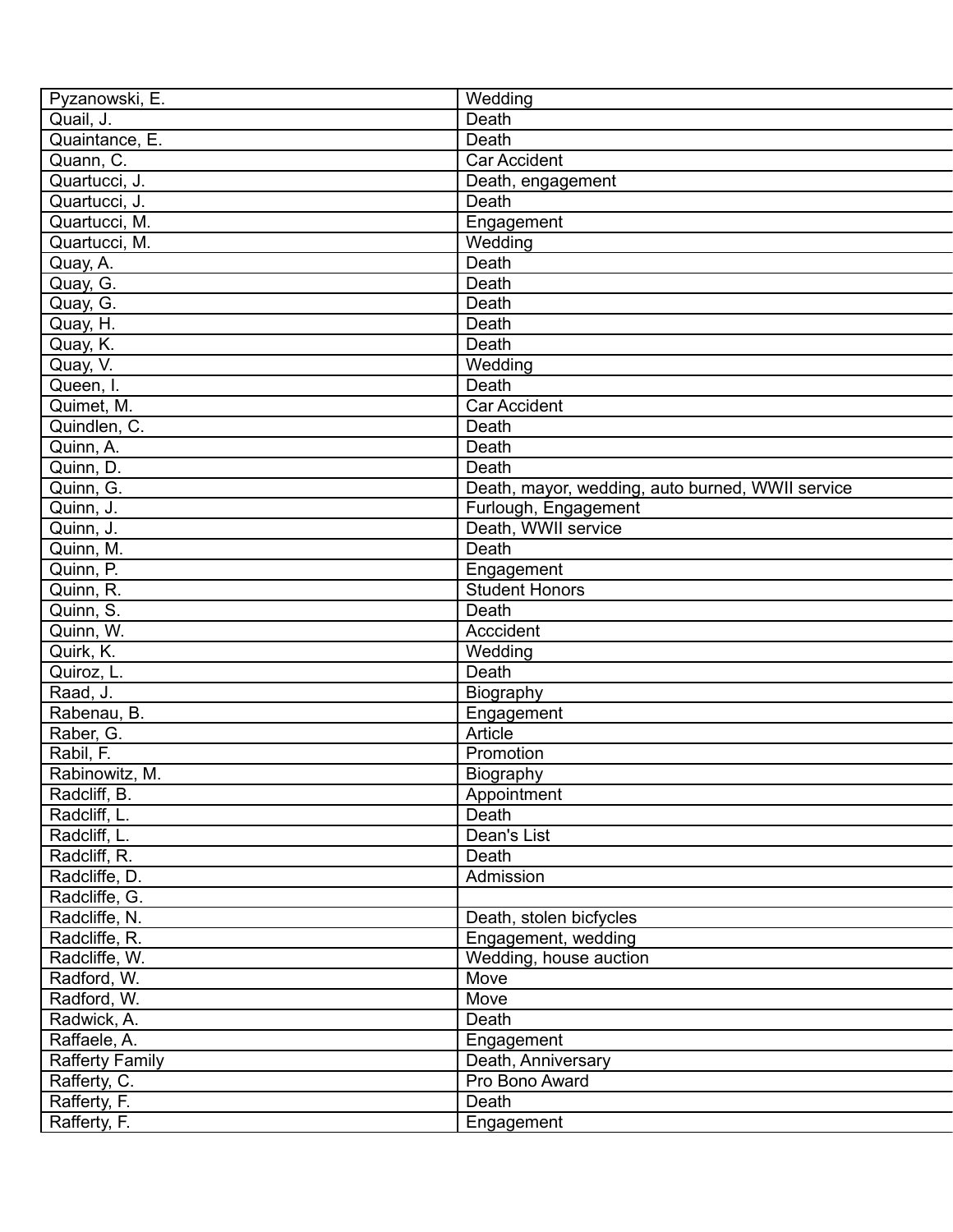| Rafferty, J.  | Death                                                        |
|---------------|--------------------------------------------------------------|
| Rafferty, M.  | Wedding                                                      |
| Raffterty, S. | Wedding                                                      |
| Ragland, O.   | Assault                                                      |
| Rahler, S.    | Award                                                        |
| Rahn, C.      | Death                                                        |
| Rahn, E.      | Eagle Scout                                                  |
| Raihall, D.   | Birth, Military                                              |
| Raison, L.    | Engagement, Wedding                                          |
| Rakitis, M.   | <b>Basic Training</b>                                        |
| Ralph, C.     | Death                                                        |
|               |                                                              |
| Ralph, J.     | Biography, Death, Retirement                                 |
| Ralph, L.     | Death                                                        |
| Ralston, D.   | Death                                                        |
| Ralston, E.   | Death, chief of police                                       |
| Ralston, I.   | Arrest                                                       |
| Ralston, M.   | Death                                                        |
| Ralston, P.   | Engagement                                                   |
| Ralston, R.   | Death, retirement                                            |
| Ramadan, Z.   | Death                                                        |
| Ramaley, T.   | Death                                                        |
| Rambo, C.     | Death                                                        |
| Rambo, D.     | Engagement                                                   |
| Rambo, E.     | Death                                                        |
| Rambo, G.     | Picture                                                      |
| Rambo, R.     | Engagement, Death, Firefighter of the Week, College Enrollme |
|               | nt, DAR award                                                |
| Ramirez, S.   | Death                                                        |
| Ramos, J.     | Death                                                        |
| Ramsay        | <b>Car Accident</b>                                          |
| Ramsay, J.    | Death                                                        |
| Ramsay, L.    | Engagement, Death                                            |
| Ramsay, M.    | Death                                                        |
| Ramstine, E.  | Death                                                        |
| Ramthun, I.   | Car Accident                                                 |
| Ranck, C.     | Death                                                        |
|               | Letter of Intent                                             |
| Ranck, D.     |                                                              |
| Ranck, G.     | Graduation                                                   |
| Ranck, H.     | Death                                                        |
| Ranck, R.     | Arrest                                                       |
| Ranieri, H.   | Death                                                        |
| Raniri, L.    | Deployment                                                   |
| Rankel, E.    | Letter of intent                                             |
| Rapnold, R.   | Biography                                                    |
| Rapoza, C.    | <b>Car Accident</b>                                          |
| Rappold, R.   | Engagement, Wedding                                          |
| Rappoldt, L.  | Death                                                        |
| Raser, H.     | Specialist                                                   |
| Rasiul, E.    | Death                                                        |
| Rasiul, V.    | Death                                                        |
| Ratcliff, D.  | <b>Officer School</b>                                        |
|               |                                                              |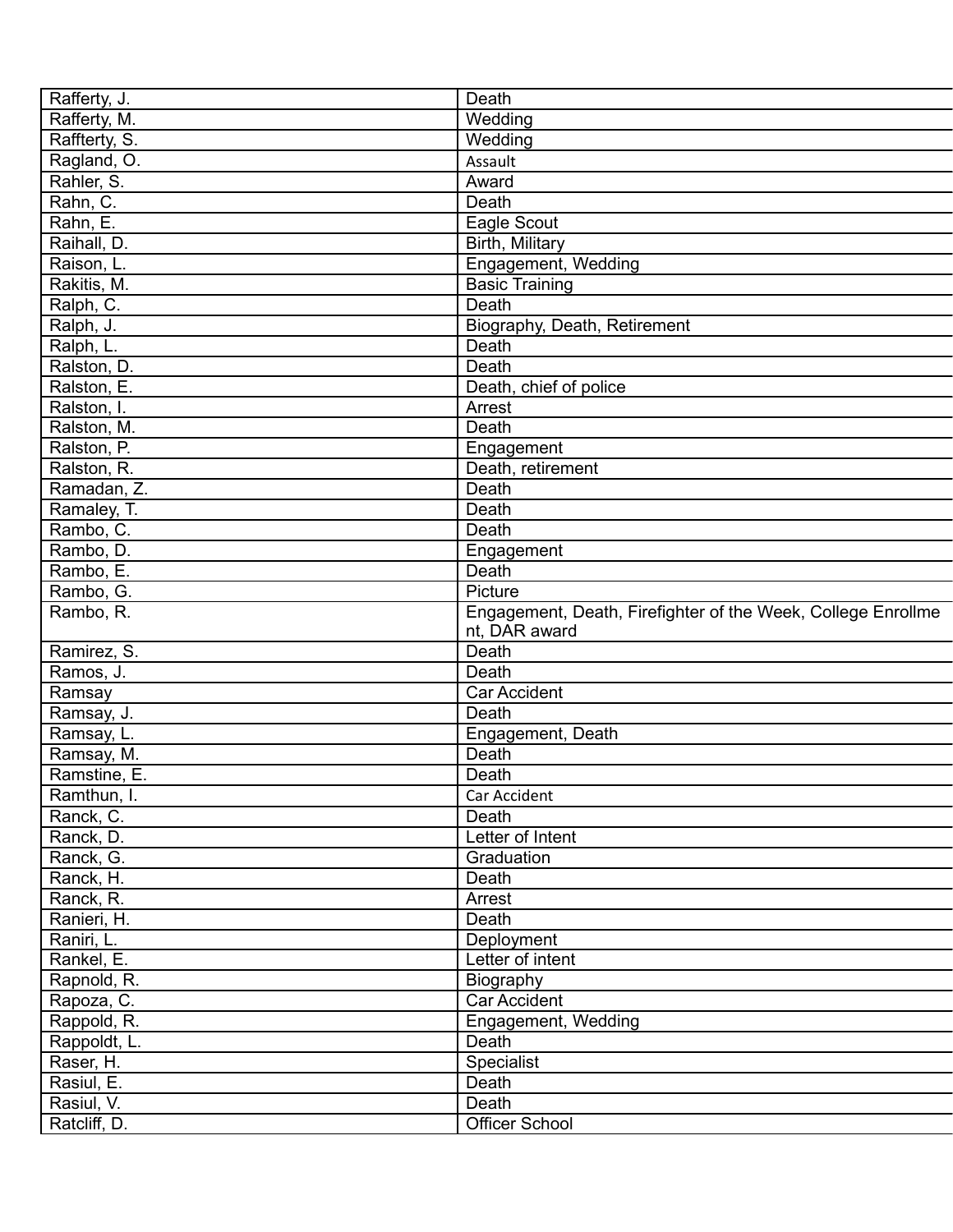| Ratcliff, J.  | Death                                    |
|---------------|------------------------------------------|
| Rath, H.      | Death                                    |
| Ratti, R.     | Engagement                               |
| Ratyna, Y.    | Death                                    |
| Rauenzahn, Y. | Death                                    |
| Rausch, D.    | Death                                    |
| Rauscher, G.  | Death                                    |
| Rauscher, V.  | Moving                                   |
| Raushi, G.    | Death                                    |
| Ravella, C.   | Death                                    |
| Ravert, D.    | Wedding                                  |
| Rawnsley, F.  | Death                                    |
| Rawnsley, F.  | Wedding                                  |
| Ray, D.       | Ministeerial Appointment, engagement     |
| Ray, E.       | Death                                    |
| Ray, J.       | Biography                                |
| Ray, L.       | Engagement                               |
| Ray, R.       | Death                                    |
| Ray, S.       | Scholarship                              |
| Raymond, C.   | Death                                    |
| Raymond, J.   | Picture                                  |
| Raymond, W.   | Death                                    |
|               |                                          |
| Raymundo, K.  | Valedictorian                            |
| Raysor, C.    | Death, WWII service                      |
| Raysor, J.    | Birth, college award, WWII service       |
| Raysor, M.    | Death                                    |
| Raysor, P.    | Birth, death                             |
| Raysor, R.    | Death                                    |
| Raysor, S.    | <b>Bachelor's Degree</b>                 |
| Raysor, W.    | <b>WWII Service</b>                      |
| Razouk, S.    | Death                                    |
| Reach, A.     | Representative                           |
| Reahm, G.     | Biography                                |
| Reale, R.     | Death                                    |
| Reall, J.     | Death                                    |
| Ream, P.      | Wedding                                  |
| Reardon, B.   | Death                                    |
| Reardon, F.   | Theft                                    |
| Reardon, G.   | Death                                    |
| Reardon, H.   | Wedding                                  |
| Reardon, J.   | Accident                                 |
| Reath, C.     | Arrest                                   |
| Reber, A.     | Firefighter of the Week, death (suicide) |
| Reber, D.     | Engagement, wedding                      |
| Reber, E.     | Advertisement                            |
| Reber, J.     | Employment                               |
| Reber, L.     | Engagement                               |
| Reber, P.     | Wedding                                  |
| Reber, R.     | Fall, wedding, engagement                |
| Reber, R.     | Firefighter of the Week                  |
| Reber, T.     | Death                                    |
|               |                                          |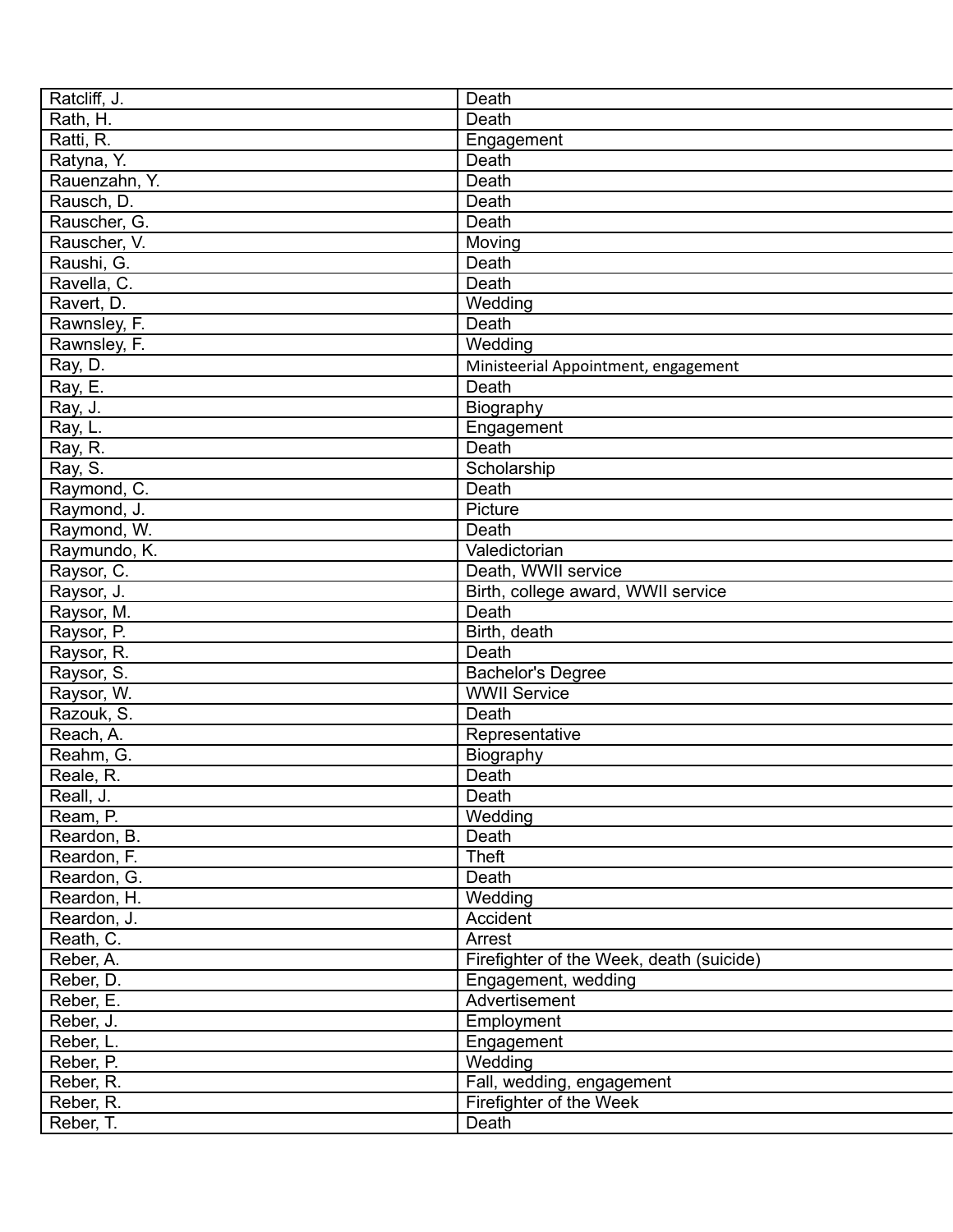| Reber, V.           | Death                                           |
|---------------------|-------------------------------------------------|
| Reburn, D.          | Death                                           |
| Reburn, R.          | Death                                           |
| Recchiuti, M.       | Death                                           |
| Reck, M.            | Dean's List                                     |
| Reczek, F.          | Death                                           |
| Reczek, S.          | Biography                                       |
| Red, J.             | Theft                                           |
| Redding, S.         | Biography                                       |
| Redditt, J.         | Lawsuit                                         |
| Reddon, L.          | Death                                           |
| Redfern, L.         | Death                                           |
| Redfern, P.         | Death                                           |
| Redfern, W.         | Death                                           |
| Redick, A.          | Death                                           |
| Redmond, P.         | Appointment                                     |
| Reece, J.           | Death                                           |
| Reece, R.           | Engagement, Death                               |
| Reed, A.            | <b>Car Accident</b>                             |
| Reed, E.            | Death                                           |
| Reed, G.            | Death, basic training                           |
| Reed, J.            | Car accident, wedding                           |
| Reed, K.            | Graduation                                      |
| Reed, L.            | Wedding                                         |
| Reed, M.            | <b>Public Auction</b>                           |
| Reed, R.            |                                                 |
| Reed, S.            | Biography<br>Death                              |
| Reed, T.            |                                                 |
|                     | Engagement<br>Death                             |
| Reed, T.            | <b>Public Auction</b>                           |
| Reed, V.            |                                                 |
| Reed, W.            | Death, WWII service                             |
| Reeder, M.          | Death                                           |
| Reedy, G.           | Death                                           |
| Reem, R.            | Death                                           |
| Rees, A.            | Biography                                       |
| <b>Reese Family</b> | Death                                           |
| Reese, E.           | <b>WWII Service</b>                             |
| Reese, G.           | Arrest                                          |
| Reese, R.           | Engagement                                      |
| Reese, R.           | Theft                                           |
| Reese, S.           | Death                                           |
| Reese, V.           | Death                                           |
| Reese, W.           | Engagement                                      |
| Reese, W.           | Scholarship, wedding, anniversary, WWII service |
| Reeve, D.           | Engagement, Wedding                             |
| Reeve, H.           | Award                                           |
| Reeve, R.           | Attendance                                      |
| Reeves, G.          | House Sale                                      |
| Reeves, H.          | <b>Theft</b>                                    |
| Reeves, I.          | Engagement                                      |
| Reeves, K.          | <b>Birth</b>                                    |
|                     |                                                 |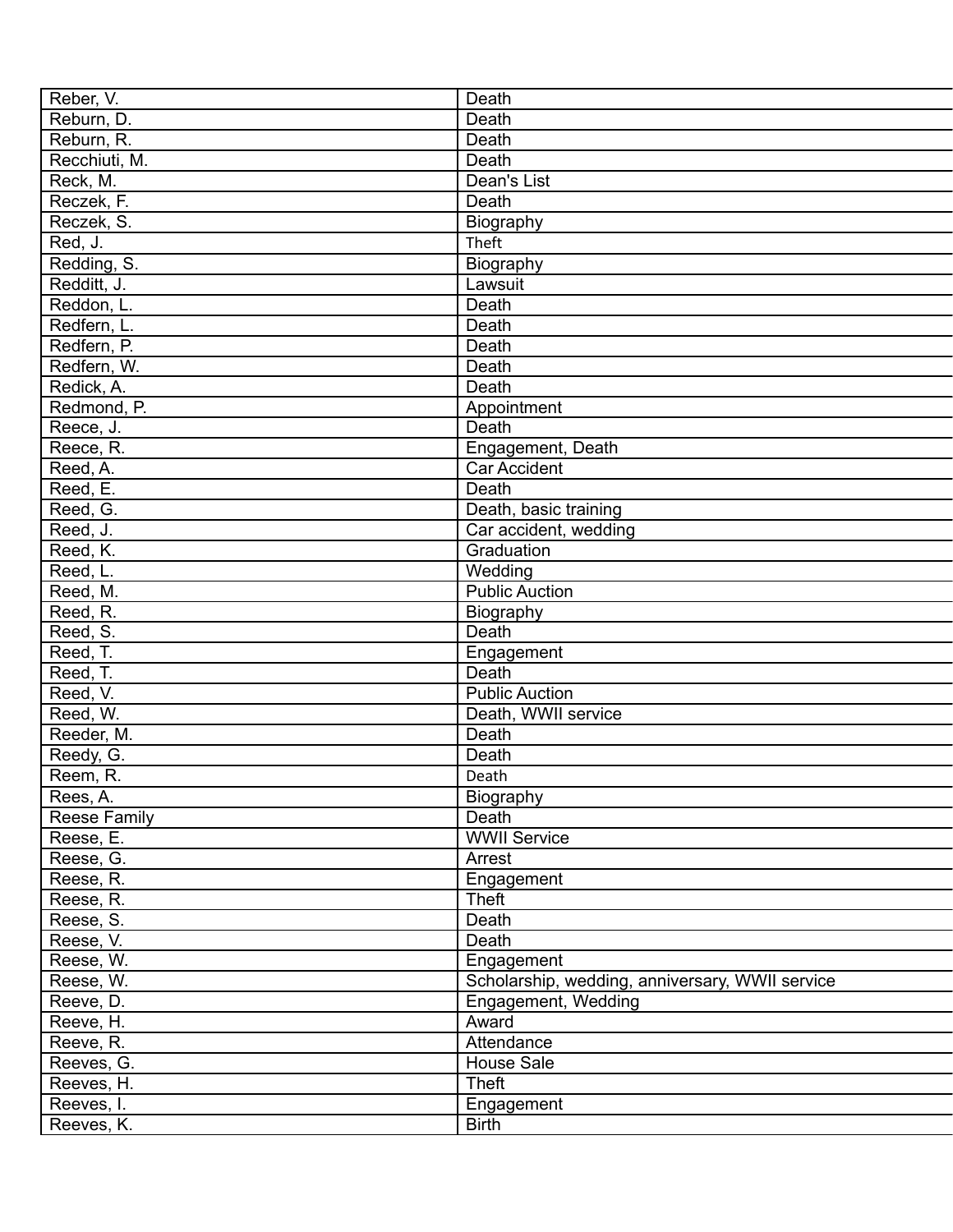| Reeves, M.         | <b>Birth</b>                   |
|--------------------|--------------------------------|
| Reeves, R.         | <b>Honors</b>                  |
| Reeves, W.         | Death, auto collision          |
| Reevie, B.         | Engagement                     |
| Reevie, G.         | Scholarship                    |
| Reevie, K.         | <b>Birth</b>                   |
| Refford, D.        | Wedding, Engagement            |
| Rega, J.           | Death                          |
| Regan, B.          | Engagement                     |
| Regan, M.          | Death                          |
| Regener, E.        | Graduation                     |
| Regester, M.       | Move                           |
| Rehn, M.           | Death                          |
| Rehrer, R.         | Engagement                     |
| Reichard, K.       | Nomination                     |
| Reichwein, M.      | Letter of Intent               |
| Reid, C.           | Death                          |
| Reid, D.           | <b>Executive Director</b>      |
| Reid, S.           | Death, Birth                   |
| <b>Reif Family</b> | Biography                      |
| Reiffer, V.        | Wedding                        |
| Reifsnyder, D.     | Death                          |
| Reifsnyder, E.     | Death                          |
| Reifsnyder, J.     | <b>Theft</b>                   |
| Reifsnyder, L.     | <b>Theft</b>                   |
| Reifsnyder, M.     | Death                          |
|                    |                                |
| Reifsnyder, P.     | Wedding<br><b>Birth</b>        |
| Reiher, L.         |                                |
| Reiland, W.        | Arrest                         |
| Reiland, Z.        | Wedding                        |
| Reiley, J.         | Death                          |
| Reilly, C.         | Death                          |
| Reilly, M.         | Death                          |
| Reilly, M.         | Death                          |
| Reimer, S.         | Picture                        |
| Reiner, D.         | Death                          |
| Reinert, M.        | Death                          |
| Reinhart, A.       | Death, birth                   |
| Reinhart, E.       | Death                          |
| Reinhart, W.       | Death                          |
| Reis, B.           | Death                          |
| Reis, H.           | Biography                      |
| Reis, J.           | Death                          |
| Reis, R.           | Death                          |
| Reiss, L.          | Death                          |
| Remetz, M.         | Biography, wins grant          |
| Remick, E.         | Death                          |
| Remley, B.         | Death                          |
| Remley, C.         | Marriage, grandparents weekend |
| Renard, H.         | Advertisement                  |
| Rennard, A.        | Wedding                        |
|                    |                                |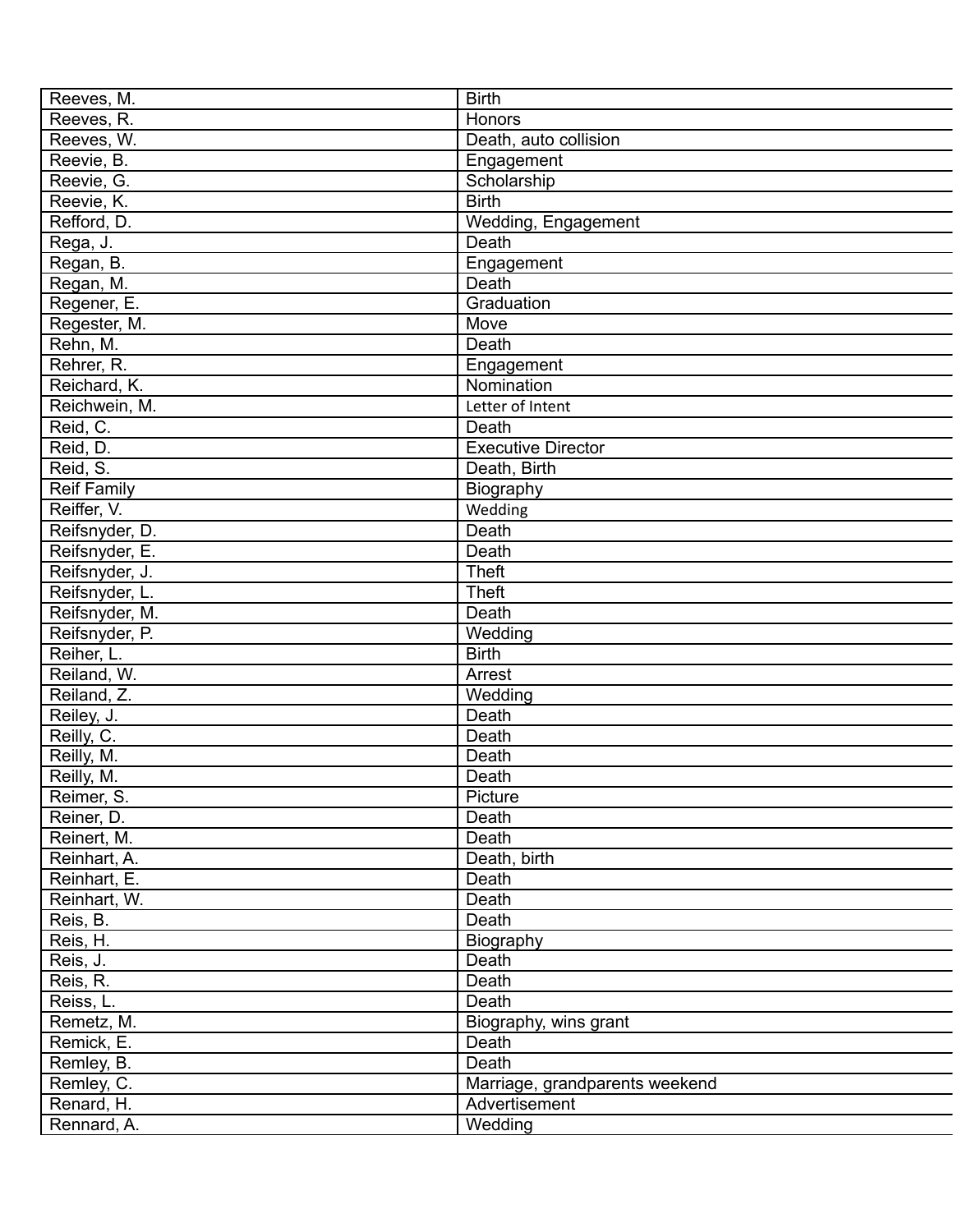| Rennard, B.    | Death                                             |
|----------------|---------------------------------------------------|
| Rennard, D.    | Car Accident, engagement                          |
| Reno, B.       | Award                                             |
| Renshaw, E.    | Engagement                                        |
| Renshaw, H.    | Death                                             |
| Renshaw, I.    | Death                                             |
| Renzetti, M.   | Family                                            |
| Renzulli, D.   | Letter of Intent                                  |
| Renzulli, J.   | Biography                                         |
| Resh, A.       | Engagement                                        |
| Ressel, C.     | <b>Birth</b>                                      |
| Ressel, D.     | Death, new residents                              |
| Ressel, T.     | Hospitalization                                   |
| Restrepo, L.   | Wedding                                           |
| Rettew, D.     | Dean's List                                       |
| Rettew, J.     | Death                                             |
| Rettinger, J.  | Wedding, Death                                    |
| Reutter, E.    | Discharge                                         |
| Reutter, F.    | WWII service, dean's list                         |
| Reutter, H.    | Death, WWII service                               |
| Reutter, J.    | Death                                             |
| Reutter, J.    | Death, wedding, car accident                      |
| Reutter, J.    | Biography                                         |
| Reutter, L.    | Death                                             |
| Revson, N.     | Engagement                                        |
| Revucky, T.    | Death                                             |
| Rey, N.        | Wedding                                           |
| Reyling, B.    | Appointment                                       |
| Reynolds, B.   | Death                                             |
| Reynolds, C.   | Death                                             |
| Reynolds, D.   | Enrollment                                        |
| Reynolds, P.   | Death                                             |
| Reynolds, S.   | Death                                             |
| Rhine, B.      | Wedding                                           |
| Rhinehardt, I. | Death                                             |
| Rhinier, S.    | <b>Birth</b>                                      |
| Rhizor, G.     | Suicide, marriage                                 |
| Rhoades, A.    | Death                                             |
| Rhoades, H.    | Death                                             |
| Rhoades, T.    | Death                                             |
| Rhoades, W.    | <b>Birth</b>                                      |
| Rhoads, G.     | New residents, death                              |
| Rhoads, M.     | Death                                             |
| Rhodes, A.     | Lawsuit, Biography                                |
| Rhodes, A.     | <b>Car Accident</b>                               |
| Rhodes, C.     | Purchase                                          |
| Rhodewalt, F.  | Visitation                                        |
| Rhodewalt, P.  | Death                                             |
| Rhue, M.       | Death                                             |
| Riccardo, R.   | Death                                             |
| Ricci, A.      | Orthodontist, science contributions, actor, death |
|                |                                                   |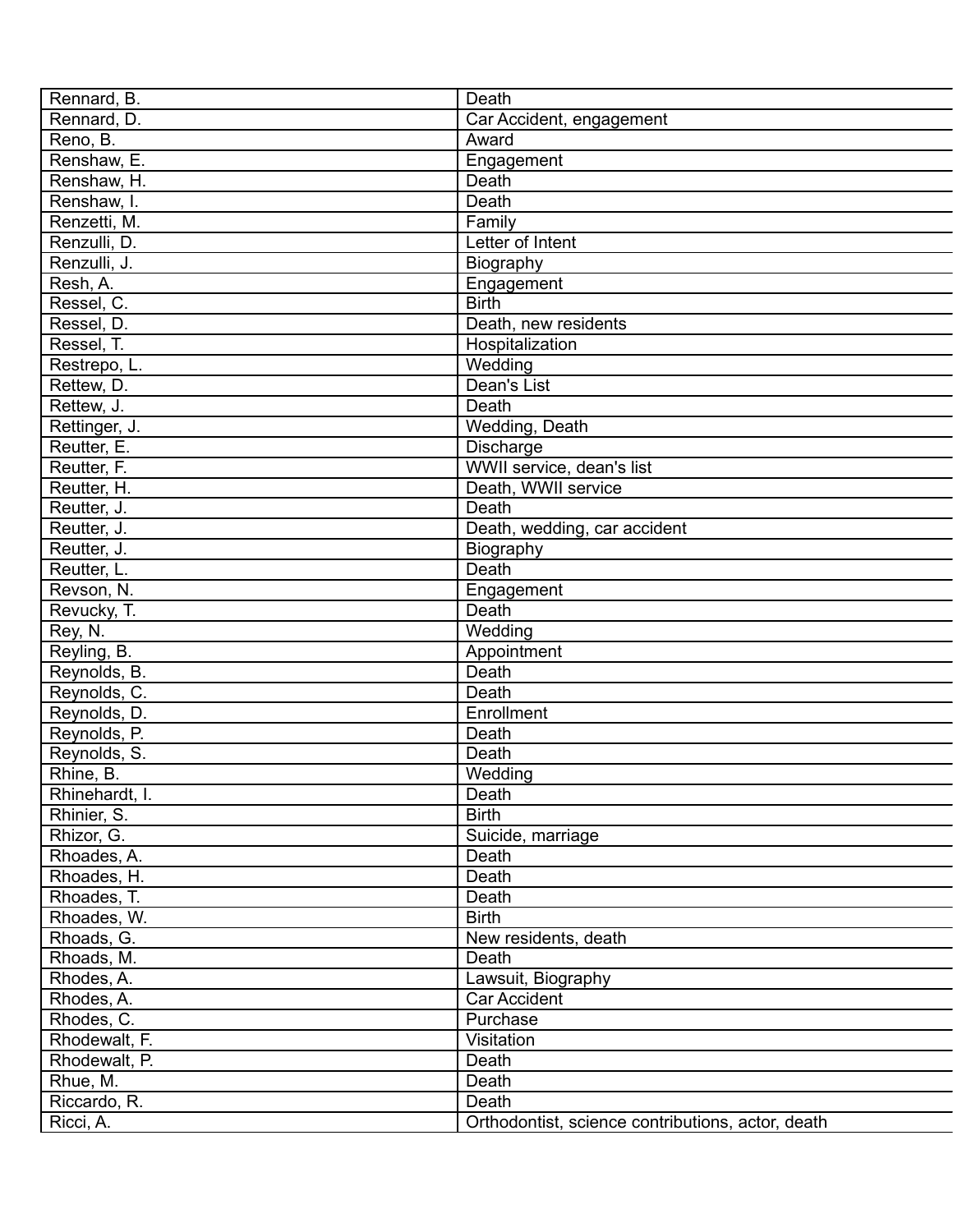| Ricci, E.      | Death                          |
|----------------|--------------------------------|
| Ricci, G.      | Death                          |
| Ricci, R.      | Death                          |
| Riccio, A.     | Death                          |
| Rice, C.       | Death, wedding, birth          |
| Rice, E.       | Death                          |
| Rice, G.       | Picture                        |
| Rice, J.       | Engagement                     |
| Rice, O.       | Death                          |
| Rice, R.       | Basic Training, marriage       |
| Rice, W.       | Wedding                        |
| Ricedorf, S.   | Death                          |
| Rich, C.       | Death                          |
| Rich, J.       | Death                          |
| Richard, F.    | Engagement                     |
| Richards, E.   | Death                          |
| Richards, J.   | Death, engagement, scholarship |
| Richards, J.   | Enrollment                     |
| Richards, L.   | Death                          |
| Richards, M.   | Death                          |
| Richards, R.   | Death                          |
| Richards, R.   | Theft, Death                   |
| Richards, V.   | Car Accident                   |
| Richards, W.   | Death                          |
| Richards, W.   | Death                          |
| Richardson, E. | Engagement                     |
| Richardson, N. | Picture                        |
| Richardson, P. | Biography                      |
| Richbourg, H.  | <b>Vice President</b>          |
| Richey, K.     | Death                          |
| Richey, R.     | Picture, death                 |
| Richman, A.    | Death                          |
| Richmond, E.   | Engagement, wedding            |
| Richmond, M.   | Move                           |
| Richmond, T.   | Biography                      |
| Richter, S.    | <b>Board of Directors</b>      |
| Rickard, R.    | <b>Theft</b>                   |
| Riddell, D.    | <b>Student Conference</b>      |
| Riddell, P.    | Picture                        |
| Ridge, B.      | Birth, new resident            |
| Ridge, J.      | Death, Firefighter of the Week |
| Ridge, J.      | Wedding                        |
| Ridgway, L.    | Biography                      |
| Riedi, W.      | Move                           |
| Riegel, E.     | Wedding                        |
| Riegel, P.     | Picture                        |
| Riehl, I.      | Letter of Intent               |
| Rieley, F.     | Death                          |
| Ries, G.       | Move                           |
| Ries, K.       | Dean's List                    |
| Riesel, C.     | Furlough                       |
|                |                                |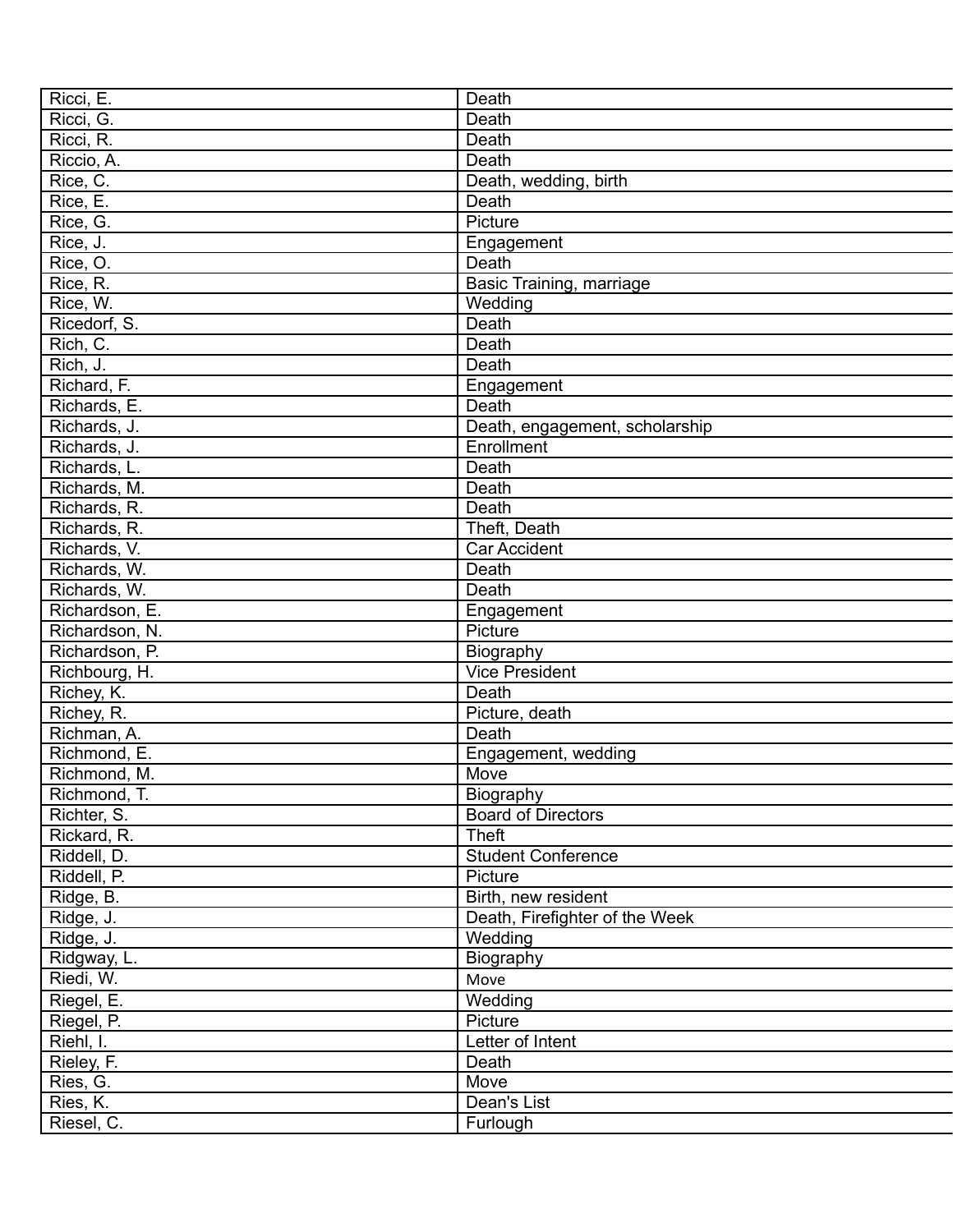| Rife, F.                   | Death                                     |
|----------------------------|-------------------------------------------|
| Rife, R.                   | <b>Birth</b>                              |
| Riffey, C.                 | Engagement                                |
| Riffey, D.                 | Arrest                                    |
| Riffey, D.                 | Arrest                                    |
| Rigans, H.                 | Lawsuit                                   |
| Riggins, D.                | Death                                     |
| Riggins, G.                | Death                                     |
| Riggins, H.                | Death                                     |
| Riggins, H.                | Wedding                                   |
| Riggins, J.                | <b>Birth</b>                              |
| Riggins, L.                | Engagement                                |
|                            | Death                                     |
| Riggins, P.<br>Riggins, R. | Lawsuit                                   |
|                            |                                           |
| Riggins, T.                | Engagement                                |
| Righter, J.                | Death                                     |
| Riley, A.                  | Wedding                                   |
| Riley, C.                  | Biography                                 |
| Riley, M.                  | Death, Wedding                            |
| Riley, R.                  | Death                                     |
| Riley, W.                  | Death                                     |
| Rimel, C.                  | Death                                     |
| Rimel, C.                  | Marriage, WWII service                    |
| Rimel, F.                  | Engagement, death, award for corn growing |
| Rimel, G.                  | Death                                     |
| Rimel, M.                  | Death, birthday party                     |
| Rimel, O.                  | $\overline{W}$ edding                     |
| Rimes, C.                  | Engagement, Death                         |
| Ring, W.                   | Trial                                     |
| Ringhoffer, J.             | Death                                     |
| <b>Ringwalt Family</b>     | Death                                     |
| Ringwalt, A.               | Election                                  |
| Ringwalt, J.               | Biography                                 |
| Ringwalt, L.               | Death                                     |
| Rinker, M.                 | Car Accident                              |
| Ripka, J.                  | Death                                     |
| Ripka, K.                  | Engagement                                |
|                            | Death                                     |
| Ripka, M.                  |                                           |
| Rishaw, P.                 | Appointment                               |
| Risich, M.                 | Biography                                 |
| Rissel, B.                 | Death                                     |
| Rissel, M.                 | Engagement                                |
| Rissel, P.                 | Army                                      |
| Rissell, R.                | Engagement                                |
| Risser, J.                 | Letter of Intent                          |
| Risser, W.                 | <b>Theft</b>                              |
| Ristine, A.                | Engagement                                |
| Rittenbaugh, R.            | <b>Birth</b>                              |
| Ritter, J.                 | Engagement                                |
| Ritter, K.                 | Death                                     |
| Ritz, S.                   | Biography                                 |
|                            |                                           |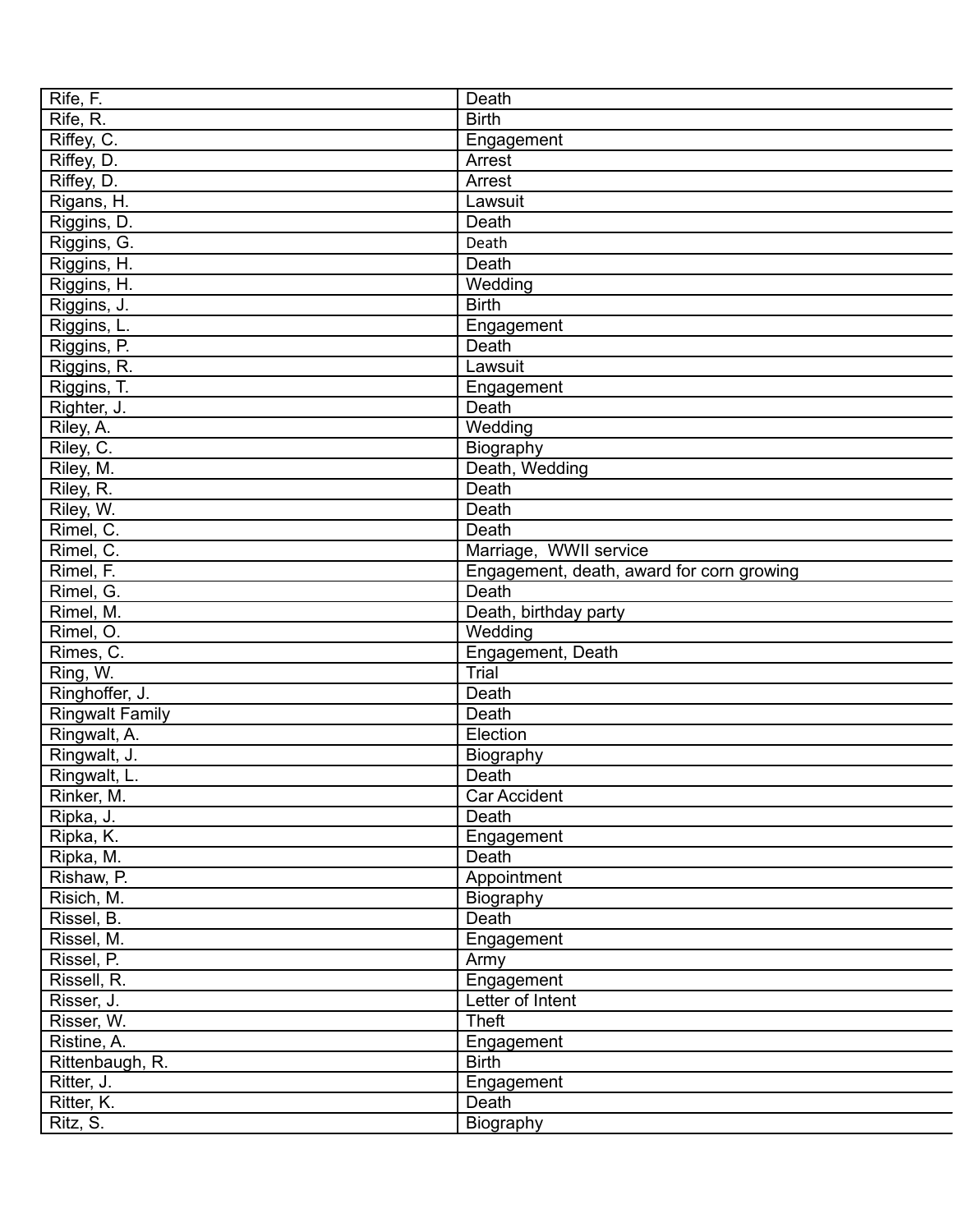| Rivers, K.              | Death                                                         |
|-------------------------|---------------------------------------------------------------|
| Rizzotte, R.            | Wedding, Death                                                |
| Robb, A.                | Death                                                         |
| Robb, B.                | <b>Principal Appointment</b>                                  |
| Robb, G.                | <b>Public Auction</b>                                         |
| Robb, W.                | Death                                                         |
| Robbins, B.             |                                                               |
| Robbins, D.             | Wedding, Principal appointment,, newsboy of yearnew residents |
| Robbins, G.             | Death                                                         |
| Robbins, S.             | Biography                                                     |
| Roberts Family          | Death                                                         |
| Roberts, A.             | Death                                                         |
| Roberts, C.             | Appointment                                                   |
| Roberts, D.             | Death, fund raiser                                            |
| Roberts, E.             | Biography                                                     |
| Roberts, E.             | Outstanding Teenage Republican                                |
| Roberts, E.             | <b>Attendance Record</b>                                      |
| Roberts, E.             | Death, Biography                                              |
| Roberts, E.             | Biography, Death                                              |
| Roberts, G.             | <b>Birth</b>                                                  |
| Roberts, I.             | Attendance record, death                                      |
| Roberts, J.             |                                                               |
|                         | Wedding, candidate for office, essay contest, WWII service    |
| Roberts, J.             | Death, real estate sale, death                                |
| Roberts, K.             | Wedding, WCU player fugitive, arrest                          |
| Roberts, L.             | Death                                                         |
| Roberts, L.             | Anniversary                                                   |
| Roberts, M.             | Death                                                         |
| Roberts, R.             | <b>Family Reunion</b>                                         |
| Roberts, S.             | Birth, wedding, death                                         |
| Roberts, T.             | Death                                                         |
| <b>Robertson Family</b> | Death                                                         |
| Robertson, B.           | Death                                                         |
| Robertson, J.           | Death                                                         |
| Robertson, N.           | Wedding                                                       |
| Robertson, R.           | Death                                                         |
| Robertson, T.           | Death                                                         |
| Robillard, J.           | Death                                                         |
| Robinette, V.           | Contest                                                       |
| Robinette, Z.           | Death                                                         |
| Robinson, B.            | Death                                                         |
| Robinson, C.            | Death, lawsuit                                                |
| Robinson, D.            | Arrest, Biography                                             |
| Robinson, E.            | Anniversary, Engagement, death, prison sentence, parole       |
|                         | surgical nurse award, WWII service, wedding, birth            |
| Robinson, G.            | Wedding, larceny charge                                       |
| Robinson, H.            | Death, stolen car, marriage, auction                          |
| Robinson, J.            | Death, anniversary, engagement, promotion, WWII service       |
| Robinson, J.            | <b>WWII Service</b>                                           |
| Robinson, K.            | Biography, wine growing                                       |
| Robinson, M.            | Death, Madoff scheme, beneficiary                             |
| Robinson, N.            | <b>WWII Service</b>                                           |
|                         |                                                               |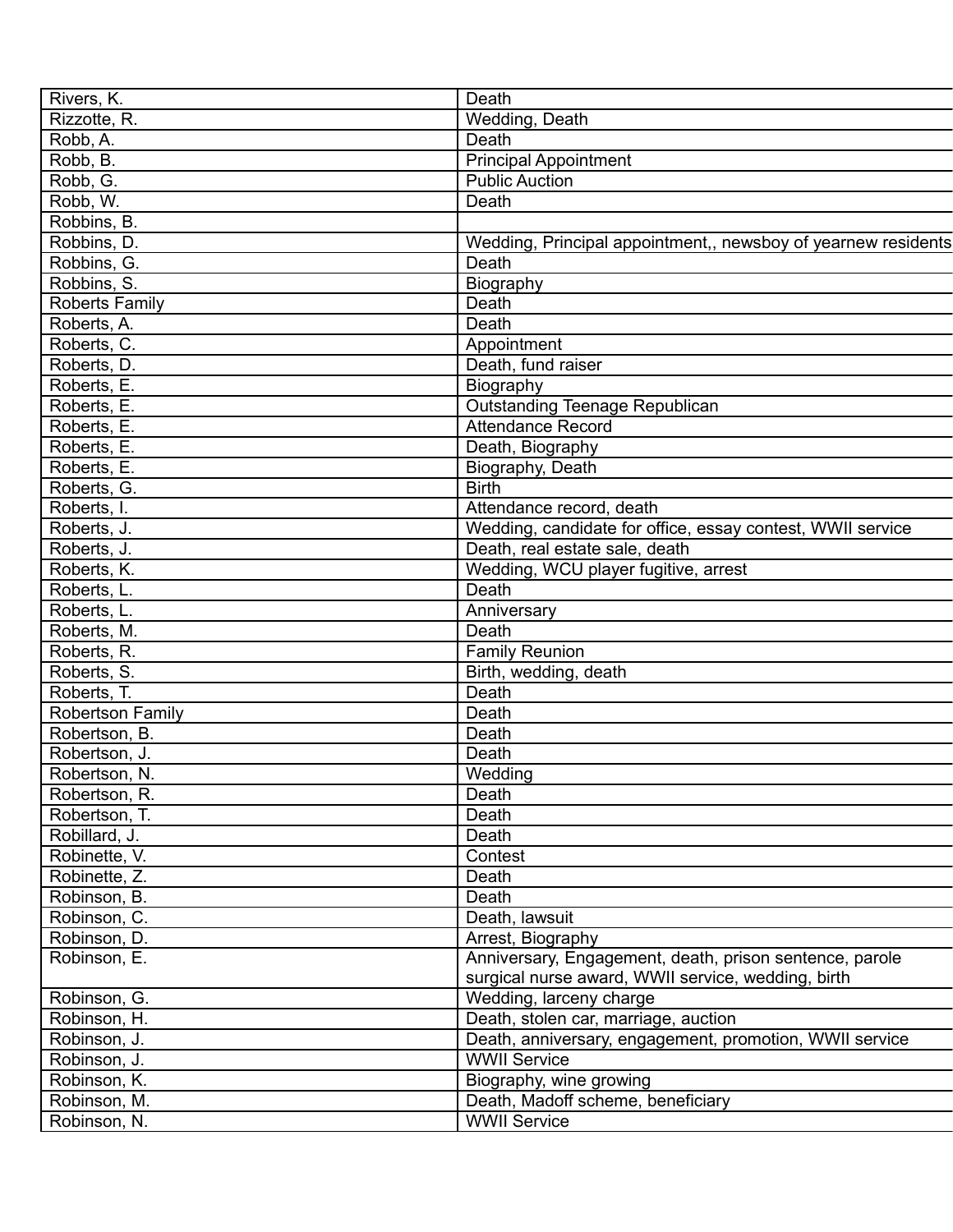| Robinson, O.          | Engagement                                                        |
|-----------------------|-------------------------------------------------------------------|
| Robinson, P.          | Death                                                             |
| Robinson, R.          | Furlough, POW talk at Rotary, WWII service                        |
| Robinson, R.          | Death                                                             |
| Robinson, S.          | Death                                                             |
| Robinson, T.          | Picture                                                           |
| Robinson, W.          | Death                                                             |
| Robison, A.           | Car Accident                                                      |
| Robison, B.           | Eagle Scout                                                       |
| Robison, C.           | Death                                                             |
| Robison, W.           | Death                                                             |
| Robustelli, W.        | Ironman Triathlon                                                 |
| Rocchio, R.           | Move                                                              |
| Roch, J.              | Birth, Military                                                   |
| Roche, C.             | Appointment                                                       |
| Roche, J.             | Death                                                             |
| Rochon, M.            | Death                                                             |
| Rock, R.              |                                                                   |
| Rodeback, R.          | Death                                                             |
| Rodeback, W.          | Death                                                             |
|                       | Death                                                             |
| Rodebaugh, Paul       |                                                                   |
| Rodenbaugh, H.        | Death                                                             |
| Rodgers, A.           | Death                                                             |
| Rodgers, C.           | 50 <sup>th</sup> Anniversary, wedding, birth, death, WWII service |
| Rodgers, D.           | Death, WWII service                                               |
| Rodgers, G.           | Death                                                             |
| Rodgers, H.           | Acceptance, Christmas Seal chair                                  |
| Rodgers, J.           | Death, WWII service                                               |
| Rodgers, K.           | Wedding                                                           |
| Rodgers, K.           | Death                                                             |
| Rodgers, L.           | Death. Engagement, engagement                                     |
| Rodgers, M.           | Family                                                            |
| Rodgers, N.           | Advertisement                                                     |
| Rodgers, P.           | <b>Theft</b>                                                      |
| Rodgers, P.           | <b>Theft</b>                                                      |
| Rodgers, T.           | Death                                                             |
| Rodgers, W.           | Death                                                             |
| Rodner, R.            | Honors                                                            |
| Rodner, T.            | Death                                                             |
| Rodney, E.            | Lawsuit                                                           |
| Rodri, H.             | Wedding, Death                                                    |
| Rodri, J.             | Biography                                                         |
| Rodriguez-Hegarty, K. | Arrest                                                            |
| Rodriguez, J.         | Engagement                                                        |
| Rodriguez, M.         | Death, Biography                                                  |
| Rodriguez, R.         | Dean's List                                                       |
| Roe, D.               | Wedding                                                           |
| Roe, J.               | Death, tennis, college graduation                                 |
| Roeder, R.            | Furlough                                                          |
| Roehrs, E.            | Death                                                             |
| Roehrs, G.            | Homecoming Court, child's stomach pumped                          |
|                       |                                                                   |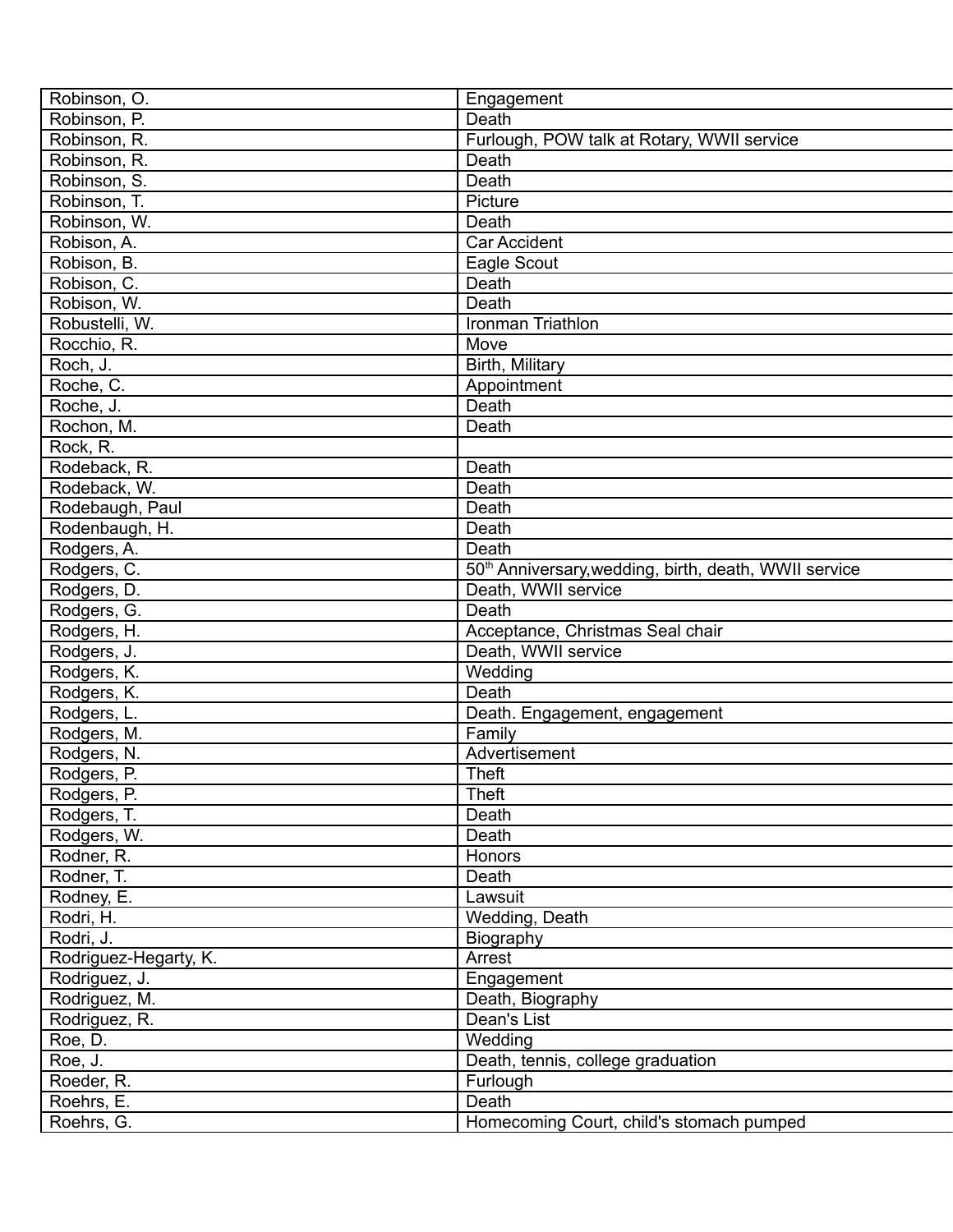| Roehrs, W.      | <b>Association President</b>                    |
|-----------------|-------------------------------------------------|
| Roepe, S.       | Wedding                                         |
| Rogalis, S.     | Wedding                                         |
| Rogan, J.       | <b>Car Accident</b>                             |
| Rogan, P.       | Death                                           |
| Rogers, C.      | Biography                                       |
| Rogers, C.      | Death, WWII service                             |
| Rogers, H.      | Death                                           |
| Rogers, J.      | Death, WWII service, retirement                 |
| Rogers, L.      | <b>Property Sale</b>                            |
| Rogers, M.      | Death                                           |
| Rogers, M.      | Death                                           |
| Rogers, N.      | Death                                           |
| Rogers, S.      | Death                                           |
| Rogers, S.      | Death                                           |
| Rogers, W.      | Wedding                                         |
| Rohrer, C.      | Lawsuit                                         |
| Rohrer, K.      |                                                 |
| Rolland, A.     | <b>Nursing</b><br>Death                         |
|                 |                                                 |
| Romain, A.      | Move                                            |
| Roman, G.       | Assault                                         |
| Romanelli, D.   | Arrest                                          |
| Romanelli, V.   | Death                                           |
| Romani, E.      | Death                                           |
| Romano, F.      | Death                                           |
| Romano, J.      | Death, murder charge                            |
| Rometsch, A.    | Advertisement, death                            |
| Rometsch, A.    | Lawsuit                                         |
| Rometsch, E.    | Employment                                      |
| Romig, C.       | Wedding                                         |
| Romig, M.       | Death                                           |
| Romig, R.       | Death, actor, water dowsing                     |
| Romig, S.       | Wedding                                         |
| Rommel, M.      | Death                                           |
| Ronayne, P.     | Death                                           |
| Ronayne, S.     | <b>DCCC Award</b>                               |
| Ronayne, W.     | Picture                                         |
| Ronca, A.       | Death                                           |
| Rooney, L.      | Promotion                                       |
| Rooney, L.      | Wedding                                         |
| Roop, D.        | Charged robbery, charged receiving stolen goods |
| Roop, M.        | Honor List, college dramatics                   |
| Roop, R.        | Theft                                           |
| Ropar, M.       | Death                                           |
| Roper, C.       | Death                                           |
| Roscoe, S.      | Theft                                           |
| Rose, E.        | Biography                                       |
| Rose, K.        | Commission                                      |
| Rosemberger, J. |                                                 |
|                 | Appointment                                     |
| Rosen, D.       | Death                                           |
| Rosenbaum, D.   | Engagement, wedding                             |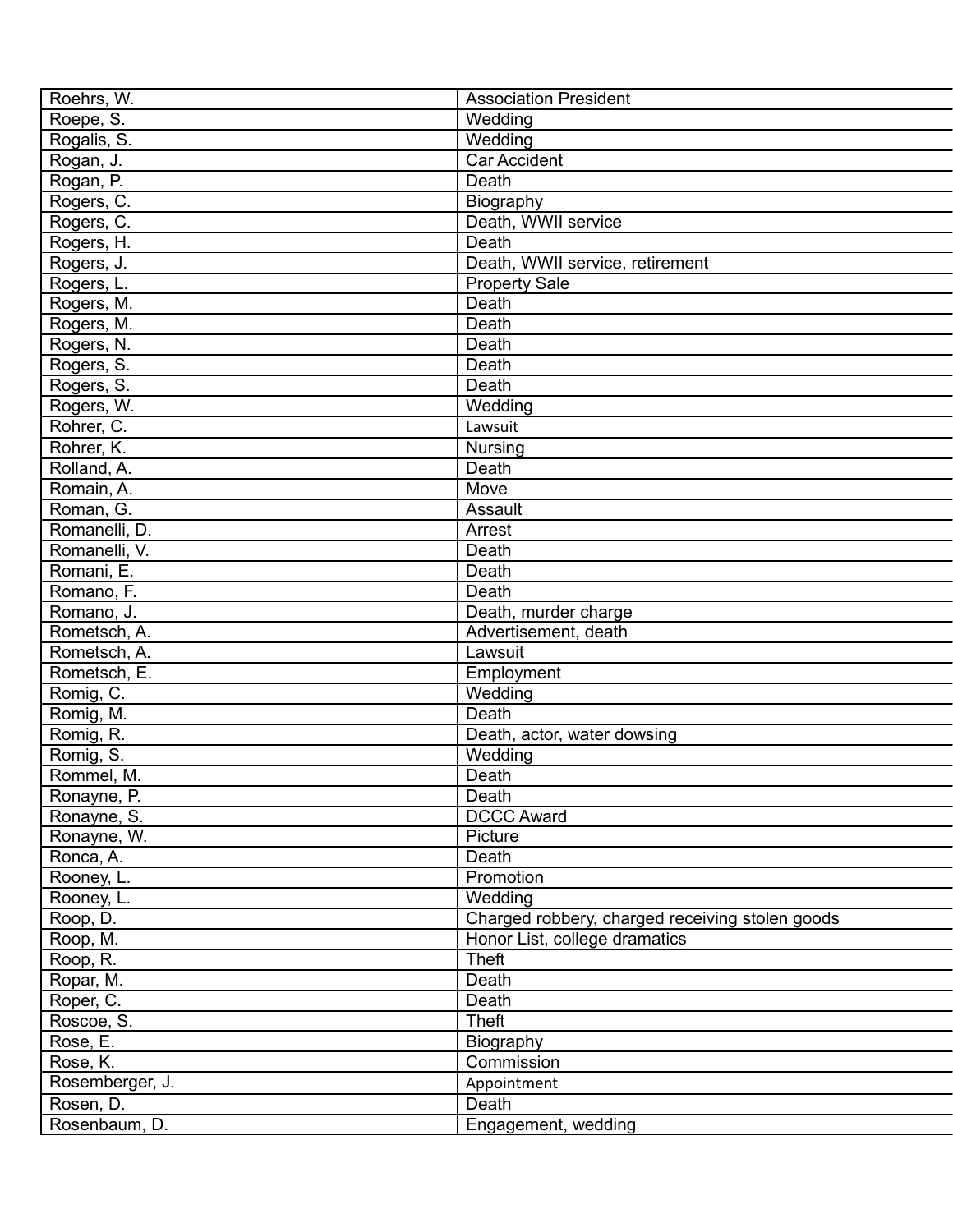| Rosenbaum, J.         | Military promotion, new post     |
|-----------------------|----------------------------------|
| Rosenlieb, K.         | <b>Birth</b>                     |
| Rosenshine, H.        | Wedding                          |
| Rosensteel, C.        | Death                            |
| Rosenzweig, G.        | Engagement, Kappa Delta Phi      |
| Rosfelder, L.         | Death                            |
| Rosner, K.            | Wedding                          |
| Ross, A.              | Engagement, Death                |
| Ross, B.              | Firefighter of the Week          |
| Ross, C.              | Citation                         |
| Ross, D.              | Engagement, Death, wedding       |
| Ross, E.              | <b>Theft</b>                     |
| Ross, G.              | Death                            |
| Ross, J.              | Engagement                       |
| Ross, K.              | <b>Birth</b>                     |
| Ross, L.              | Wedding                          |
| Ross, M.              | Death, wedding                   |
| Ross, R.              | Reassignment                     |
| Ross, S.              |                                  |
|                       | Death                            |
| Ross, S.              | Death                            |
| Ross, V.              | Engagement, Wedding              |
| Rossetti-Sorrells, E. | Death                            |
| Rossi, A.             | Fire, engagement, wedding, death |
| Rossi, J.             | Furlough                         |
| Rossi, K.             | <b>Bachelor's Degree</b>         |
| Rossi, M.             | Wrestler, lawyer, award          |
|                       |                                  |
| Rossi, V.             | Death, robbery, raid             |
| Rossiter, C.          | Death                            |
| Rossney, J.           | Seminar                          |
| Roth, C.              | Death                            |
| Roth, D.              | .Death                           |
| Roth, G.              | Death                            |
| Rothaas, C.           | Death, WWII service              |
| Rothas, A.            | Death                            |
| Rothas, B.            | Death                            |
| Rothas, C.            | Discharge                        |
| Rothas, D.            | Death, birth                     |
| Rothas, E             | Engagement                       |
| Rothgery, B.          | Biography                        |
| Rothhaas, F.          | Death                            |
| Rothschild, D.        | Death                            |
| Rothwell, S.          | Death                            |
| Roughan, J.           | Anniversary                      |
| Roulston, M.          | Death                            |
| Roussel, M.           | <b>Birth</b>                     |
| Roussey, A.           | Membership                       |
| Routzahn, D.          | Death, LPN graduation            |
| Routzahn, J.          | Picture                          |
| Rowan, E.             | Dean's List                      |
| Rowan, J.             | Engagement                       |
|                       |                                  |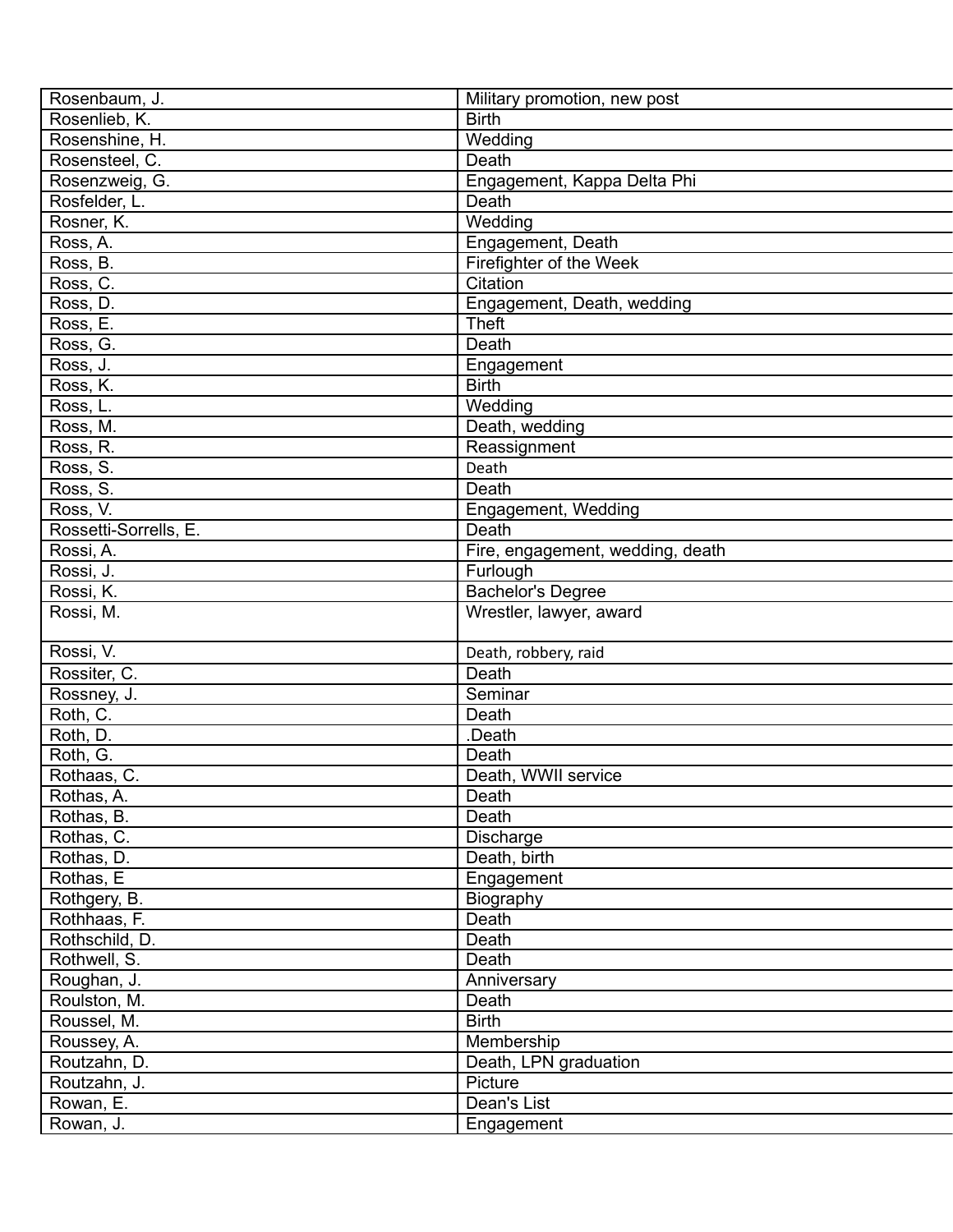| Rowan, M.    | Death                         |
|--------------|-------------------------------|
| Rowan, P.    | Death                         |
| Rowan, R.    | Death                         |
| Rowan, S.    | Car Accident, dean's list     |
| Rowan, S.    | Death                         |
| Rowe, D.     | Engagement, Wedding           |
| Rowe, O.     | Death                         |
| Rowe, R.     | <b>Birthday Party</b>         |
| Rowland, E.  | Wedding                       |
| Rowland, L.  | Promotion                     |
| Rowland, W.  | Death                         |
| Rowley, E.   | Engagement                    |
| Royston, F.  | Lawsuit                       |
| Ruark, G.    | Death                         |
| Rubbo, D.    | Firefighter of the Week       |
| Rubin, M.    | Death, vandalism              |
| Rubincam, D. | Death                         |
| Ruble, D.    | Death                         |
| Ruble, L.    | <b>Car Accident</b>           |
| Ruch, T.     | Death                         |
| Rucker, A.   | Biography                     |
| Rudolph, A.  | <b>National Honor Society</b> |
| Rudolph, M.  | Engagement                    |
| Rudolph, P.  | <b>Theft</b>                  |
| Ruf, K.      | <b>Birth</b>                  |
| Ruff, Z.     | Biography                     |
| Ruffini, C.  | Biography                     |
| Ruffini, M.  | Death                         |
| Ruffini, N.  | <b>Birth</b>                  |
| Ruffo, N.    | Death                         |
| Ruggeri, G.  | Biography                     |
| Ruggeri, L.  | Death                         |
| Rule, A.     | Reassignment                  |
| Rumpf, M.    | Delco Story Slam              |
| Runk, C.     | Death                         |
| Runk, F.     | Broad jump record, death      |
| Runk, T.     | Death                         |
| Runyan, B.   | Death                         |
| Runyan, N.   | Wedding                       |
| Runyen, G.   | Picture                       |
| Runyen, P.   | Move, death                   |
| Runyon, F.   | Promotion                     |
| Ruoss, V.    | Engagement, wedding           |
| Rupert, J.   | Death                         |
| Rupp, G.     | Death                         |
| Rupsis, M.   | Death                         |
| Ruscio, F.   | Honors                        |
| Ruscio, J.   | <b>WWII Service</b>           |
| Ruscio, M.   | Engagement, Wedding           |
| Ruscio, S.   | Wedding                       |
| Ruscitto, R. | Death                         |
|              |                               |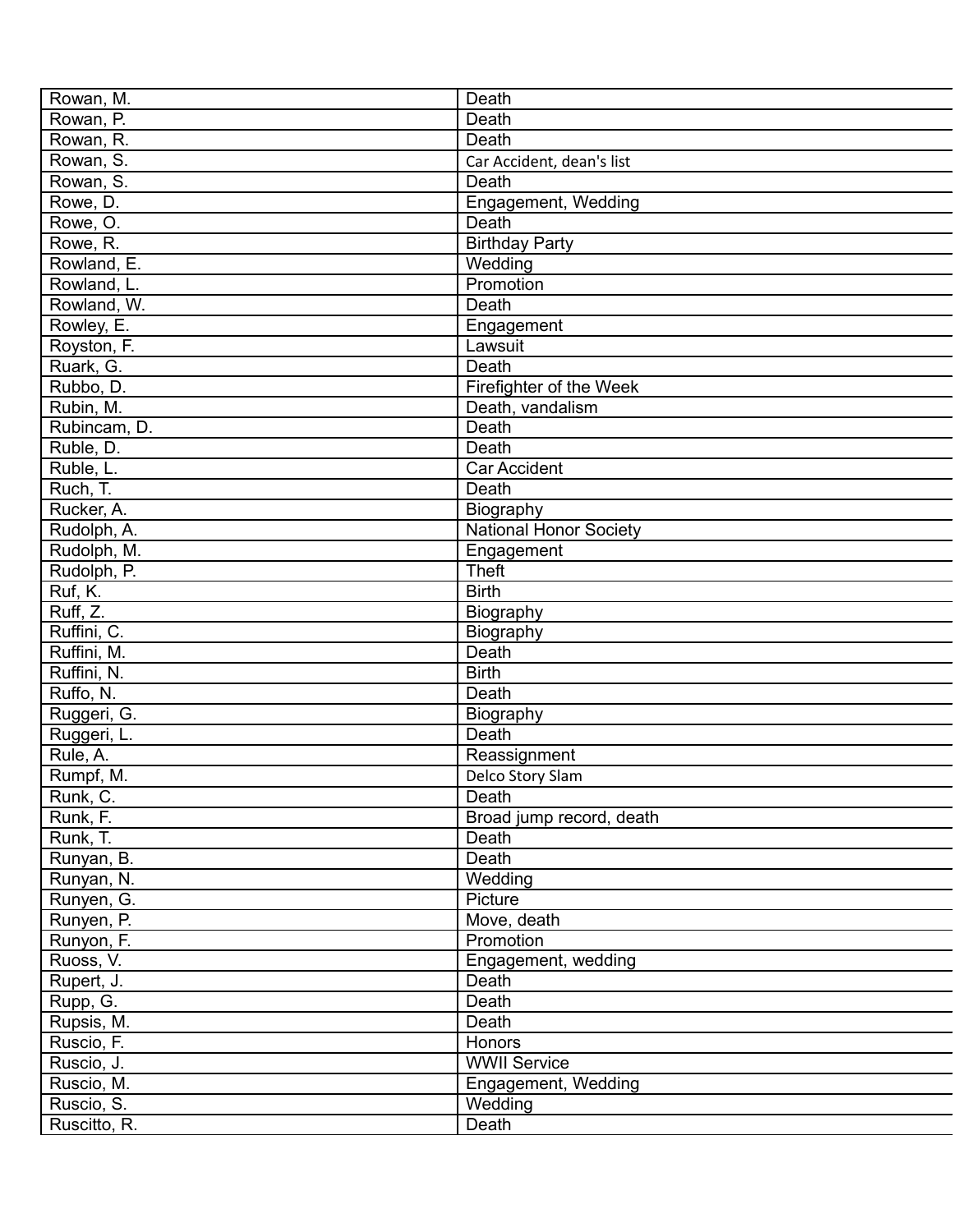| Rusden, M.     | Death                                           |
|----------------|-------------------------------------------------|
| Rush, R.       | <b>Theft</b>                                    |
| Rusinko, A.    | Death                                           |
| Rusnak, C.     | Citation                                        |
| Russell, A.    | Wedding                                         |
| Russell, B.    | <b>Theft</b>                                    |
| Russell, D.    | Biography                                       |
| Russell, D.    | Death                                           |
| Russell, E.    | Death, graduation as nurse, named to orchestra, |
| Russell, F.    | Death, wedding                                  |
| Russell, G.    | Death                                           |
| Russell, J.    | WW II service                                   |
|                |                                                 |
| Russell, K.    | Death                                           |
| Russell, P.    | <b>Theft</b>                                    |
| Russell, R.    | Retirement, death, WWII service                 |
| Russell, S.    | Death                                           |
| Russo D.       | Hospitalization                                 |
| Russo, M.      | Move                                            |
| Russo, W.      | Death                                           |
| Russum, D.     | Firefighter of the Week                         |
| Russum, J.     |                                                 |
|                | Death, Discharge<br><b>Birth</b>                |
| Rust, F.       |                                                 |
| Rutenbar, E.   | Car Accident                                    |
| Ruth, A.       | Wedding, Bachelor's Degree                      |
| Ruth, C.       | Death                                           |
| Ruth, C.       | Death                                           |
| Ruth, D.       | Death                                           |
| Ruth, E.       | Engagement, Death                               |
| Ruth, E.       | Wedding                                         |
| Ruth, H.       | Firefighter of the Week, Homecoming             |
| Ruth, K.       | Deathbirth                                      |
| Ruth, P.       | Death                                           |
| Ruth, R.       | Death                                           |
| Rutherford, R. | Death                                           |
| Rutkowski, M.  | Death                                           |
| Rutland, S.    | Biography                                       |
| Rutledge, R.   | Wedding                                         |
| Rutschmann, M. | New Manager                                     |
| Rutter, C.     | Advertisement                                   |
| Ruzicka, S.    | Car Accident                                    |
| Ryan, E.       | Death                                           |
| Ryan, H.       | Engagement                                      |
| Ryan, J.       | Air Force, auto theft                           |
| Ryan, M.       | NFL player, appointment                         |
| Ryan, M.       | Biography                                       |
| Ryan, R.       | Wedding                                         |
| Ryan, T.       | Air Force, theft                                |
| Rydesky, S.    | Death, Engagement                               |
| Rylee, J.      | Viet Nam KIA                                    |
| Ryner, H.      | <b>Birth</b>                                    |
|                |                                                 |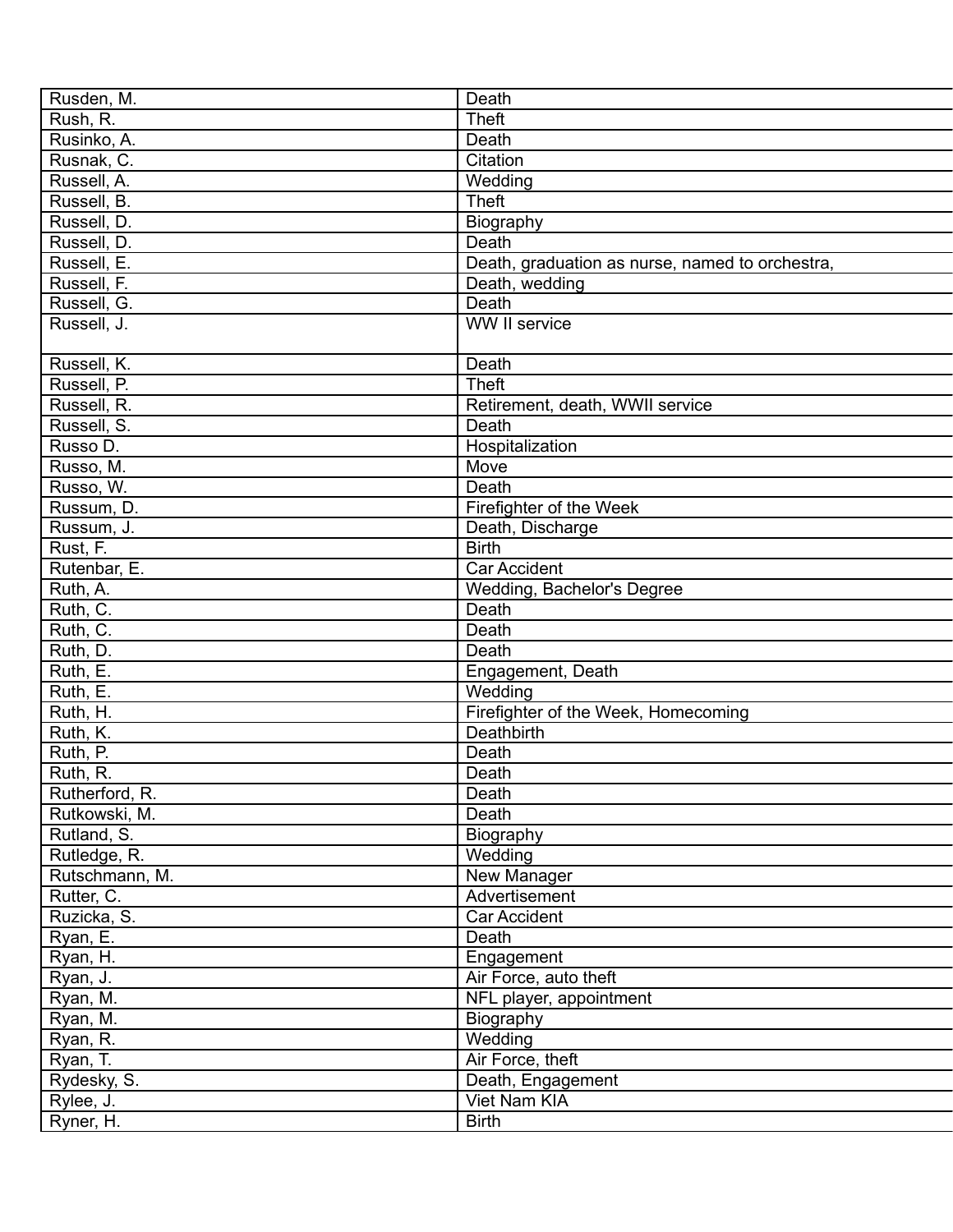| Sabellico, A.    | Death, WWII service                |
|------------------|------------------------------------|
| Sabellico, J.    | Death                              |
| Sabellico, J.    | Anniversary                        |
| Sabellico, M.    | Death, WWII service                |
| Sabellico, M.    | Missing in Action                  |
| Sabellico, P.    | Death                              |
| Sabellico, S.    | Death                              |
| Sabotta, S.      | Car Accident, Engagement           |
| Saccuti-Sack, V. | <b>Birth</b>                       |
| Saccuti, T.      | Death                              |
| Sack, F.         | Appointment, auto accident         |
| Sack, F.         | Death, WWII service, wedding       |
| Sack, M.         | Wedding                            |
| Sacksith, T.     | Death                              |
| Sadler, D.       | <b>Theft</b>                       |
| Sadowski, H.     | Engagement                         |
| Saello, F.       | Death                              |
| Saello, F.       | Wedding                            |
| Sagady, K.       | Death                              |
| Sage, M.         | Arrest                             |
|                  |                                    |
| Sager, W.        | Wedding                            |
| Saggese, E.      | Death                              |
| Sahbi, J.        | Car Accident                       |
| Sakers, F.       | Death                              |
| Salber, J.       | Engagement                         |
| Sale, W.         | Engagement, Death                  |
| Sales, J.        | Death                              |
| Salig, M.        | Scholarship                        |
| Salsgiver, H.    | Engagement                         |
| Salzarulo, J.    | Death                              |
| Salzer, W.       | <b>Car Accident</b>                |
| Samples, C.      | Death                              |
| Samples, L.      | Biography                          |
| Samples, R.      | Engagement                         |
| Samuel, H.       | Biography                          |
| Samuels, C.      | Death                              |
| Samuels, H.      | Theft                              |
| Sanchez, D.      | Death                              |
| Sanchez, J.      | Biography                          |
| Sanchez, M.      | Wedding                            |
| Sanders, C.      | Death                              |
| Sanderson, C.    | Death, items stolen from auto      |
| Sandeski, D.     | <b>Birth</b>                       |
| Sandora, A.      | Death                              |
| Sandstrom, P.    | Death, Car Accident                |
| Sanko, D.        | Scholarship, outstanding sophomore |
| Sanko, T.        | Arrest                             |
| Sanner, I.       | Death                              |
| Sanner, J.       | Death, birth, auto accident        |
| Sanner, K.       | Death                              |
| Sano, P.         | Death                              |
|                  |                                    |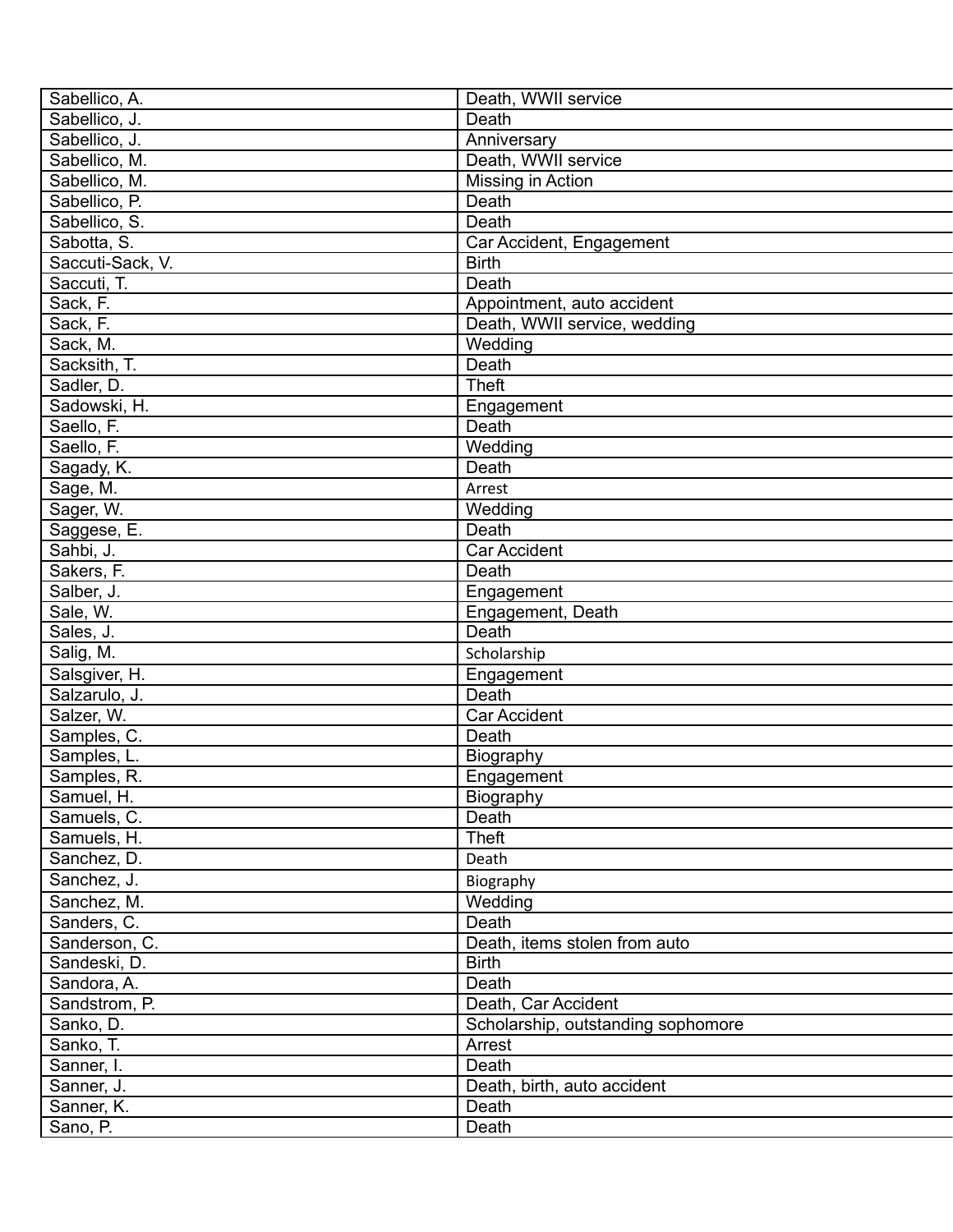| Sansoucie, D.    | Promotion                            |
|------------------|--------------------------------------|
| Santiago, A.     | Arrest                               |
| Santoro, S.      | Death                                |
| Santos, S.       | Performance                          |
| Sapnagis, V.     | Engagement                           |
| Sapper, D.       | Death                                |
| Sapper, L.       | Death                                |
| Sapper, V.       | Birth, Arrest                        |
| Sappey, H.       | Cross country                        |
| Sardella, J.     | Death                                |
| Sarkees, R.      | Death                                |
| Sarkissian, C.   | Asthma Program                       |
| Sarkissian, J.   | <b>Bachelor's Degree</b>             |
| Sarkissian, K.   | Wedding                              |
| Sarkissian, V.   | Wedding                              |
| Sarmento, A.     | Birth, bail set                      |
| Sarmento, A.     | Death, WWII service                  |
| Sarmento, B.     | Hunting, wedding                     |
| Sarmento, C.     | Death, Engagement                    |
| Sarmento, D.     | Death                                |
|                  |                                      |
| Sarmento, J.     | Wedding                              |
| Sarmento, K.     | Death                                |
| Sarmento, L.     | Death, engagement                    |
| Sarmento, M.     | Death                                |
| Sarmento, N.     | Death, Military                      |
| Sarmento, P.     | Wedding                              |
| Sarmento, R.     | Wedding, military                    |
| Sarmento, S.     | Death, birth, WWII service, military |
| Sarmento, T.     | Business ed award, wedding           |
| Sarmento, T.     | Death                                |
| Sarnak, M.       | Death                                |
| Sarsfield, H.    | <b>Basic Training</b>                |
| Saska, D.        | Graduation                           |
| Satterthwait, H. | Death                                |
| Satterthwait, R. | Death                                |
| Saucier, R.      | Death                                |
| Sauerwald, B.    | Biography                            |
| Sauerzopf, E.    | Graduation                           |
| Sauerzopf, E.    | Dean's List                          |
| Saul, H.         | Commission                           |
| Sauler, E.       | Death                                |
| Sauler, G.       | Arrest                               |
| Saulis, E.       | Biography                            |
| Saulis, L.       | Death                                |
| Savastana, N.    | Car Accident                         |
| Savastio, L.     | Death                                |
| Savastio, R.     | Death                                |
| Savastio, R.     | Death                                |
| Savidge, A.      | Sports                               |
| Sawicki, J.      | <b>Birth</b>                         |
| Saylor, B.       | Death                                |
|                  |                                      |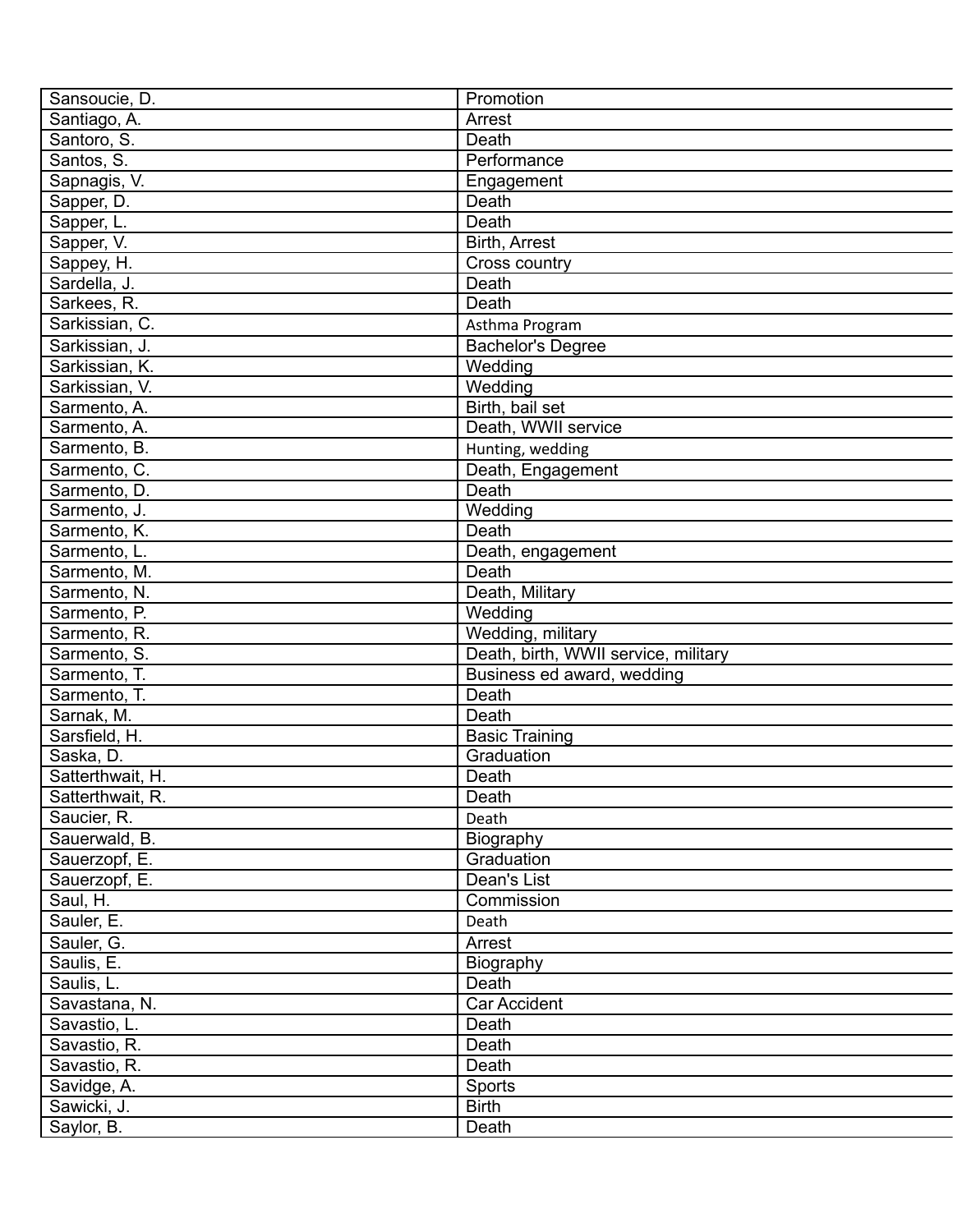| Saylor, D.       | Death, WWII service |
|------------------|---------------------|
| Saylor, S.       | Death               |
| Sayre, R.        | Death               |
| Sbei, E.         | Engagement          |
| Sbei, F.         | Death               |
| Sbei, J.         | Wedding             |
| Sbei, M.         | Engagement          |
| Sbel, W.         | Wedding             |
| Scahill, E.      | Death               |
| Scamuffor, T.    | Death               |
| Scanlon, E.      | Death               |
| Scanlon, S.      | Eagle Scout         |
| Scarantino, J.   | Move                |
| Scarborough, J.  | Engagement, Wedding |
| Scarborough, M.  | Death               |
| Scarborough, W.  | Death               |
| Scarcelli, C.    | Wedding             |
| Scardino, F.     | Theft               |
| Scarfo, R.       | Death               |
| Scarfor, R.      | Drawings            |
| Schade, F.       | Death, Promotion    |
| Schafer, H.      | Biography           |
| Schafer, P.      | Death               |
| Schafer, R.      | <b>Biography</b>    |
| Schaffer, P.     | Farm life, military |
| Schall, T.       | Engagement, Wedding |
| Schaller, J      | Death               |
| Schandel, M.     | Engagement          |
| Schanely, J.     | Death               |
| Schanley, H.     | <b>Stork Shower</b> |
| Schavnis, L.     | Engagement, Wedding |
| Scheel, E.       | Arrest              |
| Scheel, T.       | Death               |
| Scheetz, M.      | Death, college      |
| Scheetz, M.      | Biography           |
| Scheetz, M.      | Engagement          |
| Scheibe, C.      | Picture             |
| Scheibe, S.      | Eagle Scout         |
| Scheie, L.       | Death               |
| Scherbner, K.    | Death               |
| Schermerhorn, S. | <b>Birth</b>        |
| Schermerhorn, S. | Biography           |
| Scherota, C.     | Picture             |
| Schetroma, J.    | Death               |
| Schieman, R.     | Car Accident        |
| Schiff, S.       | Car Accident        |
| Schilling, R.    | Graduation          |
|                  | Death               |
| Schiltz, M.      |                     |
| Schiltz, R.      | Wedding             |
| Schiltz, T.      | Death               |
| Schilz, P.       | Wedding             |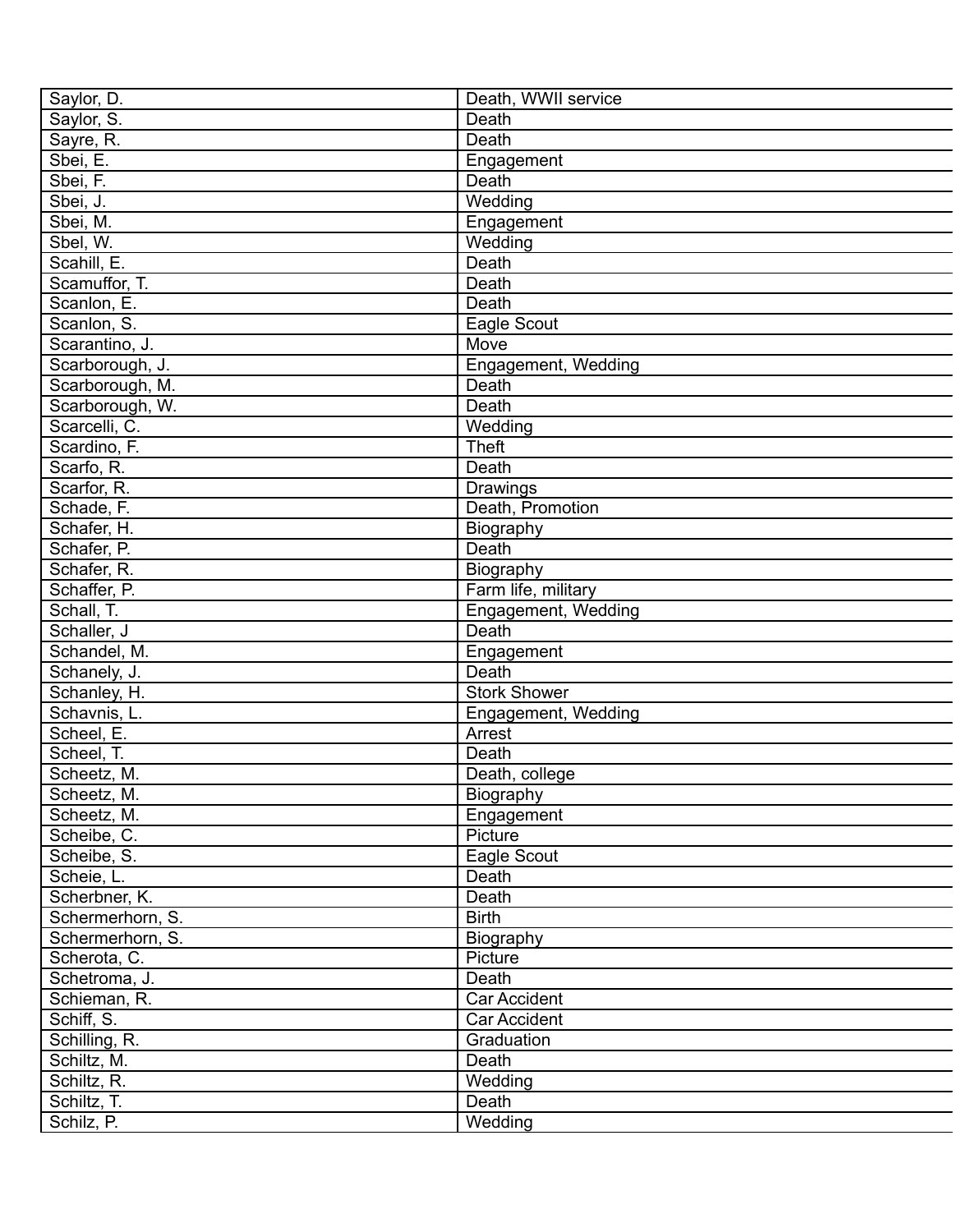| Schlanser, A.              | Death                              |
|----------------------------|------------------------------------|
| Schlegel, A.               | <b>Car Accident</b>                |
| Schlomann, M.              | Death                              |
| Schlomann, R.              | Death                              |
| Schlosser, D.              | Car Accidentspeaker                |
| Schlosser, S.              | Death                              |
| Schmehl, D.                | Engagement                         |
| Schmehl, E.                | Firefighter of the Week            |
| Schmehl, I.                | Wedding                            |
| Schmehl, R.                | Shower, WWII service, military     |
| Schmehl, S.                | Death                              |
| Schmid, D.                 | Death                              |
| Schmidt, A.                | <b>Birth</b>                       |
| Schmidt, C.                | Firefighter of the Week, Death     |
| Schmidt, E.                | <b>Car Accident</b>                |
| Schmidt, F.                | Biography                          |
| Schmidt, G.                | Engagement                         |
| Schmidt, G.                | Engagement                         |
| Schmidt, J.                | Biography                          |
| Schmidt, K.                | Engagement, football               |
| Schmidt, K.                | <b>College Enrollment</b>          |
|                            | Death, real estate sales associate |
| Schmidt, L.<br>Schmidt, M. | Engagement, Death                  |
|                            | Death                              |
| Schmidt, M.                |                                    |
| Schmidt, S.                | Engagement, birth                  |
| Schmitt, C.                | Dean's List                        |
| Schmitt, J.                | Picture                            |
| Schmucker, S.              | Death                              |
| Schnaitman, J.             | Death                              |
| Schneck, J.                | <b>Theft</b>                       |
| Schneider, A.              | Election                           |
| Schneider, B.              | <b>Birth</b>                       |
| Schneider, B.              | <b>Birth</b>                       |
| Schneider, G.              | Seminary, ordination               |
| Schneider, I.              | Arrest                             |
| Schneider, J.              | Death, engagement, WWII service    |
| Schneider, K.              | Engagement, Wedding                |
| Schneider, L.              | Wedding                            |
| Schneider, L.              | Scholarship                        |
| Schneider, M.              | Wedding                            |
| Schneider, M.              | Furlough                           |
| Schneider, P.              | Death                              |
| Schneider, S.              | Sports                             |
| Schneider, S.              | Death                              |
| Schneider, S.              | Death                              |
| Schneider, W.              | World War II service, wedding      |
| Schneller, E.              | Biography                          |
| Schnetter, W.              | Biography                          |
| Schnie, V.                 | Wedding                            |
| Schnitzlein, A.            | Move                               |
| Schnure, B.                | Retirement                         |
|                            |                                    |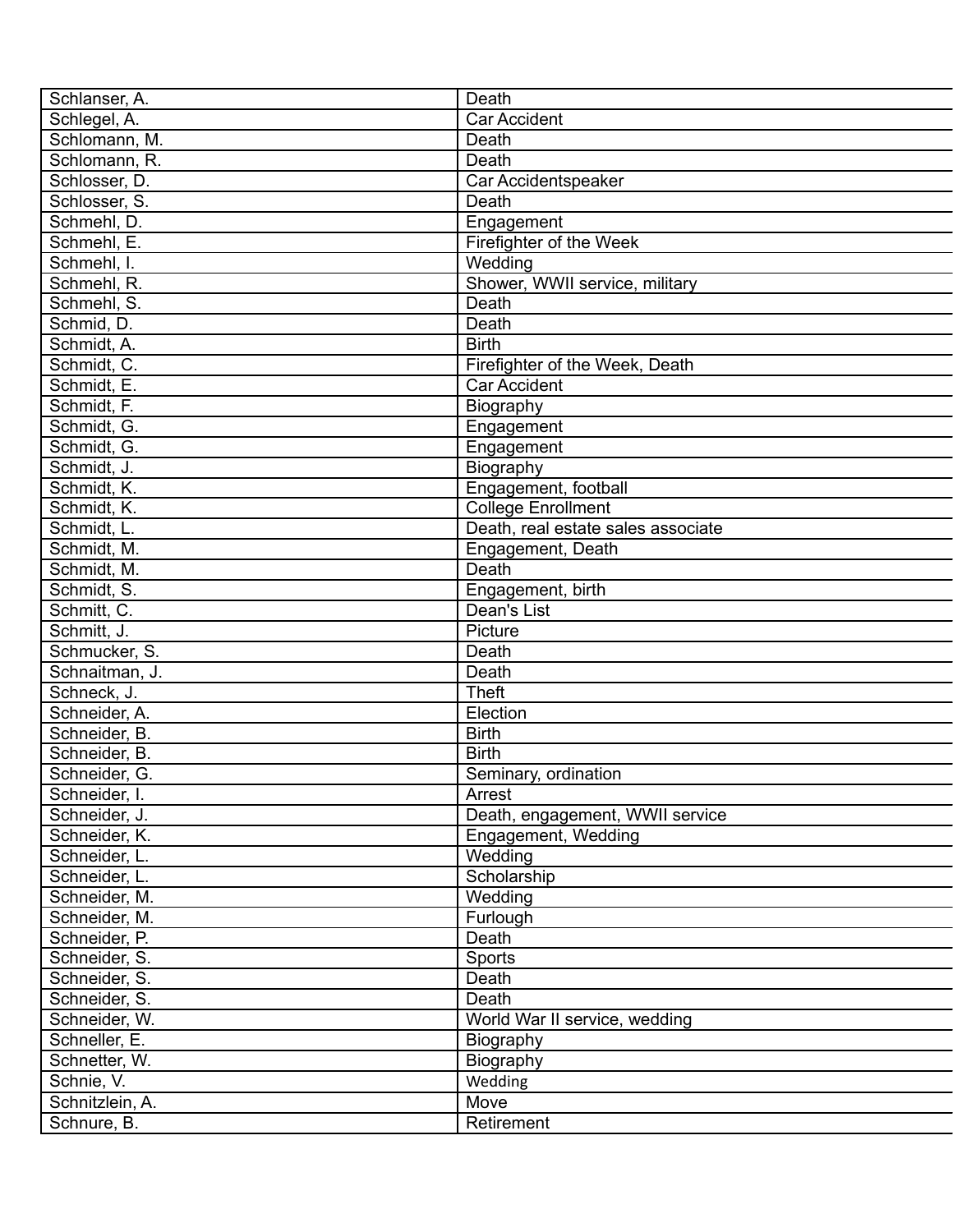| Schnure, B.        | Death                                                                    |
|--------------------|--------------------------------------------------------------------------|
| Schnure, B.        | Death                                                                    |
| Schnure, B.        | Death                                                                    |
| Schnure, B.        | Biography                                                                |
| Schnure, B.        | Biography                                                                |
| Schnure, B.        | Biography                                                                |
| Schnure, B.        | Biography, retirement, return from retirement                            |
| Schnure, M.        | Birth, father cares for                                                  |
| Schock, O.         | Death                                                                    |
| Schock, T.         | Wedding, Death                                                           |
| Schoenberger, L.   | <b>Birth</b>                                                             |
| Schofield, E.      | Car Accident                                                             |
| Schofield, S.      | Death                                                                    |
| Schollenberger, A. | Death                                                                    |
| Schollenberger, C. | <b>Scouting Honors</b>                                                   |
| Schollenberger, J. | Wedding                                                                  |
| Schoneman, R.      | Engagement                                                               |
| Schoonmaker, J.    | <b>Birth</b>                                                             |
| Schoonmaker, R.    | Death                                                                    |
| Schrader, J.       | Death                                                                    |
| Schreiber, C.      | Manager                                                                  |
| Schreiber, C.      | Engagement                                                               |
| Schreiber, J.      | birth                                                                    |
| Schreiber, W.      | Death                                                                    |
| Schreiner, M.      | Death                                                                    |
| Schreiter, K.      |                                                                          |
|                    | Engagement                                                               |
| Schroder, C.       | Resigns early, consulting                                                |
| Schroder, L.       | Death                                                                    |
| Schroder, R.       |                                                                          |
| Schroeder, M.      | Death                                                                    |
| Schroeder, N.      | Death                                                                    |
| Schroth, B.        | Wedding                                                                  |
| Schrumpf, A.       | Death                                                                    |
| Schrumpf, E.       | Resignation                                                              |
| Schrumpf, E.       | Outstanding citizen, 50 <sup>th</sup> anniversary, insurance ad, wedding |
| Schrumpf, Elmer    | Death                                                                    |
| Schrumpf, R.       | Death, nursing school                                                    |
| Schubert, F.       | Death                                                                    |
| Schubert, J.       | Death                                                                    |
| Schubert, R.       | Scholarship                                                              |
| Schubert, R.       | <b>Basic Training</b>                                                    |
| Schubert, T.       | Car Accident                                                             |
| Schubert, W.       | Fire                                                                     |
| Schuchardt, C.     | Death                                                                    |
| Schueneman, G.     | Engagement, Wedding                                                      |
| Schuermann, C.     | Death                                                                    |
| Schugardt, I.      | Death                                                                    |
| Schugardt, J.      | Death                                                                    |
| Schuler, H.        | Death                                                                    |
| Schuler, J.        | Arrest                                                                   |
| Schultz, B.        | Car Accident                                                             |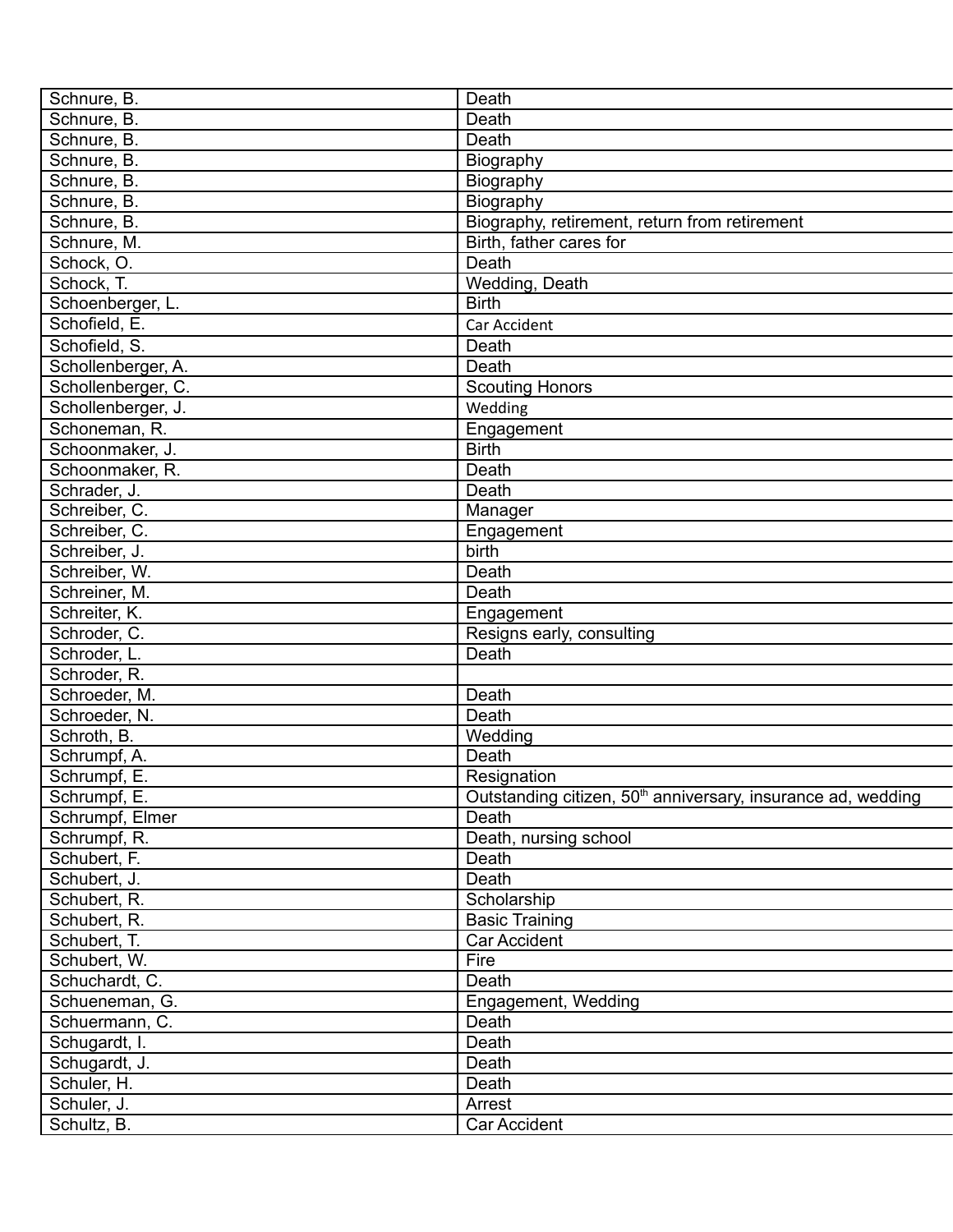| Schultz, D.                      | Death, Wedding                                         |
|----------------------------------|--------------------------------------------------------|
| Schultz, E.                      | <b>Basic Training, Graduation</b>                      |
| Schultz, G.                      | Wedding                                                |
| Schultz, S.                      | Car Accident                                           |
| Schulze, D.                      | Arrest                                                 |
| Schulze, D.                      | Engagement                                             |
| Schumann, F.                     | Death                                                  |
| Schumann, J.                     | Death                                                  |
| Schumann, T.                     | Death                                                  |
| Schurtz, T.                      | Biography                                              |
| Schwab, G.                       | Death                                                  |
| Schwabenbauer, L.                | Biography                                              |
| Schwandt, O.                     | Death                                                  |
| Schwarmann, G.                   | Military                                               |
| Schwartz, D.                     | Death                                                  |
| Schwartz, S.                     | Death                                                  |
| Schwartz, T.                     | Death                                                  |
| Schweibenz, E.                   | Death                                                  |
| Schweibenz, H.                   | Engagement, wedding                                    |
| Schweiger, E.                    | Death                                                  |
| Schwer, M.                       | Death                                                  |
| Schwika, E.                      | Death                                                  |
| Sciandra, A.                     | Death, wedding                                         |
| Sciandra, J.                     | Charge, Death, trial                                   |
| Sciarreta, D.                    | Engagement                                             |
| Sciarretta, A.                   | Furlough                                               |
| Sciarretta, A.                   | Wedding                                                |
| Sciarretta, A.                   | Death, wedding, WWII service                           |
| Sciarretta, E.                   | Wedding                                                |
| Sciarretta, E.                   | Death, birth                                           |
| Sciarretta, J.                   | Military Service, motorcycle accident, death, memorial |
|                                  | Death, Wedding                                         |
| Sciarretta, K.                   |                                                        |
| Sciarretta, M.<br>Sciarretta, T. | Death, promotion, auto accident, shower, wedding       |
|                                  | Death, birthday party                                  |
| Scigliano, L.                    | Wedding                                                |
| Sciscione, P.                    | Death                                                  |
| <b>Scott Family</b>              | Death                                                  |
| Scott, A.                        | Death, birth                                           |
| Scott, B.                        | Board of Governors' Scholarship                        |
| Scott, C.                        | Dean's List                                            |
| Scott, D.                        | Theft, auto accident                                   |
| Scott, E.                        | Death                                                  |
| Scott, H.                        | Death                                                  |
| Scott, I.                        | <b>Theft</b>                                           |
| Scott, I.                        | Recognition                                            |
| Scott, J.                        | Death, birth, car accident, gas station                |
| Scott, L.                        | Engagement, wedding, death                             |
| Scott, M.                        | Death                                                  |
| Scott, N.                        | Biography                                              |
| Scott, R.                        | Death                                                  |
| Scott, S.                        | Weight, dirt bike stolen                               |
|                                  |                                                        |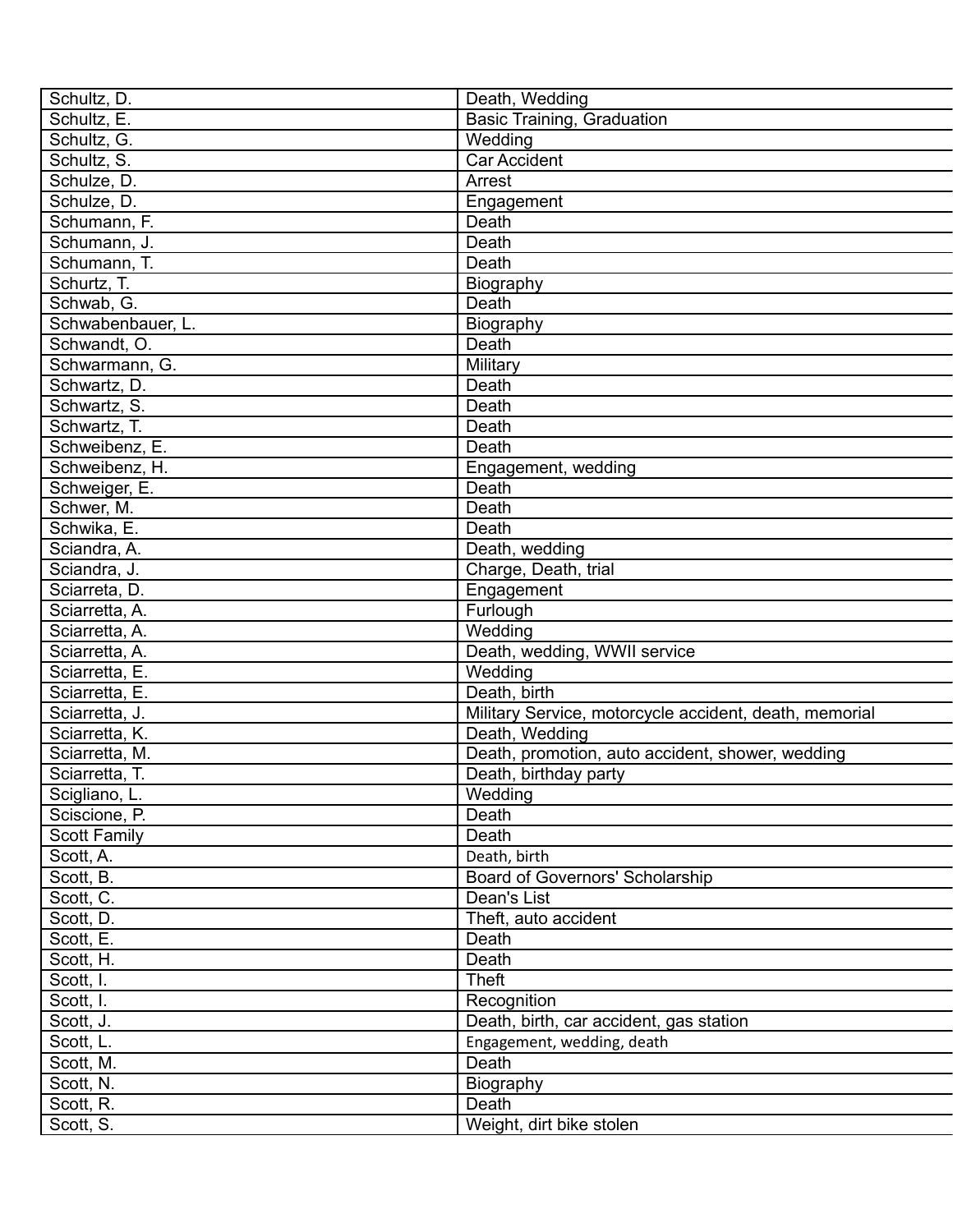| Scott, T.     | Death                             |
|---------------|-----------------------------------|
| Scott, W.     | Death                             |
| Scotto, R.    | Death                             |
| Scrafford, H. | Engagement                        |
| Scrafford, R. | Graduation                        |
| Scrafford, S. | Engagement                        |
| Scuro, S.     | Wedding                           |
| Seaboldt, E.  | Littering                         |
| Seaboldt, W.  | Death                             |
| Seace, M.     | Death                             |
| Seace, R.     | Death                             |
| Seal, H.      | Death                             |
| Seal, M.      | Wedding                           |
| Seal, R.      | Basic Training, Engagement, Death |
| Sebeck, T.    | Biography                         |
| Sechrist, R.  | Engagement                        |
| Seeds, A.     | Death                             |
| Seeds, D.     | Wedding                           |
| Seeds, G.     | <b>College Enrollment</b>         |
| Seeds, H.     | Arrival                           |
| Seeds, J.     | Death                             |
| Seeds, L.     | Wedding                           |
| Seeds, M.     | Advertisement                     |
| Seeds, M.     | Show                              |
| Seeds, M.     | Picture                           |
| Seeds, R.     | Army                              |
| Seegers, K.   | Death                             |
| Seel, B.      | Engagement                        |
| Seel, J.      | <b>Car Accident</b>               |
| Seese, S.     | Death                             |
| Sefton, W.    | Death                             |
| Seget, R.     | Death                             |
| Segner, D.    | Engagement                        |
| Segneri, P.   | Army                              |
| Seibert       | Real estate                       |
| Seibert, A.   | Engagement                        |
| Seibert, B.   | Death                             |
| Seibert, C.   | <b>GRI</b>                        |
| Seibert, F.   |                                   |
| Seibert, J.   | Engagement                        |
|               | Death                             |
| Seibert, K.   | Biography                         |
| Seibert, M.   | Graduates Realty school, theft    |
| Seibert, P.   | Death                             |
| Seibert, S.   | <b>Birth</b>                      |
| Seifert, N.   | Death                             |
| Seiple, A.    | Death                             |
| Seiver, D.    | Car Accident                      |
| Seiver, H.    | Reassignment                      |
| Sekleckie, F. | Car Accident                      |
| Selcher, J.   | Death                             |
| Selcher, S.   | <b>Birth</b>                      |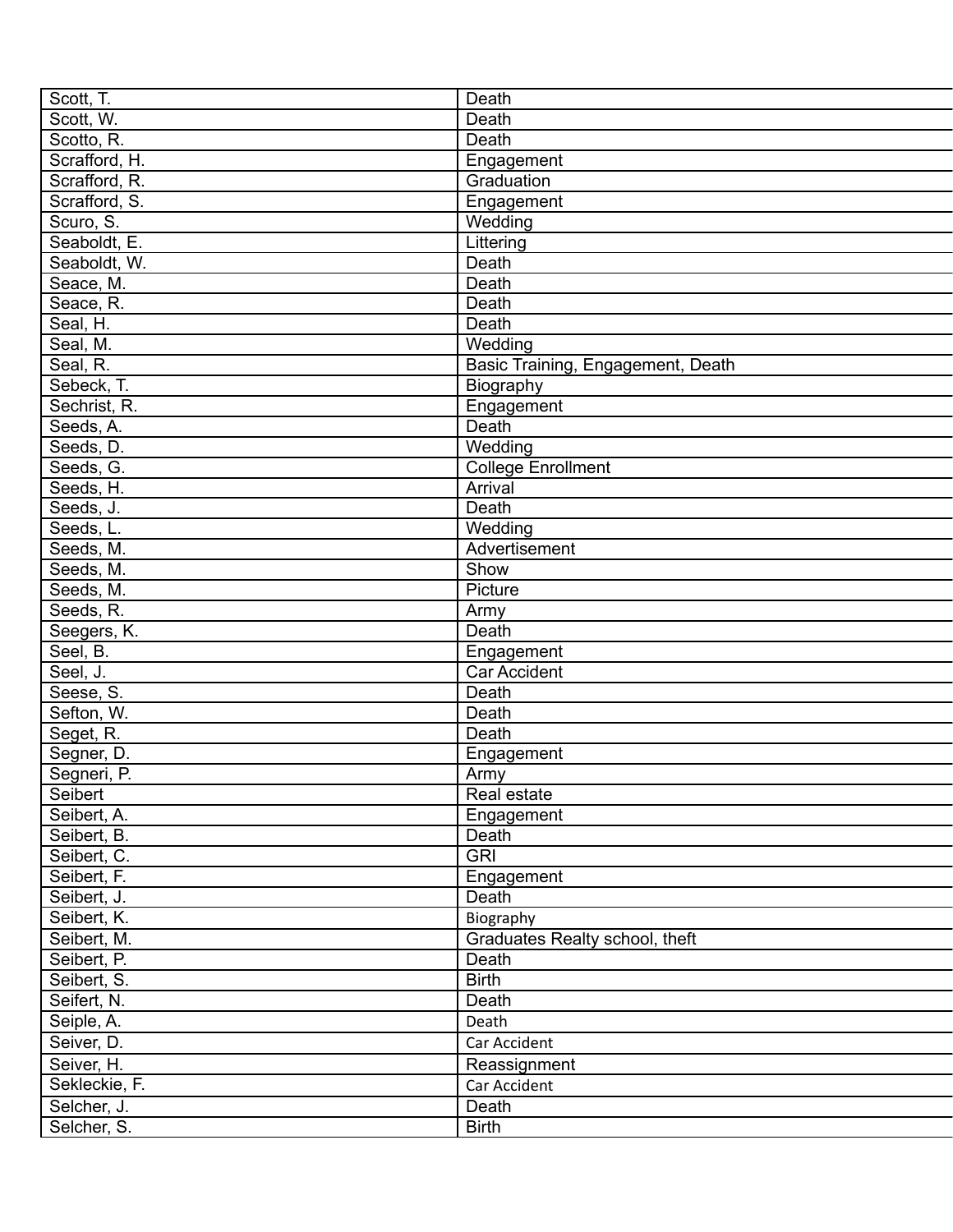| Selcher, S.     | Death                   |
|-----------------|-------------------------|
| Selden, E.      | Death                   |
| Seldomridge, H. | Death                   |
| Selin, C.       | Biography               |
| Selin, N.       | Charges                 |
| Sellers, E.     | Proprietor              |
| Sellers, M.     | Death, car accident     |
| Seltzer, E.     | <b>Car Accident</b>     |
| Seltzer, F.     | Death                   |
| Seltzer, J.     | <b>Studies</b>          |
| Seltzer, L.     | Death                   |
| Seltzer, M.     | Death                   |
| Seltzer, O.     | <b>Car Accident</b>     |
| Semerad, H.     | Engagement              |
| Semple, M.      | Engagement              |
| Semple, T.      | Biography               |
| Seneff, S.      | <b>Car Accident</b>     |
|                 |                         |
| Sener, M.       | Engagement              |
| Senn, A.        | Wedding                 |
| Senn, S.        | Hospitalization         |
| Senneff, C.     | <b>Birthday</b>         |
| Senneff, E.     | Death                   |
| Senneff, S.     | Car Accident            |
| Senseman, S.    | Death                   |
| Sensenich, J.   | Death                   |
| Sensenig, H.    | Death                   |
| Sensenig, J.    | Death                   |
| Sensenig, K.    | <b>Theft</b>            |
| Sensenig, M.    | <b>Coloring Contest</b> |
| Serafino, A.    | Wedding                 |
| Serafino, B.    | Death                   |
| Serafino, D.    | Death                   |
| Serafino, E.    | Engagement              |
| Serafino, T.    | Enrollment              |
| Setlock, H.     | Graduation              |
| Setlock, S.     | Death                   |
| Settle, S.      | Death                   |
| Setzer, K.      | Death                   |
| Seuffert, D.    | Death                   |
| Seville, M.     | Lawsuit                 |
| Sexton, J.      | Death                   |
| Sexton, M.      | Death                   |
| Seybold, J.     | Meeting                 |
| Seymen, E.      | Death                   |
| Seymour, C.     | Car Accident            |
| Seymour, P.     | Engagement              |
| Shaba, M.       | <b>Scholars Forum</b>   |
| Shadel, N.      | Dean's List             |
| Shaeffer, L.    | <b>Theft</b>            |
| Shaeffer, R.    | Death                   |
|                 |                         |
| Shafer, J.      | Arrest                  |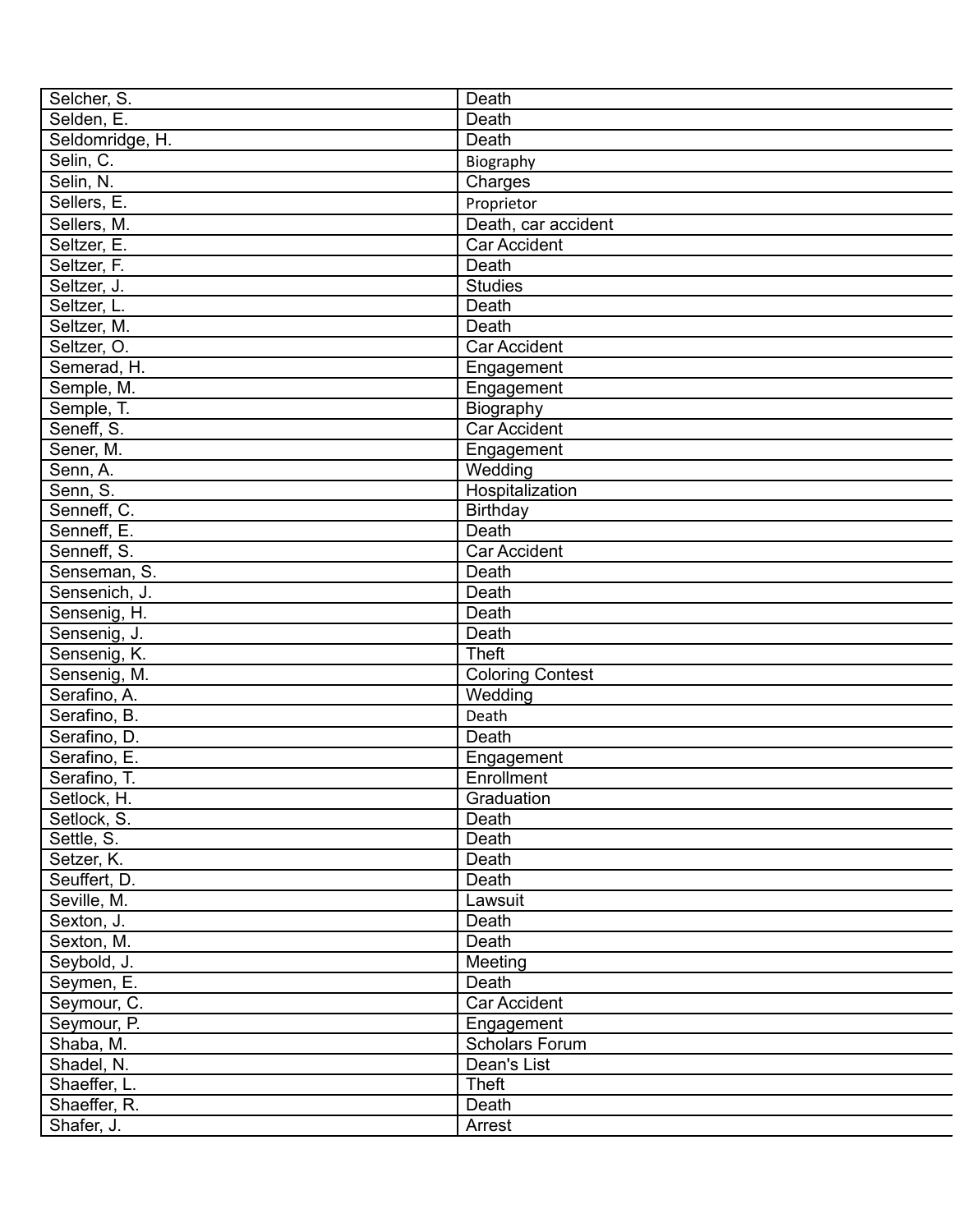| Shafer, L.    | Death                                                        |
|---------------|--------------------------------------------------------------|
| Shafer, P.    | Dean's list                                                  |
| Shaffer, J.   | Death                                                        |
| Shaffer, R.   | Picture                                                      |
| Shaffer, S.   | Death                                                        |
| Shaffer, T.   | Death, Birth                                                 |
| Shafran, J.   | Death                                                        |
| Shafran, M.   | Wedding                                                      |
| Shafran, S.   | Engagement                                                   |
| Shagren, C.   | Death                                                        |
| Shainline, E. | Anniversary                                                  |
| Shainline, E. | Birthday                                                     |
| Shall, H.     | Death                                                        |
| Shanahan, M.  | <b>Public Auction</b>                                        |
| Shank, A.     | Appointment                                                  |
| Shank, B.     | Engagement                                                   |
| Shank, B.     | Death                                                        |
| Shank, E.     | Death                                                        |
| Shank, E.     |                                                              |
| Shank, G.     | Engagement                                                   |
|               | Engagement, property auction                                 |
| Shank, J.     | Engagement, car accident, real estate auction                |
| Shank, M.     | Death                                                        |
| Shank, R.     | Camp, wedding                                                |
| Shanley, J.   | Promotion, engagement                                        |
| Shannon, M.   | Death                                                        |
| Shannon, M.   | Death                                                        |
| Shannon, R.   | Biography                                                    |
| Shappard, J.  | Move                                                         |
| Sharhan, R.   | Biography                                                    |
| Sharkey, D.   | Wedding, Death                                               |
| Sharma, D.    | Firefighter of the Week                                      |
| Sharma, S.    | <b>Title</b>                                                 |
| Sharon, J.    | Death                                                        |
| Sharp, A.     | Death                                                        |
| Sharp, C.     | Election                                                     |
| Sharp, E.     | Death                                                        |
| Sharp, H.     | Dog Show Winner, Degree in College of surgeons, 4-F service  |
|               | only 3 <sup>rd</sup> person to have a certain surgery, death |
| Sharp, J.     | Firefighter of w eek, engagement, birth                      |
| Sharp, J.     | Death, wedding                                               |
| Sharp, M.     | Death                                                        |
| Sharp, R.     | Death                                                        |
| Sharpe, W.    | Appointment                                                  |
| Sharpless, J. | Scholarship                                                  |
| Sharpless, M. | Car Accident, death                                          |
| Sharrock, E.  | Wedding                                                      |
| Shartle, B.   | Engagement                                                   |
| Shatzer, J.   | Move                                                         |
| Shaunessy, M. | ROTC scholar, college degree                                 |
| Shavor, D.    | Wedding, college graduation                                  |
| Shavor, J.    | <b>Car Accident</b>                                          |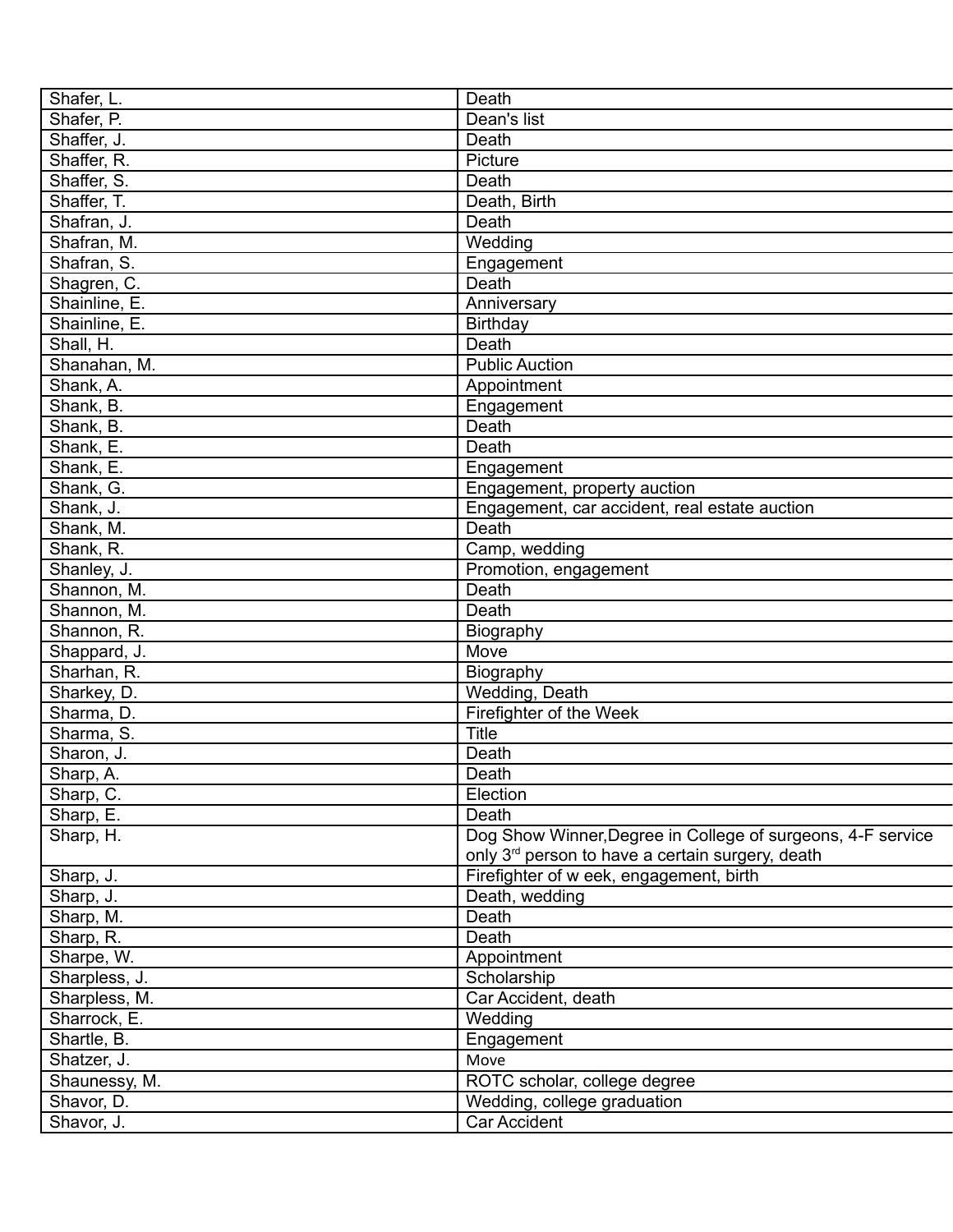| Shaw, B.                      | <b>Car Accident</b>                                   |
|-------------------------------|-------------------------------------------------------|
| Shaw, D.                      | Death                                                 |
| Shaw, E.                      | Death                                                 |
| Shaw, G.                      | Engagement                                            |
| Shaw, H.                      | Biography                                             |
| Shaw, J.                      | Death                                                 |
| Shaw, J.                      | Death                                                 |
| Shaw, J.                      | Death                                                 |
| Shaw, J.                      | Engagement, Wedding                                   |
| Shaw, K.                      | Hospitalization                                       |
| Shaw, L.                      | Death                                                 |
| Shaw, L.                      | Death, Wedding                                        |
| Shaw, M.                      | Engagement, wedding, death, traffic violation         |
| Shaw, S.                      | <b>Theft</b>                                          |
| Shaw, W.                      | Birth, wedding, WWII service                          |
| Shaw, Z.                      | Death, Basic Training                                 |
| Shay, B.                      | <b>WWII</b> service                                   |
| Shea, G.                      |                                                       |
| Shea, K.                      | <b>Car Accident</b>                                   |
| Shea, T.                      | Death                                                 |
| Shearer, A.                   | <b>Basic Training</b>                                 |
| Shearer, A.                   | Assignment                                            |
| Shechan, T.                   | Death                                                 |
|                               | Wedding                                               |
| Sheeber, S.<br>Sheehan Family | <b>Birth</b>                                          |
|                               | <b>Birth</b>                                          |
| Sheehan, A.                   |                                                       |
| Sheehan, C.                   | Death, wedding                                        |
| Sheehan, C.                   | Wedding                                               |
| Sheehan, E.                   | Death                                                 |
| Sheehan, F.                   | Death                                                 |
| Sheehan, G.                   | Engagement                                            |
| Sheehan, I.                   | Death, military                                       |
| Sheehan, J.                   | Death, army training, military promotion              |
| Sheehan, P.                   | Death, engagement, WWII service                       |
| Sheehey, J.                   | Wedding                                               |
| Sheehy, A.                    | Appointment                                           |
| Sheehy, J.                    | Death, Visit, WWII service, applies for taxi increase |
| Sheehy, L.                    | Enrollment                                            |
| Sheeler, D.                   | Biography, Death                                      |
| Sheeler, F.                   | Death, WWII service                                   |
| Sheeler, K.                   | Death                                                 |
| Sheeler, L.                   | Graduation, Death, Biography                          |
| Sheeler, R.                   | Death, interview, car dealers election                |
| Sheeler, T.                   | Engagement                                            |
| Sheeler, W.                   | Death                                                 |
| Sheeran, A.                   | Arrest                                                |
| Sheeran, J.                   | Arrest                                                |
| Sheeta, A.                    | Death                                                 |
| Shehy, E.                     | Engagement                                            |
| Sheldon, J.                   | Biography                                             |
| Shellenberger, D.             | Appointment                                           |
|                               |                                                       |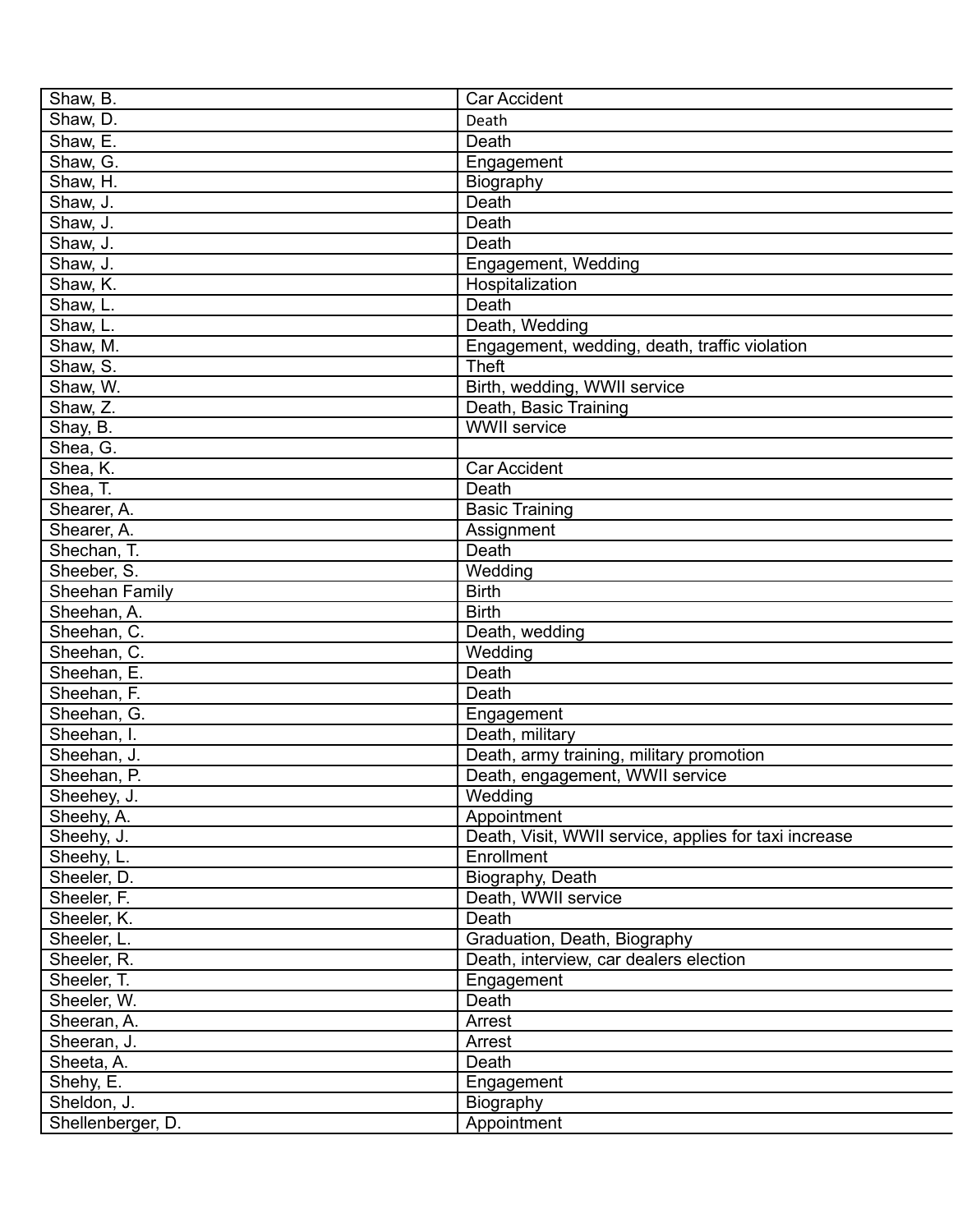| Shellenberger, J.   | Anniversary                                  |
|---------------------|----------------------------------------------|
| Shellender, E.      | Biography                                    |
| Shellender, J.      | Letter of Intent                             |
| Sheller, S.         | Death                                        |
| Shellmire, H.       | Death, Legion of Merit award                 |
| Shelmire, H.        | Biography, engagement, death                 |
| Shelmire, L.        | Death                                        |
| Shelton, A.         | Award                                        |
| Shelton, A.         | Award                                        |
| Shenberger, B.      | Military                                     |
| Sheneman, D.        | Death                                        |
| Shenk, L.           | Death                                        |
| Shenk, W.           | Biography                                    |
| Shepard, J.         | Death                                        |
| Shepard, L.         | Death                                        |
| Shepard, S.         | Wedding                                      |
| Shepard, S.         | Death                                        |
| Sheppard, A.        | Death                                        |
| Sheppard, J.        | Engagement                                   |
| Sheridan, J.        | Promotion                                    |
| Sheridan, M.        | Contest winner, wedding                      |
| Sheridan, M.        | Car Accident, death                          |
| Sheridan, T.        | Death, baseball player                       |
| Sheridan, W.        | <b>WWII service</b>                          |
| Sherman, E.         | Advertisement, attends optometric convention |
| Sheron, E.          | Death                                        |
| Sheves, A.          | Death                                        |
|                     |                                              |
| Shields, D.         | Death                                        |
| Shields, H.         | Hospitalization                              |
| Shields, J.         | <b>Car Accident</b>                          |
| Shields, N.         | Enrollment                                   |
| Shields, P.         | Death                                        |
| Shifflette, M.      | Biography                                    |
| Shifler, K.         | Death                                        |
| Shillinger, L.      | Wedding                                      |
| Shillingford, T.    | Firefighter of the Week                      |
| Shimpeno, C.        | Engagement                                   |
| Shingle, E.         | Death                                        |
| Shingle, S.         | Death                                        |
| Shirey, A.          |                                              |
| Shirey, T.          | Firefighter of Weed, embezzler               |
| Shirey, T.          | Death                                        |
| Shirey, V.          | Death                                        |
| Shiring, S.         | Scholarship                                  |
| <b>Shirk Family</b> | Death                                        |
| Shirk, D.           | Death, military                              |
| Shirk, E.           | Wedding, death, WWII service                 |
| Shirk, G.           | <b>Trial Date</b>                            |
| Shirk, M.           | Appointment                                  |
| Shirk, M.           | Death, wedding, WWII service                 |
| Shirk, S.           | Death                                        |
|                     |                                              |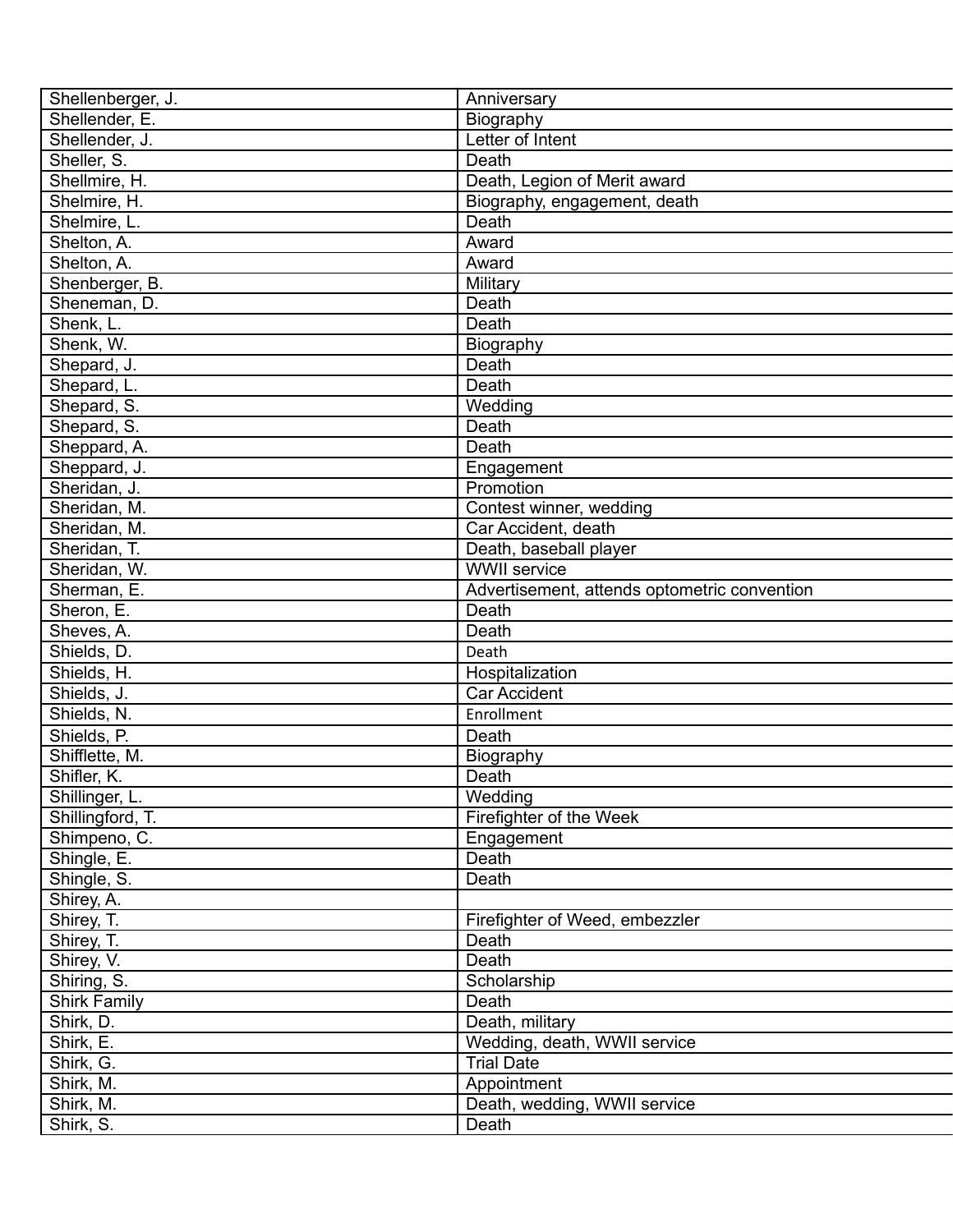| Shirk, T.          | Dean's List                                                               |
|--------------------|---------------------------------------------------------------------------|
| Shirk, W.          | Biography                                                                 |
| Shirley, A.        | Dean's List                                                               |
| Shirley, M.        | <b>Burgess</b>                                                            |
| Shirley, N.        | Firefighter of the Week                                                   |
| Shisler, K.        | Death                                                                     |
| Shisler, M.        | Award                                                                     |
| Shisler, T.        | Death                                                                     |
| Shively, M.        | <b>House Fire</b>                                                         |
| Shivers, H.        | <b>Car Accident</b>                                                       |
| Shober, F.         | <b>Car Accident</b>                                                       |
| Shock, E.          | Death                                                                     |
| Shoemaker, C.      | Biography, Death, birth, paperhanger, GOP position                        |
| Shoemaker, Creston | Death, story of life                                                      |
| Shoemaker, E.      | <b>Outstanding Fireman</b>                                                |
| Shoemaker, G.      | Enrollment                                                                |
| Shoemaker, J.      | Wedding, death, military death                                            |
| Shoemaker, K.      | Death                                                                     |
| Shoemaker, L.      | Firefighter of the Week                                                   |
| Shoemaker, L.      | Chairman                                                                  |
| Shoemaker, M.      | Anniversary                                                               |
| Shoemaker, R.      | Death                                                                     |
| Shoemaker, S.      | Death                                                                     |
| Shoemaker, W.      | Anniversary, death                                                        |
| Shoemakers, C.     |                                                                           |
| Shoffner, J.       | Biography, election to second term, birth, Immaculata dir.<br>Appointment |
|                    | Death                                                                     |
| Shofshall, J.      |                                                                           |
| Shofstall, S.      | Death                                                                     |
| Shoop, D.          | Death                                                                     |
| Short, B.          | Death, birth                                                              |
| Short, M.          | Engagement, death, wedding                                                |
| Short, P.          | Anniversary, retirement, actor                                            |
| Short, R.          | Wedding, birthday                                                         |
| Showalter, B.      | Engagement, birth, death                                                  |
| Showalter, E.      | Death                                                                     |
| Showalter, H.      | Biography, Death                                                          |
| Showalter, L.      | Death, birth                                                              |
| Showalter, M.      | Death                                                                     |
| Showalter, R.      | Death, WWII service, wedding                                              |
| Showalter, S.      | Death                                                                     |
| Showalter, W.      | Biography, death, wedding                                                 |
| Showatter, J.      | Death                                                                     |
| Showell, R.        | Biography                                                                 |
| Shoyer, A.         | Relocation                                                                |
| Shrader, J.        | <b>Photo Exhibition</b>                                                   |
| Shrader, M.        | Family                                                                    |
| Shrader, P.        | Wedding                                                                   |
| Shreiner, C.       | Death, engagement                                                         |
| Shreiner, D.       | Hunting                                                                   |
| Shreiner, H.       | Wedding                                                                   |
| Shreiner, H.       | Engagement, constablecollege graduation                                   |
|                    |                                                                           |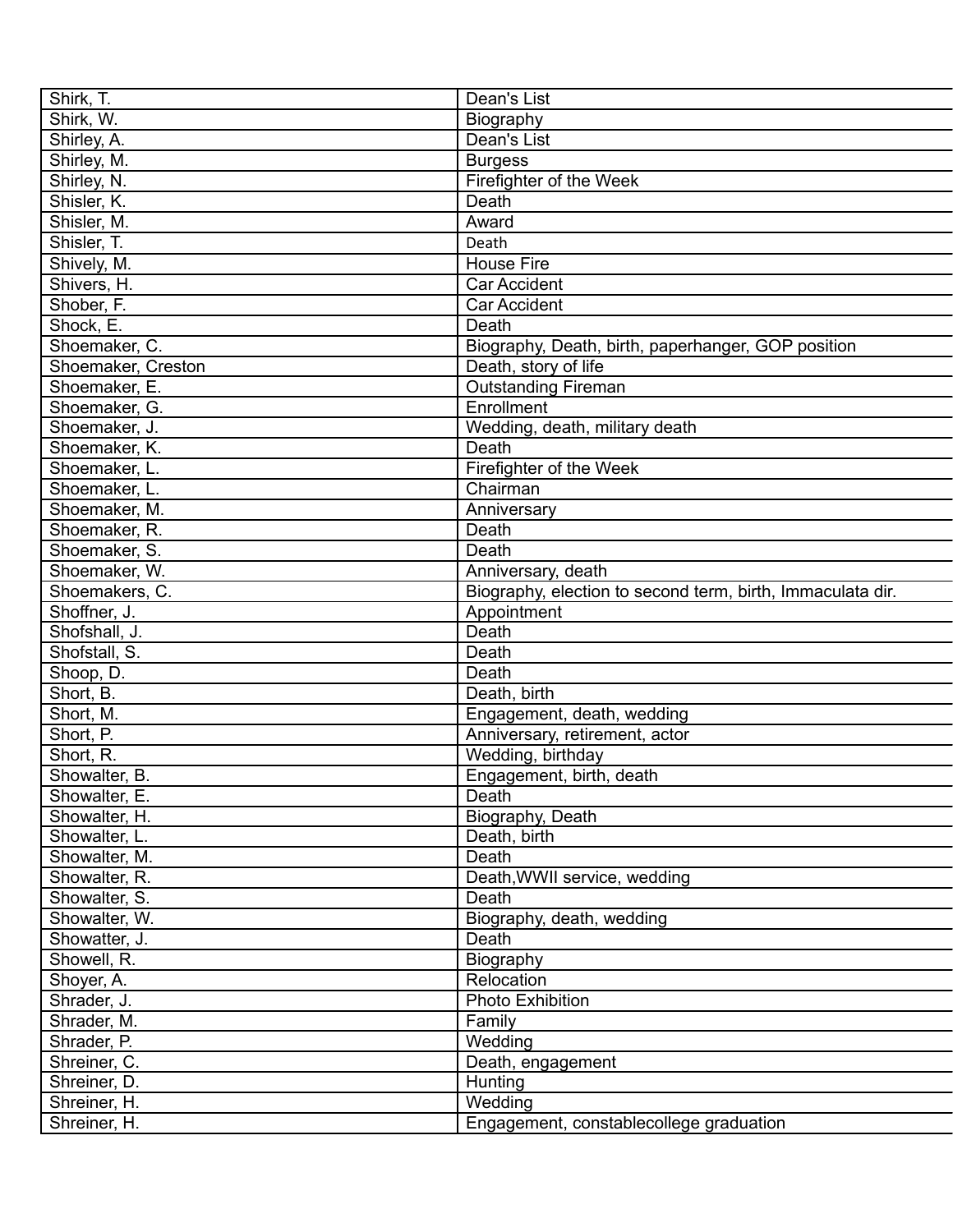| Shreiner, J.    | Wedding                             |
|-----------------|-------------------------------------|
| Shreiner, R.    | Death                               |
| Shrider, W.     | Death                               |
| Shrum, A.       | Graduation                          |
| Shuck, R.       | Theft                               |
| Shuler, C.      | Death                               |
| Shuler, H.      | Wedding                             |
| Shull, C.       | Enrollment                          |
| Shuman, B.      | Engagement                          |
| Shuman, M.      | Death                               |
| Shuman, P.      | Biography                           |
| Shuman, W.      | Church                              |
| Shumway, R.     | Appointment                         |
| Shutt, E.       | Deeds                               |
| Sicinski, B.    | Biography, bSKETBALL STAR           |
| Sickler, C.     | Death                               |
| Sideman, L.     | Death                               |
| Sides, E.       | Death                               |
| Sides, Howard   | Death                               |
| Sides, S.       | Death                               |
| Siegel, J.      | Theft                               |
| Siegle, R.      | Death                               |
| Sieracki, M.    | College graduation, wedding         |
| Sieracki, V.    | Death                               |
| Siever, B.      |                                     |
|                 | Biography, Death                    |
| Siever, H.      | Engagement<br>Death                 |
| Siever, H.      |                                     |
| Siever, J.      | Engagement, Death                   |
| Siever, O.      | Wedding<br>Death, Mr STEM           |
| Siever, P.      |                                     |
| Sigel, S.       | Biography                           |
| Sigle, C.       | 50 <sup>th</sup> anniversary, death |
| Sigle, C.       | Death                               |
| Sigle, E.       | Death                               |
| Sigle, F.       | Death, engagement, birth            |
| Sigle, J.       | Move                                |
| Sigle, M.       | Death                               |
| Sigman, A.      | Death                               |
| Silknitter, A.  | <b>Poultry Show</b>                 |
| Sill, C.        | Death                               |
| Sills, D.       | Move                                |
| Silva, A.       | Biography                           |
| Silva, A.       | Death, Aidan's law, AED's placed    |
| Silveri, A.     | <b>Birth</b>                        |
| Silveri, J.     | Arrest                              |
| Silverthorn, A. | Engagement                          |
| Silvester, J.   | <b>Birth</b>                        |
| Silvestri, B.   | Wedding                             |
| Silvestri, C.   | <b>Theft</b>                        |
| Silvestri, J.   | Death                               |
| Silvestri, M.   | Death                               |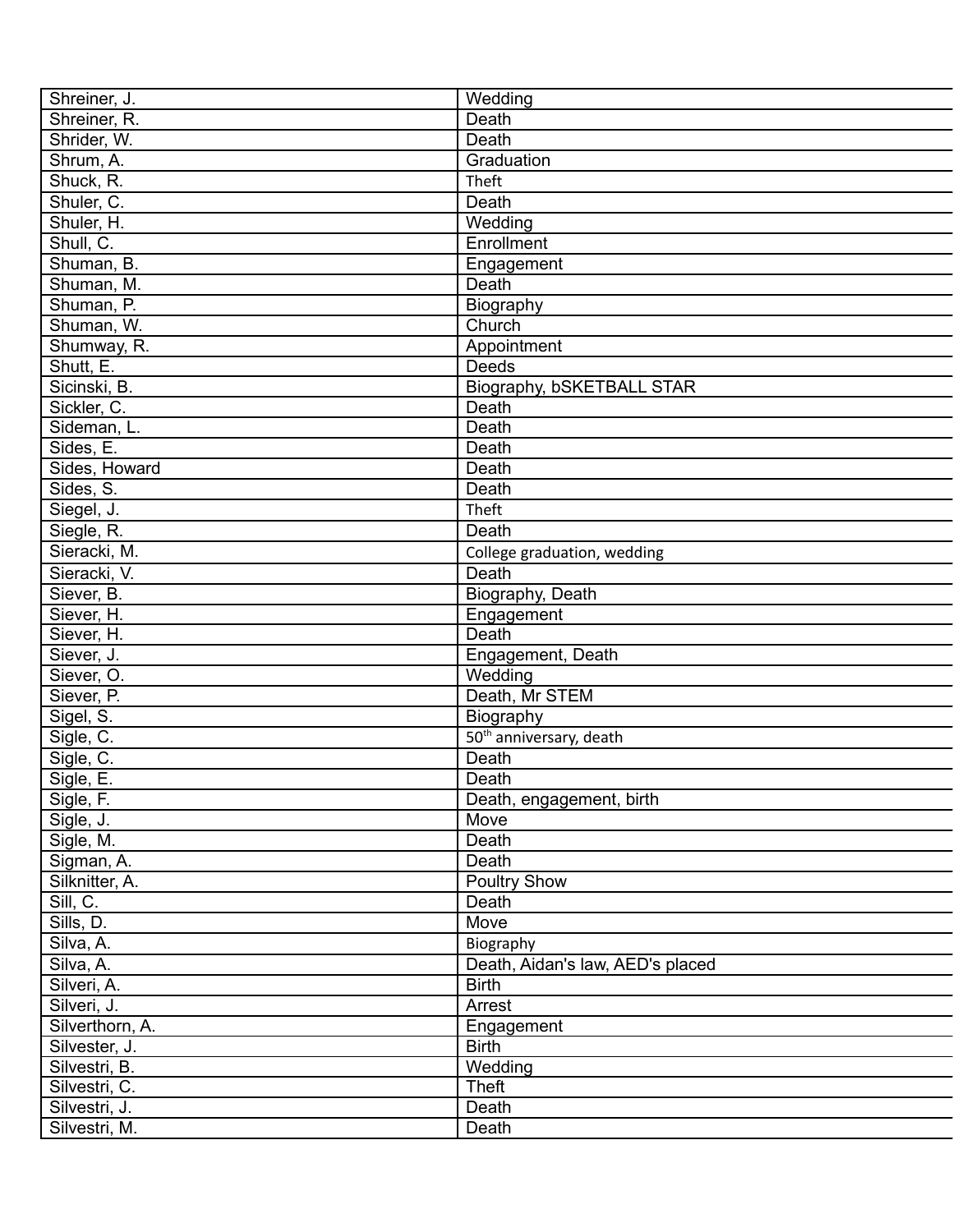| Silvis, E.       | Death                                                           |
|------------------|-----------------------------------------------------------------|
| Simcox, M.       | Engagement                                                      |
| Simek, T.        | Death                                                           |
| Simeone, A.      | <b>Theft</b>                                                    |
| Simes, A.        | Arrest                                                          |
| Simmendinger, A. | Retirement                                                      |
| Simmers, A.      | Death                                                           |
| Simmers, D.      | Engagement, death                                               |
| Simmers, J.      | Theft                                                           |
| Simmers, L.      | <b>Study Abroad</b>                                             |
| Simmers, W.      | Fines                                                           |
| Simmons, B.      | Death                                                           |
| Simmons, H.      | Exchange student, birth, sale of store property, death          |
| Simmons, J.      | death, fine, theft                                              |
| Simmons, K.      | Death                                                           |
| Simmons, L.      | Death, Theft                                                    |
| Simmons, L.      | Employed at Devitt's Hardware, death                            |
| Simmons, M.      | WAVES Acceptance, death, sale of property                       |
| Simmons, M.      | Deployment                                                      |
| Simmons, N       | Wedding                                                         |
| Simmons, S.      | Death                                                           |
|                  |                                                                 |
| Simms, E.        | Death                                                           |
| Simms, G.        | Custody                                                         |
| Simms, P.        | Death                                                           |
| Simochko, K.     | Engagement                                                      |
| Simon, S.        | Scholarship                                                     |
| Simone, E.       | <b>Birthday Party</b>                                           |
| Simone, R.       | Death                                                           |
| Simonetti, D.    | Death                                                           |
| Simpson, A.      | Graduation                                                      |
| Simpson, C.      | Death                                                           |
| Simpson, C.      | Chairman of the Board                                           |
| Simpson, D.      | <b>Car Accident</b>                                             |
| Simpson, G.      | Engagement                                                      |
| Simpson, J.      | Death, Chairman of Board. College graduation, mental health cli |
| Simpson, L.      | Death                                                           |
| Simpson, M.      | <b>School Record</b>                                            |
| Simpson, M.      | Death, Engagement                                               |
| Simpson, R.      | Death, turnpike accident                                        |
| Simpson, S.      | Death                                                           |
| Simpson, W.      | Anniversary, Death, Family                                      |
| Simpson, W.      | Roast                                                           |
| Sincinski, B.    | Death                                                           |
|                  |                                                                 |
| Sinex, F.        | Engagement                                                      |
| Sinex, F.        | Biography                                                       |
| Singer, A.       | Wedding                                                         |
| Singer, E.       | Death                                                           |
| Singer, M.       | Theft                                                           |
| Singer, R.       | Arrest                                                          |
| Singer, R.       | Death                                                           |
| Singer, S.       | Election                                                        |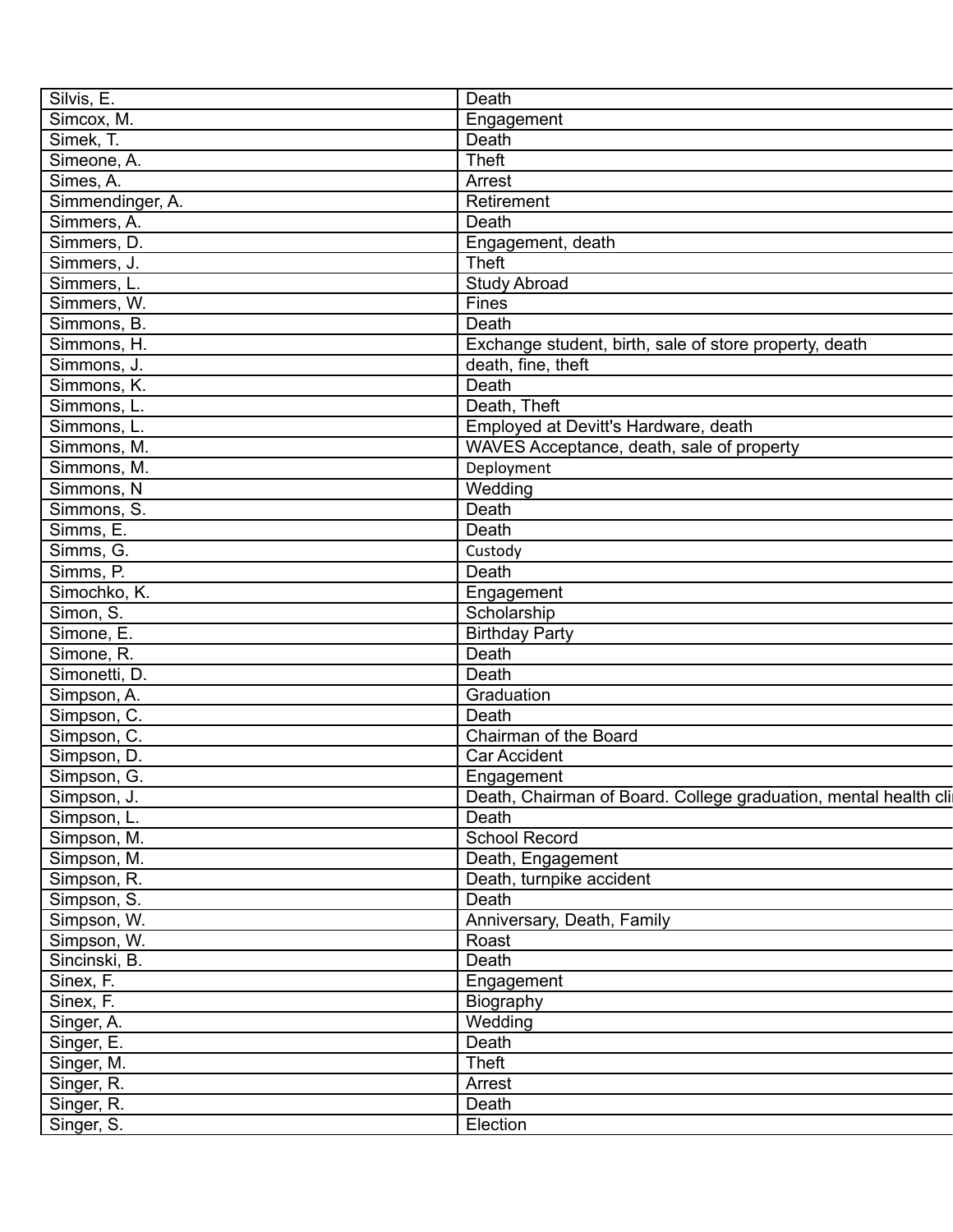| Singletary, E.          | Engagement                            |
|-------------------------|---------------------------------------|
| Singleton, E.           | Engagement, Wedding, Subway death     |
| Singleton, J.           | Death                                 |
| Singleton, P.           | Graduation                            |
| Sink, H.                | Acceptance                            |
| Sinkler, P.             | Death                                 |
| Sipple, W.              | Death                                 |
| Sipple, W.              | Wedding                               |
| Siskind, M.             | Death                                 |
| Siter, G.               | Wedding                               |
| Siter, J.               | Biography                             |
| Sitkowski, K.           | Biography                             |
| Siuma, B.               | Geneology                             |
| <b>Siverling Family</b> | Biography                             |
| Siverling, C.           | Biography                             |
| Siverling, D.           | Death                                 |
| Siverling, D.           | Death                                 |
| Skeen, Tinney           | Party                                 |
| Skelton, B.             | Event                                 |
| Skelton, D.             | Death                                 |
| Skelton, K.             | Event                                 |
| Skiles, A.              | Wedding                               |
| Skiles, A.              | Death, Anniversary                    |
|                         |                                       |
| Skiles, M.              | Biography, Retirement, Bell Telephone |
| Skiles, M.              | <b>Certificate of Accomplishment</b>  |
| Skiles, M.              | Death                                 |
| Skiles, S.              | <b>Theft</b>                          |
| Skinner, C.             | Death                                 |
| Skoloda, C.             | <b>Birth</b>                          |
| Skovira, C.             | Death                                 |
| Skowood, T.             | Engagement                            |
| Skubic, S.              | Mile Run                              |
| Slater, D.              | Death                                 |
| Slater, N.              | Death                                 |
| Slater, S.              | Engagement                            |
| Slater, T.              | Death, memory garden                  |
| Slattery, E.            | Wedding                               |
| Slaughter, E.           | Death                                 |
| Slavik, M.              | Biography                             |
| Slaybaugh, A.           | Death                                 |
| Sleeman, E.             | Death                                 |
| Sleeman, G.             | Engagement                            |
| Sleeman, J.             | Car Accident                          |
| Sleeman, L.             | Engagement                            |
| Sleeth, E.              | Engagement                            |
| Slicer, R.              | Death                                 |
| Slider, E.              | Death                                 |
| Sload, K.               | Death                                 |
| Sload, S.               | Death                                 |
| Sloan, G.               | Death                                 |
| Sloan, M.               | Death                                 |
|                         |                                       |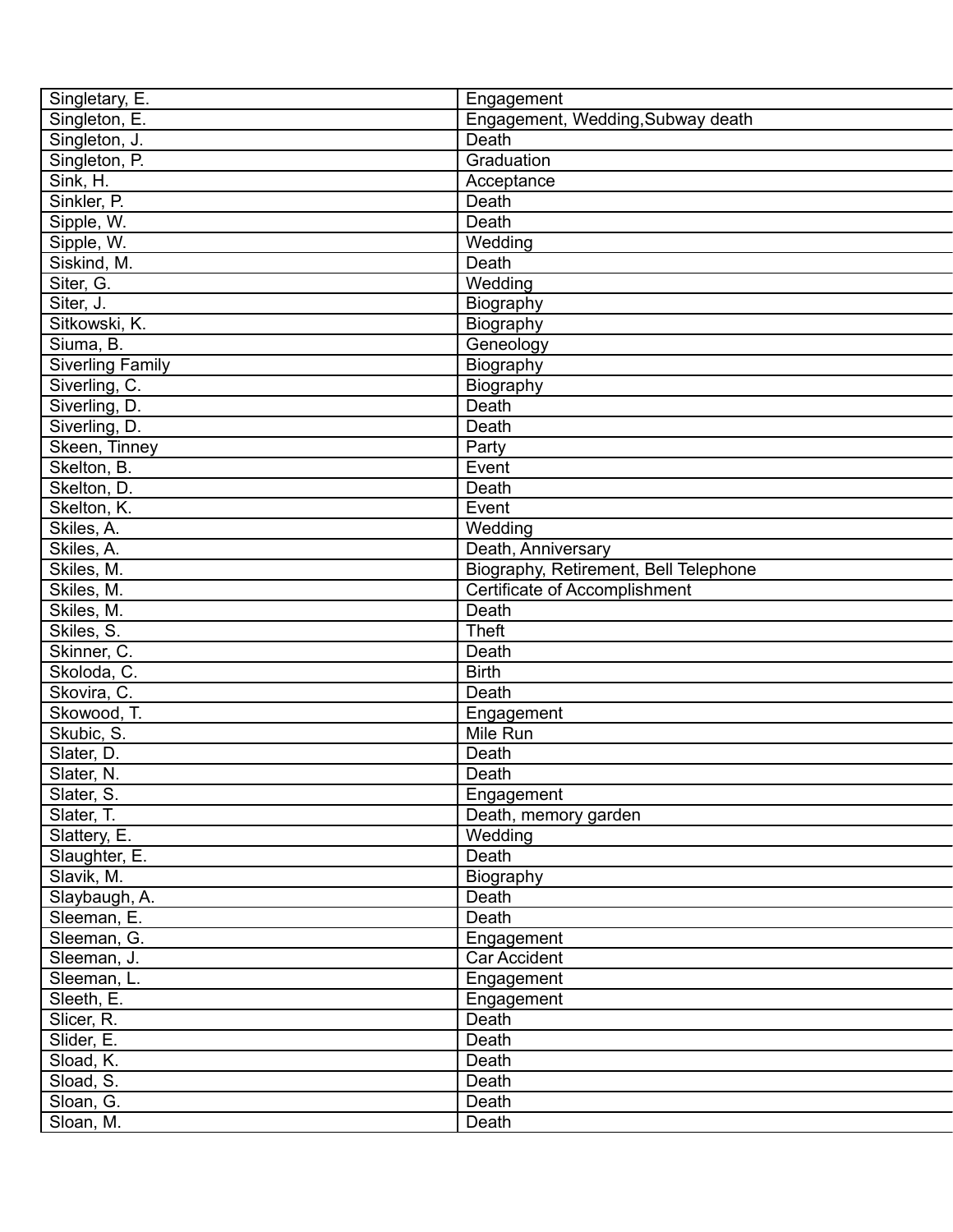| Sloat, J.                   | Engagement                                                         |
|-----------------------------|--------------------------------------------------------------------|
| Slonaker, A.                | Graduation                                                         |
| Slovinac, J.                | Wedding                                                            |
| Slovinac, J.                | <b>Estate Notice</b>                                               |
| Slovinac, P.                | Wedding                                                            |
| Slowey, C.                  | Death                                                              |
| Slowey, D.                  | <b>Art Exhibition</b>                                              |
| Slowey, R.                  | Death                                                              |
| Sloyer, F.                  | Death                                                              |
| Slover, G.                  | Death                                                              |
| Sloyer, N.                  | Wedding                                                            |
| Sloyer, R.                  | Wedding, military                                                  |
| Sluce, D.                   | Move                                                               |
| Sluder, B.                  | Death, Charges                                                     |
| Slusar, G.                  | Death                                                              |
| Smailer, J.                 | Dean's List                                                        |
| Smailer, T.                 |                                                                    |
| Small, B.                   | Death                                                              |
| Small, E.                   | Letter of Intent                                                   |
| Small, F.                   | Wedding, blood transfusion, sentence for robbery                   |
| Small, G.                   | Death, Party                                                       |
| <b>Smedley Family</b>       | Death                                                              |
| Smedley, C.                 | Engagement, Wedding, birth, WWII service                           |
| Smedley, D.                 | Death, Military, Engagement, wedding                               |
| Smedley, E.                 | Death, garden party                                                |
| Smedley, F.                 | Death                                                              |
| Smedley, G.                 | Engagement, wedding                                                |
| Smedley, K.                 | Graduation, engagement                                             |
| Smedley, L.                 | Death, 40 yrs dentist                                              |
| Smedley, M                  | Death                                                              |
| Smedley, N.                 | Talk                                                               |
|                             | Death                                                              |
| Smedley, P.                 | Death, Firefighter of week, actor, college degree                  |
| Smedley, R.<br>Smedley, S.  | Death                                                              |
|                             |                                                                    |
| Smedley, W.<br>Smigocki, E. | Death, milk tester<br>Fire                                         |
| Smith-DeHaven, P.           | Death                                                              |
|                             |                                                                    |
| Smith, A.                   | Death, award, birth, theft, engagement, custodian, arrest<br>Death |
| Smith, B.                   |                                                                    |
| Smith, C.                   | Death, engagement, custody, college                                |
| Smith, C.                   | Birth, Death, Wedding, Military Leave, auto accident               |
| Smith, D.                   | Death, teacher, new resident, rafting                              |
| Smith, E.                   | Death, birth, marriage, WWII service, engagement, auto acci        |
| Smith, F.                   | Death, Wedding, Burglary                                           |
| Smith, G.                   | Wedding, Death, birth, college                                     |
| Smith, H.                   | Death                                                              |
| Smith, J.                   | Engagement, death, wedding, promotion, new resident, birth,        |
|                             | WWII service, coach                                                |
| Smith, K.                   | Death,, military, engagement, NASA snow mission exercise           |
| Smith, L.                   | Death, bicycle theft                                               |
| Smith, L.                   | Death, engagement                                                  |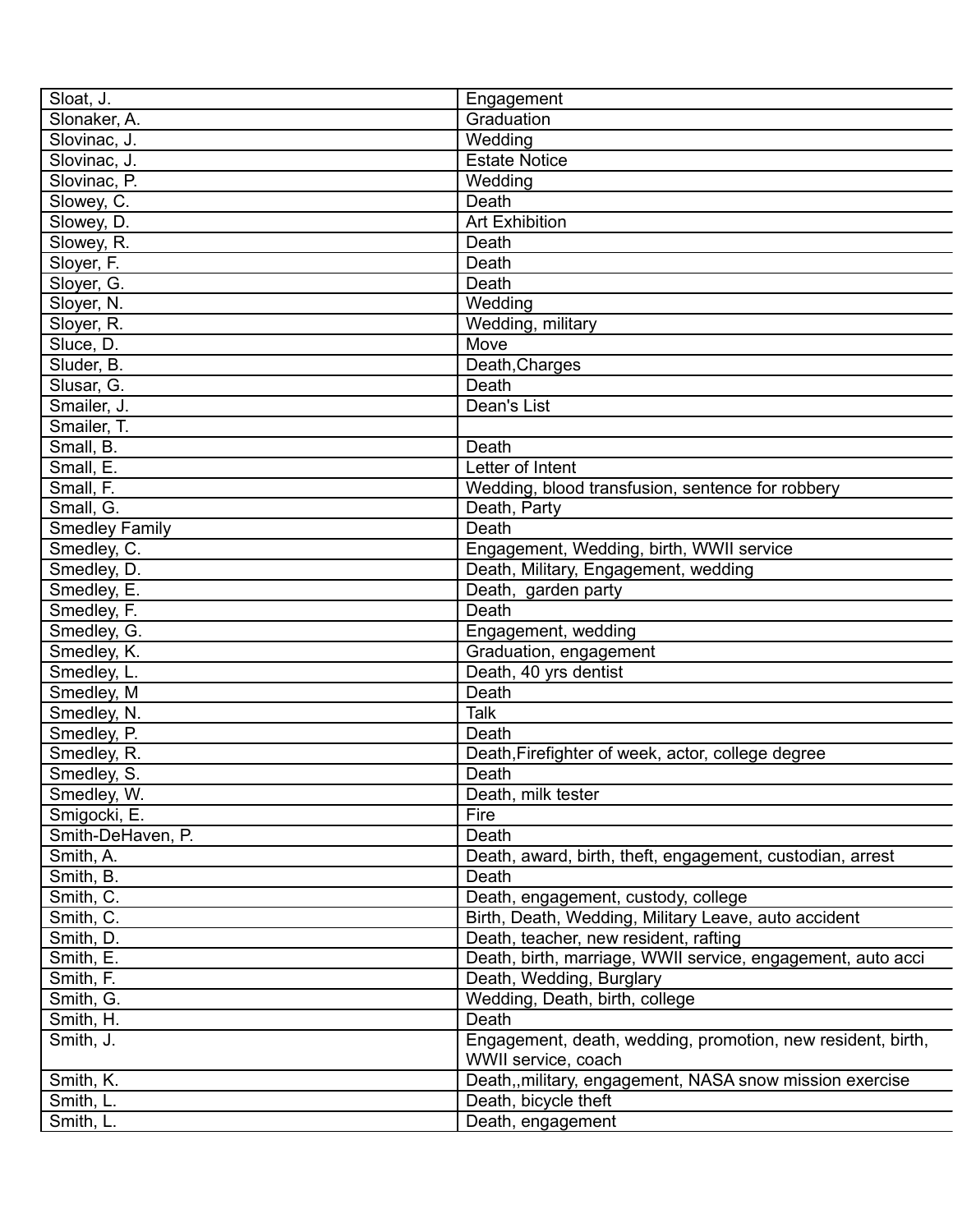| Smith, M.      | Death, Picture, Engagement                               |
|----------------|----------------------------------------------------------|
| Smith, M.      | Death, wrestling team, head on crash                     |
| Smith, N.      | Graduation, death                                        |
| Smith, P.      | Biography, death, auto accident                          |
| Smith, R.      | New resident, stolen motocycle, relocation, award        |
| Smith, R.      | Engagement                                               |
| Smith, R.      | Wedding, Death                                           |
| Smith, R.      | Birth, Wedding, Engagement                               |
| Smith, R.      | Chief of Staff, Wedding, Anniversary, Death              |
| Smith, S.      | Death, engagement, welcoming service                     |
| Smith, T.      | Picture                                                  |
| Smith, V.      | Death                                                    |
| Smith, W.      | Death                                                    |
| Smith, W.      | Death                                                    |
| Smoker, R.     | <b>Theft</b>                                             |
| Smoot, M.      | Death                                                    |
| Smoyer, H.     | Death                                                    |
| Smythe, J.     | Wider Opportunity Event, sales manager, Red Cross leader |
| Snavely, E.    | Death                                                    |
| Snavely, F.    |                                                          |
| Snee, S.       | Biography<br>Death                                       |
|                |                                                          |
| Snell, B.      | Move, death                                              |
| Snell, L.      | WWII service, engagement, wedding, birth                 |
| Snell, S.      | Death                                                    |
| Snell, T.      | Death                                                    |
| Snell, V.      | Death                                                    |
| Snickers, J.   | Death                                                    |
| Snider, K.     | Engagement                                               |
| Snodgrass, E.  | Wedding                                                  |
| Snodgrass, S.  | Letter of Intent                                         |
| Snook, V.      | Death                                                    |
| Snyder, A.     | Death, Engagement                                        |
| Snyder, B.     | Death, Wedding, exchange student                         |
| Snyder, C.     | Death, Military discharge, WWII service, wedding         |
| Snyder, D.     | Death, engagement, Drowning incident, car crash          |
| Snyder, E.     | Death                                                    |
| Snyder, G.     | Award, Luken promotion, Am Society of Engineers          |
| Snyder, J.     | Birth, Biography, college degree                         |
| Snyder, J.     | Baseball, Award, death, WWII service                     |
| Snyder, K.     | Birth, graduation                                        |
| Snyder, L.     | Engagement                                               |
| Snyder, M.     | <b>Car Accident</b>                                      |
| Snyder, M.     | Death, Deployment, track medal                           |
| Snyder, R.     | Wedding, theft of dirt bike                              |
| Snyder, S.     | <b>Harlow Award</b>                                      |
| Snyder, S.     | Birth, death                                             |
| Snyder, W.     | Death, vet graduation, military, wedding                 |
| Sobczynski, D. | Engagement                                               |
| Sobczynski, R. | Death                                                    |
| Sobecki, S.    | Death                                                    |
| Soditus, J.    | Letter of Intent                                         |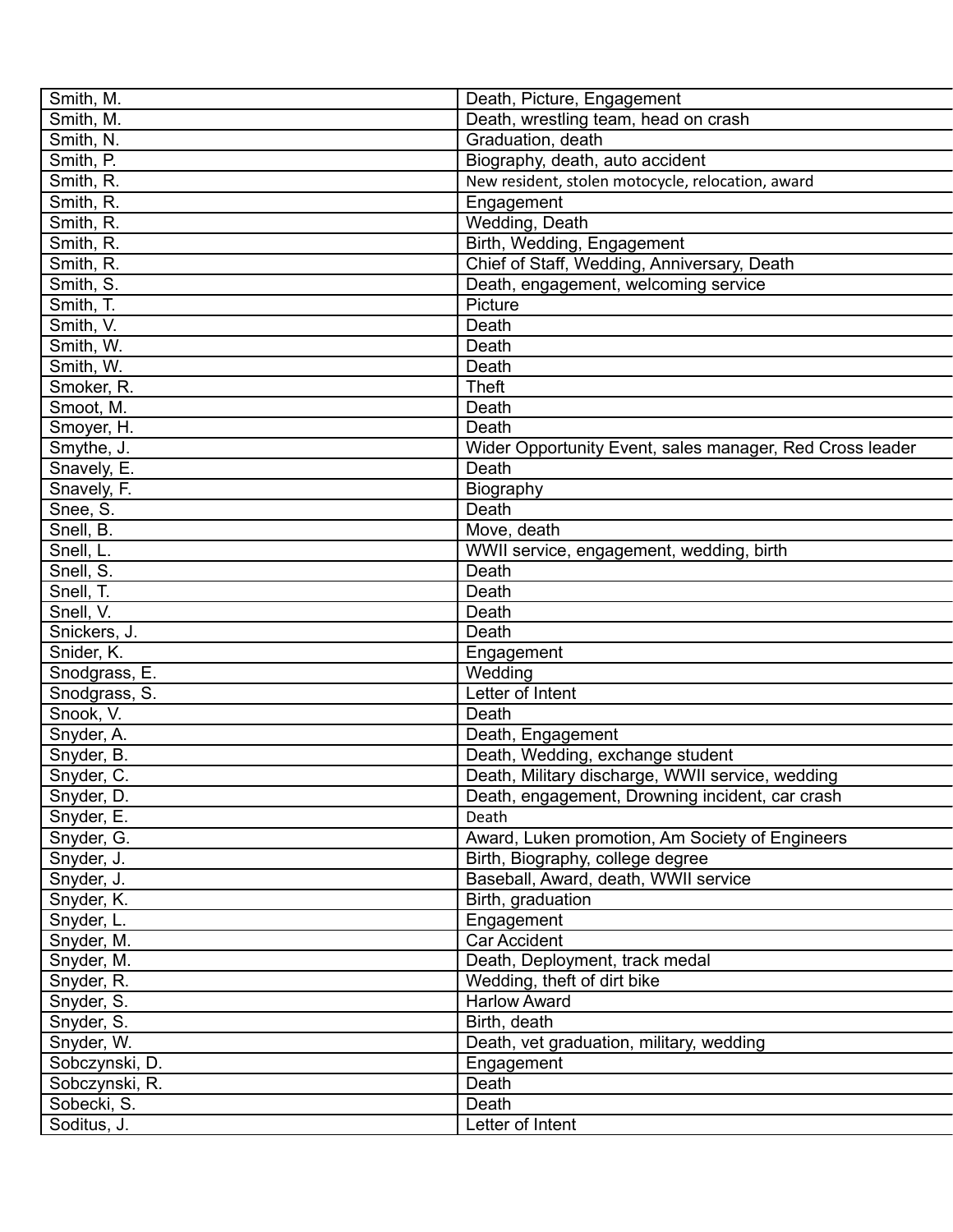| Soditus, M.                    | Death                                                 |
|--------------------------------|-------------------------------------------------------|
| Sokso, A.                      | Death                                                 |
| Sokso, C.                      | Death                                                 |
| Sokso, F.                      | Death                                                 |
| Sokso, M.                      | Death                                                 |
| Solecki, J.                    | Theft, death                                          |
| Solecki, S.                    | Death                                                 |
| Solenberger, E.                | Death                                                 |
| Sollenberger, J.               | Picture                                               |
| Sollenberger, W.               | Engagement                                            |
| Solomon, F.                    | Death                                                 |
| Solomon, R.                    | <b>Birth</b>                                          |
| Solomon, S.                    | Death                                                 |
| Somers, J.                     | Car Accident                                          |
| Sommer, R.                     | Lawsuit                                               |
| Sonneborn, N.                  | Death                                                 |
| Sontoro, K.                    | Death                                                 |
| Sonzogni, C.                   | Death                                                 |
| Sorber, M.                     | Death                                                 |
| Sorensen, J.                   | Death                                                 |
| Sorensen, M.                   | Death, theft from auto                                |
| Sorenson, P.                   | Engagement                                            |
| Sosko, C.                      | <b>Car Accident</b>                                   |
| Soto, Laura                    | Biography                                             |
| Soucek, R.                     | Photographer                                          |
| Souden, A.                     | Death                                                 |
| Souden, C.                     | Death                                                 |
| Souden, L.                     | <b>Birth</b>                                          |
| Souillard, I.                  | <b>Car Accident</b>                                   |
| Soundarajan, C.                | Biography                                             |
| South, L.                      | Photcopy of survey                                    |
| South, W.                      | Death                                                 |
| South, William                 | Creator form of color photography, premieer orchestra |
| Southerland, C.                | Wedding                                               |
|                                | Death                                                 |
| Spackman, B.<br>Spadaro, L.    | Picture                                               |
|                                | <b>Birth</b>                                          |
| Spahr, C.<br>Spakeman, Randall | Car Accident                                          |
| Spallone, P.                   |                                                       |
|                                | Employment<br>Death                                   |
| Spallone, V.                   | <b>WWII</b> service                                   |
| Spamer, G.                     |                                                       |
| Spang, N.                      | Theft, guilty plea                                    |
| Spangenberg, D.                | Graduation                                            |
| Spangler, C.                   | Biography                                             |
| Spangler, K.                   | Death, Anniversary, wedding                           |
| Spare, C.                      | Car Accident                                          |
| Spargo, J.                     | Promotion                                             |
| Spatola, J.                    | Death                                                 |
| Spatola, R.                    | Citizen of the Year                                   |
| Spaulding, C.                  | Biography                                             |
| Speakman, M.                   | Advertisement                                         |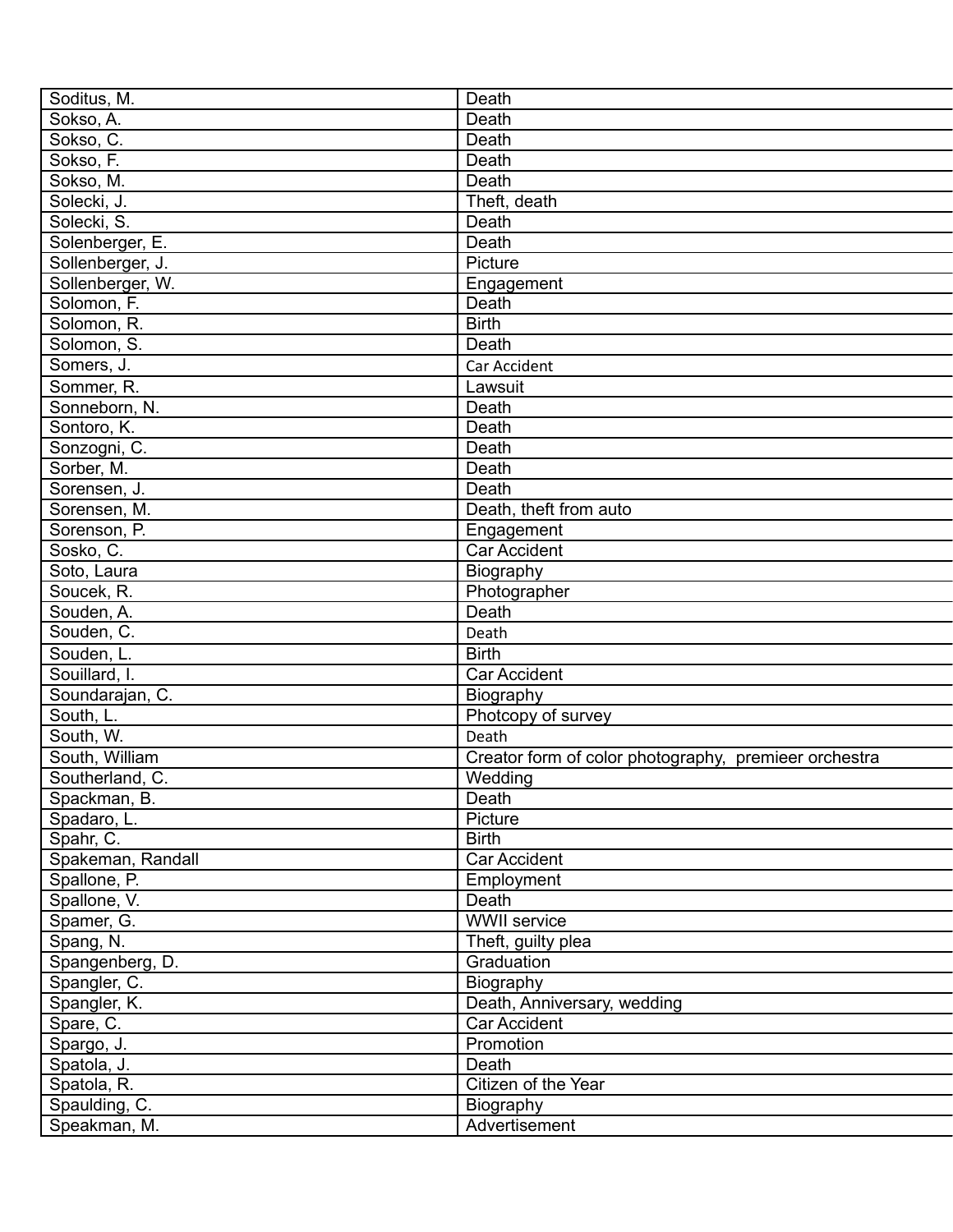| Speakman, W.       | <b>WWII Service</b>                      |
|--------------------|------------------------------------------|
| Speca, S.          | <b>Theft</b>                             |
| Specht, A.         | Death                                    |
| Speigner, E.       | Wedding                                  |
| Spence, B.         | Furlough, Death, birthday                |
| Spence, B.         | <b>WWII</b> service                      |
| Spence, H.         | Birthday                                 |
| Spence, L.         | Enlistment                               |
| Spence, R.         | Graduation, theft                        |
| Spence/Spencer, J. | Death, gong show                         |
| Spencer, C.        | Invention                                |
| Spencer, E.        | Death                                    |
| Spencer, J.        | Car Accident, WWII service               |
| Spencer, M.        | Arrest, scholarship                      |
| Spengler, G.       | Death                                    |
| Sperduti, M.       | Death                                    |
| Sperduti, S.       | Engagement                               |
| Spescha, G.        | Death                                    |
| Spiegel, C.        | Move                                     |
| Spillane, D.       | <b>Art Exhibit</b>                       |
|                    | Death                                    |
| Spilman, C.        |                                          |
| Spina, B.          | Wedding                                  |
| Spinelli, A.       | Death                                    |
| Spinler, S.        | Biography                                |
| Spishock, R.       | Death                                    |
| Spittler, B.       | <b>Art Exhibit</b>                       |
| Spittler, D.       | Wedding                                  |
| Spittler, K.       | Engagement                               |
| Spizziri, D.       | Death                                    |
| Spizziri, E.       | Death                                    |
| Spizzirri, E.      | Death                                    |
| Spokane, W.        | Arrest                                   |
| Sposato, A.        | Death                                    |
| Sposetti, M.       | <b>Birth</b>                             |
| Spoto, A.          | Death                                    |
| Spoto, M.          | Death, Election Chiropractic Association |
| Spotten, F.        | Death                                    |
| Spotten, J.        | Wedding                                  |
| Sprenkle, D.       | Death                                    |
| Sprenkle, D.       | Picture, alumni band                     |
| Spriggs, G.        | Engagement                               |
| Springer, E.       | <b>Divorce</b>                           |
| Springer, M.       | Death                                    |
| Springer, R.       | Arrest                                   |
| Springer, R.       | Wife beating, sentencing                 |
| Springer, W.       | Death                                    |
| Spritzler, J.      | Engagement                               |
| Sproul, A.         | Letter of Intent                         |
| Spyropoulos, N.    | Arrest                                   |
| Squillacioti, J.   | Engagement                               |
| Squires, G.        | Theft                                    |
|                    |                                          |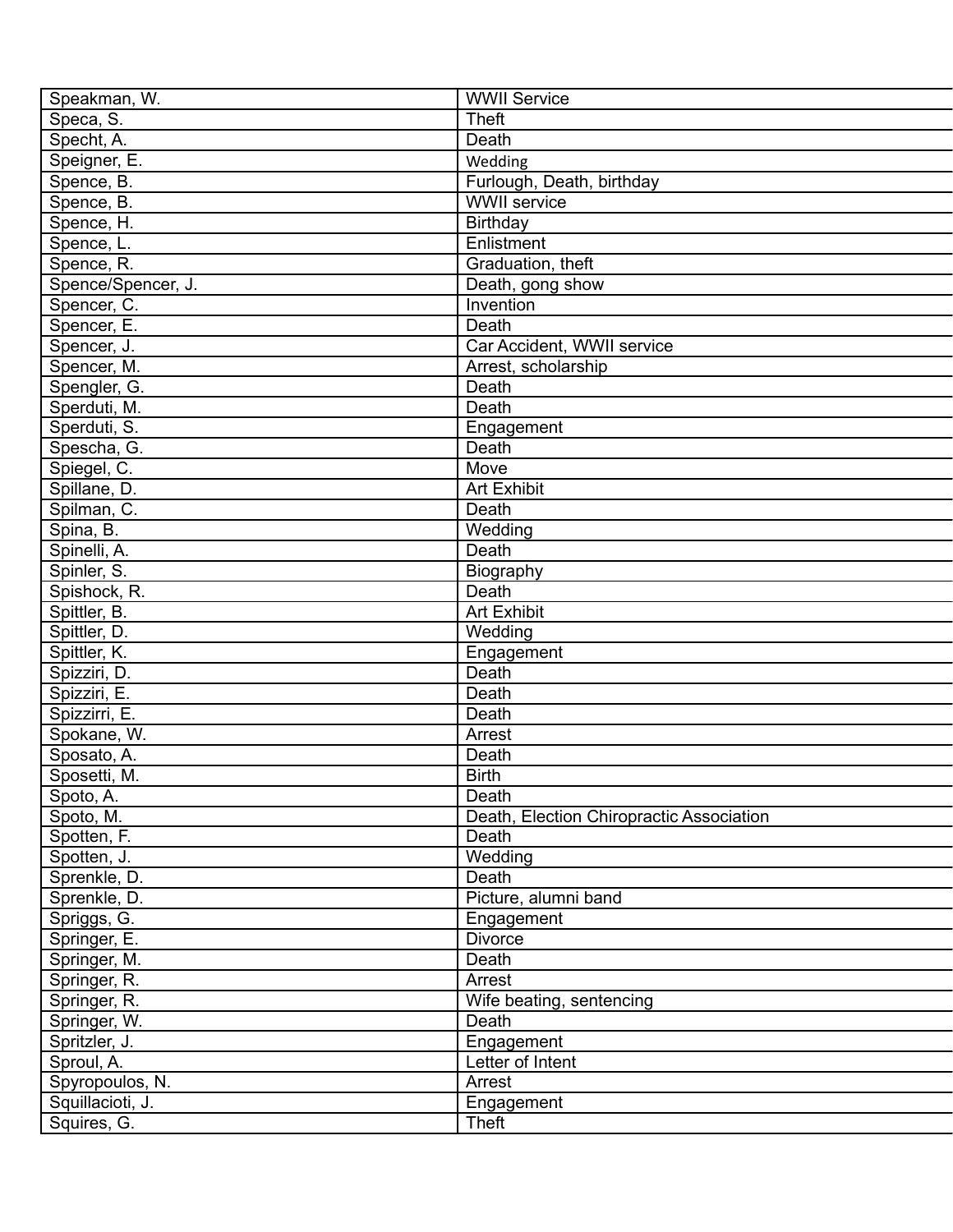| Srolis, A.             | Biography                      |
|------------------------|--------------------------------|
| St. George, J.         | Death                          |
| Stabene, E.            | Death                          |
| Stabene, S.            | Lawsuit                        |
| Stack, W.              | Engagement, Wedding            |
| Stackhouse, G.         | Death                          |
| Staggers, J.           | Death                          |
| Stahl, D.              | Nomination                     |
| Stahler, B.            | Lawsuit over polygraph         |
| Stahler, T.            | Engagement                     |
| Stalder, H.            | Death                          |
| Stalder, H.            | Transfer                       |
| Staley, B.             | Death                          |
| Stallard, B.           | Move                           |
| Stallings, E.          | Enrollment                     |
| Stallings, L.          | Move                           |
| Stampone, A.           | Engagement                     |
| Stampone, J.           | Death                          |
| Stanco, C.             | Family                         |
| Standeven, D.          | Death                          |
| Standley, A.           | Death                          |
| Standley, A.           | Death                          |
| Staneski, A.           | Wedding                        |
| Staneski, H.           | Death                          |
| Staneski, R.           |                                |
|                        | <b>Basic Training</b><br>Death |
| Stanford, L.           |                                |
| Stanford, M.           | Death                          |
| Stankiewicz, J.        | Engagement                     |
| Stanley, C.            | Death                          |
| Stanley, J.            | Death                          |
| Stanley, R.            | Death                          |
| Stanton, M.            | Death                          |
| Stapleton, E.          | Engagement                     |
| Stapleton, J.          | Death                          |
| Starkey, R.            | Scholarship                    |
| Starkman, S.           | Biography                      |
| Starliper, E.          |                                |
| Starner, E.            | Car Accident                   |
| Starr, J.              | Move                           |
| Starrett, J.           | Death                          |
| Staskin, V.            | Death                          |
| States, E.             | Death                          |
| States, G.             | Memorial Scholarship           |
| States, J.             | Death                          |
| States, O.             | Death                          |
| Statler, E.            | Death, Alumnae Day             |
| Statzell, J.           | Death                          |
| Staub, D.              | Wedding, HS bio                |
| <b>Stauffer Family</b> | Engagement                     |
| Stauffer, A.           | Scholarship                    |
| Stauffer, A.           | Death                          |
|                        |                                |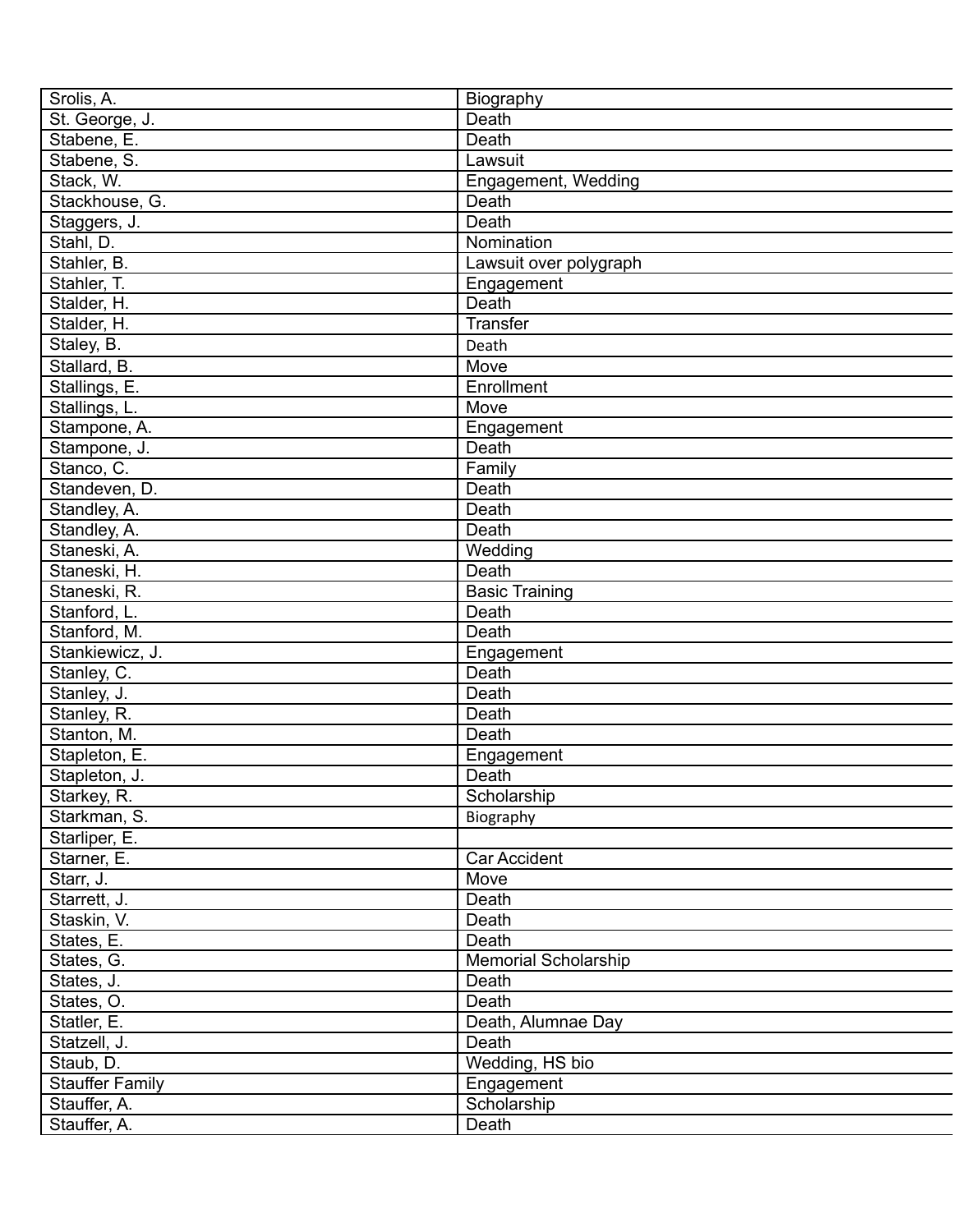| Stauffer, E.    | Engagement, Wedding, death, pres hs deans                   |
|-----------------|-------------------------------------------------------------|
| Stauffer, J.    | Death, engagement                                           |
| Stauffer, M.    | Death, design award, wedding, college graduation, paintings |
|                 | displayed                                                   |
| Stauffer, O.    | Death                                                       |
| Stauffer, P.    | Engagement, death from gunshot                              |
| Stauffer, S.    | Engagement, wedding, college office                         |
| Stauffer, W.    | Death                                                       |
| Stec, F.        | Death                                                       |
| Stec, S.        | Death                                                       |
| Stecklair, C.   | Death                                                       |
| Steel, V.       | Death                                                       |
| Steele, J.      | Death                                                       |
| Steele, K.      | Death                                                       |
| Steele, M.      | Death                                                       |
| Steele, R.      | Death                                                       |
| Steeley, J.     | Death, Math a thon                                          |
| Stefani, B.     | Death                                                       |
| Steffen, Z      | Athlete of yr, letter of intent, soccer                     |
| Steffy, E.      | Death                                                       |
| Steffy, H.      | Picture, Car Accident                                       |
| Steffy, L.      | National Expo                                               |
| Steganius, J.   | Death                                                       |
| Steganius, M.   | Engagement                                                  |
| Stehman, H.     | Death, WWII service                                         |
| Steidler, F.    | Death, with Tug McGraw                                      |
| Steidler, H.    | Engagement                                                  |
| Steidler, J.    | Biography                                                   |
| Steidler, R.    | Death                                                       |
| Steifel, H.     | WWII Service, wedding                                       |
| Steifel, M.     | <b>Roosevelt Theatre</b>                                    |
| Steigerwald, E. | Biography                                                   |
| Steimel, W.     | Death                                                       |
| Steimer, B.     | Biography                                                   |
| Steimer, C.     | Death                                                       |
| Steimer, H.     | Car Accident                                                |
| Steimer, K.     | .Death                                                      |
| Steimer, R.     | <b>Basic Training</b>                                       |
| Steinhofer, C.  | Engagement                                                  |
| Stellwagon, H.  | Death                                                       |
| Stelzle, C.     | Death                                                       |
| Stens, M.       | Engagement                                                  |
| Stephan, R      | Death                                                       |
| Stephens, C.    | Biography                                                   |
| Stephens, J.    | Engagement, nursing graduation                              |
| Stephenson, B.  | Death                                                       |
| Stephenson, K.  | Gymnast, Olympic hopes                                      |
| Stephenson, W.  | Death                                                       |
| Stergin, I.     | Death                                                       |
| Stergin, P.     | Death                                                       |
| Stern, A.       | <b>Birth</b>                                                |
|                 |                                                             |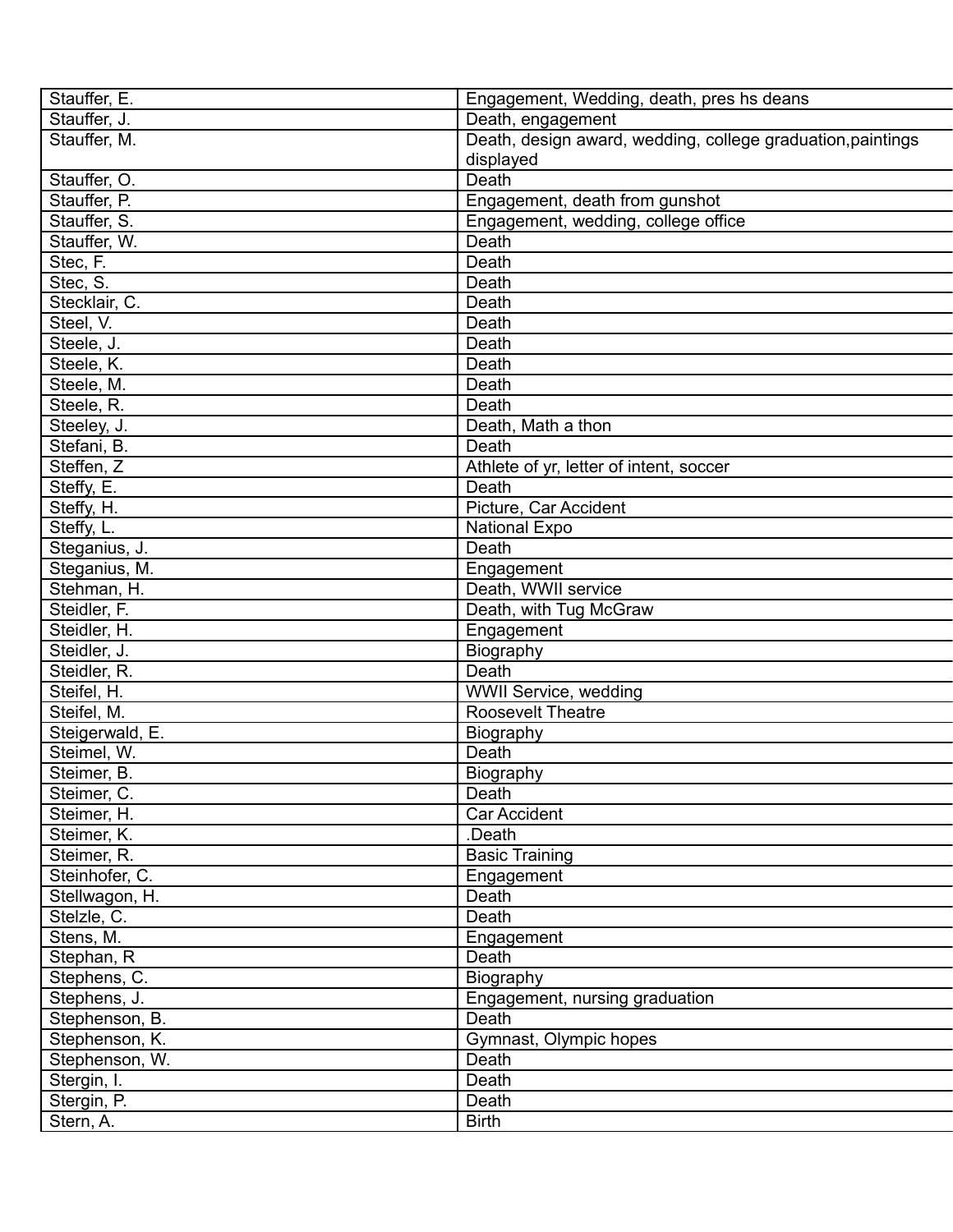| Stern, B.               | Engagement                                              |
|-------------------------|---------------------------------------------------------|
| Stern, E.               | Death, deer hunt                                        |
| Stern, E.               | <b>WWII Service</b>                                     |
| Stern, G.               | Engagement                                              |
| Stern, J.               | <b>Death</b>                                            |
| Stern, M.               | Death, auto accident, WAVES                             |
| Stern, R.               | Death                                                   |
| Stern, S.               | Graduation                                              |
| Steven, K.              | Wedding                                                 |
| Stevens, A.             | Wedding                                                 |
| Stevens, C.             | Engagement, death, burglary                             |
| Stevens, G.             | Death                                                   |
| Stevens, J.             | Death, Wedding                                          |
| Stevens, K.             | Firefighter of the Week                                 |
| Stevens, M.             | Letter of Intent                                        |
| Stevens, R.             | Death                                                   |
| Stevens, R.             | Biography                                               |
| Stevens, W.             | Biography                                               |
| Stevenson-Panchisin, S. | Death                                                   |
| Stevenson, C.           | Death                                                   |
| Stevenson, G.           | Death                                                   |
| Stevenson, J.           | Death                                                   |
| Stevenson, L.           | <b>Birth</b>                                            |
| Stevenson, M.           | Death                                                   |
| Steward, O.             | Biography                                               |
| Steward, T.             | Death                                                   |
| Stewart, B.             | Death, new resident                                     |
| Stewart, C.             |                                                         |
| Stewart, C.             | Death, college graduation<br><b>Birth</b>               |
|                         |                                                         |
| Stewart, H.             | Arrest                                                  |
| Stewart, J.             | Engagement, death, WWII service                         |
| Stewart, L.             | Party, death                                            |
| Stewart, M.             | <b>Estate Notice</b>                                    |
| Stewart, P.             | Death                                                   |
| Stewart, R.             | <b>Car Accident</b>                                     |
| Stewart, S.             | Cycle theft, move                                       |
| Stiefel, H.             | Wedding, college, birthday, WWII service                |
| Stiffler, R.            | Death                                                   |
| Stiles, S.              | <b>Birth</b>                                            |
| Stillwagon, A.          | Death                                                   |
| Stillwell, A.           | Death                                                   |
| Stillwell, N.           | <b>Theft</b>                                            |
| Stimson, D.             | Graduation                                              |
| Stimson, W.             | Death                                                   |
| Stine, C.               | Engagement                                              |
| Stine, D.               | Death, engagement, wedding, birth, World War II service |
| Stine, E.               | Wedding                                                 |
| Stine, G.               | Death, property sale                                    |
| Stine, J.               | Death                                                   |
| Stine, L.               | Arrest                                                  |
| Stine, M.               | Death                                                   |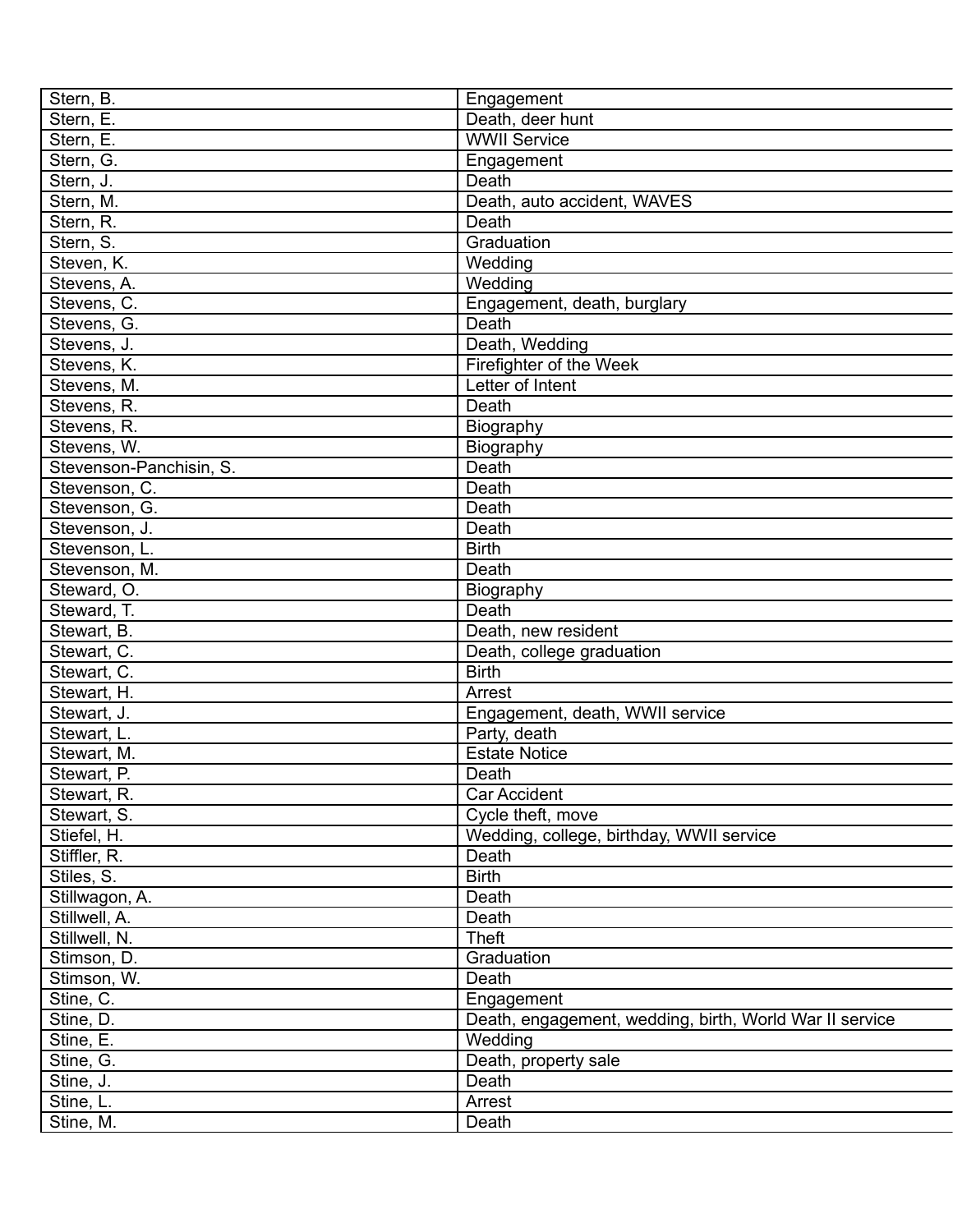| Stine, R.       | Death                                   |
|-----------------|-----------------------------------------|
| Stine, T.       | Death                                   |
| Stine, V.       | Death                                   |
| Stinedurf, G.   | Wedding                                 |
| Stinedurf, L.   | Death                                   |
| Stineman, J.    | Death                                   |
| Stineman, K.    | Wedding, Engagement                     |
| Stinson, D.     | Death                                   |
| Stinson, G.     | Death                                   |
| Stinson, J.     | Picture, Wedding, Death                 |
| Stinson, R.     | Death                                   |
| Stiteler, A.    | Candidacy                               |
| Stiteler, E.    | Death                                   |
| Stitson, D.     | Death                                   |
| Stocker, D.     | Accident                                |
| Stocker, P.     | Death                                   |
| Stockhausen, C. | Biography                               |
| Stockl, E.      | Death                                   |
| Stockley, W.    | Wedding                                 |
| Stockton, P.    | Death                                   |
| Stockton, W.    | Death                                   |
| Stoltzfus, B.   | Death                                   |
| Stoltzfus, H.   | Wedding                                 |
| Stoltzfus, V.   | Death                                   |
| Stona, P.       | Death                                   |
| Stone, H.       | Death                                   |
| Stone, M.       | Death, sentencing                       |
| Stone, M.       | Arrest                                  |
| Stoner, D.      | Death                                   |
| Stoner, I.      | <b>Birth</b>                            |
| Stoner, L.      | Engagement, wedding                     |
| Stoner, T.      | Death, auto accident                    |
| Stoner, T.      | Retirement, Wedding                     |
| Stonewall, J.   | Military                                |
| Stonewall, R.   | <b>Birth</b>                            |
| Stonewall, R.   | Birth, long jump                        |
| Stong, H.       | Engagement                              |
| Stong, J.       | Death                                   |
| Stong, T.       | Air Medal, West Point cadet, military   |
| Stopera, M.     | Death                                   |
| Storey, E.      | Engagement                              |
| Stork, M.       | Move                                    |
| Storm, B.       | Biography                               |
| Stott, J.       | Chairman                                |
| Stoudt, A.      | Death                                   |
| Stoudt, C.      | Death                                   |
| Stoudt, E.      | Death, wedding, WWII service, air medal |
| Stoudt, E.      | Death                                   |
| Stoudt, R.      | Move                                    |
| Stoudt, S.      | Car Accident                            |
|                 |                                         |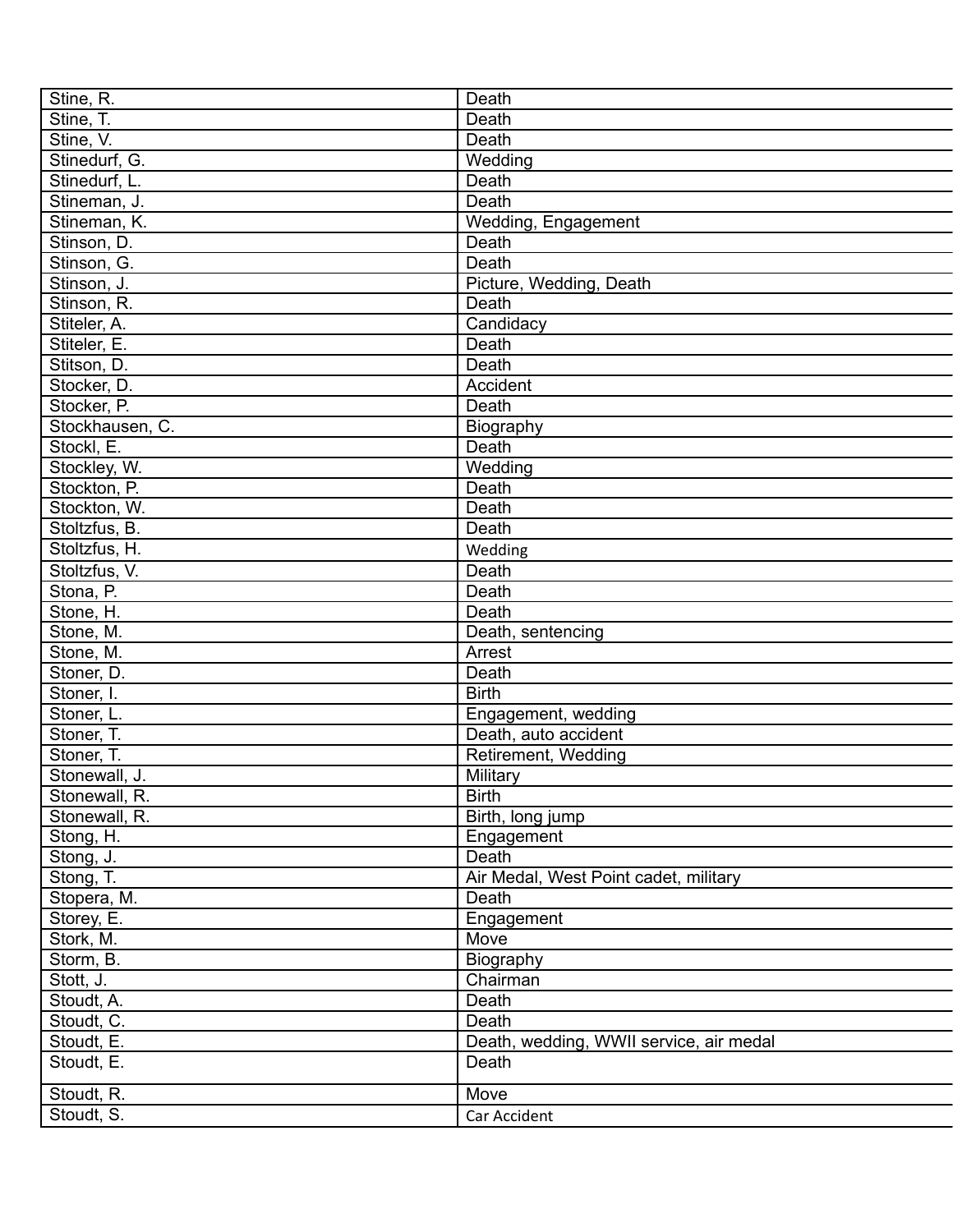| Stoudt, V.      | Death                                         |
|-----------------|-----------------------------------------------|
| Stouff, C.      | Death                                         |
| Stouff, J.      | <b>Birth</b>                                  |
| Stouff, L.      | Death                                         |
| Stouff, M.      | Death                                         |
| Stough, V.      | Death                                         |
| Stout, S.       | Death                                         |
| Stoviak, R.     | Death                                         |
| Stranere, B.    | Death, theft                                  |
| Stranere, E.    | Death                                         |
| Stranere, J.    | <b>Birth</b>                                  |
| Stranere, V.    | Biography                                     |
| Strauber, N.    | Wedding                                       |
| Strauss, A.     | Biography                                     |
| Strawbridge, J. | <b>Military Training</b>                      |
| Strawsnyder, D. | Death                                         |
| Strawsnyder, R. | Death                                         |
| Strawsnyder, W. | Appointment, returnn from overseas after WWII |
| Street, E.      | Engagement                                    |
| Street, E.      | Death                                         |
| Street, J.      | Death, auto accident                          |
| Street, P.      | Nomination                                    |
| Streidler, S.   | Biography                                     |
| Streleckis, P.  | Engagement, Wedding                           |
| Stretch, E.     | Death                                         |
| Stretch, J.     | Death                                         |
| Stretch, R.     | Death                                         |
| Strickland, S.  | Death                                         |
| Strigo, R.      | Wedding                                       |
| Strigo, R.      | Death                                         |
| Strimpler, M.   | Engagement                                    |
| Stringer, B.    | Wedding                                       |
| Stringer, C.    | Death                                         |
| Stringer, E.    | Death                                         |
| Stringer, F.    | Birth, WWII service                           |
| Stringer, J.    | Arrest, paternity suit                        |
| Stringer, J.    | Car Accident                                  |
| Stringer, L.    | Car Accident                                  |
| Strock, C.      | <b>Birth</b>                                  |
| Strogan, S.     | Retirement                                    |
| Strohl, L.      | Move                                          |
| Stroman, K.     | Death                                         |
| Strommer, J.    | wrestling                                     |
| Strong, F.      | Death                                         |
| Strong, H.      | Death                                         |
| Strouse, E.     | Death, Baptist Church                         |
| Strouse, F.     | Selection                                     |
| Strouse, W.     | Wedding                                       |
| Strouth, A.     | Death                                         |
| Strouth, E.     | Engagement                                    |
| Strouth, K.     | Engagement                                    |
|                 |                                               |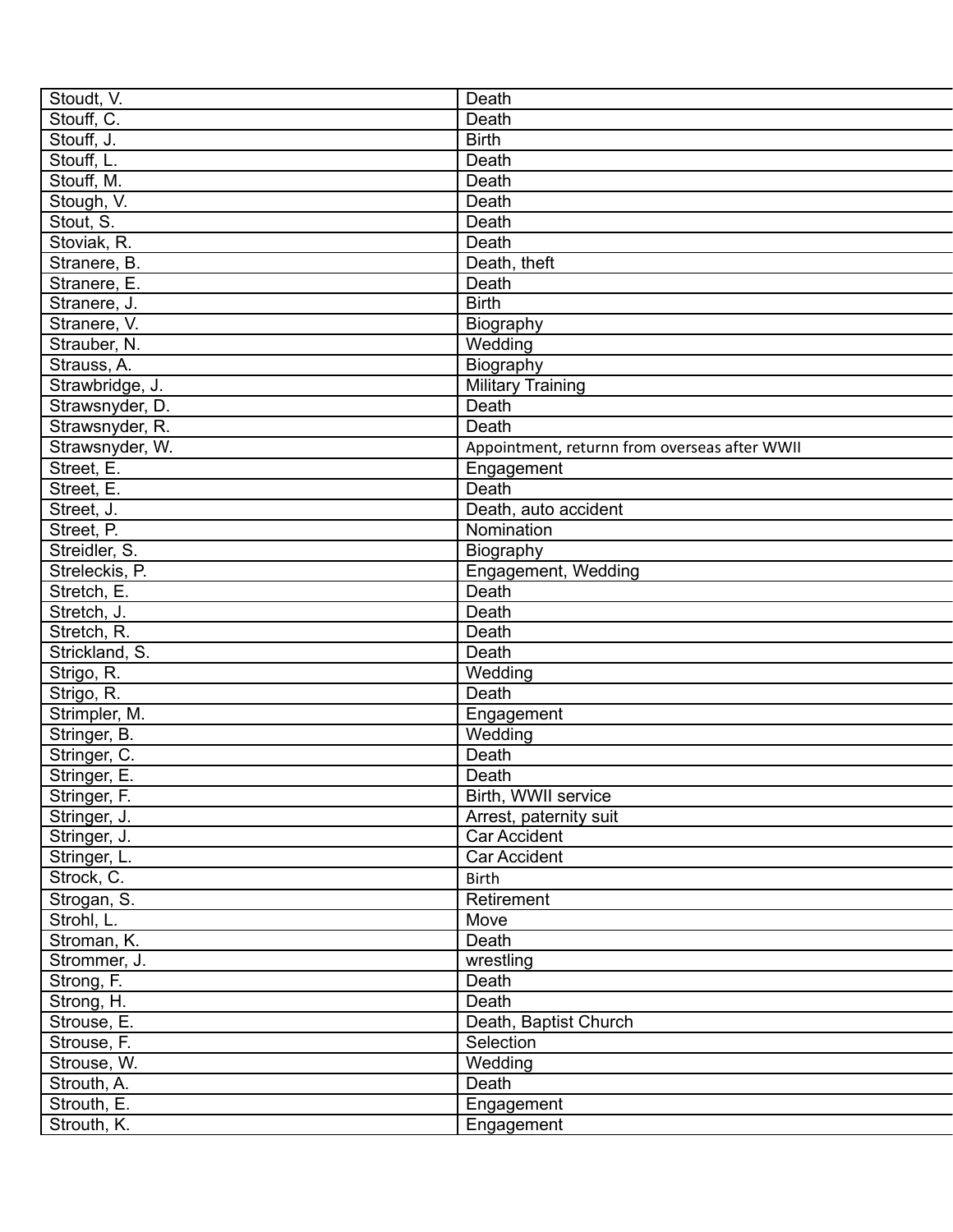| Strouth, M.            | Death                                                                 |
|------------------------|-----------------------------------------------------------------------|
| Struble, M.            | Death                                                                 |
| Struder, K.            | Engagement                                                            |
| Strum, R.              | Theft, death                                                          |
| Strunack, C.           | Reassignment                                                          |
| Strunack, F.           | Birth, welder                                                         |
| Strycharz, A.          | Death                                                                 |
| Stuart, J.             | Death                                                                 |
| Stuart, W.             | Hospitalization                                                       |
| Stubblebine, J.        | Death                                                                 |
| Stueve, K.             | Championship                                                          |
| Stull, B.              | Firefighter of the Week                                               |
| Stull, W.              | Death                                                                 |
| Stullken, K.           | Military                                                              |
| Stump, V.              | <b>Property Sale</b>                                                  |
| Stunzi, J.             | Death                                                                 |
| Sturdivant, B.         | Death                                                                 |
| Sturgeon, M.           | Death                                                                 |
| Sturges, S.            | Death, player of week                                                 |
| Stutt, J.              | 25 <sup>th</sup> anniversary, property sale                           |
| Styer, C.              | Attorney ad, Chester Cty Bar, birth, track star                       |
|                        | Death                                                                 |
| Styer, D.<br>Styer, F. | Death                                                                 |
|                        |                                                                       |
| Styer, H.              | Navy Acceptance                                                       |
| Styer, H.              | Military Leave, military promotion<br>Death                           |
| Styer, I.              |                                                                       |
| Styer, J.              | Dairy sale, wedding, 25 <sup>th</sup> anniversary, barn fire<br>Death |
| Styer, L.              |                                                                       |
| Styer, M.              | Arrest, death<br>Theft, death                                         |
| Styer, M.              |                                                                       |
| Styer, R.              | Theft, auto accident, college graduation                              |
| Styer, S.              | Engagement, college chorus, college graduation                        |
| Styer, V.              | Death                                                                 |
| Styer, W.              | Death, Anniversary, theft, dairy sale                                 |
| Styer, W.              | Wedding                                                               |
| Styles, R.             | Engagement                                                            |
| Suber, T.              | Biography, basketball star                                            |
| Sugzdunis, E.          | Lawsuit                                                               |
| Suleski, D.            | Death                                                                 |
| Sullivan, A.           | <b>Student Tour Guide</b>                                             |
| Sullivan, B.           | Engagement                                                            |
| Sullivan, E.           | Death                                                                 |
| Sullivan, J.           | Biography                                                             |
| Sullivan, K.           | Engagement, move                                                      |
| Sullivan, M.           | Death, birth                                                          |
| Sullivan, R.           | New resident, death                                                   |
| Sullivan, S.           | Wedding                                                               |
| Sullivan, T.           | Death, Military Leave, Promotion                                      |
| Sullivan, W.           | Death                                                                 |
| Summers, A.            | WWII service, 35 <sup>th</sup> anniversary                            |
| Summers, B.            | Appointment                                                           |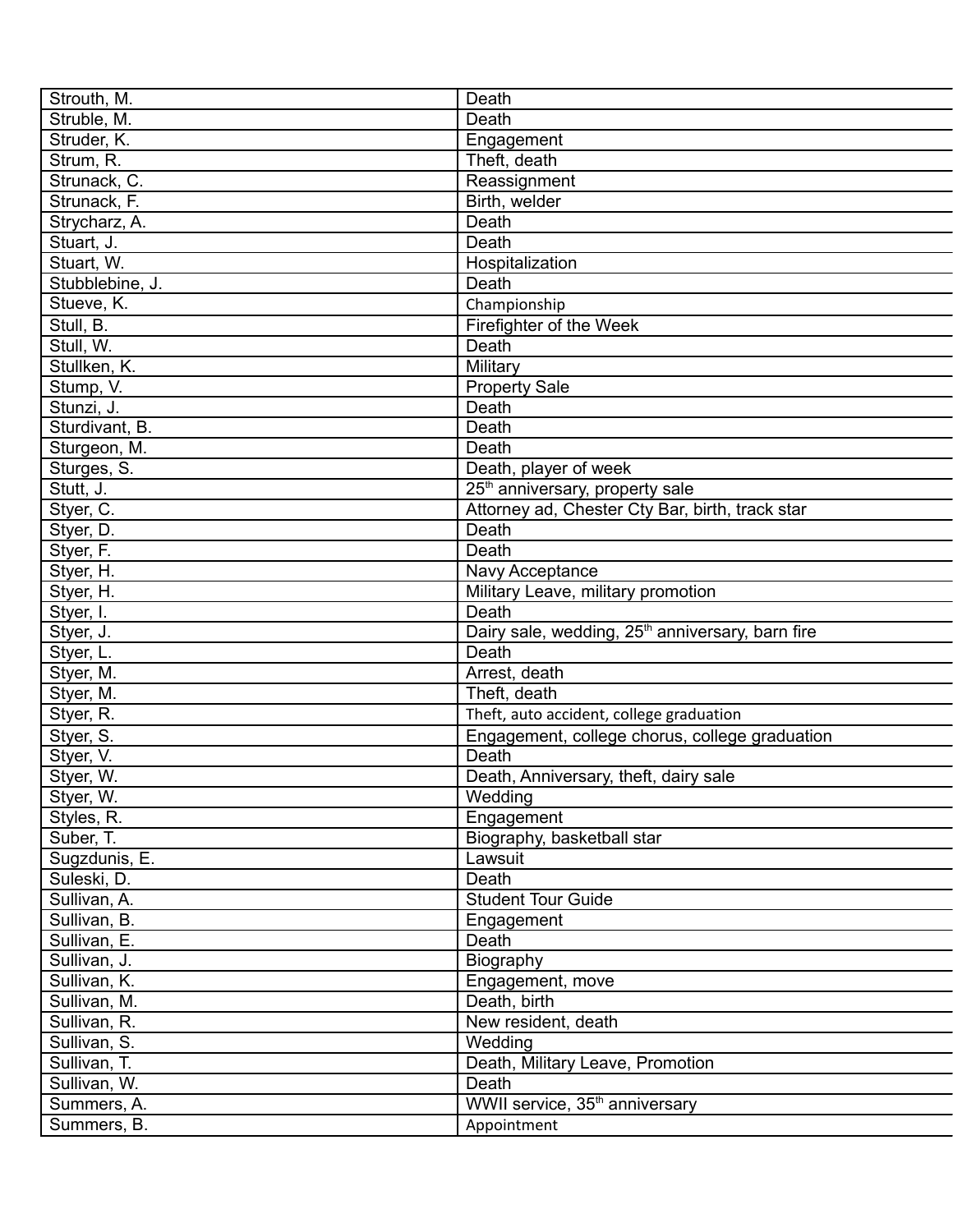| Summers, C.    | Death                                                 |
|----------------|-------------------------------------------------------|
| Summers, D.    | Wedding, Death                                        |
| Summers, E.    | Wedding, assault                                      |
| Summers, F.    | Wedding, WWII service                                 |
| Summers, F.    | Death, Military Leave, Promotion, birth               |
| Summers, H.    | Death                                                 |
| Summers, J.    | Engagement, Superintendent's List                     |
| Summers, K.    | Death                                                 |
| Summers, L.    | Death                                                 |
| Summers, M.    | Death                                                 |
| Summers, R.    | Coordinator                                           |
| Super, W.      | Engagement                                            |
| Suplee, M.     | Death, 100 <sup>th</sup> Birthday, interview, suicide |
| Supplee, C.    | Engagement                                            |
| Supplee, D.    | <b>Birth</b>                                          |
| Supplee, G.    | Death, engagement, shower                             |
| Supplee, J.    | Death                                                 |
| Supplee, M.    | Death                                                 |
| Supplee, M.    | Birthday                                              |
| Supplee, R.    | Death                                                 |
| Supplee, W.    | <b>Birth</b>                                          |
| Surace, J.     | Death                                                 |
| Susman, E.     | Death, invite to Egypt                                |
|                | Death                                                 |
| Suter, H.      |                                                       |
| Suter, J.      | Death                                                 |
| Sutor, H.      | Death                                                 |
| Sutter, A.     | Biography                                             |
| Sutter, H.     | Death                                                 |
| Sutter, R.     | Wedding                                               |
| Sutton, B.     | Death                                                 |
| Sutton, H.     | Death                                                 |
| Suver, J.      | Engagement                                            |
| Swack, C.      | Wedding                                               |
| Swanenburg, J. | Wedding                                               |
| Swank, J.      | Advertisement, death                                  |
| Swank, P.      | <b>Birth</b>                                          |
| Swank, W.      | Death                                                 |
| Swarm, C.      | Death                                                 |
| Swarm, M.      | Engagement                                            |
| Swarm, S.      | Death                                                 |
| Swarner, A.    | Engagement                                            |
| Swarner, F.    | Engagement, Wedding                                   |
| Swarner, H.    | Deployment                                            |
| Swarner, J.    | Death, property sale, move, inquest                   |
| Swarner, J.    | <b>WWII</b> service                                   |
| Swarner, L.    | Wedding, engagement, auto accident, grand jury        |
| Swarner, M.    | Military promotion, death                             |
| Swarner, P.    | Letter of Intent                                      |
| Swarner, S.    | Engagement                                            |
| Swartz, H.     | Dean's list, letter of intent                         |
| Swartz, H.     | Death                                                 |
|                |                                                       |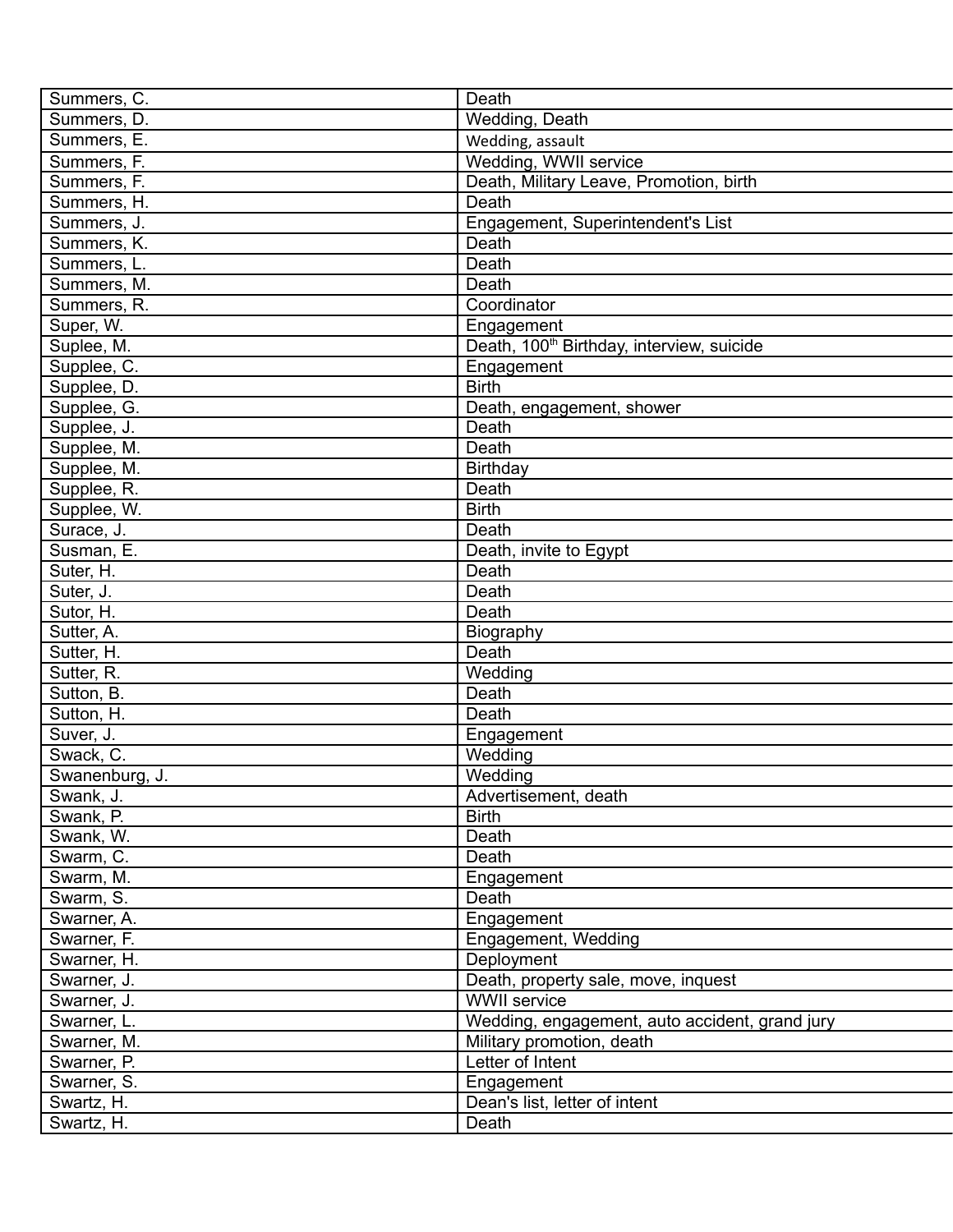| Swartzlander, S.       | Wedding                                       |
|------------------------|-----------------------------------------------|
| Swavely, D.            | Death                                         |
| <b>Swayne Family</b>   | Death                                         |
| Swayze, A.             | Death                                         |
| Sweat, L.              | Death                                         |
| Sweed, J.              | Biography                                     |
| Sweeney, A.            | Death                                         |
| Sweeney, D.            | <b>Theft</b>                                  |
| Sweeney, E.            | Death                                         |
| Sweeney, G.            |                                               |
| Sweeney, H.            | Death                                         |
| Sweeney, J.            | EngagementDeath                               |
| Sweeney, J.            | <b>Basic Training</b>                         |
| Sweeney, M.            | Death, Military, lawsuit                      |
| Sweeney, N.            | Sales Associate                               |
| Sweeney, R.            | Wedding                                       |
| Sweeney, S.            | Naval Academy                                 |
| Sweeney, W.            | Move                                          |
| Sweezey, M.            | Firefighter of the Week                       |
| Sweezey, R.            | Death                                         |
| Sweisfurth, J.         | Death                                         |
| Swenson, D.            |                                               |
|                        | Engagement<br>Death                           |
| Swett, M.              | Death                                         |
| Swett, R.<br>Swift, E. | Death                                         |
|                        |                                               |
| Swimm, D.              | Associate's Degree, college lacrosse          |
| Swimm, R.              | Death                                         |
| Swimm, S.              | Death                                         |
| Swindin, D.            | Death                                         |
| Swindin, J.            | Engagement                                    |
| Swindin, N.            | Death                                         |
| Swinehart, L.          | Death                                         |
| Swinehart, R.          | Anniversary                                   |
| Swisher, A.            | Death                                         |
| Swisher, F.            | Birth, Wedding anniversary, property purchase |
| Swisher, F.            | Engagement, Death                             |
| Swisher, G.            | Engagement                                    |
| Swisher, H.            | Wedding                                       |
| Swisher, L.            | <b>Theft</b>                                  |
| Swisher, T.            | Death                                         |
| Swisher, T.            | <b>Birth</b>                                  |
| Switch, C.             | Death                                         |
| Switzer, D.            | Death                                         |
| Switzer, J.            | Death                                         |
| Swords, M.             | Biography                                     |
| Swords, W.             | Death                                         |
| Swoyer, P.             | Death                                         |
| Swymer, N.             | Engagement                                    |
| Sylvester, F.          | Death                                         |
| Sylvester, G.          |                                               |
| Symmonds, R.           | <b>Basic Training</b>                         |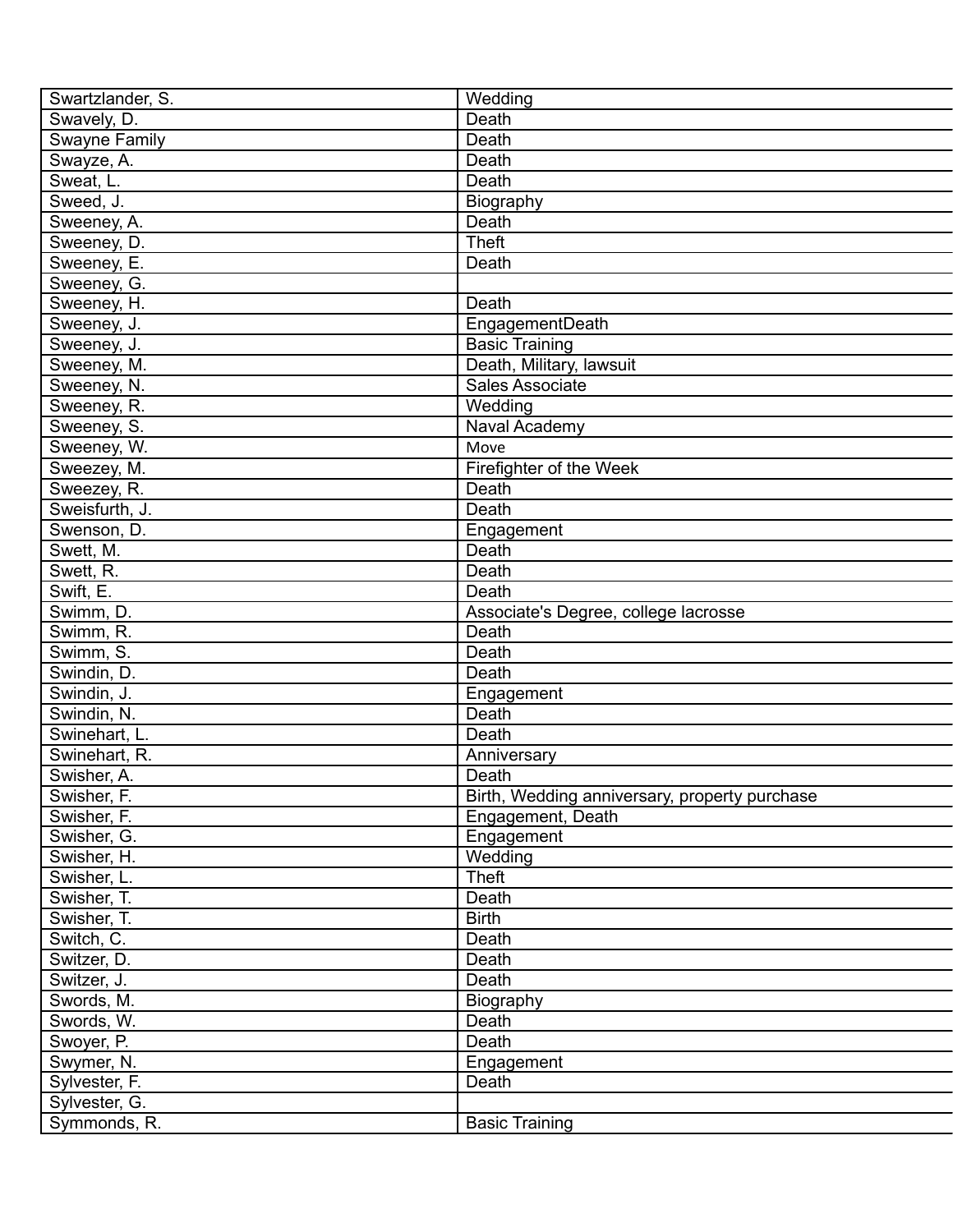| Szafas, A.            | Death                                         |
|-----------------------|-----------------------------------------------|
| Szafran, K.           | Death                                         |
| Szarewicz, L.         | Engagement                                    |
| Szegda, P.            | Death                                         |
| Szell, J.             | Death                                         |
| Szep, E.              | Move                                          |
| Szilagyi, L.          | Death                                         |
| Tabas Family          | Death                                         |
| Tabatschkow, P.       | Death                                         |
| Tacconelli, F.        | Engagement                                    |
| <b>Taggert Family</b> | House fire deaths                             |
| Taggert, N.           | Death                                         |
| Tagland, B.           | Dean's List                                   |
| Tagliamonte, L.       | Death                                         |
| Tait, W.              | Death                                         |
| Talamonti, J.         | <b>Theft</b>                                  |
| Talbert, B.           | Award                                         |
| Talbot, W.            | Engagement, apt breakin                       |
| Taliercio, S.         | Scam                                          |
| Taliercio, V.         | Death                                         |
| Talierco, B.          | Wedding                                       |
| Talierco, E.          | Appointment, military promotion, WWII service |
| Talierco, E.          | Transfer                                      |
| Talierco, E.          | Death, jet plane pilot, WWII seervice         |
| Talierco, J.          | Engagement                                    |
| Talierco, J.          | Biography, death, award from Italy, bar exam  |
| Talierco, L.          | Death                                         |
| Talierco, P.          | Engagement                                    |
| Tallardi, R.          | Death                                         |
| Talley, A.            | Death                                         |
| Talley, R.            |                                               |
| Talnack, R.           | Engagement<br>Death                           |
| Talucci, A.           | Death, lawsuit, murder charge                 |
| Talucci, C.           |                                               |
|                       | Engagement                                    |
| Talucci, F.           | Death                                         |
| Talucci, G.           | Death                                         |
| Talucci, H.           | Arrest                                        |
| Talucci, J.           | Death                                         |
| Talucci, J.           | Death                                         |
| Talucci, J.           | Wedding                                       |
| Talucci, J.           | Engagement, wedding                           |
| Talucci, M.           | Wedding, navy enlistment                      |
| Talucci, N.           | Engagement                                    |
| Talucci, O.           | Death, WWII service                           |
| Talucci, R.           | Deaths, wedding, auto accident                |
| Talucci, V.           | Biography                                     |
| Tanner, A.            | Engagement, Wedding                           |
| Tansey, C.            | Death                                         |
| Tantala, D.           | Death                                         |
| Tantala, J.           | Appointment                                   |
| Tantala, R.           | Engagement                                    |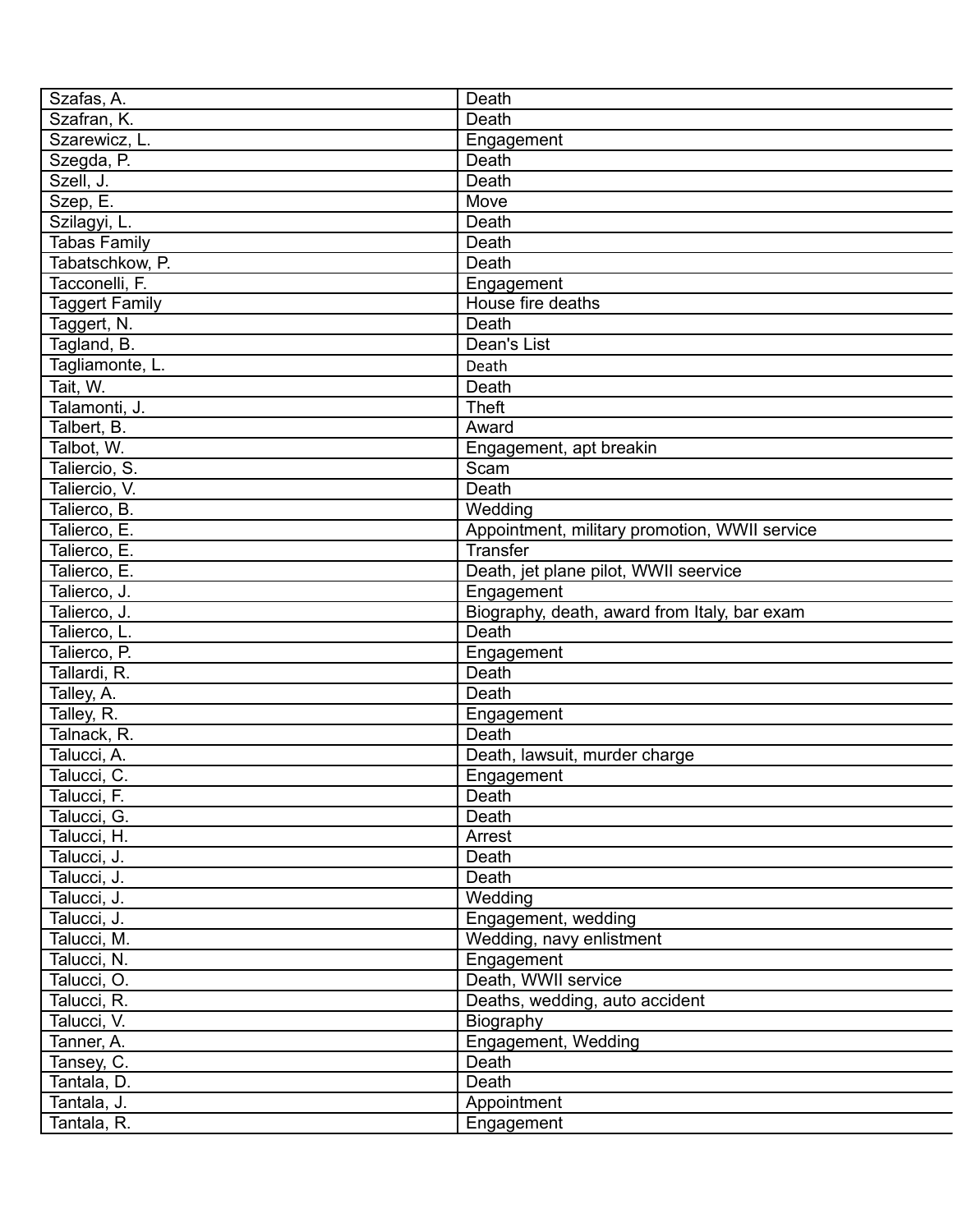| Tappe, J.            | Death, Election                                           |
|----------------------|-----------------------------------------------------------|
| Tarasca, A.          | Move                                                      |
| Tarasca, J.          | <b>Birth</b>                                              |
| Taraschi, A.         | Wedding, councilman                                       |
| Taraschi, A.         | Award, death, politics, engagement, WWII service, college |
|                      | award, wedding, college grad                              |
| Taraschi, C.         | Birth, Death                                              |
| Taraschi, F.         | Death                                                     |
| Taraschi, J.         | Car Accident                                              |
| Taraschi, L.         | Engagement                                                |
| Taraschi, M.         | Car Accident                                              |
| Taraschi, P.         | Engagement, wedding, death                                |
| Taraschi, V.         | Picture                                                   |
| Tarka, S.            | Death                                                     |
| Tarlecki, K.         | Picture                                                   |
| Tarlecki, R.         | Engagement                                                |
| Tarlecky, B.         |                                                           |
| Tarlecky, H.         | Wedding                                                   |
| Tarloff, S.          | Arrest                                                    |
| Tasher, S.           | Death, Wedding                                            |
| Tate, E.             | Engagement                                                |
| Tauscher, T.         |                                                           |
|                      | Biography                                                 |
| Tauss, P.            | Death                                                     |
| <b>Taylor Family</b> | Death                                                     |
| Taylor, A.           | Death                                                     |
| Taylor, C.           | Death, marriage, college graduation                       |
| Taylor, D.           | Death                                                     |
| Taylor, E.           | Engagement, Death                                         |
| Taylor, F.           | Death                                                     |
| Taylor, G.           | Wedding, college graduation                               |
| Taylor, H.           | Death, Marriage                                           |
| Taylor, J.           | Death, engagement, U S Naval Academy                      |
| Taylor, Josephine    | Hall of Fame biography                                    |
| Taylor, K.           | Death                                                     |
| Taylor, M.           | Death, Engagement, race, arrest                           |
| Taylor, N.           | Death                                                     |
| Taylor, R.           | Death, move                                               |
| Taylor, R.           | Death, minister installation                              |
| Taylor, S.           | Arrest, Wedding                                           |
| Taylor, T.           | Engagement                                                |
| Taylor, T.           | Wedding                                                   |
| Taylor, V.           | Engagement                                                |
| Taylor, V.           | Engagement, wedding man tasered                           |
| Taylor, W.           | Fire                                                      |
| Taylor, Z.           | Death                                                     |
| Teague, S.           | Car Accident                                              |
| Teare, P.            | Engagement                                                |
| Tecce, J.            | Biography                                                 |
| Tedeschi, J.         | Engagement                                                |
| Teichman, R.         | Wedding                                                   |
| Teitelman, K.        | Wedding                                                   |
|                      |                                                           |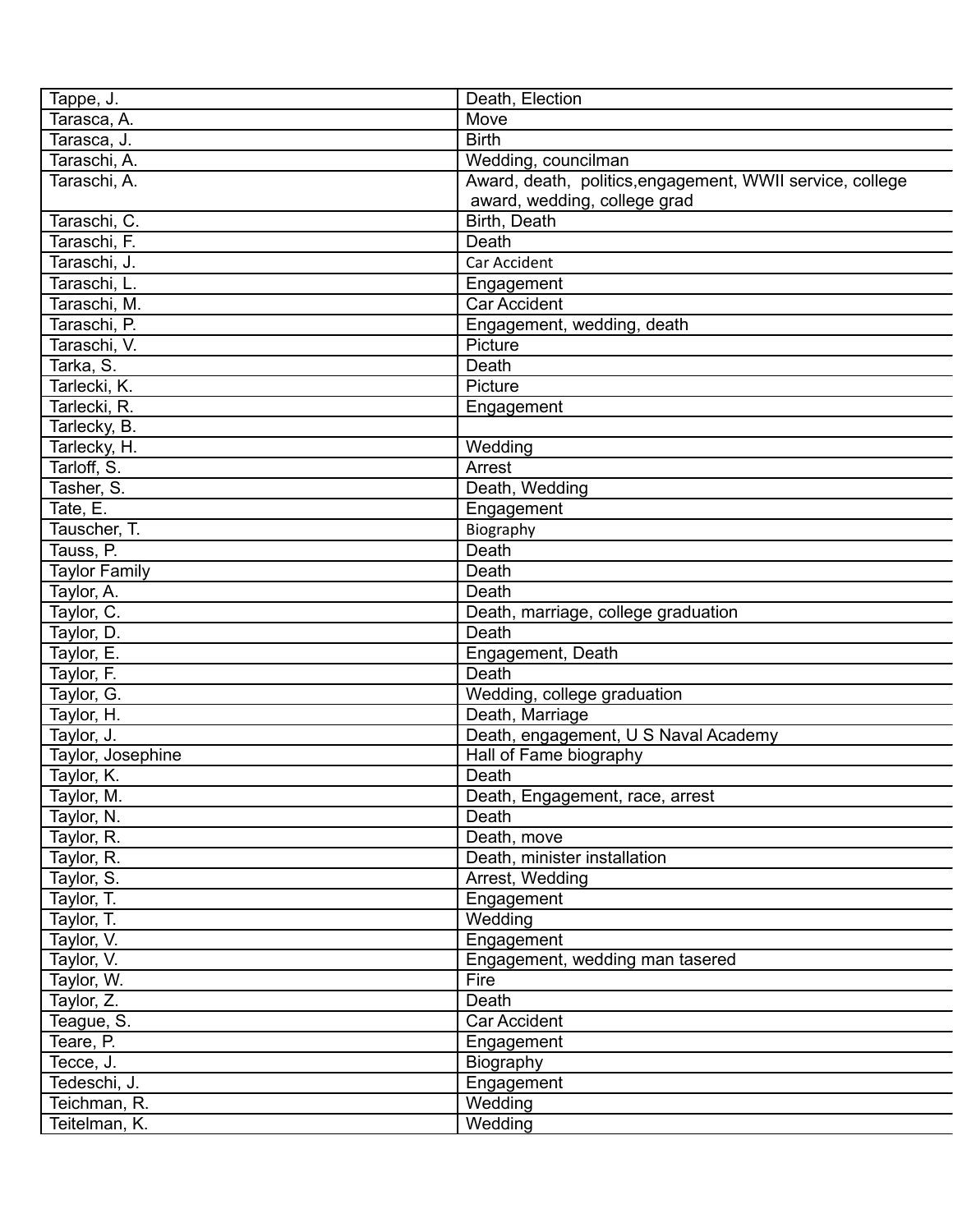| Telepchak, K.                | Arrest                                                                 |
|------------------------------|------------------------------------------------------------------------|
| Telfer, R.                   | Pledge                                                                 |
| Temple, C.                   | Death                                                                  |
| Temple, E.                   | <b>Public Auction</b>                                                  |
| Temple, H.                   | <b>Public Auction</b>                                                  |
| Temple, J.                   | Invention                                                              |
| Templin, A.                  | <b>Air Medal</b>                                                       |
| Templin, M.                  | Death                                                                  |
| Templin, M.                  | Death                                                                  |
| Templin, R.                  | WWII service, air medal                                                |
| Ten-Hoopen, R.               | Death                                                                  |
|                              | Honors                                                                 |
| TenHoopen, P.<br>Tennant, W. |                                                                        |
|                              | Engagement<br>Death                                                    |
| Teoulides, M.                |                                                                        |
| Terramin, D.                 | Death, fatal rr accident                                               |
| Terramin, N.                 | <b>Theft</b>                                                           |
| Terramin, Q.                 | Death                                                                  |
| Terramin, T.                 | Engagement                                                             |
| Terriman, J.                 | Wedding                                                                |
| Terriman, M.                 | Picture                                                                |
| Terriman, R.                 | Engagement, death                                                      |
| Terry, A.                    | Death                                                                  |
| Terry, G.                    | <b>Car Accident</b>                                                    |
| Terry, J.                    | <b>Birth</b>                                                           |
| Terry, M.                    | Engagement                                                             |
| Terry, W.                    | Death                                                                  |
| Teti, C.                     | <b>Birth</b>                                                           |
| Teti, J.                     | Arrest                                                                 |
| Teti, L.                     | Biography                                                              |
| Teti, T.                     | Biography                                                              |
| Tetzlaff, I.                 | Death                                                                  |
| Tevvepauch, J.               | Arrest                                                                 |
| Thach, R.                    | Death                                                                  |
| Thackeray, J.                | Wedding                                                                |
| Thames, J.                   | <b>Study Abroad</b>                                                    |
| Thatcher, K.                 | Engagement                                                             |
| Thatcher, S.                 | Counseling, dean's list                                                |
| Theurkauf, E.                | <b>Theft</b>                                                           |
| Thiele, J.                   | Birth, Death                                                           |
| Thielz, D.                   | Death                                                                  |
| Thigpen, N.                  | Engagement                                                             |
| Tholan, K.                   | Graduation                                                             |
| Thoman, R.                   | Engagement, Death, Injury, Furlough                                    |
| Thomas, A.                   | Copies of photos, wedding, birth, auto crash                           |
| Thomas, B.                   | Death, engagement,                                                     |
| Thomas, C.                   | Death, engagement, military, auto accident, 100 <sup>th</sup> birthday |
|                              | wedding, birthday                                                      |
| Thomas, C.                   | Biography, death, WWII service                                         |
| Thomas, Charles              | Death, 100 <sup>th</sup> birthday                                      |
| Thomas, D.                   | Death                                                                  |
| Thomas, E.                   | Death, school nursing                                                  |
|                              |                                                                        |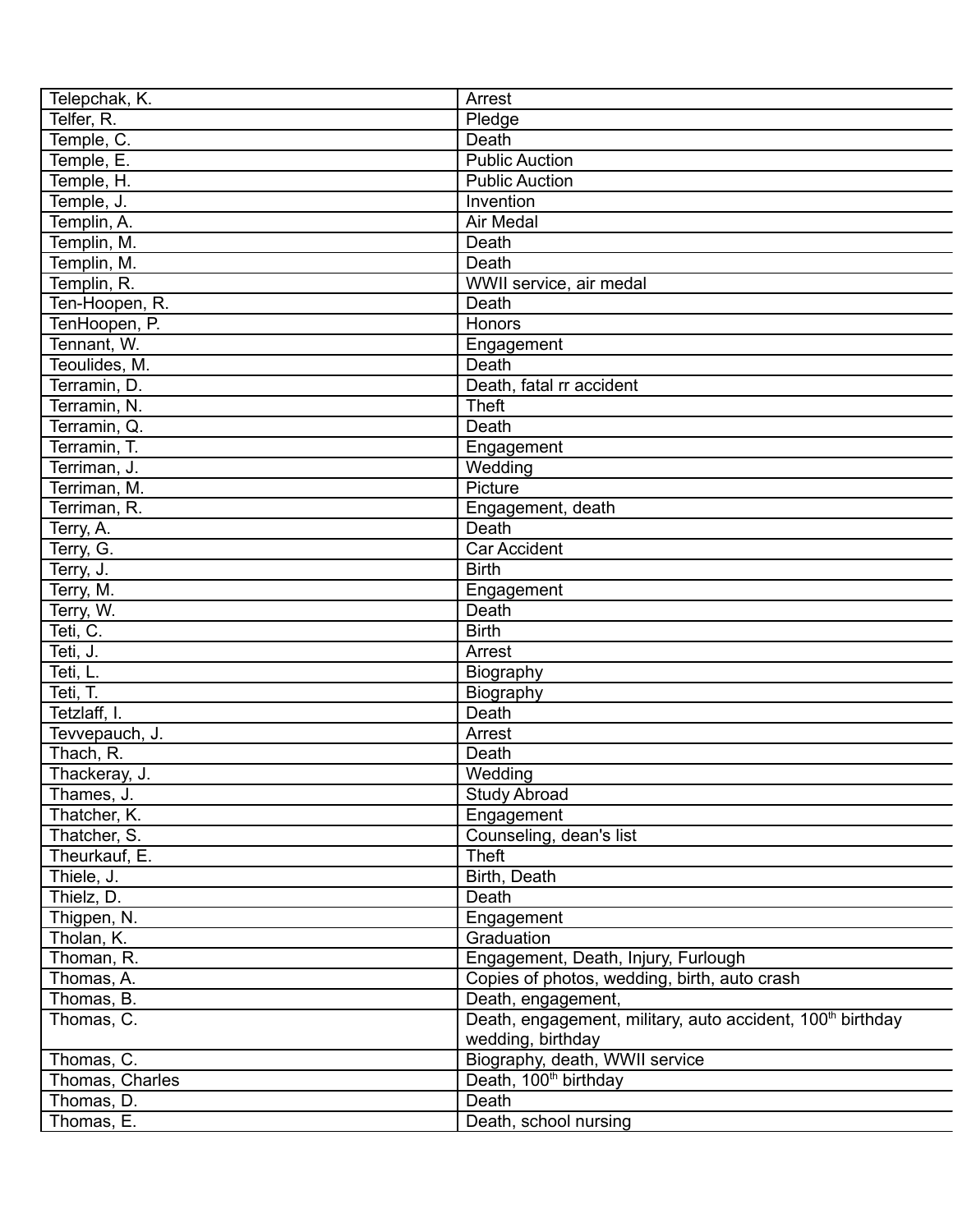| Thomas, F.     | Death, Assignment                                             |
|----------------|---------------------------------------------------------------|
| Thomas, G.     | Death, home theft, WWII service                               |
| Thomas, H.     | Death, marriage, rr accident, prison sentence, rr accident    |
| Thomas, I.     | Death, 4 sons in service                                      |
| Thomas, J.     | Death, engagement, military, engagement, whitewashing         |
| Thomas, K.     | Death                                                         |
| Thomas, L.     | Death, Engagement, motorcyclestolen                           |
| Thomas, L.     | Death                                                         |
| Thomas, M.     | Death, club office, engagement, nomination for office, WWII   |
|                | service                                                       |
| Thomas, N.     | Death, craft beer campout                                     |
| Thomas, P.     | Death                                                         |
| Thomas, R.     | Death, engagement                                             |
| Thomas, S.     | Engagement, wedding                                           |
| Thomas, T.     | Death, real estate sale                                       |
|                |                                                               |
| Thomas, V.     | Death                                                         |
| Thomas, W.     | Death, military                                               |
| Thomas, Z.     | Abduction                                                     |
| Thomason, D.   | Death, Wedding                                                |
| Thompson, A.   | Engagement                                                    |
| Thompson, B.   | Death, college                                                |
| Thompson, C.   | Death, wedding, letter of intent, college band                |
| Thompson, D.   | Engagement, scholarship                                       |
| Thompson, E.   | Birth, fire destroys home                                     |
| Thompson, E.   | Death, Firefighter of the Week                                |
| Thompson, F.   | Engagement                                                    |
| Thompson, H.   | Death, Firefighter of Week, science team                      |
| Thompson, J.   | Death, criminal trial, property sale, auto accident, law suit |
|                | <b>WWII</b> service                                           |
| Thompson, K.   | Death                                                         |
| Thompson, M.   | Death, DUI, engagement                                        |
| Thompson, N.   | Death, Wedding                                                |
| Thompson, N.   | Exchange student, 50 yrs as girl scout                        |
|                |                                                               |
| Thompson, P.   | Dance Company                                                 |
| Thompson, R.   | Death, National Committee, Pledge Member                      |
| Thompson, R.   | Deaths, weddings, engagement, college graduation, dance comp  |
| Thompson, W.   | Wedding, newcomers, college dance                             |
| Thompson, W.   | Death                                                         |
| Thompson, W.   | <b>Initiation</b>                                             |
| Thomson, B.    | Death                                                         |
| Thomson, I.    | Wedding                                                       |
| Thorington, N. | Death                                                         |
| Thornbury, J.  | Retirement                                                    |
| Thorne, M.     | Engagement                                                    |
| Thornton, C.   | Wedding                                                       |
| Thornton, E.   | Death, coal gas incident                                      |
| Thornton, M.   | Family                                                        |
| Thornton, T.   | Death                                                         |
| Thorstad, S.   | Wedding                                                       |
| Thrallkill, P. | Engagement                                                    |
| Thrasher, V.   |                                                               |
|                | Engagement                                                    |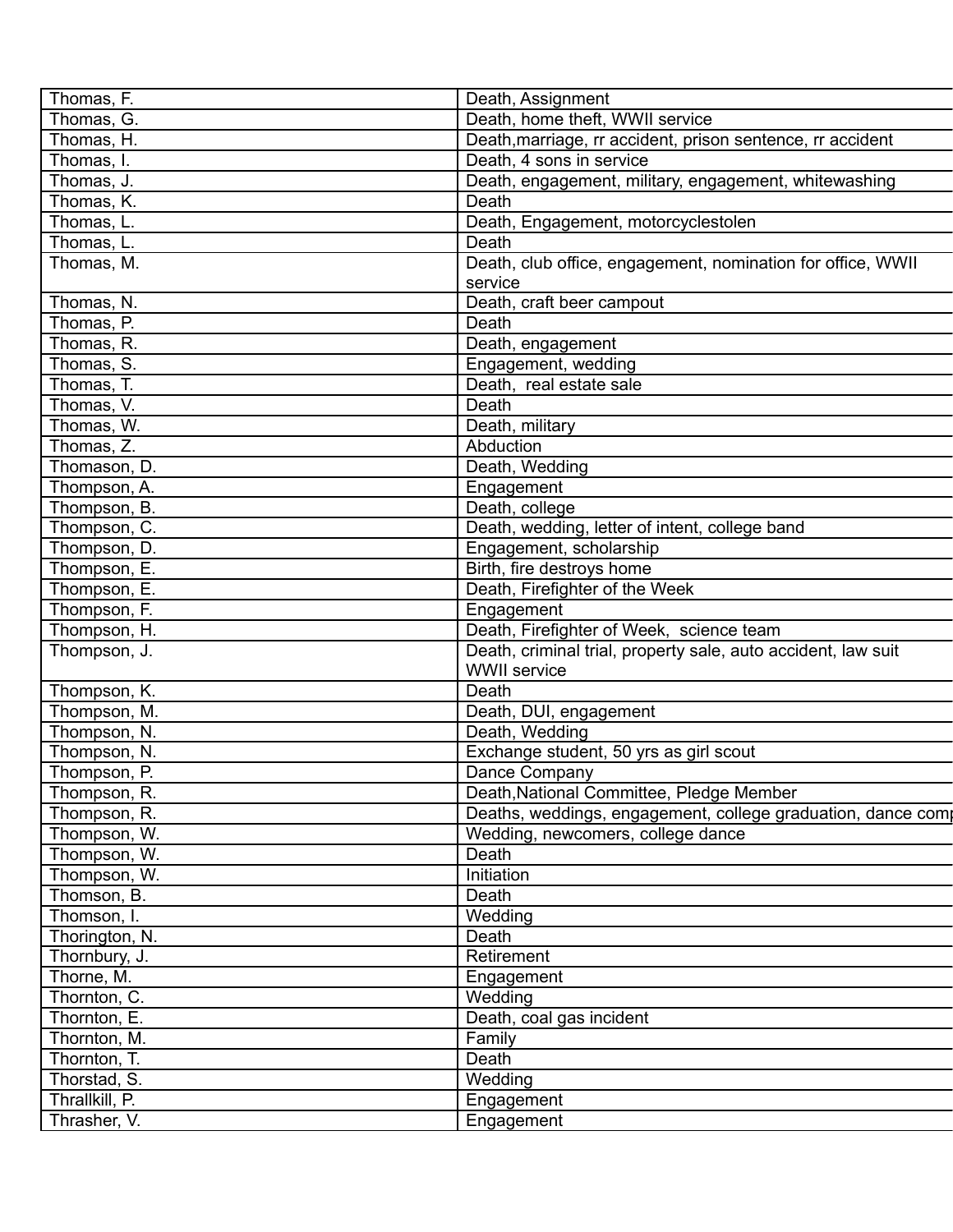| Thumme, M.               | Death                                                           |
|--------------------------|-----------------------------------------------------------------|
| Thuyet, P.               | <b>Specialist Work</b>                                          |
| Tibel, S.                | Death                                                           |
| Tierry, R.               | Biography                                                       |
| Tiffany, S.              | Engagement                                                      |
| Tilghman, A.             | Newman Civic Fellow Award                                       |
| <b>Tiller Family</b>     | Biography                                                       |
| Tiller, R.               | Death                                                           |
| Tilley, H.               | Arrest                                                          |
| Timberlake, A.           | Death                                                           |
| Timbler, W.              | Death                                                           |
| Timer, G.                | Death                                                           |
| Timmerman, P.            | <b>Car Accident</b>                                             |
| Tindall, E.              | Death                                                           |
| Tinney, D.               | Death                                                           |
| Tinson, H.               | Death                                                           |
| Tinson, J.               | Death                                                           |
|                          |                                                                 |
| Tinson, W.               | <b>Basic Training</b>                                           |
| Tipton, B.               | Death                                                           |
| Tipton, E.               | Death                                                           |
| Tipton, I.               | Military                                                        |
| Tipton, J.               | Enlistment                                                      |
| Tipton, J.               | Literary society, death, dean's list, police citation, military |
| Tipton, L.               | Death                                                           |
| Tipton, M.               | Football team defensive end, death                              |
| Tipton, R.               | Death                                                           |
| Tipton, S.               | Engagement                                                      |
| Tipton, V.               | Engagement, Wedding                                             |
| Tipton, W.               | Death, house fire                                               |
| Tischler, L.             | Death                                                           |
| Tischuk, J.              | Promotion                                                       |
| Titus, B.                | Death                                                           |
| Titus, C.                | Death                                                           |
| Titus, M.                | Wedding                                                         |
| Tivitty, R.              | Promotion                                                       |
| Tkachick, D.             | <b>Birth</b>                                                    |
| Tkachick, E.             | Death                                                           |
| Tkachick, P.             | Wedding                                                         |
| Tobias, G.               |                                                                 |
|                          | Death                                                           |
| Tocydlowski, E.          | Death                                                           |
| Tocydlowski, M.          | Death                                                           |
| Tocydlowski, P.          | Death                                                           |
| Todd, B.                 | Engagement                                                      |
| Todd, C.                 | Death                                                           |
| Todd, E.                 | Death, military discharge, airplane crash                       |
| Todd, J.                 | <b>Public Auction</b>                                           |
| Todd, M.                 | Death                                                           |
| Todd, P.                 | Death                                                           |
| Todd, R.                 | Death                                                           |
| Tolley, $\overline{C}$ . | Death                                                           |
| Tolomeo, T.              | Death                                                           |
|                          |                                                                 |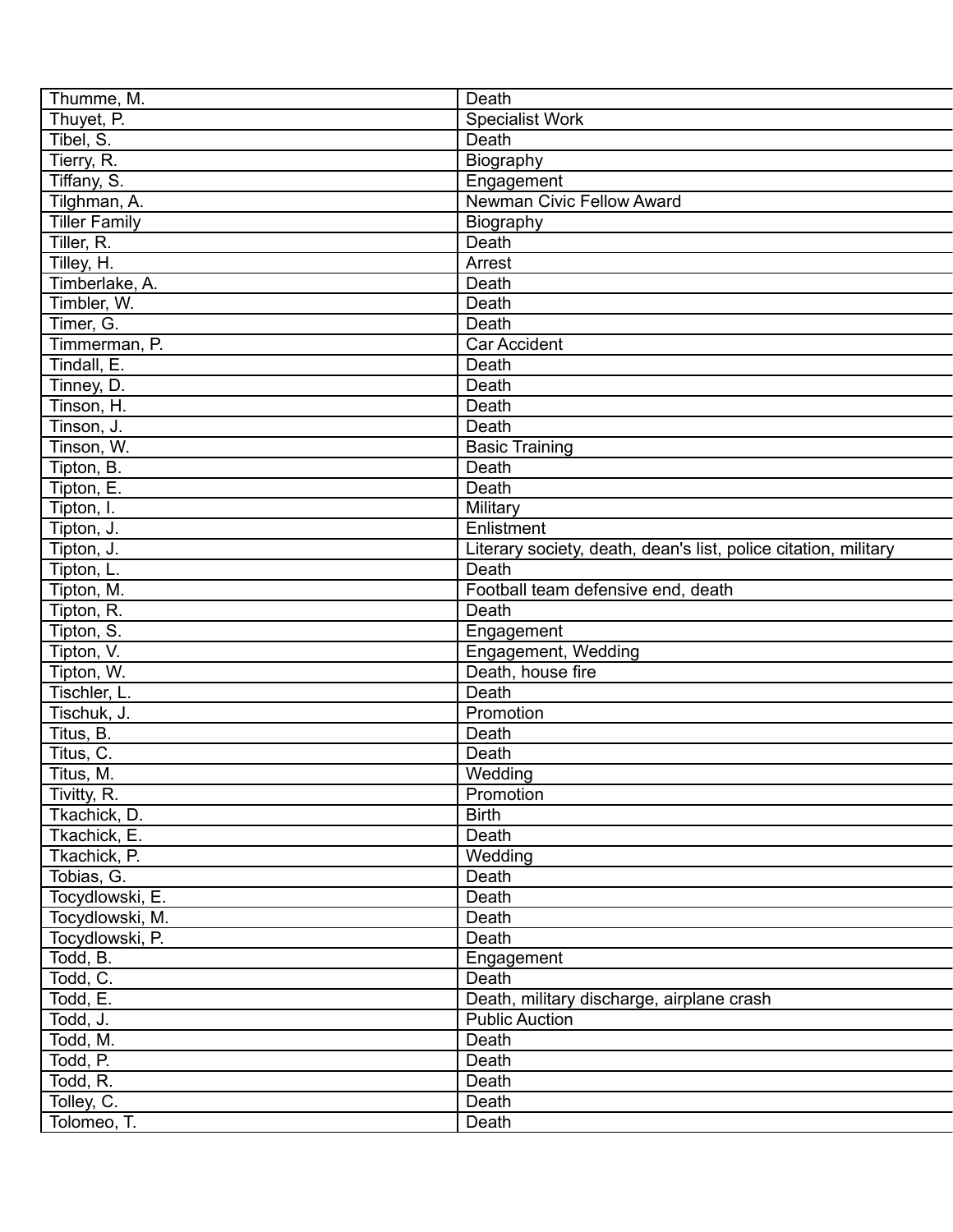| Tomeo, E.           | Death                                  |
|---------------------|----------------------------------------|
| Tomlinson, E.       | Wedding                                |
| Tomlinson, J.       | Death                                  |
| Tomlinson, M.       | Death                                  |
| Tompkins, D.        | Death                                  |
| Tompkins, J.        | <b>Car Accident</b>                    |
| Tompkins, J.        | <b>Car Accident</b>                    |
| <b>Toner Family</b> | Biography                              |
| Tonn, E.            | Death                                  |
| Toolan, C.          | Death                                  |
| Toolan, D.          | Death                                  |
| Tooles-Johnson, B.  | Death                                  |
| Torbert, E.         | Death                                  |
| Torbert, J.         | Death                                  |
| Torelli, F.         | Death                                  |
| Torina, F.          | <b>Theft</b>                           |
| Tornquist, H.       | Death                                  |
| Torrance, R.        | Move                                   |
| Torrance, R.        | Move                                   |
| Totaro, G.          | Biography                              |
| Toto, V.            | Death, assault                         |
| Touchton, M.        | Death                                  |
| Touchton, W.        | National Student Leadership Conference |
| Touchton, W.        | Death, WWII service, postman, wedding  |
| Townsend, A.        | Death, marriage                        |
| Townsend, D.        | Death                                  |
| Townsend, F.        | Wedding                                |
| Townsend, J.        | <b>Theft</b>                           |
| Townsend, L.        | Death                                  |
|                     | Death                                  |
| Townsend, M.        |                                        |
| Townsend, R.        | Auto accident                          |
| Townsley, C.        | <b>Bachelor's Degree</b>               |
| Townsley, E.        | Death                                  |
| Townsley, H.        | Death                                  |
| Townsley, J.        | Appointment                            |
| Towson, D.          | Death                                  |
| Towson, E.          | Death, retire from council             |
| Towson, J.          | College graduation, wedding            |
| Trace, H.           | Death                                  |
| Tracey, F.          | Engagement                             |
| Tracey, M.          | Death, military                        |
| Tracey, R.          | Reassignment                           |
| Tracton, H.         | Death, auto accident                   |
| Tracy, F.           | Death                                  |
| Trader, R.          | Death                                  |
| Traexler, J.        | Death                                  |
| Traiman, L.         | <b>Public Auction</b>                  |
| Trainor, J.         | Death                                  |
| Trammell, D.        | Car Accident                           |
| Tran, G.            | Birth, Death                           |
| Trani, F.           | Death                                  |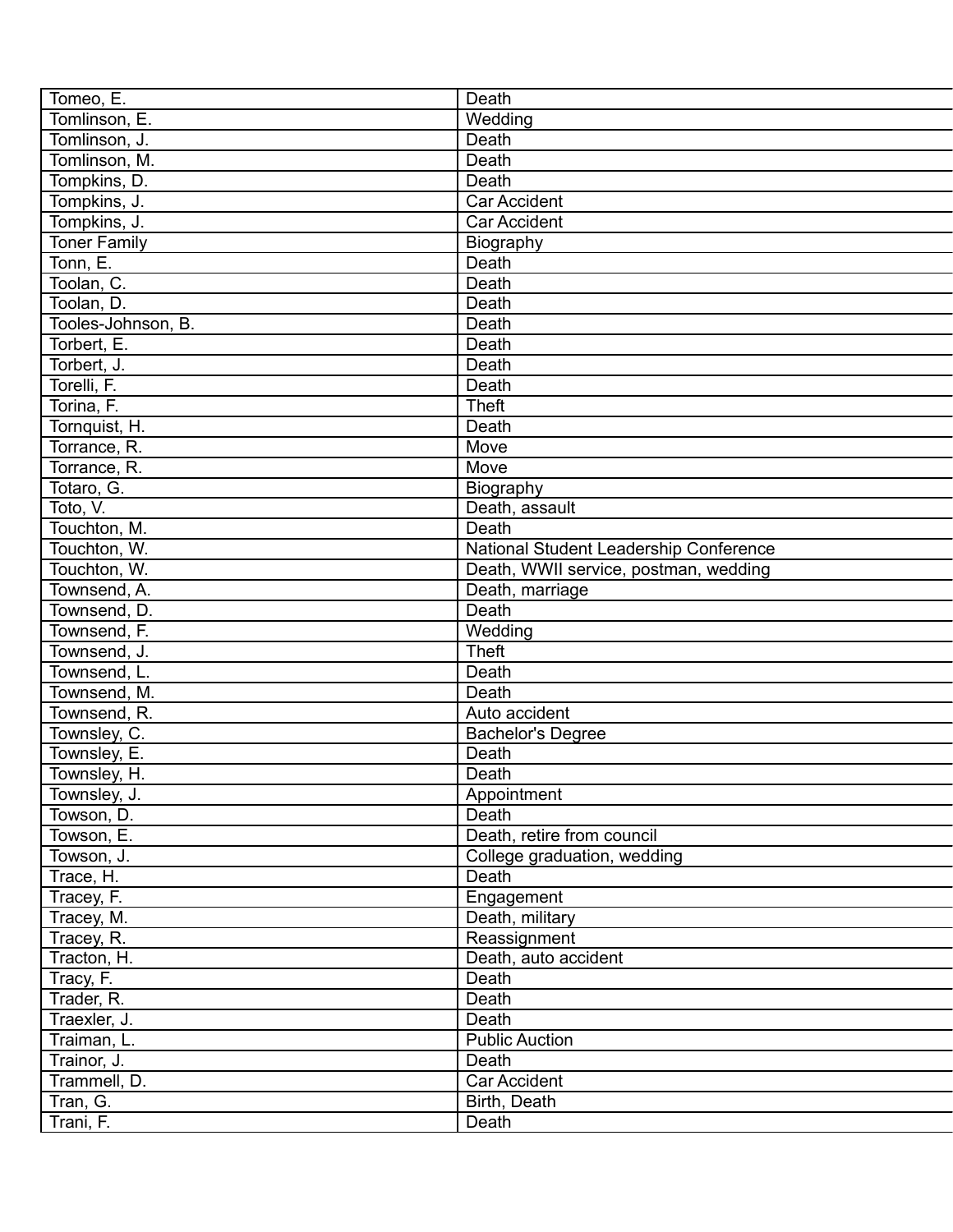| Trapnell, M.   | Death                                                       |
|----------------|-------------------------------------------------------------|
| Trapnell, W.   | Death                                                       |
| Trauger, D.    | Vacation                                                    |
| Travaglini, A. | Death, birth, WWII service, wedding                         |
| Travaglini, B. | Death                                                       |
|                | <b>Birth</b>                                                |
| Travaglini, C. |                                                             |
| Travaglini, C. | Death                                                       |
| Travaglini, D. | Death                                                       |
| Travaglini, F. | Wedding, HS bio                                             |
| Travaglini, J. | Death, birth, promotion, WWII service                       |
| Travaglini, L. | Wedding                                                     |
| Travaglini, M. | Returning Soldier, Death                                    |
| Travaglini, M. | Death                                                       |
| Travaglini, R. | Death                                                       |
| Travaglini, S. | Arrest                                                      |
| Travaglini, T. | Death                                                       |
| Travaglini, V. | Death, WWII service                                         |
| Traynor, C.    | <b>Birth</b>                                                |
| Traynor, C.    | Death                                                       |
| Treacy, E.     | Wedding, Death                                              |
| Treacy, K.     | <b>Car Accident</b>                                         |
| Treadway, A.   | Sports                                                      |
| Treat, J.      | <b>Theft</b>                                                |
| Treder, R.     | Theft, Move                                                 |
| Treer, C.      | Dean's List                                                 |
| Treer, R.      | <b>Bicycle Trip</b>                                         |
| Trego, A.      | Death                                                       |
| Trego, B.      | Engagement                                                  |
| Trego, C.      | Death, wedding, bad check charge, cycle accident, WWII ser  |
|                | vice                                                        |
| Trego, D.      | Wedding                                                     |
| Trego, D.      | Wedding, Death, Firefighter of the Week                     |
| Trego, F.      | Death                                                       |
| Trego, F.      | Wedding, Death, Engagement                                  |
| Trego, H.      | Wedding, Death, Firefighter of the Week, auto accident      |
| Trego, J.      | Death, military, engagement, birth, army discharge, serious |
|                | car accident, WWII service                                  |
| Trego, K.      | Wedding                                                     |
| Trego, L.      | Death, car accident                                         |
|                |                                                             |
| Trego, M.      | Death, birth                                                |
| Trego, N.      | Engagement                                                  |
| Trego, P.      | Death                                                       |
| Trego, R.      | Firefighter of the Week                                     |
| Trego, S.      | Engagement, death                                           |
| Trego, T.      | Death                                                       |
| Trego, W.      | Fighterfighter, engagement                                  |
| Tremoglie, M.  | Scholarship, named outstanding student                      |
| Trevaskis, D.  | Graduation                                                  |
| Tribuno, L.    | Lawsuit                                                     |
| Tribuno, S.    | Biography, scholarship                                      |
| Trifaro, B.    | Death                                                       |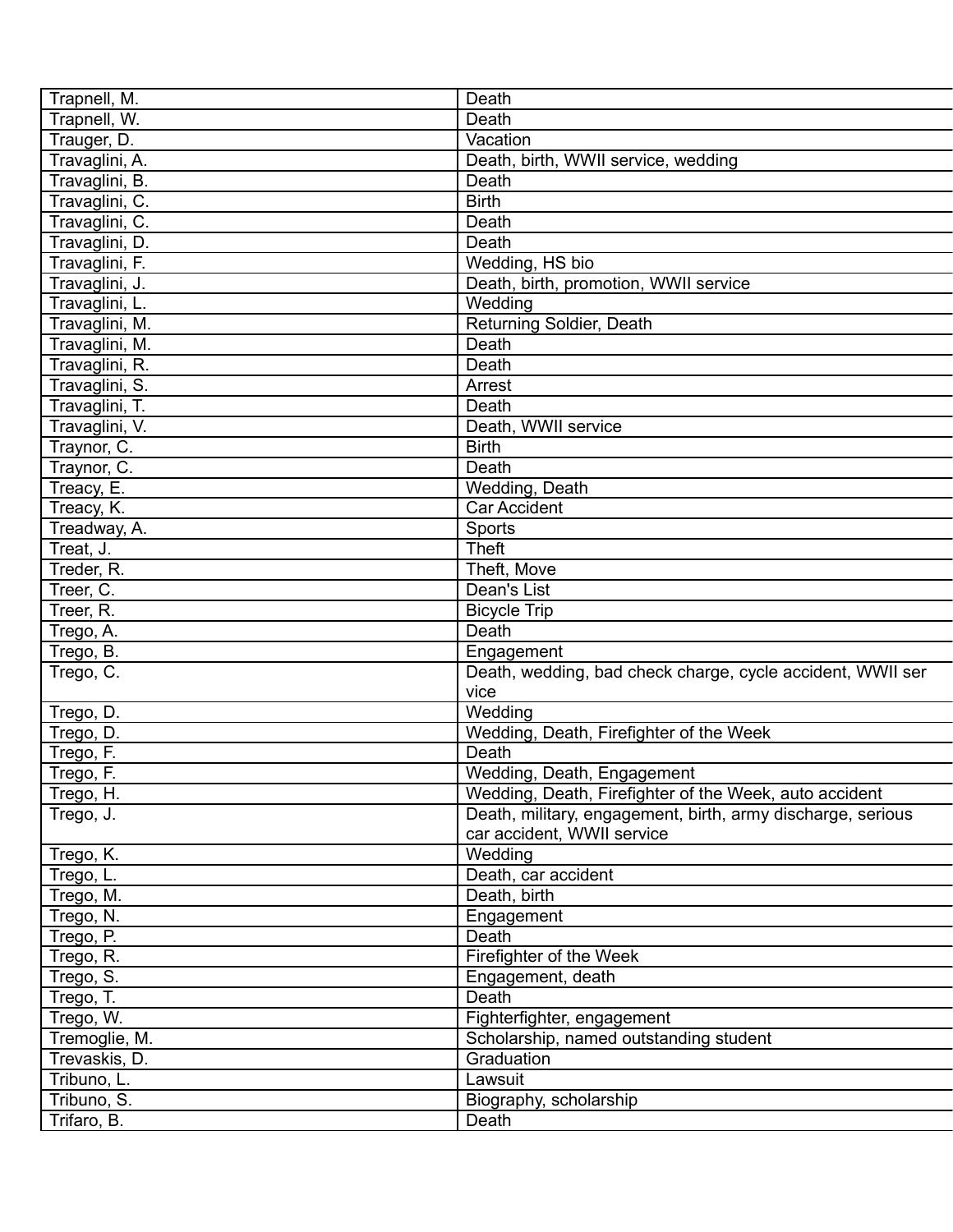| Trimble, H.     | Death                                  |
|-----------------|----------------------------------------|
| Trimble, J.     | Death                                  |
| Trimble, M.     | Death                                  |
| Triplett, B.    | Death                                  |
| Trofe, A.       | Furlough                               |
| Troiano, B.     |                                        |
|                 | Engagement                             |
| Troilo, M.      | Death, nurse, WWII service, engagement |
| Trolio, H.      | Death                                  |
| Trolio, J.      | Death                                  |
| Trombly, M.     | Car Accident                           |
| Tronel, S.      | Graduation                             |
| Troop, G.       | Wedding                                |
| Troop, M.       | <b>Theft</b>                           |
| Troop, R.       | Death                                  |
| Troop, W.       | Death, wedding                         |
| Trott, J.       | <b>Theft</b>                           |
| Troupe, C.      | Theft from auto, burned out of house   |
| Troupe, D.      | Wedding                                |
| Troupe, J.      | Death                                  |
| Troupe, R.      | <b>Theft</b>                           |
| Troupe, S.      | <b>Car Accident</b>                    |
| Trout, C.       | Engagement                             |
| Trout, R.       | Move                                   |
| Trowery, J.     | Fire                                   |
| Troxell, M.     | <b>Financial Officer</b>               |
| Troy, T.        | Death                                  |
|                 | Death                                  |
| Troyano, D.     |                                        |
| Truchan, B.     | Wedding                                |
| Trudeau, L.     | Death                                  |
| Truitt, R.      | Death                                  |
| Trumbower, A.   | Death                                  |
| Trumbower, M.   | Death, wedding                         |
| Trumbower, N.   | Engagement                             |
| Trumbower, P.   | Wedding, shed fire                     |
| Trumbower, S.   | Death                                  |
| Tryon, E.       | Ship                                   |
| Trzaskalski, J. | Death                                  |
| Tsao, R.        | Death                                  |
| Tschopp, R.     | Death                                  |
| Tuck, S.        | Death, Firefighter of the Week         |
| Tucker, C.      | Death                                  |
| Tucker, K.      | Letter of Intent                       |
| Tuerk, C.       | Death                                  |
| Tulish, M.      | Death                                  |
| Turner, E.      | Engagement                             |
| Turner, G.      | Death                                  |
| Turner, J.      | Engagement                             |
| Turner, M.      | Firefighter of the Week                |
| Turner, V.      | Death, basic training                  |
| Turpin, M.      | <b>Birth</b>                           |
|                 |                                        |
| Tusey, J.       | Dean's List                            |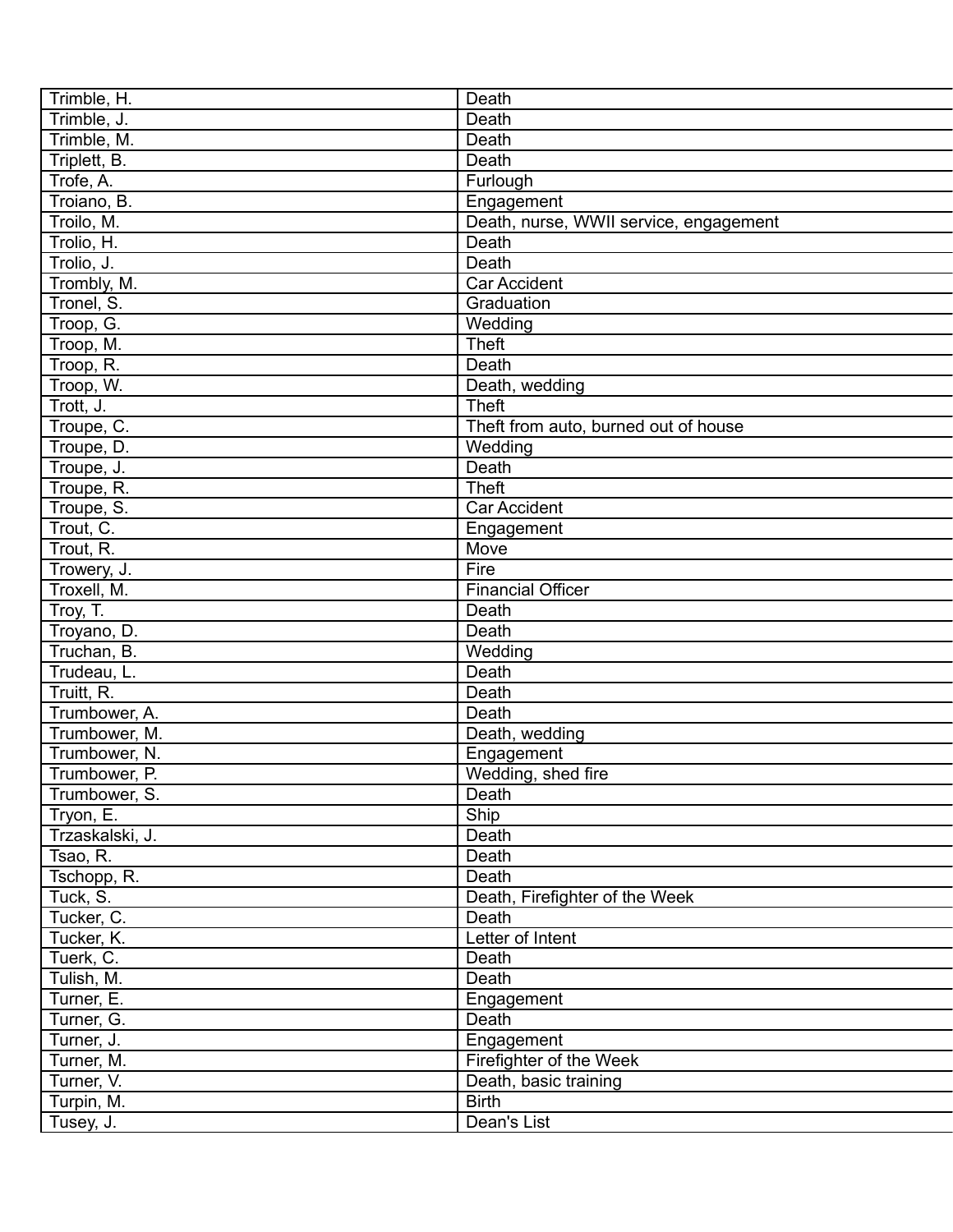| Tussey, S.           |                                                            |
|----------------------|------------------------------------------------------------|
| Tuting, B.           | Engagement, Wedding                                        |
| Tuttle, W.           | Biography                                                  |
| <b>Tutton Family</b> | Death                                                      |
| Tutton, I.           | <b>Public Auction</b>                                      |
| Tutton, I.           | <b>Public Auction</b>                                      |
| Twaddell, F.         | Engagement                                                 |
| Twaddell, H.         | <b>WWII Service</b>                                        |
| Twaddell, M.         | Wedding                                                    |
| Twaddell, P.         | Engagement                                                 |
| Tweed, F.            | Death, Coach, auto accident, college graduation, engagemen |
|                      | coaching resignation, wedding                              |
| Tweed, H.            | Acceptance, wedding                                        |
| Tweed, L.            | Meat market, WWII service                                  |
| Tweed, M.            | Military, Death                                            |
| Tweed, P.            | Visitation                                                 |
| Tweed, T.            | Graduation                                                 |
| Twiss, P.            | Death                                                      |
| Twitty, R.           | WWII service                                               |
| Tyner, M.            | Death                                                      |
| Tyree, B.            | <b>Birth</b>                                               |
| Tyson, C.            | Wedding                                                    |
| Tyson, D.            | Death, military, birth, change in jobs                     |
| Tyson, D.            | <b>Car Accident</b>                                        |
| Tyson, G.            | Biography                                                  |
| Tyson, H.            | Death                                                      |
| Tyson, J.            |                                                            |
|                      | Acceptance, Leave<br>Death                                 |
| Tyson, M.            |                                                            |
| Tyson, N.            | Appointment                                                |
| Tyson, P.            | Biography, Death                                           |
| Tyson, P.            | Wedding                                                    |
| Tyson, W.            | Death, child drowns                                        |
| Uebele, H.           | Anniversary                                                |
| Uebele, L.           | Death                                                      |
| Uecker, M.           | Death                                                      |
| Uggla, J.            | Biography                                                  |
| Uhler, M.            | Death                                                      |
| Uhler, W.            | Fire Damage                                                |
| Uhlman, P.           | Resignation                                                |
| Ulissi, D.           | Engagement, Wedding                                        |
| Ulissi, D.           | Death                                                      |
| Ulissi, R.           | Death                                                      |
| Ulmer, L.            | Theft                                                      |
| Ulrich, H.           | <b>WWII Service</b>                                        |
| Ulrich, W.           | Enrollment                                                 |
| Umberger, D.         | Death, theft of check                                      |
| Umberger, M.         | Death                                                      |
| Umberger, S.         | Graduation                                                 |
| Umble, D.            | Death                                                      |
| Umble, M.            | Weddig                                                     |
| Unander, M.          | Death                                                      |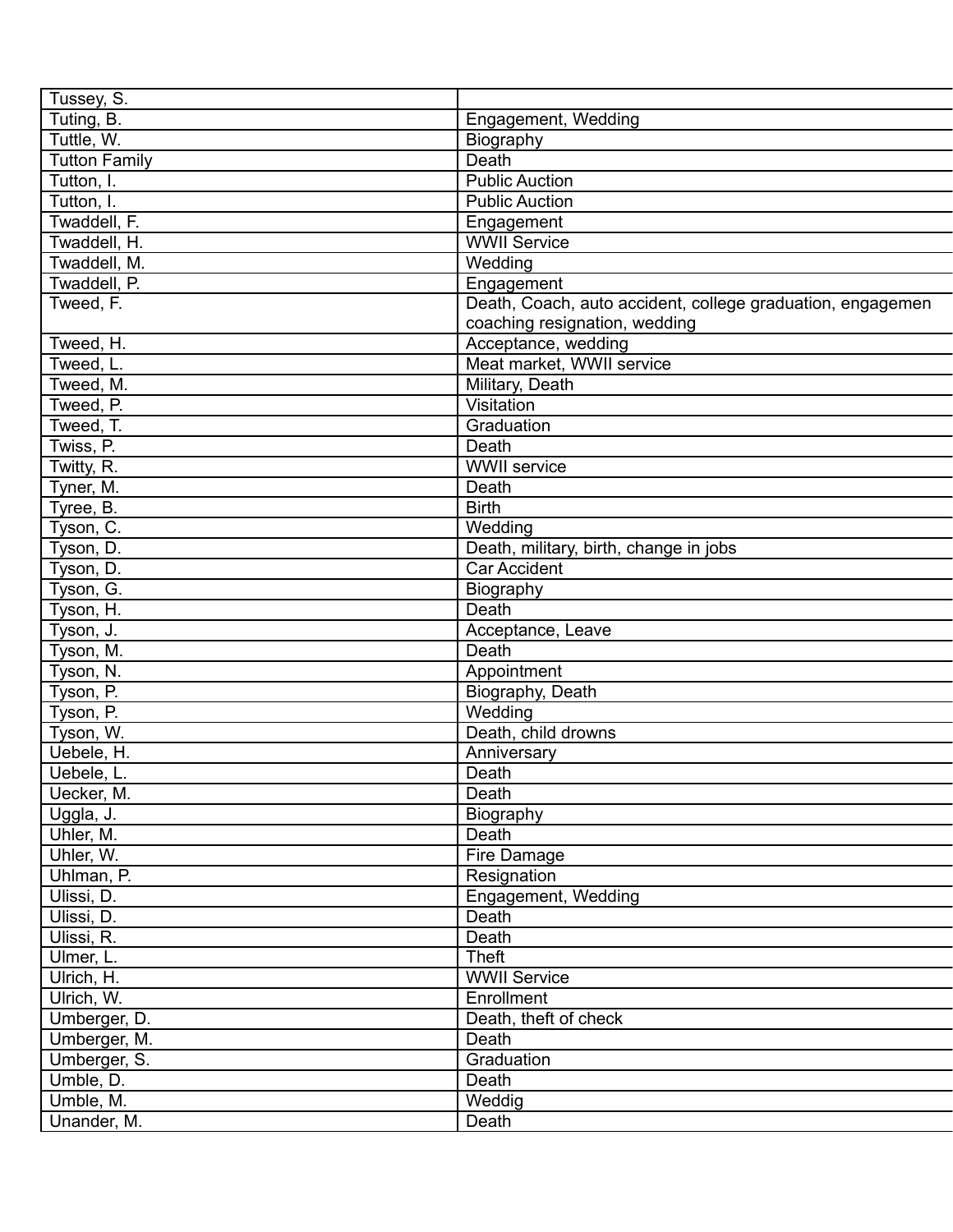| Underwood, J.    | Anniversary                       |
|------------------|-----------------------------------|
| Underwood, T.    | Death                             |
| Ungvary, L.      | Death                             |
| Unruh, D.        | Death                             |
| Unruh, E.        | Marime assigned to West Indies    |
| Upchurch, B.     | <b>Theft</b>                      |
| Upperman, G.     | <b>Business</b>                   |
| Upperman, H.     | Anniversary                       |
| Upton, E.        | Death                             |
| Urban, A.        | Death                             |
| Urban, T.        | Wedding                           |
| Urban, T.        | Injury                            |
| Urbine, J.       | Death                             |
| Urbine, K.       | Picture                           |
| Urbine, R.       | Picture                           |
| Ursini, A.       | death                             |
| Ursini, J.       | Death                             |
| Ursini, J.       | Biography                         |
| Ursini, K.       | Enrollment                        |
| Ursini, N.       | Death, Biography                  |
| Ursini, T.       | Engagement, wedding, graduation   |
| Usavage, M.      | Death                             |
| Ushen, V.        | Biography                         |
| Usher, D.        | <b>Art Donation</b>               |
| Usher, D.        | Death, wedding, art show, wedding |
| Usher, E.        | Picture                           |
| Usher, H.        | Engagement                        |
| Usher, H.        | Death of chief, hs bio            |
| Usher, L.        | Plea Bargain, Penn State student  |
| Utz, J.          | Death                             |
| Utz, K.          | Death                             |
| Uwanawich, S.    | Death                             |
| Vache, A.        | Death                             |
| Vadine, T.       | Death, WWII service               |
| Vail, A.         | Death                             |
| Vail, A.         | Death                             |
| Vail, E.         | Wedding                           |
| Vail, J.         | Representative                    |
| Vail, K.         | Death, apt break-in               |
| Vail, R.         | Graduation                        |
| Vail, S.         | Award, college acceptance         |
| Vaillancourt, J. | Engagement                        |
| Valaitis, J.     | Death, Wedding, Honors            |
| Valdez, A.       | Arrest                            |
| Valente, A.      | Death                             |
|                  |                                   |
| Valente, C.      | Wedding                           |
| Valente, C.      | Death, military                   |
| Valente, C.      | Death                             |
| Valente, D.      | Death, wedding                    |
| Valente, D.      | Wedding                           |
| Valente, E.      | Picture                           |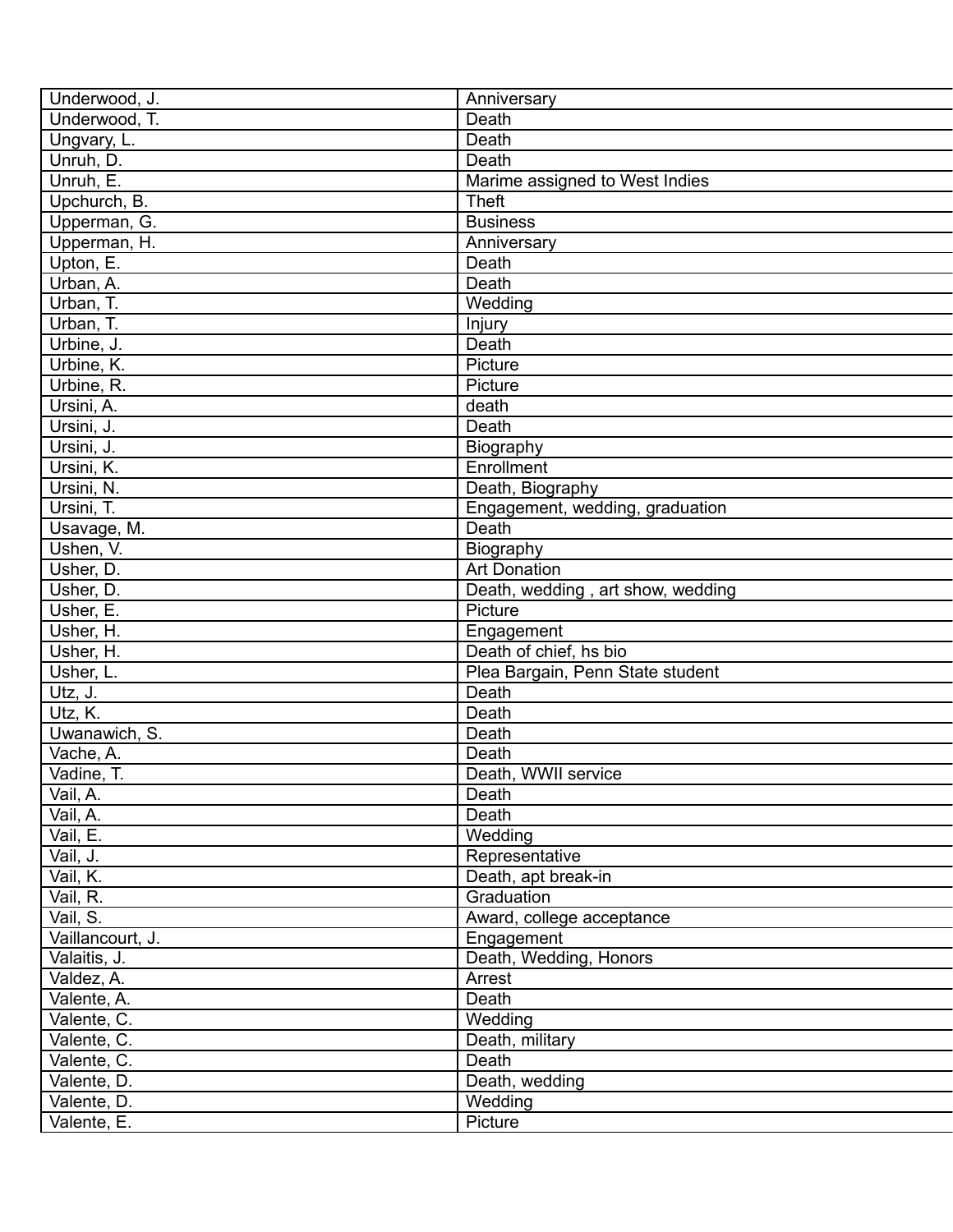| Valente, G.                | Engagement, Wedding                                            |
|----------------------------|----------------------------------------------------------------|
| Valente, J.                | Hospitalization, scholarship                                   |
| Valente, M.                | Death, piano recital                                           |
| Valenteen, J.              | <b>Car Accident</b>                                            |
| Valenti, R.                | Car Accident                                                   |
| Valentine, H.              | Conviction                                                     |
| Valentino, A.              | Employment, wedding, death                                     |
| Valentino, D.              | Wedding, auto accident                                         |
| Valentino, F.              | Wedding                                                        |
| Valentino, H.              | Death, college                                                 |
| Valentino, J.              | Theft, birth, engagement, WWII service, war recognition, death |
| Valentino, K.              | Biography, Death                                               |
| Valentino, R.              | Death                                                          |
| Valentino, T.              | Death                                                          |
| Valette, W.                | Death                                                          |
| Valihura, S.               | Picture                                                        |
| Valitski, R.               | Death                                                          |
| Vall, K.                   | Election, death                                                |
|                            | <b>Theft</b>                                                   |
| Valley, V.<br>Valocchi, A. | Wedding                                                        |
|                            |                                                                |
| Valocchi, B.               | Death, engagement, arrest, court hearing, WWII service         |
|                            | wedding                                                        |
| Valocchi, C.               | Picture                                                        |
| Valocchi, J.               | Death                                                          |
| Valocchi, K.               | Wedding                                                        |
| Valocchi, T.               | Firefighter of the Week                                        |
| Valocchi, W.               | Death                                                          |
| Valucci, P.                | Engagement                                                     |
| Van Aradale, T.            | Death                                                          |
| Van Binsberger, J.         | <b>Car Accident</b>                                            |
| Van Buskirk, M.            | Death, Assignment                                              |
| Van Cleave, B.             | <b>WWII Service</b>                                            |
| Van Conia, N.              | Death                                                          |
| Van DeBogert, P.           | Engagement                                                     |
| Van der Hiel, P.           | Designation                                                    |
| Van Der Poel, M.           | <b>Birth</b>                                                   |
| Van der Veen, M.           | Lawyer's List                                                  |
| Van Deusen, E.             | Admittance                                                     |
| Van Durme, S.              | Death                                                          |
| Van Eck, L.                | Death                                                          |
| Van Eck, M.                | Death                                                          |
| Van Eck, T.                | Award                                                          |
| Van Eyken, K.              | Sports, letter of intent                                       |
| Van Horn, R.               | Engagement, Wedding                                            |
| Van Leer, P.               | Death                                                          |
| Van Lew                    | Fish story                                                     |
| Van Lew, A.                | Arrest                                                         |
| Van Lew, A.                | Death, military, auto accident                                 |
| Van Lew, K.                | Death, purple heart                                            |
| Van Lew, M.                | Death                                                          |
| Van Meter, K.              | Death                                                          |
|                            |                                                                |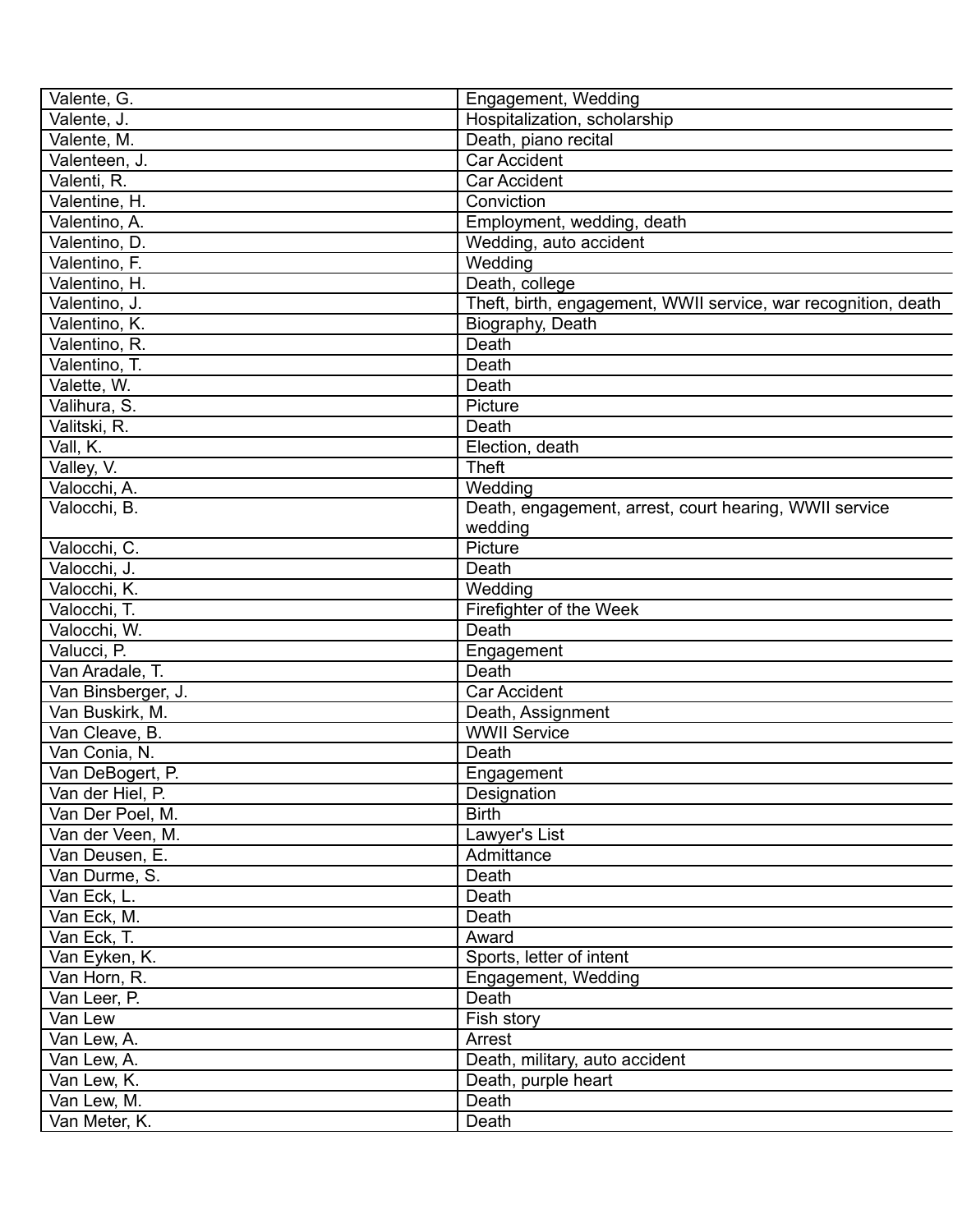| Van Riper, J.   | Engagement                           |
|-----------------|--------------------------------------|
| Van Roden, C.   | Graduation                           |
| Van Roden, D.   | Honors                               |
| Van Roden, W.   | Death                                |
| Van Tassell, L. | Winner Free Throw Goal Throwing      |
| Van Valin, R.   | <b>Student Tour Guide</b>            |
| Van Wijk, P.    | Charges                              |
| Van Wyk, W.     | Wedding                              |
| Van-Fessem, M.  | Death                                |
| VanAmburch, C.  | Death                                |
| Vance, C.       | Death                                |
| Vance, L.       | Death                                |
| Vance, M.       | Graduation                           |
| Vance, T.       | Death                                |
| Vandenberg, D.  | College graduation                   |
| Vandenberg, J.  | Death                                |
| Vandenberg, R.  | Service                              |
| VanDerbeek, L.  | Death                                |
| VanderBurg, M.  | Death                                |
| VanderBurg, R.  | Scholarship                          |
| Vanderpool, M.  | <b>Theft</b>                         |
| Vanderslice, H. | Lawsuit                              |
| Vanderslice, J. | Death                                |
| Vandetty, J.    | Death                                |
| Vangieri, A.    | Death                                |
| VanTassel       | Advertisement                        |
| Varma, J.       | Death                                |
| Vasile, J.      | Dean's List                          |
| Vaswani, D.     | Charges                              |
| Vattilana, T.   | Wedding                              |
| Vattilana, W.   | <b>Research Paper</b>                |
| Vaughan, S.     | <b>Military Promotion</b>            |
| Vautier, J.     | Founder's Award                      |
| Velan, P.       | Death                                |
| Velazquez, D.   | Football, lawsuit from auto accident |
| Velez, A.       | Death                                |
| Vellutato, A.   | Football, theft                      |
| Vellutato, A.   | Engagement                           |
| Venditta, C.    | Death                                |
| Venditta, D.    | Biography                            |
| Ver Steeg, L.   | Death                                |
| Verenna, R.     |                                      |
| Verhagen, J.    | Picture                              |
| Verille, A.     | Wedding                              |
| Verlaque, G.    | Death                                |
| Verlohmer, E.   | Death                                |
| Verma, L.       | Accident                             |
| Vermeil, M.     | Biography                            |
| Vermeychek, D.  | Theft                                |
| Verngren, P.    | Death                                |
| Vernon Family   | Death                                |
|                 |                                      |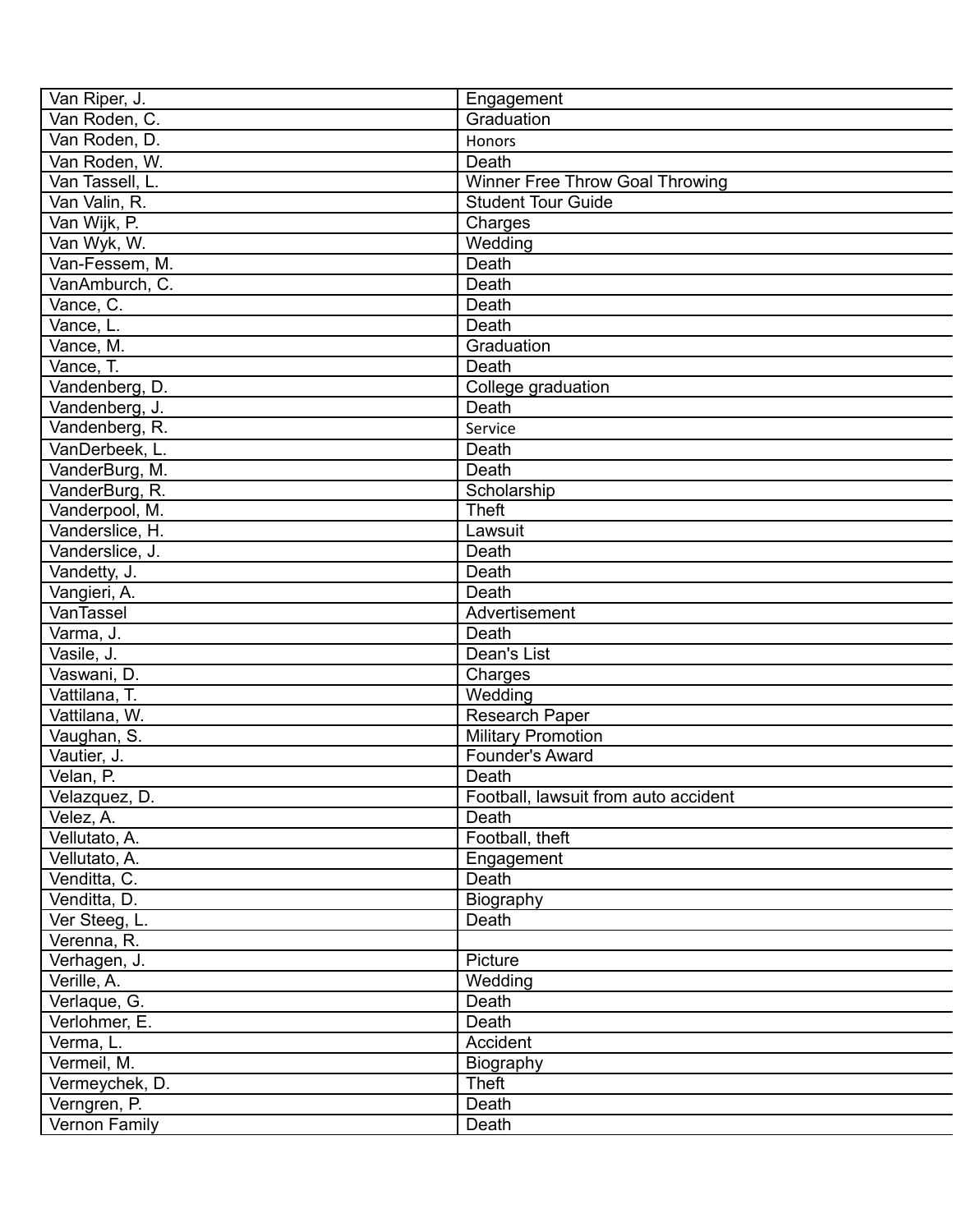| Vernon, E.                     | Family                             |
|--------------------------------|------------------------------------|
| Vernon, G.                     | Eath                               |
| Vernon, W.                     | Death, wedding                     |
| Versaggi, R.                   | Death                              |
| Verzinskie, G.                 | <b>Car Accident</b>                |
| Verzinskie, L.                 | Engagement                         |
| Verzinskie, S.                 | Hospitalization                    |
| Vick, A.                       | Death                              |
| Vick, C.                       | <b>Theft</b>                       |
| Vick, H.                       | Death                              |
| Vick, J.                       | <b>NATO Exercises</b>              |
| Vickers, John                  | Potter and restaurant              |
| Vickers, Z.                    | Runaway                            |
| Victorius, L.                  | Biography                          |
| Videtich, F.                   | Death, WWII service                |
| Vilcheck, J.                   | <b>Car Accident</b>                |
| Vilcheck, K.                   | Death                              |
| Villani, L.                    | Arrest                             |
| Vilters, M.                    | Arrest                             |
| Vincent, L.                    | Death                              |
| Vining, A.                     |                                    |
| Virgulti, S.                   | Death                              |
| Vischer, J.                    | Wedding                            |
| Viscichini Family              | Death                              |
| Viscichini, A.                 | Death, training as marine, wedding |
| Viscichini, R.                 | Death                              |
| Viscichini, V.                 | Death                              |
| Vitale, L.                     | Death, realtor promotion           |
| Vlasits, M.                    | Death                              |
| Voehringer, W.                 | Death                              |
| Vogel, R.                      | <b>Theft</b>                       |
| Vogelsang, L.                  | Enrollment                         |
| Vollenweider, R.               | Cancer Survivor                    |
| Vollrath, D.                   | <b>Car Accident</b>                |
|                                | Death                              |
| Vollrath, D.<br>Von Rembow, P. | Death                              |
|                                | <b>Public Auction</b>              |
| Vone, M.                       |                                    |
| VonHacht, W.                   | Death                              |
| Voorhees, E.                   | Biography                          |
| Vorbach, W.                    | Governer's School for the Arts     |
| Vorback, W.                    | Graduation                         |
| Vosbury, S.                    | Death                              |
| Vourvoulias, J.                | Biography                          |
| Vourvoulias, S.                | Engagement, Wedding                |
| Voyton, W.                     | Death                              |
| Vrouse, P.                     | Appointment                        |
| Vuolo, J.                      | Engagement                         |
| Wachsmuth, E.                  | Death                              |
| Wachsmuth, J.                  | Death                              |
| Wacker, S.                     | Biography                          |
| Wackerman, E.                  | Engagement                         |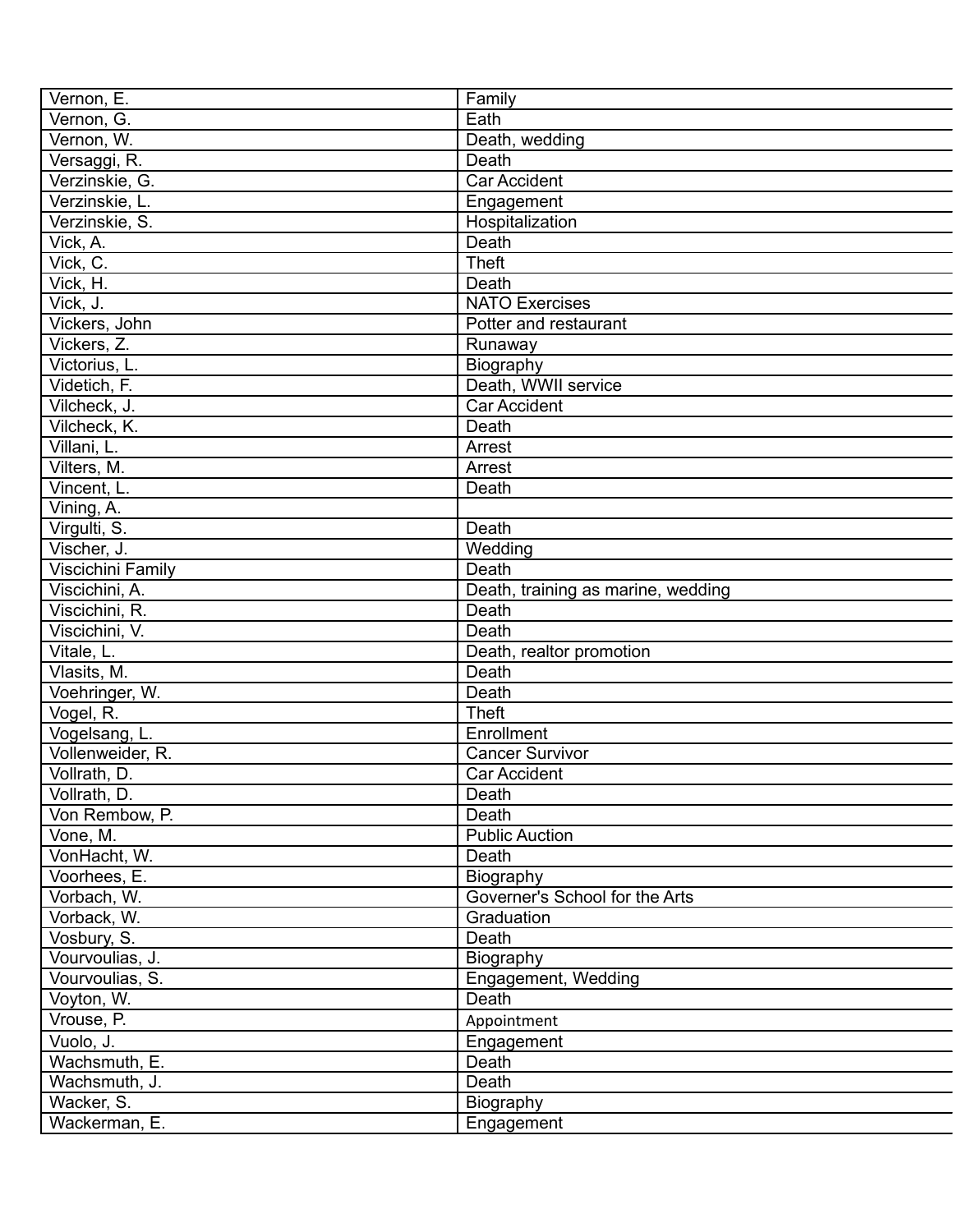| Waddell, D.          | <b>Birth</b>                                      |
|----------------------|---------------------------------------------------|
| Waddell, R.          | <b>Birth</b>                                      |
| Wade, J.             | Engagement                                        |
| Wadsworth, J.        |                                                   |
| Waechter, K.         | Death                                             |
| Wagenseller, D.E.    | Opening                                           |
| Wager, K.            | Death                                             |
| Wager, L.            | Scholarship                                       |
| <b>Wagner Family</b> | Death                                             |
| Wagner, A.           | Birth, death                                      |
| Wagner, B.           | Death, college, engagement                        |
| Wagner, C.           | Death                                             |
| Wagner, D.           | Death, ambulance call                             |
| Wagner, E.           | Biography, wedding                                |
| Wagner, G.           | Death, marriage, surgery                          |
| Wagner, G.           | Chamber of Commerce, politics                     |
| Wagner, G.           | Honorable Discharge                               |
| Wagner, G.           | Marriage, death, engagement, theft, birth         |
| Wagner, H.           | Wedding, birth                                    |
| Wagner, I.           | <b>WWII</b> service                               |
| Wagner, I.           | Graduation                                        |
| Wagner, J.           | Death, Engagement, wedding                        |
| Wagner, J.           | Death                                             |
| Wagner, K.           | <b>Theft</b>                                      |
| Wagner, L.           | Anniversary, Death                                |
| Wagner, M.           | Death, Chair Bd of Health, engagement             |
| Wagner, N.           | Death                                             |
| Wagner, R.           | Death, 25 <sup>th</sup> anniversary, fight injury |
| Wagner, V.           | Engagement, Arrest                                |
| Wagner, W.           | Death, house break-in                             |
| Wagoner, F.          | Wedding                                           |
| Wagoner, H.          | Death                                             |
| Wagoner, S.          | Death                                             |
| Wagoner, W.          | Death, theft                                      |
| Wahl, D.             | Death                                             |
| Wahl, T.             | Lawsuit                                           |
| Waibel, E.           | Wedding                                           |
| Waiboer, J.          | Letter of Intent                                  |
| Waiboer, L.          | Wedding                                           |
| Waiboer, T.          | <b>Car Accident</b>                               |
| Wait, J.             | Death                                             |
| Wait, T.             | <b>Graduate Studies</b>                           |
| Wakelee, T.          | Death                                             |
| Walbert, F.          | <b>Public Auction</b>                             |
| Walck, R.            | Competition                                       |
| Waldin, A.           | Death                                             |
| Waldron, A.          | Graduation                                        |
| Waldron, H.          | Death                                             |
| Waldron, J.          | Death                                             |
| Waldrop, C.          | Car Accident                                      |
| Waldrop, S.          | Picture                                           |
|                      |                                                   |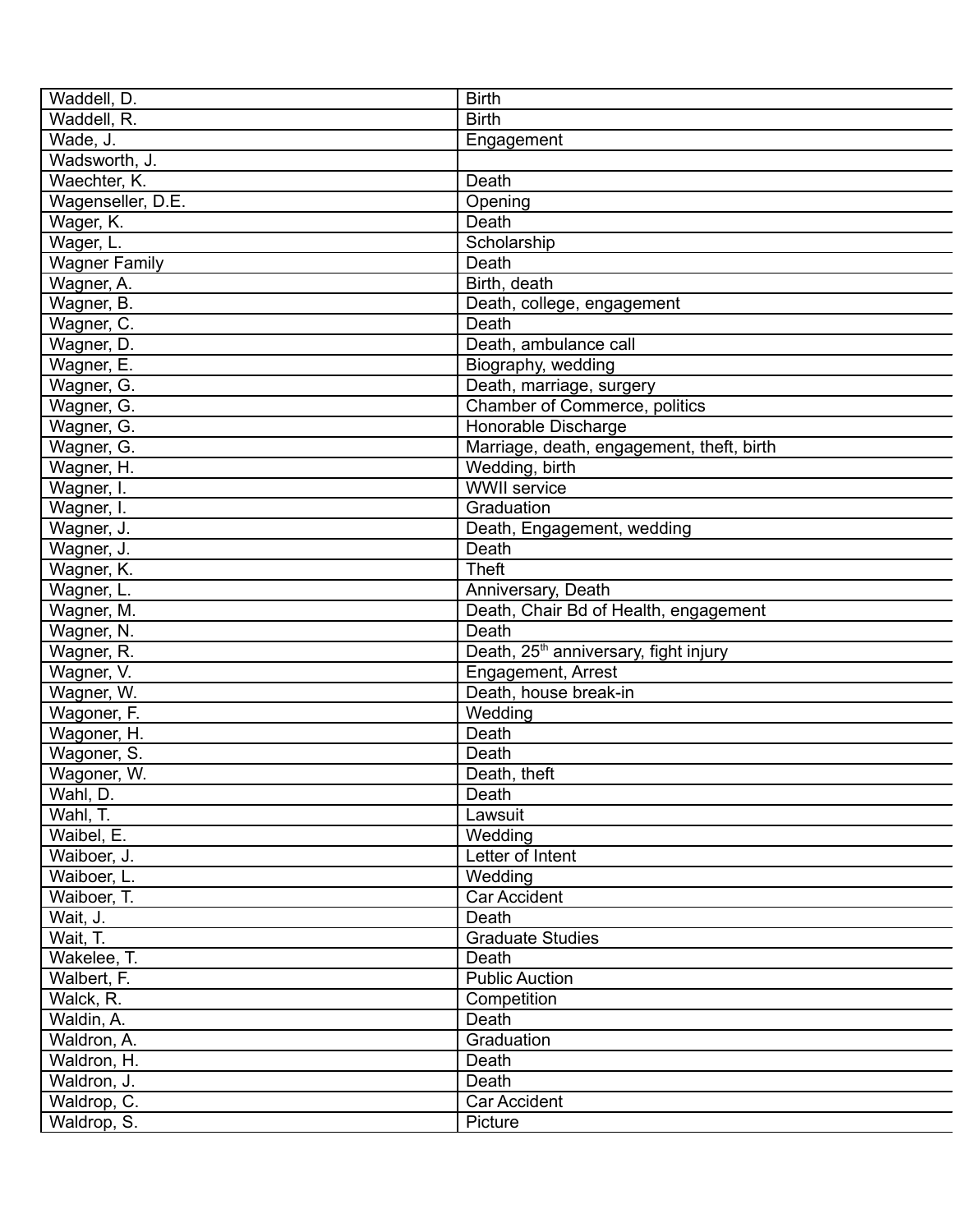| Walk, J.             | Graduation                                         |
|----------------------|----------------------------------------------------|
| Walker, A.           | Death, lawsuit, purchase from Plate Glass Co       |
| Walker, B.           | Death                                              |
| Walker, C.           | Death                                              |
| Walker, D.           | <b>Business Service</b>                            |
| Walker, E.           | Death, deployment, wedding                         |
| Walker, F.           | Birth, Death                                       |
| Walker, J.           | Death, wedding, engagement, coaching, gun accident |
| Walker, K.           | Appointment                                        |
| Walker, K.           | Death, birth, engagement                           |
| Walker, L.           | Death, appointment acc                             |
| Walker, M.           | Death                                              |
| Walker, N.           | Death                                              |
| Walker, P.           | Death                                              |
| Walker, P.           | WWII Service, 25 <sup>th</sup> wedding anniversary |
| Walker, R.           | Wedding                                            |
| Walker, S.           | Honors, Death                                      |
| Walker, W.           | Death, testimonial dinner                          |
| Wallace, A.          | Death                                              |
| Wallace, B.          | Death                                              |
| Wallace, C.          | Auto Accident, death                               |
| Wallace, E.          | Death                                              |
| Wallace, E.          | Death                                              |
| Wallace, J.          | Death, wedding, anniversary                        |
| Wallace, K.          | Death                                              |
| Wallace, M.          | Engagement, death                                  |
| Wallace, M.          | Death                                              |
| Wallace, N.          | Auction                                            |
| Wallace, P.          | Recital                                            |
| Wallace, R.          | Death                                              |
| Wallace, S.          | Wedding                                            |
| Wallace, V.          | Wedding                                            |
| Wallace, W.          | Wedding                                            |
| Walls, A.            | Death                                              |
| Walls, C.            | Birth, Death                                       |
| Walls, E.            | Death                                              |
| Walls, J.            | Hospitalization                                    |
| Walls, K.            | Death                                              |
| Walls, L.            | Assignment                                         |
| Walls, M.            | Announcement                                       |
| Walls, N.            | <b>Birth</b>                                       |
| Walraed-Sullivan, M. | Biography                                          |
| <b>Walsh Family</b>  | <b>Birth</b>                                       |
| Walsh, B.            | Wedding                                            |
| Walsh, C.            | Engagement                                         |
| Walsh, J.            | Wedding                                            |
| Walsh, K.            | Graduation                                         |
| Walsh, L.            |                                                    |
| Walsh, M.            | Award                                              |
| Walsh, P.            | Arrest                                             |
| Walsh, W.            | Death                                              |
|                      |                                                    |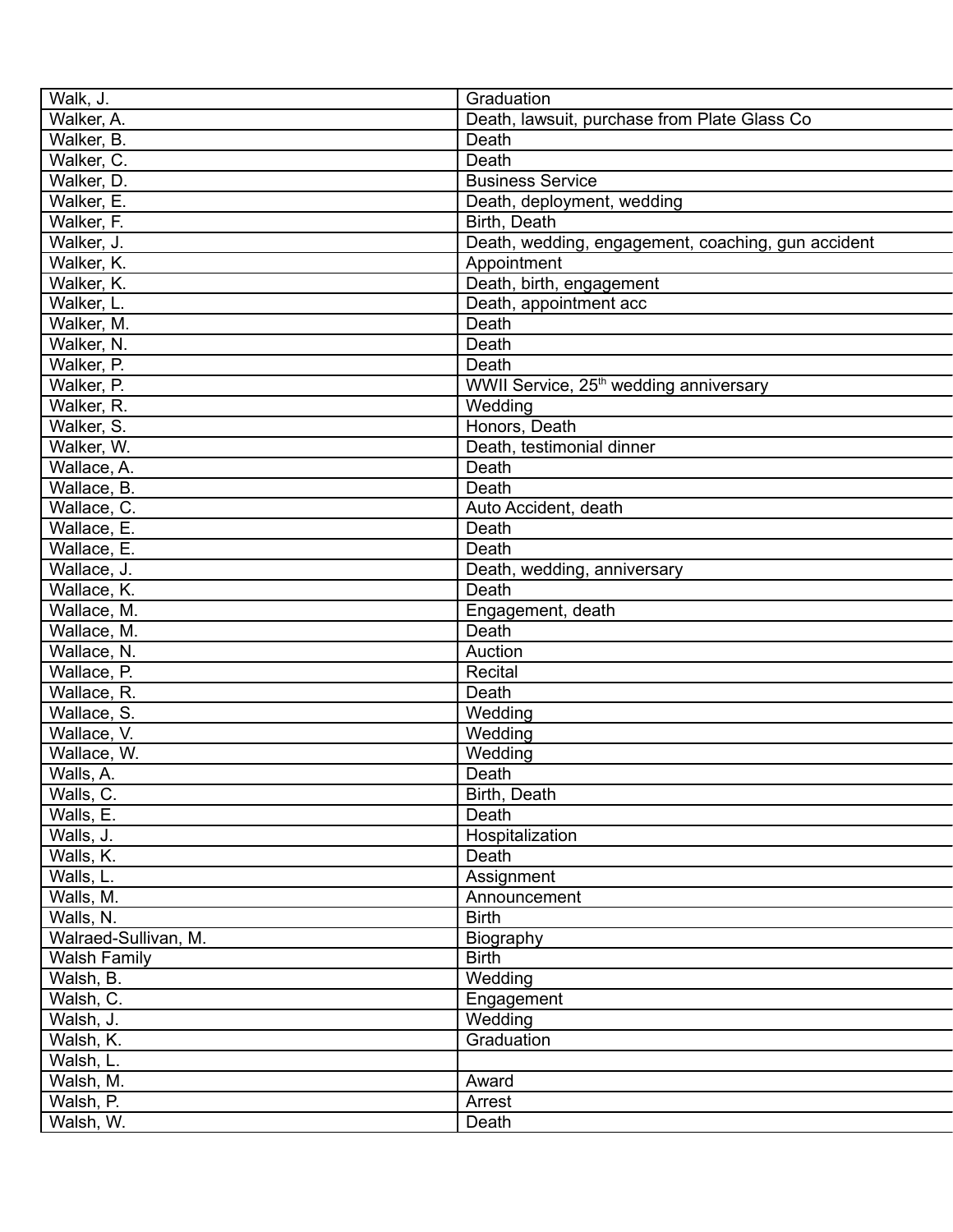| Walter, D.            |                                                             |
|-----------------------|-------------------------------------------------------------|
| Walter, K.            | Dean's List<br>Move                                         |
|                       |                                                             |
| Walter, M.            | Vandalization, guilty threatening police                    |
| <b>Walters Family</b> | <b>Job Anniversary</b><br><b>Birth</b>                      |
| Walters, A.           |                                                             |
| Walters, D.           | Move                                                        |
| Walters, J.           | Biography, Death                                            |
| Walters, M.           | Engagement, Death, auto accident                            |
| Walters, R.           | Death                                                       |
| Walters, S.           | Death                                                       |
| Walters, S.           | Death, wedding, vice-president                              |
| Waltman, R.           | <b>Theft</b>                                                |
| Waltman, W.           | Death                                                       |
| Walton, A.            | Death, engagement, bus line, tree specialist, land purchase |
| Walton, A.            | Biography                                                   |
| Walton, C.            | Death                                                       |
| Walton, D.            | Marriage, employee, auto accident                           |
| Walton, E.            | Death                                                       |
| Walton, E.            | Death, Arrest, marriage                                     |
| Walton, F.            | Death, wedding                                              |
| Walton, G.            | Wedding, arrest, search, death                              |
| Walton, H.            | Advertisement                                               |
| Walton, I.            | Death, engagement                                           |
| Walton, J.            | Death, engagement                                           |
| Walton, L.            | Death, Wedding                                              |
| Walton, M.            | Engagement, Death                                           |
| Walton, N.            | Death                                                       |
| Walton, R.            | Bachelor's Degree, Wedding, Death                           |
| Walton, S.            | Engagement, death                                           |
| Walton, S.            | <b>Car Accident</b>                                         |
| Walton, V.            | Death                                                       |
| Walton, W.            | Death, marines                                              |
| Walton, W.            | Death, college degree, wedding, military, auto accident     |
| Waltz, H.             | Wedding                                                     |
| Wan, E.               | Death                                                       |
| Wanck, M.             | Death                                                       |
| Wandel, A.            | Biography                                                   |
| Wanner, H.            | Death                                                       |
| Wanner, W.            | Death                                                       |
| Wanta, R.             | Engagement, Death                                           |
| Wants, G.             | <b>Theft</b>                                                |
| Warchol, D.           | Death                                                       |
| Warchol, W.           | Death                                                       |
| Ward, A.              | Death, engagement, auto accident                            |
| Ward, B.              | Engagement                                                  |
| Ward, E.              | Property                                                    |
| Ward, G.              | Wedding                                                     |
| Ward, J.              | Picture, lacrosse                                           |
| Ward, J.              | <b>WWII Service</b>                                         |
|                       |                                                             |
| Ward, L.              | Death                                                       |
| Ward, L.              | Death, WWII service, student abroad                         |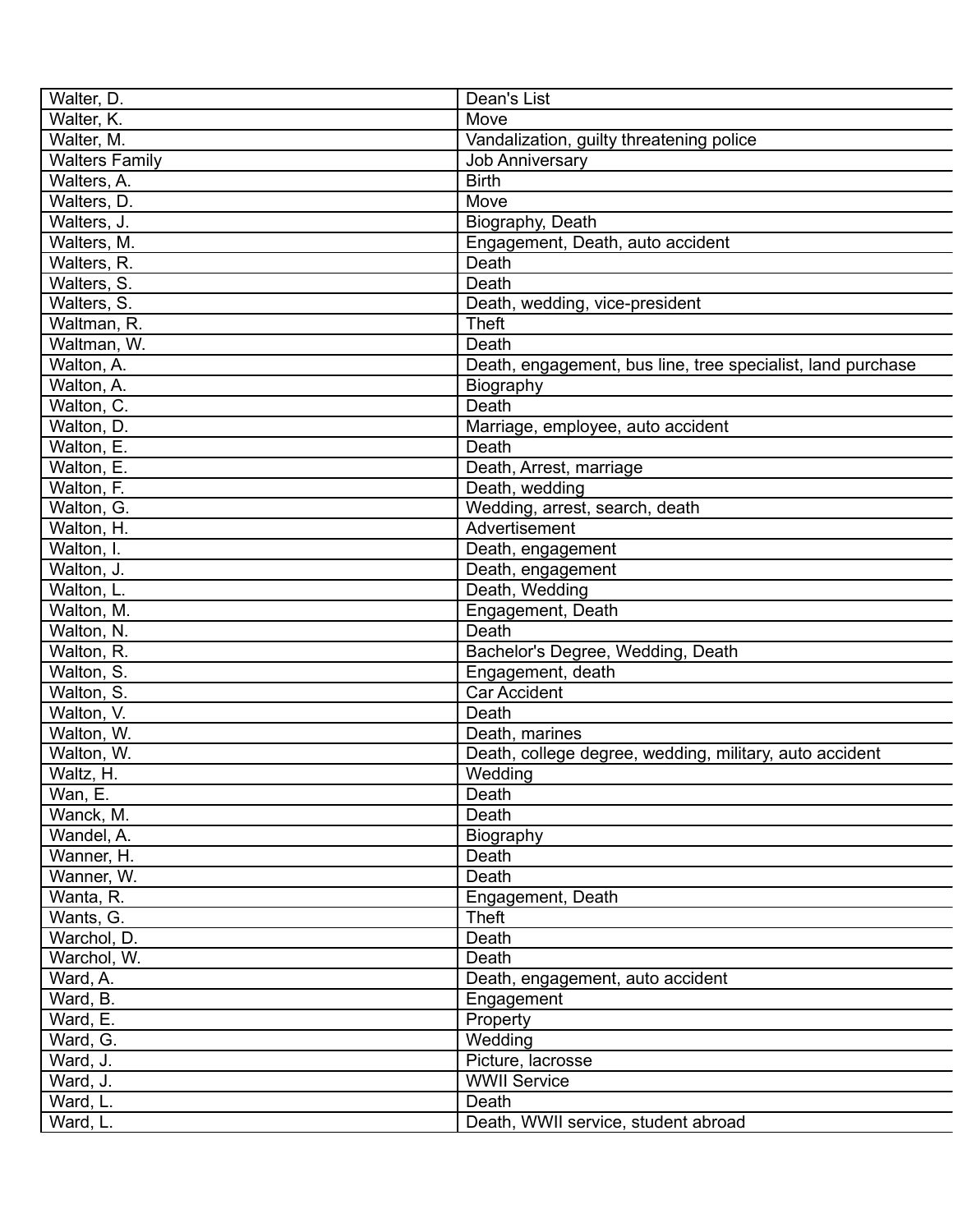| Ward, M.              | Death                                             |
|-----------------------|---------------------------------------------------|
| Ward, R.              | Death                                             |
| Ward, T.              | Death                                             |
| Ward, W.              | Wedding                                           |
| Ward, W.              | Death                                             |
| Warda, E.             | Death                                             |
| Warden, H.            | Biography                                         |
| Warden, R.            | Move                                              |
| Warfel, P             | Girls basketball                                  |
| Wargo, J.             | Relay, cross-country race                         |
| Warihay, J.           | Death                                             |
| Warihay, N.           | <b>Trial</b>                                      |
| Warihay, R.           | Enrollment                                        |
| <b>Waring Family</b>  | <b>Family Reunion</b>                             |
| Waring, J.            | Man of Year, wedding anniversary                  |
| Warmkessel, C.        |                                                   |
| Warner, B.            | Award, auto accident                              |
| Warner, H.            | Death                                             |
| Warner, M.            | Death                                             |
| Warner, R.            | Death                                             |
| <b>Warnick Family</b> | Wedding                                           |
| Warnick, A.           | Death                                             |
| Warnick, E.           | Death                                             |
| Warnick, G.           | Death                                             |
| Warnick, H.           | Death                                             |
| Warnick, I.           | Training                                          |
| Warnick, J.           | Appointment, military posting                     |
| Warren-Rothas, C.     | Death                                             |
| Warren, A.            | WWII service                                      |
| Warren, B.            | Auto crash fatality                               |
| Warren, C.            | Death                                             |
| Warren, E.            | Death, engagement, sheet metal worker, wsedding   |
| Warren, M.            | Death                                             |
| Warren, P.            | Military                                          |
| Warren, R.            | Death, actor, WWII service, pres rotary           |
| Warren, V.            | Death                                             |
| Warren, W.            | Engagement                                        |
| Warren, W.            |                                                   |
| Washington, A.        | Death, engagement, wedding, WWII service<br>Trial |
|                       |                                                   |
| Washington, B.        | Death                                             |
| Washington, L.        | Car Accident                                      |
| Washington, R.        | Death                                             |
| Wason, J.             | <b>Birth</b>                                      |
| Wasson, A.            | Death                                             |
| Wasson, E.            | Engagement                                        |
| Wasson, J.            | Engagement                                        |
| Waterhouse, G.        | Biography                                         |
| Waters family         | <b>Family Fundraiser</b>                          |
| Waters, G.            | Death, WWII service                               |
| Waters, L.            | Military                                          |
| Waters, R.            | Engagement                                        |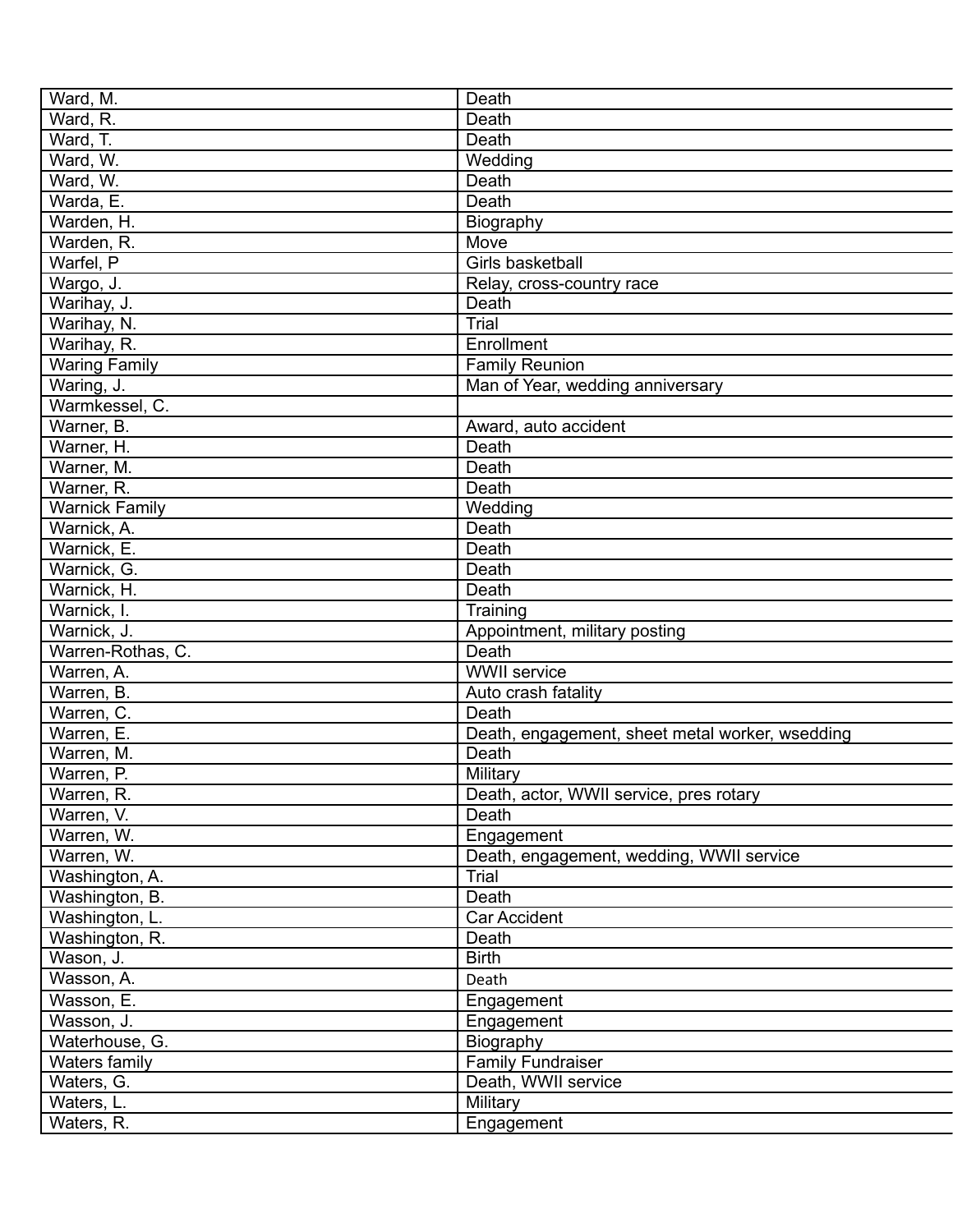| Waters, S.          | <b>Bachelor's Degree</b>                           |
|---------------------|----------------------------------------------------|
| Watkins, E.         | Engagement, Death, Honors                          |
| Watkinson, B.       | Death, Biography                                   |
| Watson, D.          | <b>Car Accident</b>                                |
| Watson, G.          | Death                                              |
| Watson, J.          | Death, engagement, birth, honored by schl district |
| Watson, M.          | Track team, death, car accident                    |
| Watson, N.          | Sale                                               |
| Watson, T.          | Death                                              |
| Watt, A.            | Death                                              |
| Watt, J.            | Move                                               |
| Watters, B.         | Death                                              |
| Watters, C.         | Death                                              |
| Watters, C.         | Death                                              |
| Watters, R.         | Death                                              |
| Watters, R.         | <b>Birth</b>                                       |
| Watterson, L.       | Death, auto accident, WWII service                 |
| Watto, H.           | Death                                              |
| Watts, A.           | Death                                              |
| Watts, E.           | Biography, Death, retirement                       |
| Watts, R.           | Football player                                    |
| Wawryzniakowski, R. | Citation                                           |
| Way, C.             | Biography, all american, reception at Minquas      |
| Way, C.             | Death, taxi service                                |
| Way, Charles        | Death, biography, rememfrances                     |
| Way, D.             | Wedding                                            |
| Way, S.             | Death, scholarship, invite to pagent               |
| Way, W.             | <b>WWII Service</b>                                |
| Waychunas, C.       | Death                                              |
| Waychunas, J.       | Death                                              |
| Wayman, B.          | Wedding                                            |
| Wayman, C.          | Death                                              |
| Wayman, D.          | Move                                               |
| Wayman, E.          | <b>Beta Chapter</b>                                |
| Wayman, T.          | Death                                              |
| Wayne, K.           | Death                                              |
| Wayne, R.           | Arrest                                             |
| Weaber, A.          | Death, Engagement                                  |
| Weaber, J.          | Death, marriage, heart association, promotion      |
| Weachter, T.        | Death                                              |
| Weatberely, R.      | Arrest                                             |
| Weaver-Lear, D.     | Death                                              |
| Weaver, D.          | Death                                              |
| Weaver, E.          | New residents, death, librarian                    |
| Weaver, F.          | Death                                              |
| Weaver, J.          | Engagement                                         |
| Weaver, J.          | Death                                              |
| Weaver, K.          | Death                                              |
| Weaver, L.          | Death                                              |
| Weaver, M.          | <b>DUI</b>                                         |
| Weaver, N.          | Death                                              |
|                     |                                                    |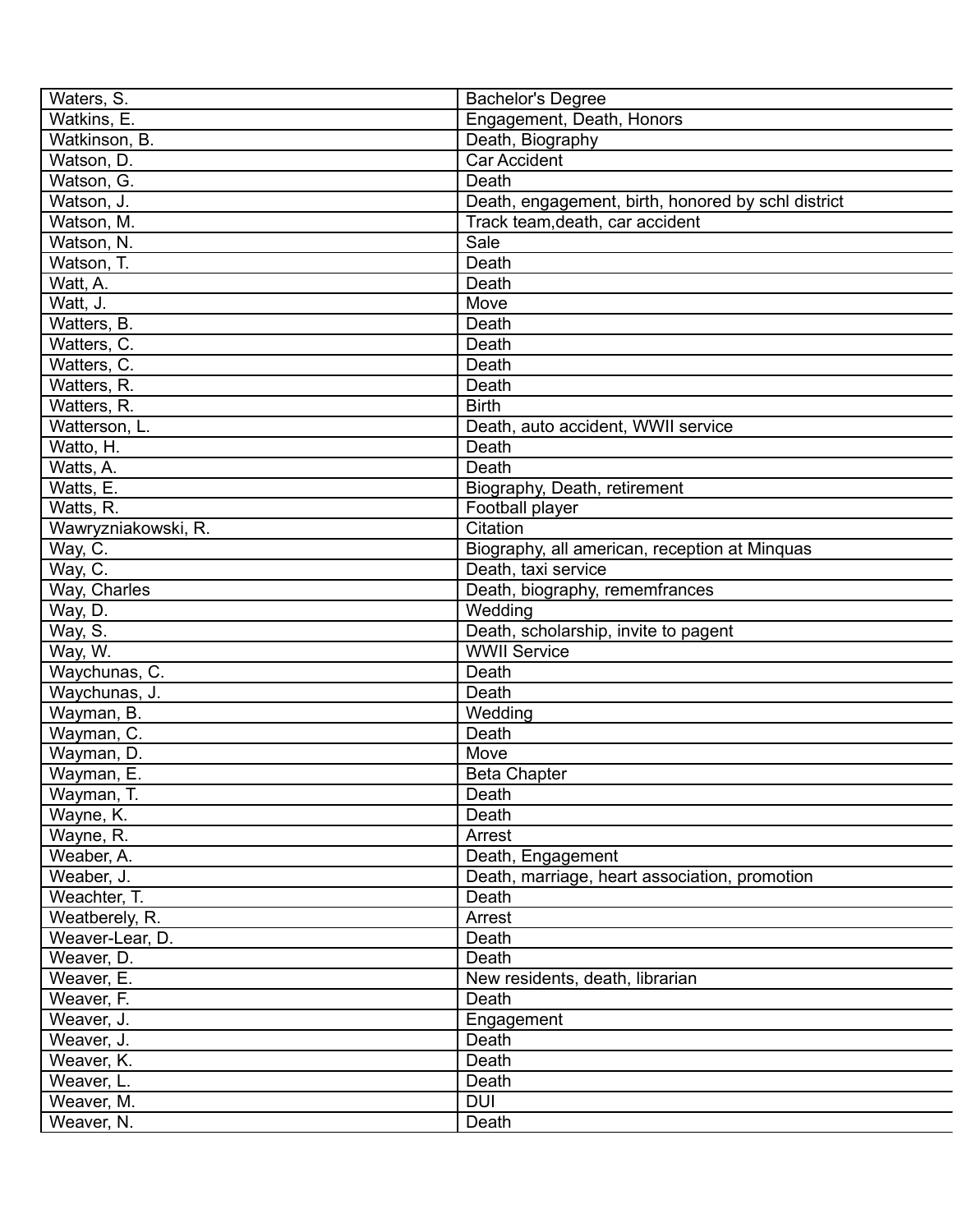| Weaver, P.             | Death                                                   |
|------------------------|---------------------------------------------------------|
| Weaver, R.             | Biography                                               |
| Weaver, V.             | Death, auto accident                                    |
| Weaver, W.             | <b>Basic Training</b>                                   |
| Webb, C.               | Sports                                                  |
| Webb, J.               | State wrestling meet, DUI                               |
| Webb, R.               | Anniversary, Death, War Memories                        |
| Webb, W.               | Graduation                                              |
| Weber, E.              | Graduation                                              |
| Webster, E.            | Death, wedding, fashionh show                           |
| Webster, F.            | Anniversary                                             |
| Webster, J.            | 50 <sup>th</sup> Anniversary, military, war memories.   |
| Webster, L.            | Death                                                   |
| Webster, R.            | WWII service (silver star)                              |
| Webster, S.            | Death                                                   |
| Webster, W.            | Death                                                   |
| Wedd, J.               | Asst coach                                              |
| Wedge, M.              | Death                                                   |
| Wedgewood, E.          | Death                                                   |
| Weed, H.               | Engagement                                              |
| Weeks, D.              | Wedding                                                 |
| Weeks, J.              | Death                                                   |
| Weeks, M.              | Death                                                   |
| Weigner, J.            | Letter of Intent                                        |
| Weikel, J.             | <b>Basic Training</b>                                   |
| Weiler, C.             | Engagement                                              |
| Weiler, E.             | Engagement                                              |
| Weiler, F.             | Anniversary                                             |
| Weiler, L.             | <b>President's List</b>                                 |
| Weimer, I.             | Death                                                   |
| Weimer, R.             | WWII service, insurance agency, reported MIA, auto acc. |
| Weirick, K.            | Death                                                   |
| Weis, P                | Wedding                                                 |
| Weiss, A.              | Car Accident, WWII service                              |
|                        |                                                         |
| Weiss, J.<br>Welch, B. | Engagement<br>Wedding, law suit                         |
| Welch, D.              | Engagement                                              |
| Welch, E.              | Car Accident, art award                                 |
|                        |                                                         |
| Welch, J.              | Engagement                                              |
| Weldin, J.             | Remodel                                                 |
| Weldon, D.             | Engagement, Wedding                                     |
| Weldon, J.             | Wedding                                                 |
| Welham, D.             | Picture                                                 |
| Welker, S.             | Death                                                   |
| Welker, T.             | Engagement                                              |
| Welles, H.             | Death, Military                                         |
| Welling, W.            | <b>Yellow Springs Nursery</b>                           |
| Wells, E.              | Death, military, turkey shoot                           |
| Wells, H.              | Car Accident                                            |
| Wells, K.              | Death                                                   |
| Wells, R.              | <b>Grand Opening</b>                                    |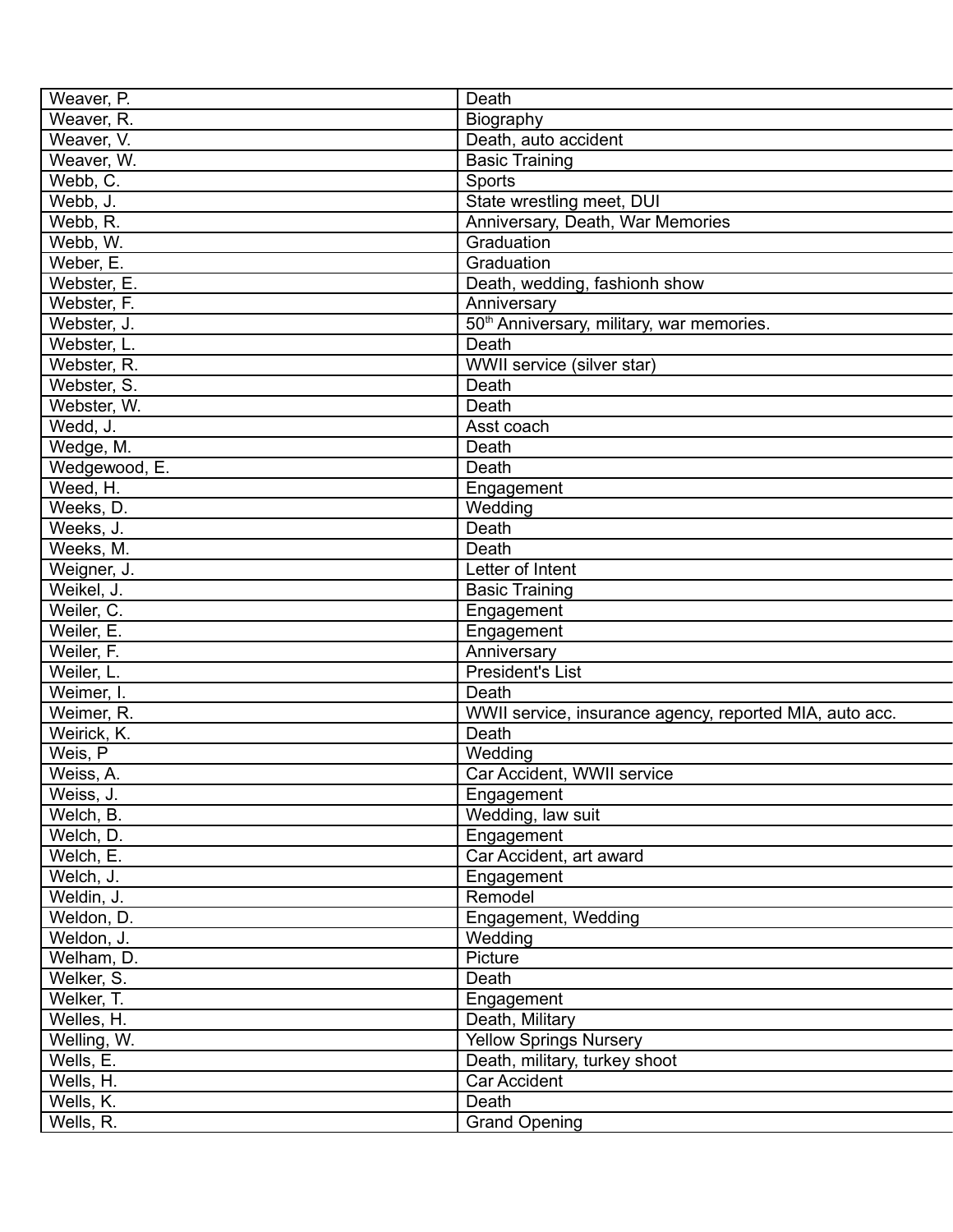| Wells, S.                | Death, Citation                                              |
|--------------------------|--------------------------------------------------------------|
| Welsford, G.             | Death                                                        |
| Welsh, A.                | Arrest                                                       |
| Welsh, B.                | <b>Theft</b>                                                 |
| Welsh, C.                | Death, Citation                                              |
| Welsh, E.                | Honors in 1944 scholastic awards                             |
| Welsh, H.                | Death                                                        |
| Welsh, I.                | Death                                                        |
| Welsh, J.                | Death, postal citation, coaching position, college U of Penn |
|                          | WWII service, wedding                                        |
| Welsh, M.                | Death                                                        |
| Welsh, O.                | Death                                                        |
| Welsh, R.                | Death                                                        |
| Weltman, P.              | Engagement                                                   |
| Wemett, A.               | Family                                                       |
| Wemett, B.               | Firefighter of the Week                                      |
| Wendel, J.               | Death                                                        |
| Wendelgas, J.            | Manager W Pikeland Twp                                       |
| Wendig, $\overline{F}$ . | Engagement, Death, Biography                                 |
| Wenger, M.               | Death                                                        |
| Wenger, M.               | Wedding                                                      |
| Wengrin, M.              | Death                                                        |
| Wenk, R.                 | Wrestler, death, engagement                                  |
| Wenke, B.                | Death                                                        |
| Wenke, D.                | Death                                                        |
| Wenner, Karen            | Death                                                        |
| Wensel, J.               | <b>Basic Training</b>                                        |
| Wentzel, H.              | Death                                                        |
|                          |                                                              |
| Wentzel, R.              | Engagement                                                   |
| Wenzel, K.               | Death                                                        |
| Wercholuk, E.            | Death                                                        |
| Werkheiser, L.           | <b>Car Accident</b>                                          |
| Werner, J.               | Party                                                        |
| Werner, W.               | Death                                                        |
| Werts, M.                | Death                                                        |
| Wertz, A.                | Enlistment                                                   |
| Wertz, A.                | Death                                                        |
| Wertz, C.                | Death, Engagement                                            |
| Wertz, C.                | Death, Prizes, Anniversary                                   |
| Wertz, H.                | Wedding                                                      |
| Wertz, J.                | Wedding, anniversary, 4-h prize                              |
| Wertz, L.                | Death                                                        |
| Wertz, R.                | Engagement                                                   |
| Wertz, S.                | <b>Carpentry Award</b>                                       |
| Wesolowski, D.           | Engagement                                                   |
| Wessner, C.              | Engagement, Wedding                                          |
| Wesson, B.               | Death                                                        |
| West, D.                 | Engagement, military                                         |
| West, E.                 | Death                                                        |
| West, J.                 | Death                                                        |
| West, N.                 | Death                                                        |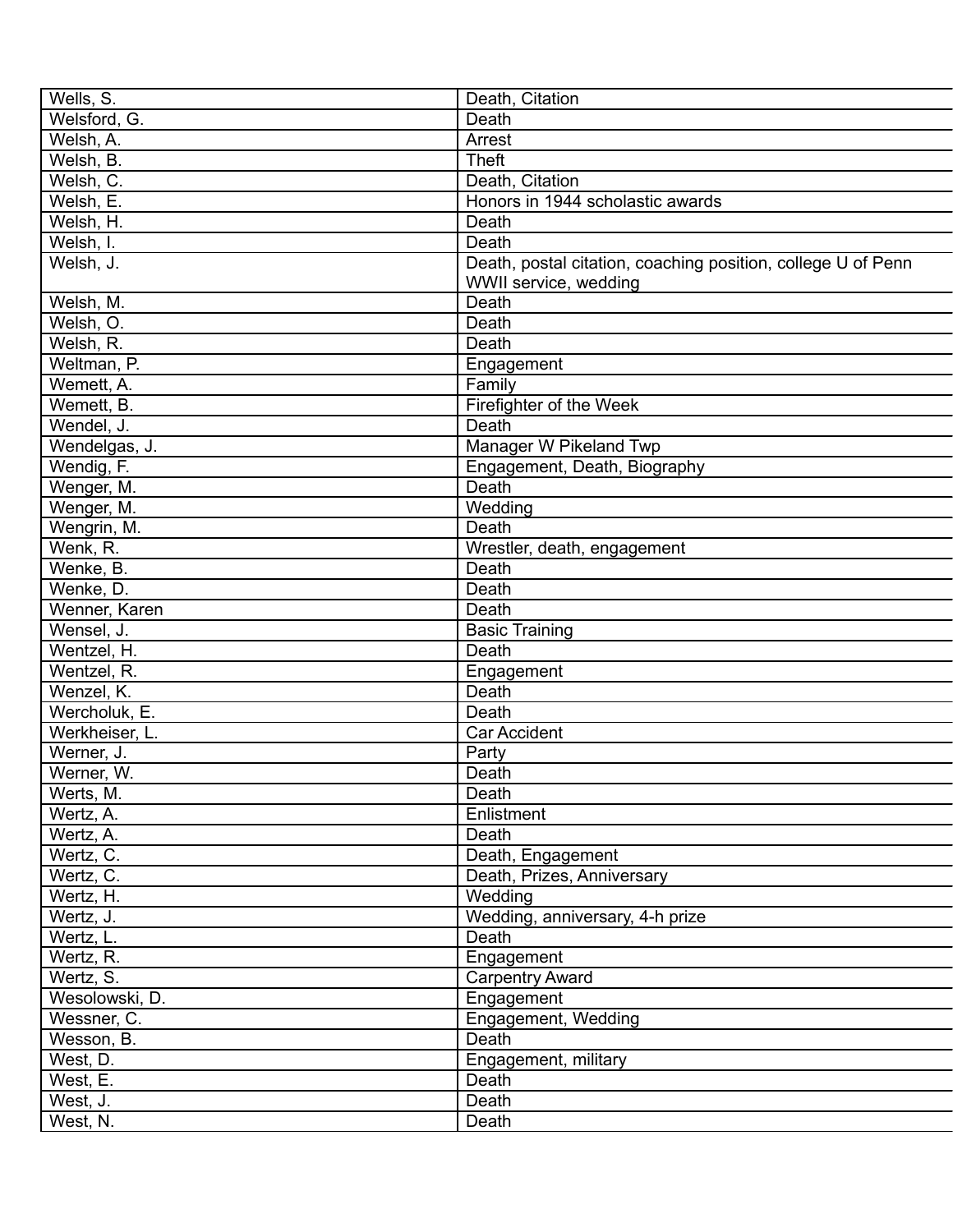| West, P.            | Wedding                                                    |
|---------------------|------------------------------------------------------------|
| West, R.            | Death                                                      |
| West, S.            | Death                                                      |
| Westenberger, A.    | Death                                                      |
| Westenberger, J.    | Wedding, ROTC scholarship                                  |
| Westermark, F.      | Death                                                      |
| Westermark, I.      | Biography                                                  |
| Westmoreland, G.    | Death, arrest and jail                                     |
| Westmoreland, J.    | Death                                                      |
| Westmoreland, K.    | <b>Theft</b>                                               |
| Weston, G.          | Letter of Intent                                           |
| Weston, L.          | Graduation                                                 |
| Wetherill, H.       | Theft, death                                               |
| Wethman, R.         | <b>Car Accident</b>                                        |
| Wetty, A.           | Death                                                      |
| Wetty, J.           | Death                                                      |
| Wetzel, B.          |                                                            |
|                     | Biography                                                  |
| Weyl, C.            | Engagement                                                 |
| Whalen, G.          | Death                                                      |
| Whalen, J.          | Biography                                                  |
| Whaley, F.          | Biography                                                  |
| Whaley, H.          | Death                                                      |
| Whaley, W.          | Arrest                                                     |
| Whalin, G.          | Death                                                      |
| Wharry, E.          | Death                                                      |
| Wharry, G.          | Recital                                                    |
| Wharry, K.          | Award, death, wedding, engagement                          |
| Wharry, N.          | Wedding                                                    |
| Wharry, S.          | Death                                                      |
| Wharry, W.          | Death                                                      |
| Wharton, E.         | Death                                                      |
| Wheatley, D.        | Death                                                      |
| Wheatley, E.        | Death                                                      |
| Wheatley, F.        | Death, wedding                                             |
| Wheatley, K.        | <b>Birth</b>                                               |
| Wheatley, K.        | Award                                                      |
| Wheatley, M.        | Death                                                      |
| Wheatley, R.        | Death, birth, engagement, birth, military                  |
| Wheeler, D.         | Car Accident                                               |
| Wheeler, F.         | Death                                                      |
| Wheeler, J.         | Death, bike theft, home burglary                           |
| Whelan, D.          | <b>Family Reunion</b>                                      |
| Whelen, S.          | Death                                                      |
| Whipple, D.         | <b>Theft</b>                                               |
| Whistler, M.        | Death                                                      |
| Whitaker, E.        | Death                                                      |
| Whitaker, L.        | Biography                                                  |
| Whitby, C.          | Appointment                                                |
| <b>White Family</b> | Biography                                                  |
| White, A.           | Honors, Anniversary, Death, Biography, Wedding, Commission |
| White, B.           |                                                            |
|                     |                                                            |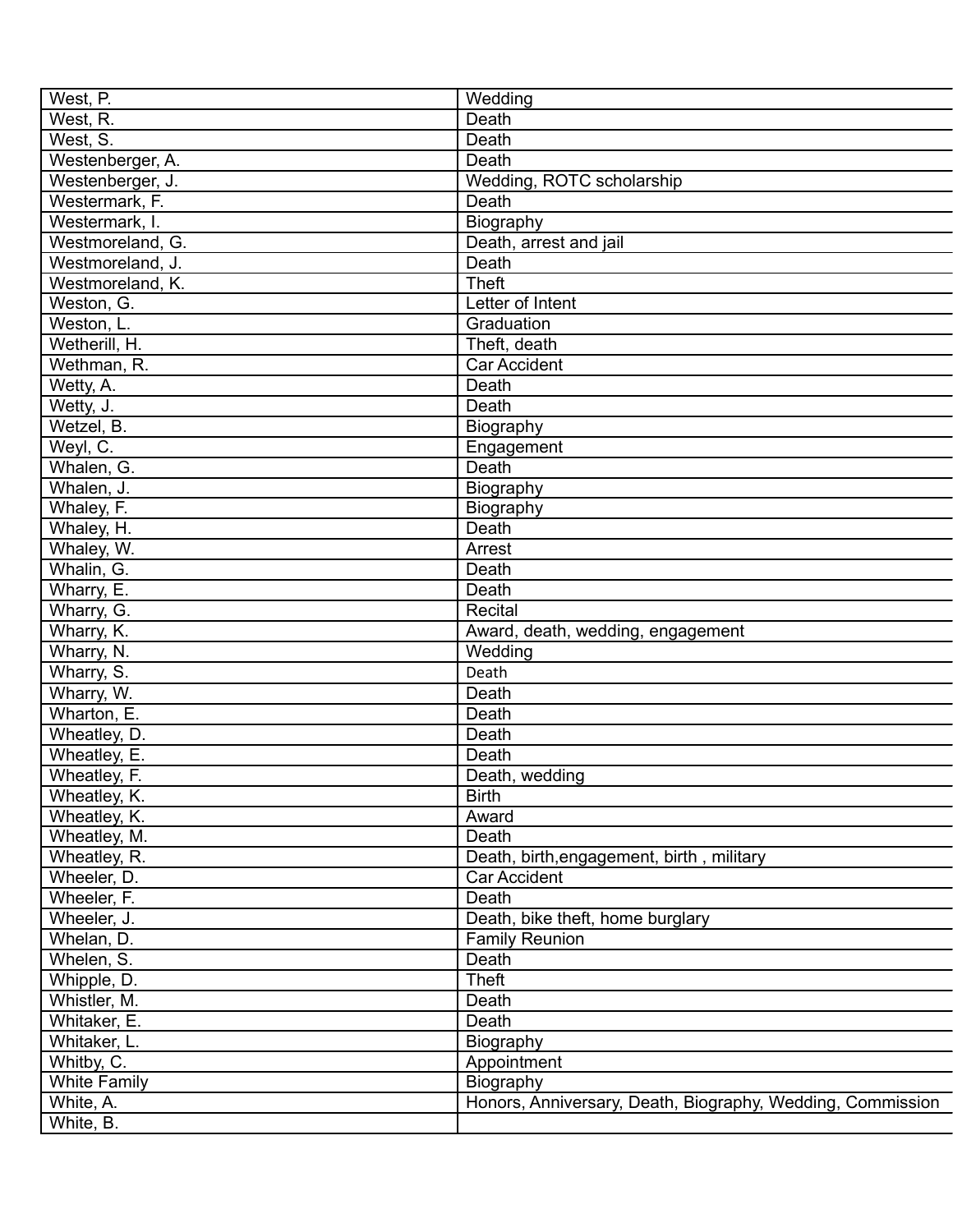| White, C.     | <b>Birth</b>                                                     |
|---------------|------------------------------------------------------------------|
| White, D.     | Death, Firefighter of the Week, wedding, track, military, silver |
|               | wings                                                            |
| White, Donald | Engagement, wedding, military                                    |
| White, E.     |                                                                  |
|               | Death, birth, theft                                              |
| White, G.     | Manager                                                          |
| White, H.     | Wedding                                                          |
| White, H.     | Firefighter of week, Death, auto accident, WWII service, fatal   |
|               | auto accident                                                    |
| White, I.     | Return                                                           |
| White, J.     | Death, House Fire, law degree                                    |
| White, K.     | Death                                                            |
| White, M.     | Death, volunteer in Mexico                                       |
| White, P.     | Discharge                                                        |
| White, R.     | Death, military                                                  |
| White, R.     | Biography                                                        |
| White, R.     | Death                                                            |
| White, S.     | Move                                                             |
| White, T.     | Death                                                            |
| White, W.     | Death, basic training                                            |
| Whiteford, R. | Biography                                                        |
| Whiteford, S. | Death                                                            |
| Whitehair, P. | Death                                                            |
| Whitehead, A. | Visitation, death                                                |
|               |                                                                  |
| Whitehead, R. | Death                                                            |
| Whitehill, B. | Death                                                            |
| Whitehorn, H. | Death                                                            |
| Whitelock, E. | Death                                                            |
| Whitely, D.   | Picture                                                          |
| Whitely, H.   | Arrest                                                           |
| Whitely, H.   | Death                                                            |
| Whitely, J.   | Death, wedding                                                   |
| Whitely, K.   | Engagement                                                       |
| Whitely, M.   | Death                                                            |
|               |                                                                  |
| Whitely, P.   | Picture                                                          |
| Whitely, P.   | Death, piano student                                             |
| Whitely, R.   | Death                                                            |
| Whiteman, D.  | Wedding, death                                                   |
| Whiteman, E.  | Death, WWII service (WIA), 53 <sup>rd</sup> anniversary          |
| Whiteman, G.  | Death                                                            |
| Whiteman, G.  | WWII service, lightning, death, estate sale                      |
| Whiteman, G.  | <b>Car Accident</b>                                              |
| Whiteman, H.  | Death                                                            |
| Whiteman, J.  | Furlough                                                         |
| Whiteman, K.  | Engagement, Death                                                |
| Whiteman, M.  | Death                                                            |
| Whiteman, R.  | Wedding, WWII service                                            |
| Whiteman, R.  | Biography                                                        |
| Whiteman, W.  | Death, theft, WWII service                                       |
| Whitesel, R.  | Move                                                             |
|               |                                                                  |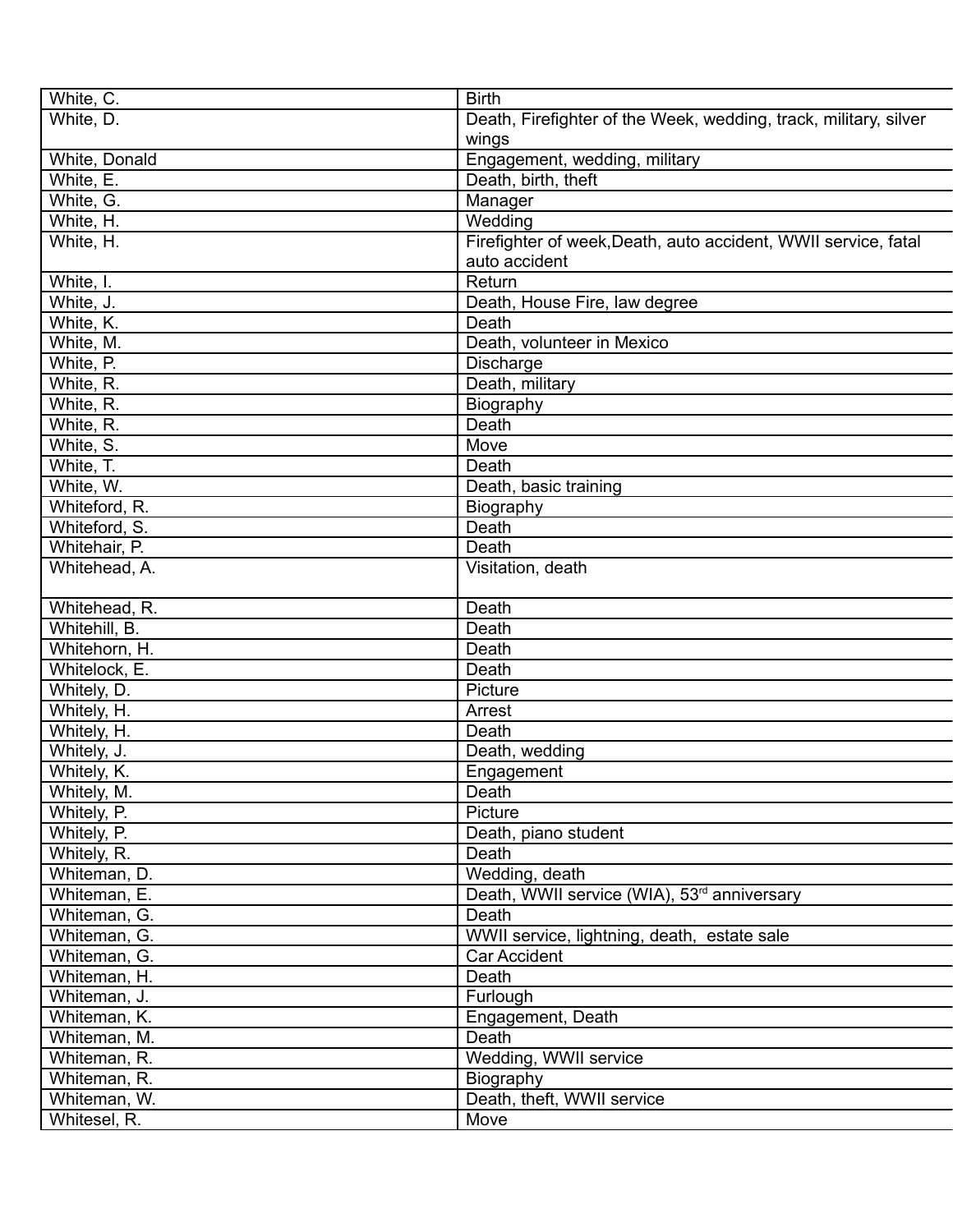| Whiteside, E.            | Death                                                          |
|--------------------------|----------------------------------------------------------------|
| Whiteside, N.            | Death                                                          |
| Whitford, D.             | Death                                                          |
| Whitford, I.             | Engagement                                                     |
| Whitney, A.              | Death                                                          |
| Whitney, B.              | Wedding                                                        |
| Whitney, G.              | Engagement                                                     |
| Whittaker, D.            | Wedding                                                        |
| Whittaker, H.            | Death, Dash 4 Diabetes                                         |
| Whittaker, R.            | Engagement, Death                                              |
| Whittaker, S.            | College                                                        |
| Whittemore, B.           | Fraternity                                                     |
| Whyte, I.                | Wedding                                                        |
| <b>Wickersham Family</b> | Engagement                                                     |
| Wickersham, B.           | <b>Birth</b>                                                   |
| Wickersham, E.           | Death                                                          |
| Widdowson, E.            | Death                                                          |
| Wiederseim, G.           | Death                                                          |
| Wiercinski, S.           | Death                                                          |
| Wiezbicki, H.            | Death                                                          |
| Wiggin, L.               | Death                                                          |
| Wiggins, B.              | Move                                                           |
| Wight, D.                | Car Accident, death                                            |
|                          | Death                                                          |
| Wight, R.                | Scholarship, Studying Abroad, Smallen Fund, College Choir, Fel |
| Wike, C.<br>Wike, E.     | Death                                                          |
|                          | Death                                                          |
| Wiker, G.                |                                                                |
| Wilber, J.               | College honors, fellowship                                     |
| Wilbraham, S.            | Wedding                                                        |
| Wilcox, J.               | Biography, arson victim                                        |
| Wild, K.                 | Engagement                                                     |
| Wildauer, B.             | Amnnapolis, robbeerty                                          |
| Wildermuth, M.           | Death                                                          |
| Wiley, H.                | Death                                                          |
| Wiley, K.                | Death                                                          |
| Wilford, L.              | Move, college graduation                                       |
| Wilford, S.              | Death                                                          |
| Wilgis, A.               | Death                                                          |
| Wilgis, E.               | Death, WWII service                                            |
| Wilkerson, B.            | Death                                                          |
| Wilkerson, G.            | Death                                                          |
| Wilkerson, J.            | Death                                                          |
| Wilkerson, L.            | Death                                                          |
| Wilkerson, R             | Arrest                                                         |
| Wilkerson, W.            | Letter of Intent                                               |
| Wilkes, P.               | <b>Estate Notice</b>                                           |
| Wilkins, F.              | Wedding                                                        |
| Wilkins, M.              | Death                                                          |
| Wilkinson, E.            | Death                                                          |
| Wilkinson, M.            | Car Accident                                                   |
| Wilkinson, M.            | Car Accident                                                   |
|                          |                                                                |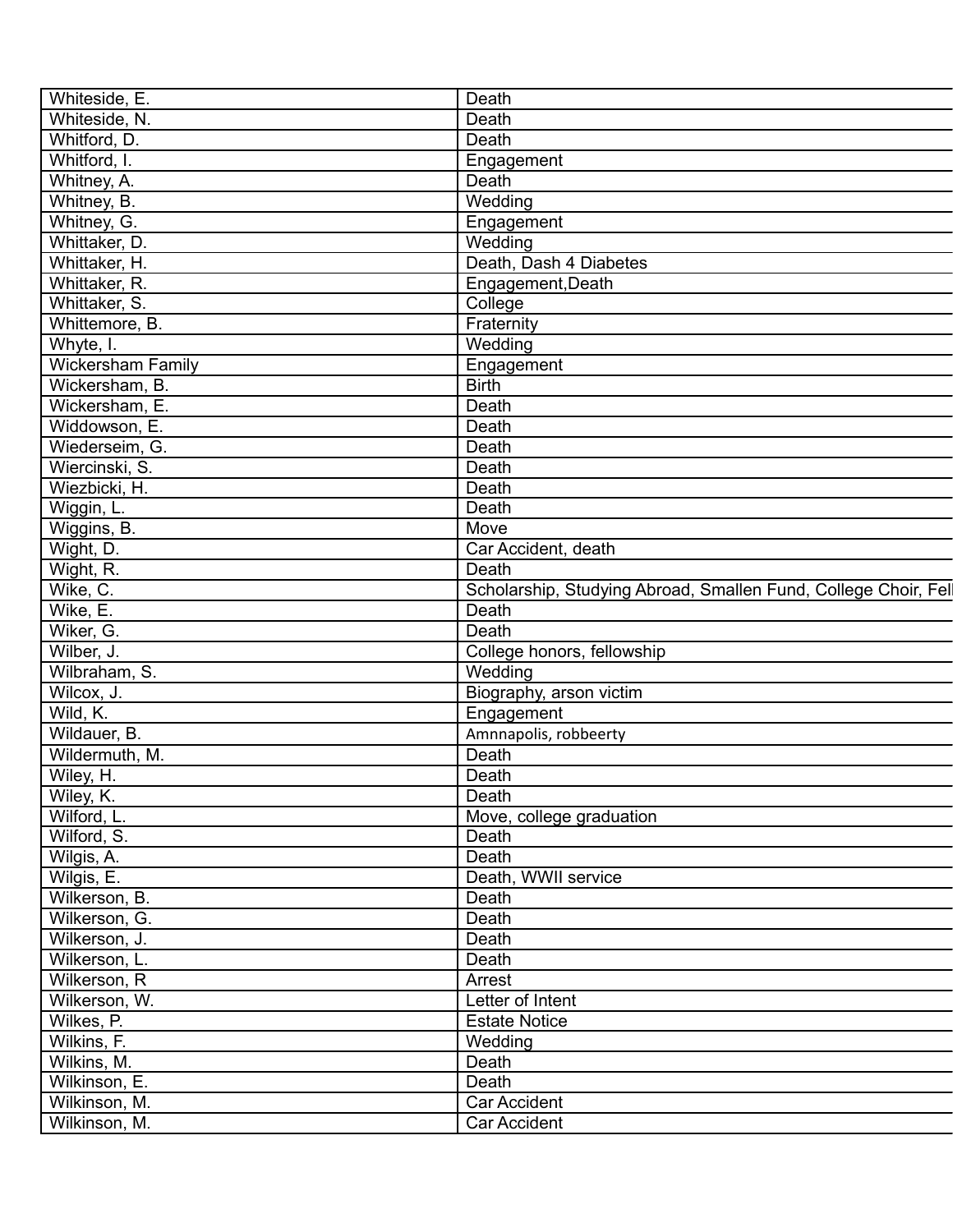| Wilkinson, W.       | Death                                     |
|---------------------|-------------------------------------------|
| Willard, H.         | Death                                     |
| Willard, J.         | Death                                     |
| Willard, M.         | Family                                    |
| Willard, R.         | <b>WWII</b> service                       |
| Willard, W.         | Engagement, Wedding                       |
| Willard, W.         | Engagement, WWII service                  |
| Willen, A.          | Death                                     |
| Willenbrock, G.     | Engagement, Death                         |
| Willenbrock, M.     | Death                                     |
| Willenbrock, S.     | Death, Promotion                          |
| Williames, C.       | Death, birth                              |
| Williams, A.        | Death                                     |
| Williams, A.        | Death, engagement, auto accident          |
| Williams, B.        | Death                                     |
| Williams, C.        | Death                                     |
| Williams, D.        | Death, wedding                            |
| Williams, D.        | Death, GED                                |
| Williams, E.        | Death, auto accident                      |
| Williams, F.        | Death                                     |
| Williams, G.        |                                           |
|                     | Death, college degree, new resident       |
| Williams, J.        | Death, engagement, lacrosse team, stalker |
| Williams, K.        | Death                                     |
| Williams, L.        | Death, Engagement                         |
| Williams, L.        | Death                                     |
| Williams, M.        | Picture                                   |
| Williams, P.        | Death                                     |
| Williams, R.        | Engagement, Death, promotion, military    |
| Williams, S.        | Chester County pagent, death              |
| Williams, T.        | Wedding, new resident, WWII service       |
| Williams, V.        | Death                                     |
| Williams, W.        | Engagement, death                         |
| Williamson, J.      | Biography                                 |
| Williamson, N.      | Homecoming Queen, college graduation      |
| Williamson, N.      | <b>Plane Landing</b>                      |
| Williamson, R.      | Death                                     |
| Williard, L.        | House Fire                                |
| Willis, A.          | Death, wedding                            |
| Willis, B.          | Death                                     |
| Willis, D.          |                                           |
| Willis, H.          | Death, wedding                            |
| Willis, J.          | Death                                     |
| Willis, S.          | Death                                     |
| Willoughby, J.      | Arrest                                    |
| <b>Wills Family</b> | Biography                                 |
| Wills, D.           | Engagement                                |
| Wills, H.           | Biography                                 |
| Wills, J.           | <b>Theft</b>                              |
| Wills, J.           | Plane landing, cancer recovery            |
| Wills, R.           | Death                                     |
| Wilmore, B.         | Firefighter of the Week                   |
|                     |                                           |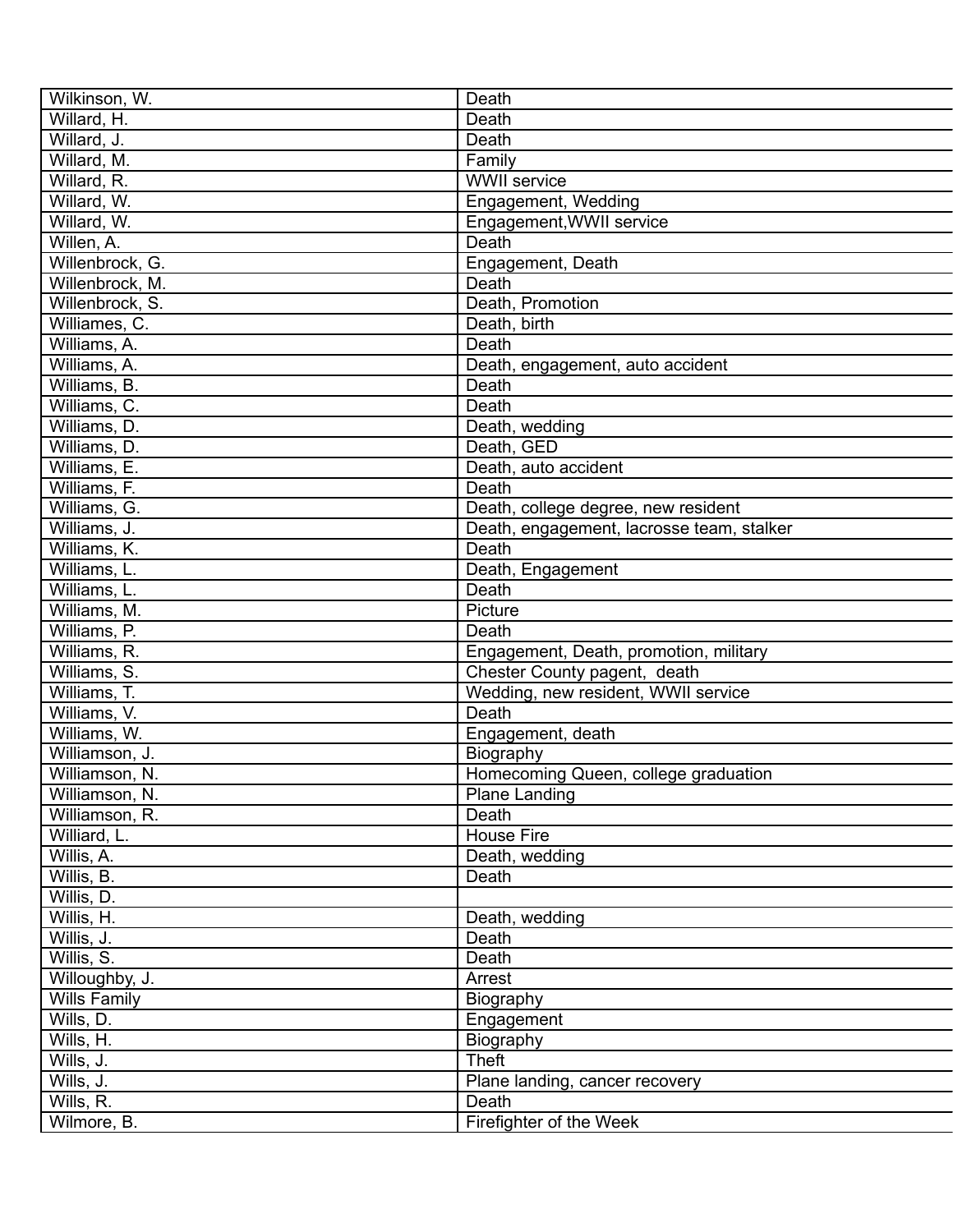| Wilmot, J.           | Death, wedding                                          |
|----------------------|---------------------------------------------------------|
| Wilmot, L.           |                                                         |
| Wilmot, W.           | Death                                                   |
| Wilmot, W.           | Death, Birthday, wedding                                |
| <b>Wilson Family</b> | Death, Wedding                                          |
| Wilson, B.           | Death                                                   |
| Wilson, C.           | Death                                                   |
| Wilson, D.           | Admission, college honor roll                           |
| Wilson, D.           | Admission                                               |
| Wilson, E.           | Death, wedding                                          |
| Wilson, F.           | Death                                                   |
| Wilson, G.           | Fish rodeo, birthday party                              |
| Wilson, H.           | Death, military                                         |
| Wilson, H.           | Death, WWII service                                     |
| Wilson, I.           | Biography, Death                                        |
| Wilson, J.           | Military, WWII service                                  |
| Wilson, J.           | Fire                                                    |
| Wilson, K.           | Death                                                   |
| Wilson, K.           | Biography                                               |
| Wilson, L.           | Employment, modeling school, death, nursing grad, birth |
| Wilson, L.           | Death, Wedding                                          |
| Wilson, L.           | Wedding, Biography                                      |
| Wilson, L.           | Engagement, Cross Country Team                          |
| Wilson, M.           | Death, wedding                                          |
| Wilson, M.           | Death, wedding, property sale, student nurse            |
| Wilson, N.           | Atomic bomb work, burglary, wedding, college graduation |
| Wilson, P.           | Car Accident, Wedding                                   |
| Wilson, P.           | Death, auto accident                                    |
| Wilson, R.           | Death, Engagement, wedding                              |
| Wilson, R.           | Death, letter of intent                                 |
| Wilson, S.           | Death, burglary                                         |
| Wilson, T.           | Death                                                   |
| Wilson, T.           | <b>Birth</b>                                            |
| Wilson, W.           | Enlistment, death                                       |
| Wilt, D.             | Death                                                   |
| Wiltraut, A.         | Letter of Intent                                        |
| Wiltraut, S.         | Wedding                                                 |
| Wimmer, E.           | Death                                                   |
| Windham, M.          | <b>Birthday Party, Basic Training</b>                   |
| Windham, S.          | Biography                                               |
| Windham, W.          | Arrest                                                  |
| Windle, A.           | Death                                                   |
| Windle, D.           | Death, fall from roof                                   |
| Windle, G.           | Graduation                                              |
| Windle, J.           | Death, birthday party, basic training, engagement       |
| Windle, M.           | Death                                                   |
| Windle, S.           | Death                                                   |
| Windle, Spencer      | Death, retirement                                       |
| Windle, T.           | Biography, Appointment                                  |
| Windolph, G.         | Conservation easement, death                            |
| Windolph, S.         | Death                                                   |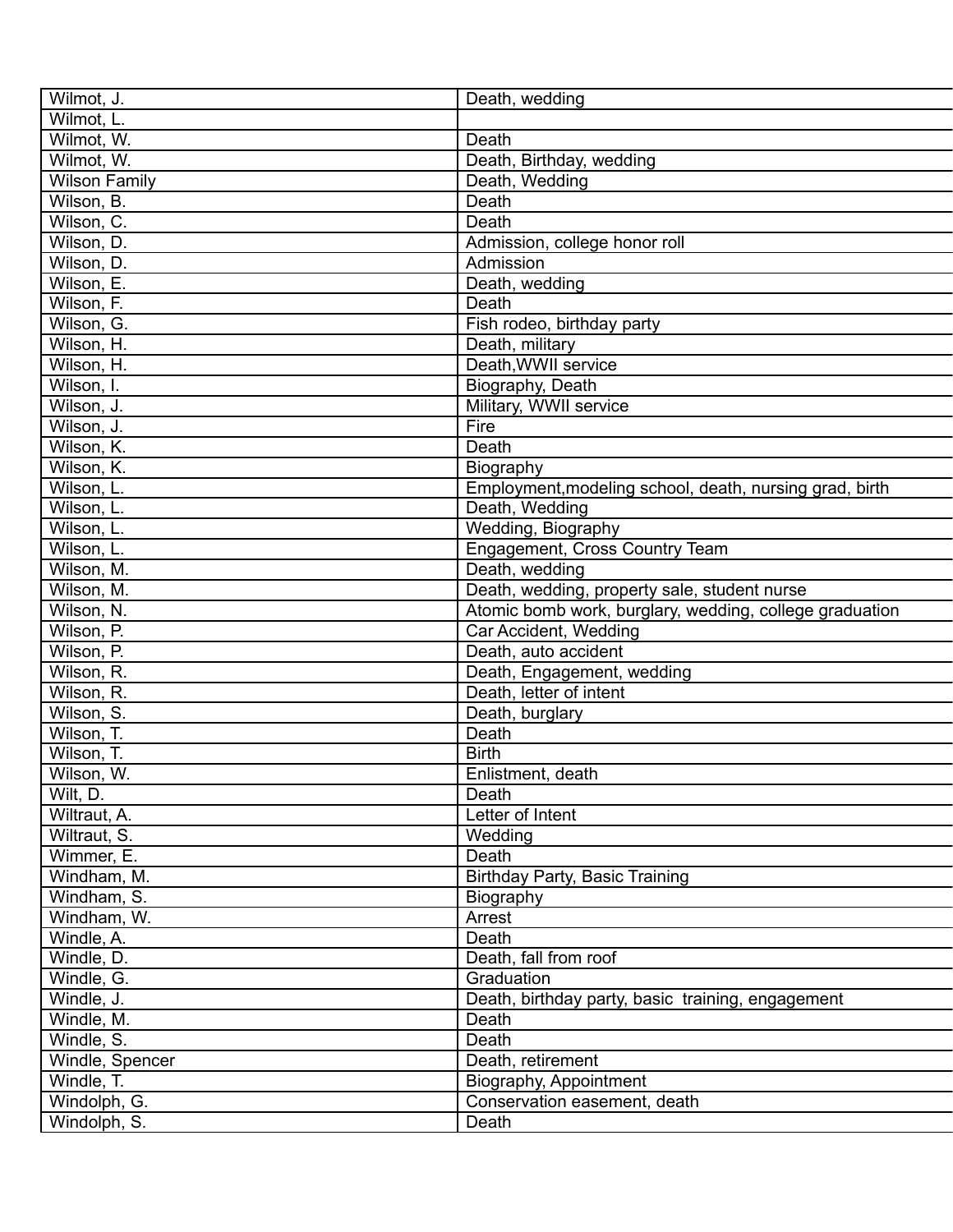| Winecoff, M.      | Letter of Intent                                  |
|-------------------|---------------------------------------------------|
| Wingard, L.       | Death                                             |
| Wingate, N.       | Letter of Intent                                  |
| Wingert, L.       | Death                                             |
| Winiarski, E.     | Death                                             |
| Winkelman, P.     | Death                                             |
| Winkler, H.       | Engagement, Death                                 |
| Winkoff, W.       | Promotion                                         |
| Winn, R.          | Wedding                                           |
| Winter, D.        | Death                                             |
| Winters, E.       | Death                                             |
| Winters, P.       | Death                                             |
| Winther, M.       | Death                                             |
| Winthrop, M.      | Death                                             |
| Winward, E.       | Death                                             |
| Winward, H.       | Death                                             |
| Wir, M.           | Death                                             |
| Wisdom, S.        | Award                                             |
| Wisdom, S.        | Finalist                                          |
| Wise, A.          | Death                                             |
| Wise, A.          | Death                                             |
| Wise, C.          | Engagement, Wedding                               |
| Wise, G.          | Death                                             |
|                   |                                                   |
| Wise, J.          | Death, real estate sales, real estate appointment |
| Wise, L.          | Death                                             |
| Wise, T.          | Car Accident                                      |
| Wise, W.          | Wedding, Engagement                               |
| Wisler, C.        | Death                                             |
| Wisler, R.        | Death                                             |
| Witham, A.        | Death                                             |
| Witherow, D.      | Death                                             |
| Witherow, R.      | Death                                             |
| Withrow, K.       | Death                                             |
| Witlow, E.        | Death                                             |
| Witman, A.        | Letter of Intent                                  |
| Witman, D.        | Death                                             |
| Witmer, K.        | <b>House Fire</b>                                 |
| Witte, B.         | Biography                                         |
| Witte, M.         | <b>WWII Service</b>                               |
| Wittick, J.       | Wedding                                           |
| Woerner, E.       | Angus Queen                                       |
| Woerner, H.       | Furlough                                          |
| Woerner, J.       | Death                                             |
| Wohl, C.          | Biography                                         |
| Wohlschlaeger, W. | <b>Theft</b>                                      |
| Wojtowicz, A.     | Death                                             |
| Wojtowicz, C.     | Engagement                                        |
| Wojtowicz, S.     | Captain, school office                            |
| Wolf, B.          | Death                                             |
| Wolf, C.          | Arrest                                            |
| Wolf, G.          | Engagement                                        |
|                   |                                                   |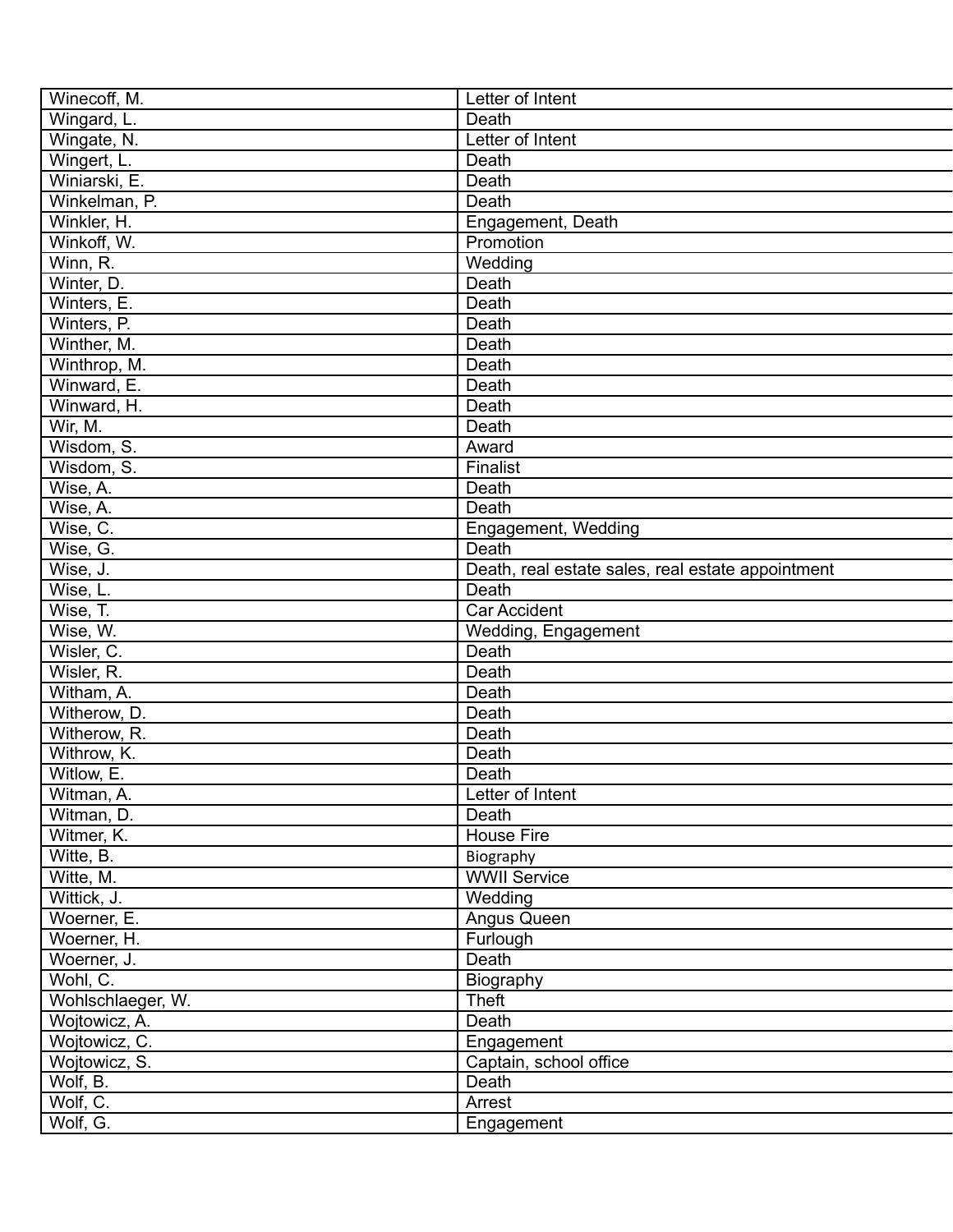| Wolf, S.                 | Wedding, death                           |
|--------------------------|------------------------------------------|
| Wolfe                    | Fire                                     |
| Wolfe, B.                | Graduation                               |
| Wolfe, H.                | Death                                    |
| Wolfe, J.                | Death, engagement                        |
| Wolfe, R.                | Death, wedding, Minister                 |
| Wolfe, T.                | Death, rafting                           |
| Wolford, H.              |                                          |
|                          | Furlough, farm show grand prize<br>Death |
| Wolfram, W.<br>Wolle, C. |                                          |
|                          | Wedding, Exchange Program                |
| Wombough, H.             | Death                                    |
| Wonderland, H.           | <b>WWII</b> Service                      |
| Wonderland, H.           | Promotion                                |
| Wonner, W.               | Death                                    |
| Wood, C.                 | Death                                    |
| Wood, D.                 | Picture, death                           |
| Wood, D.                 | Biography                                |
| Wood, E.                 | Wedding                                  |
| Wood, F.                 | Death                                    |
| Wood, H.                 | Bbiography                               |
| $\overline{W}$ ood, I.   | Death                                    |
| Wood, K.                 | Birth, arrest                            |
| Wood, L.                 | Return                                   |
| Wood, M.                 | Death, spring flower show                |
| Wood, P.                 | Death, ASTM Recipient                    |
| Wood, R.                 | Lacrosse champion, military promotion    |
| Wood, T.                 | Death, funeeral                          |
| Wood, V.                 | <b>WWII Service</b>                      |
| Wood, W.                 | military                                 |
| Woodall, R.              | Car Accident                             |
| Woodland, B.             | Death                                    |
| Woodland, C.             | Candidacy                                |
| Woodrow, G.              | <b>Pictures</b>                          |
| Woodrow, I.              | Wedding, Biography                       |
| Woodruff, A.             | Death                                    |
| Woodruff, H.             | Death                                    |
| Woodruff, I.             | <b>Birth</b>                             |
| Woodruff, M.             | Engagement, wedding, tennis team         |
| Woodruff, M.             | Citizen of the Year                      |
| Woodruff, W.             | Engagement                               |
| Woodruff, W.             | Death, Citizen of the Year, Luminaria    |
| Woodruff, W.             | Wedding                                  |
| Woods, C.                | Engagement                               |
| Woods, C.                | Death                                    |
| Woods, D.                | Dean's List                              |
| Woods, G.                | <b>Theft</b>                             |
| Woods, G.                | geneology                                |
| Woods, L.                | Wedding                                  |
| Woodside, K.             | Biography                                |
| <b>Woodward Family</b>   | Death, Furlough                          |
| Woodward, A.             | Death                                    |
|                          |                                          |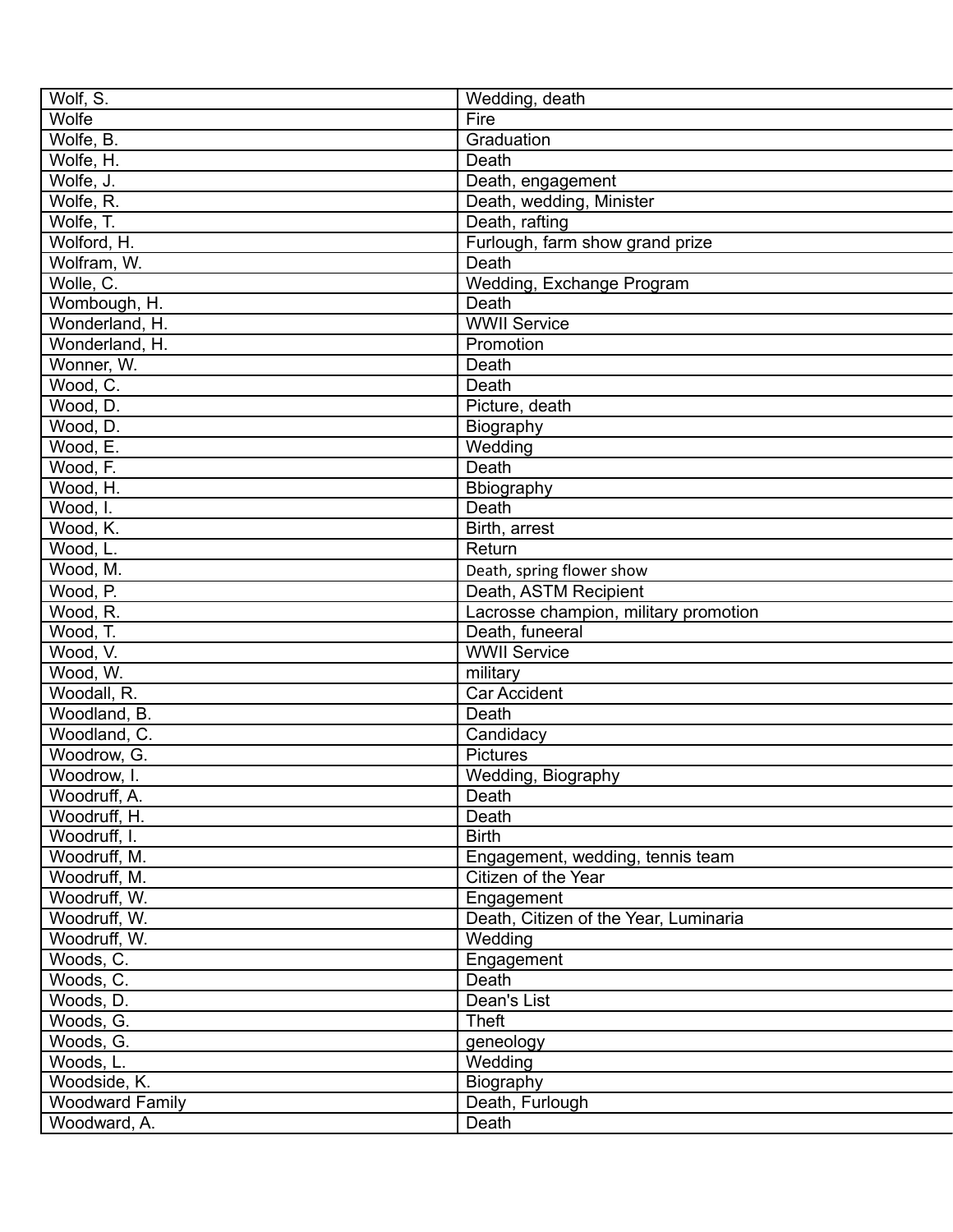| Woodward, B.          | Picture, Death                                             |
|-----------------------|------------------------------------------------------------|
| Woodward, C.          | Death, military, surprise birthday party, WWII service     |
| Woodward, D.          | Death                                                      |
| Woodward, E.          | Death                                                      |
| Woodward, G.          | Death                                                      |
| Woodward, J.          | Engagement, wedding, military                              |
| Woodward, J.          | Death                                                      |
| Woodward, L.          | Death, wedding                                             |
| Woodward, M.          | Death                                                      |
| Woodward, N.          | Biography                                                  |
| Woodward, P.          | Wedding, auto accident                                     |
| Woodward, R.          | Letter to the Editor                                       |
| Woodward, S.          | Dean's List, college graduation                            |
| Woodward, T.          | Death, run for life                                        |
| Woodward, T.          | Death                                                      |
| Woodward, W.          | 50 <sup>th</sup> wedding, employee spotlight, death, honor |
| Woolerton, B.         | Death                                                      |
| Wooley, E.            | Death                                                      |
| Wooley, O.            | Death                                                      |
| Woolfrey, S.          | Theft                                                      |
| Woolman, J.           | Wedding                                                    |
| Woomer, T.            | Party                                                      |
| Worrall, C.           | Geneology                                                  |
| Worrall, H.           | Death                                                      |
| Worrall, J.           | Who's Who in Am Women                                      |
| Worrall, R.           | Death                                                      |
| Worrall, R.           | Wedding, birthday, WWII service                            |
| <b>Worrell Family</b> |                                                            |
| Worsham, R.           | Engagement<br>Death                                        |
| Worst, J.             |                                                            |
|                       | Wedding                                                    |
| Worthey, J.           | Engagement                                                 |
| Worthington, B.       | Death                                                      |
| Worthington, D.       | Engagement                                                 |
| Worthington, H.       | Advertisement                                              |
| Worthington, L.       | Death                                                      |
| Worthington, M.       | Death                                                      |
| Worthington, R.       | Engagement, wedding, plane crash                           |
| Worthington, W.       | Appointment                                                |
| Wortley, A.           | Acquisition                                                |
| Wortley, A.           | Picture                                                    |
| Wortley, D.           | Death                                                      |
| Wosko, A.             | Engagement                                                 |
| Wosko, F.             | Engagement                                                 |
| Wosko, S.             | Death                                                      |
| Wray, J.              | Death                                                      |
| Wright, A             | Military, engagement                                       |
| Wright, B.            | Death                                                      |
| Wright, C.            | Engagement, death                                          |
| Wright, C.            | Death                                                      |
| Wright, D.            | Death                                                      |
| Wright, G.            | Engagement, Death                                          |
|                       |                                                            |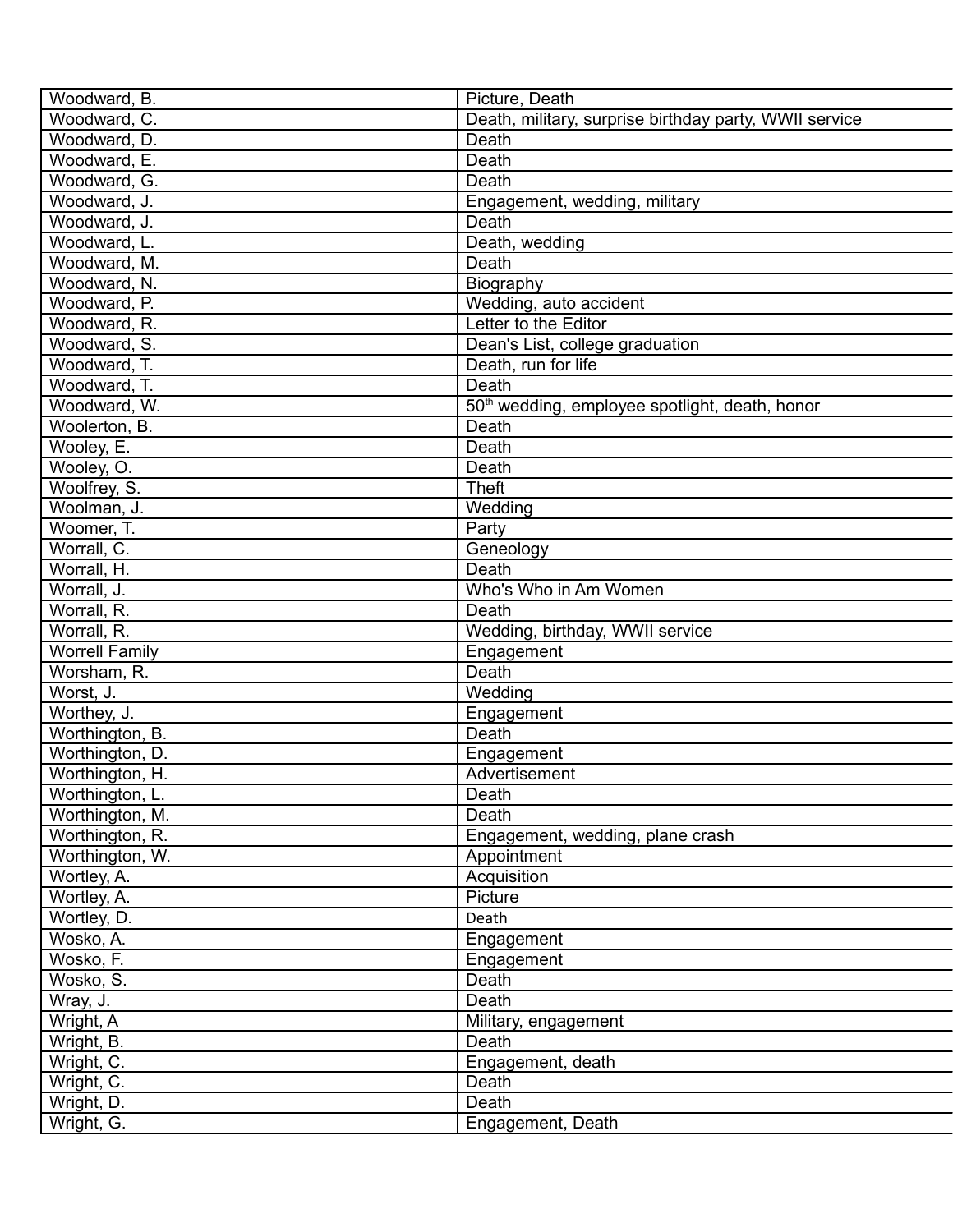| Wright, H.               | Death                                                     |
|--------------------------|-----------------------------------------------------------|
| Wright, J.               | Death, 25 <sup>th</sup> anniversary, promotion            |
| Wright, L.               | <b>Birth</b>                                              |
| Wright, M.               | Death                                                     |
| Wright, P.               | <b>Car Accident</b>                                       |
| Wright, S.               | Engagement                                                |
| Wright, T.               | Arrest                                                    |
| Wright, W.               | Death, wedding                                            |
| Wrights, R.              | Biography                                                 |
| Wuertz, C.               | Wedding                                                   |
| Wuertz, J.               | Death                                                     |
| Wulk, M.                 | Nursing Degree                                            |
| Wyatt, J.                | Arrest                                                    |
| Wychgel, A.              | Wedding                                                   |
| Wychgel, J.              | Death                                                     |
| Wyerman, A.              | Death                                                     |
| Wylie, A.                | Wedding                                                   |
| Wylie, D.                | Death                                                     |
| Wynn, B.                 | Death                                                     |
| Wynn, C.                 | Graduation                                                |
| Wynn, G.                 | <b>Car Accident</b>                                       |
| Wynn, H.                 | Death                                                     |
| Wynn, J.                 | Move                                                      |
| Yablonski, C.            | <b>Student Honors</b>                                     |
| Yablonski, M.            | Death                                                     |
| Yablonski, P.            | <b>Birthday Party</b>                                     |
| Yackanick, M.            | <b>Car Accident</b>                                       |
|                          |                                                           |
| Yager, D.<br>Yaksich, C. | Biography<br>Death                                        |
| Yamshak, D.              |                                                           |
|                          | Death                                                     |
| Yamshak, J.              | Bithday, education, college, engagement                   |
| Yanchitis, K.            | Wedding                                                   |
| Yancy, R.                | Dean's List                                               |
| Yanez, S.                | Sports                                                    |
| Yang, H.                 | Perfect SAT score, scholarship                            |
| Yannascoli, A.           | <b>Basic Training</b>                                     |
| Yannascoli, D.           | Death, College graduation                                 |
| Yannascoli, J.           | Death, wedding                                            |
| Yannella, M.             | Engagement, Death                                         |
| Yannelli, H.             | State Finalist, National American Miss, funds for library |
| Yannick, C.              | <b>Theft</b>                                              |
| Yard, C.                 | Engagement                                                |
| Yarnall, C.              | Death                                                     |
| Yarnall, E.              | Death                                                     |
| Yarnall, G.              | Theft                                                     |
| Yarnall, H.              | Engagement                                                |
| Yarnall, M.              | Engagment, birth, wedding                                 |
| Yarnall, R.              | Car Accident, birth                                       |
| Yarnall, S.              | Death                                                     |
| Yarnall, T.              | Death, birth                                              |
| Yarnall, V.              | Wedding, auto accident                                    |
|                          |                                                           |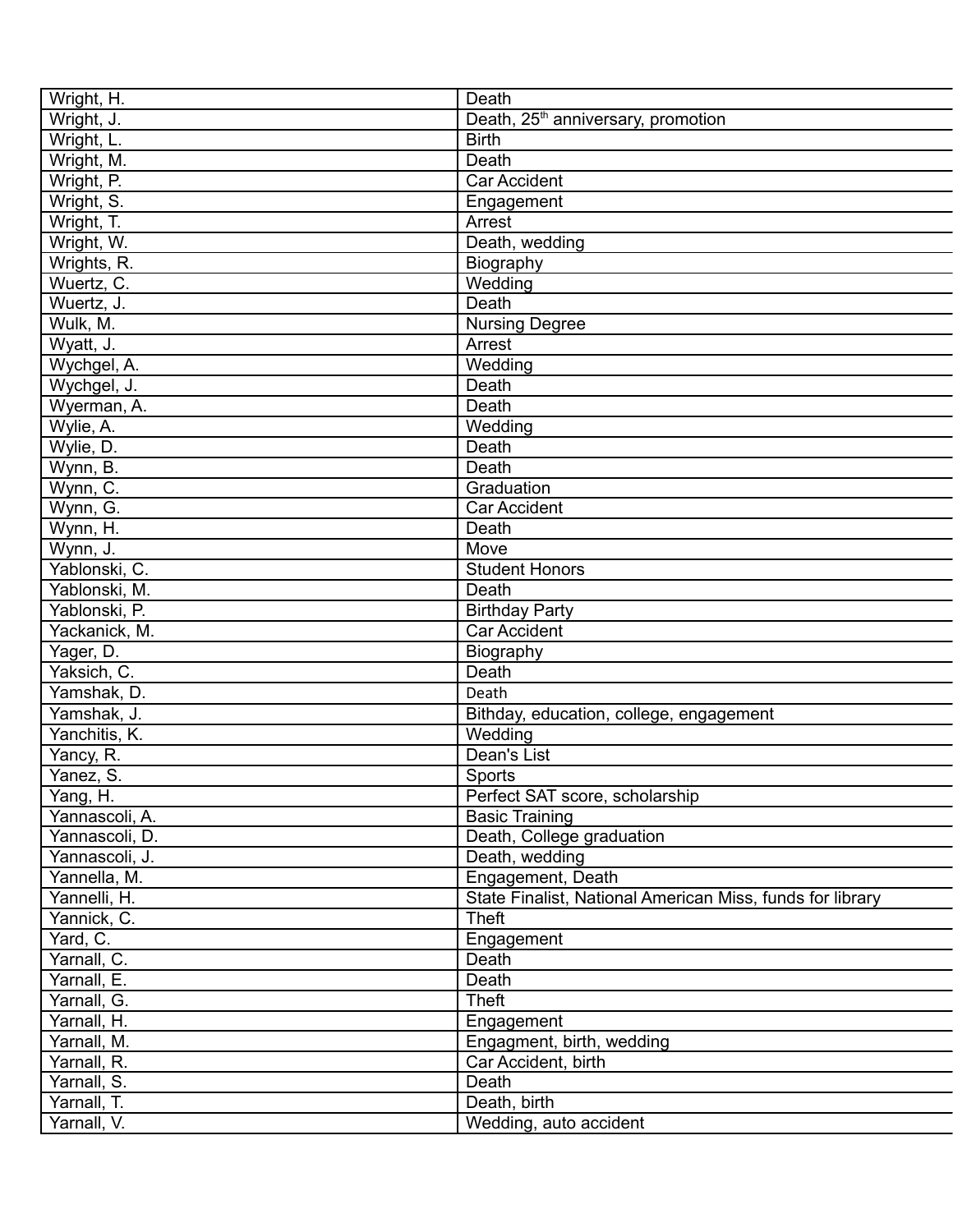| Yarosewick, M. | Death                                                          |
|----------------|----------------------------------------------------------------|
| Yarosh, M.     | Sales Associate                                                |
| Yasick, C.     | Death                                                          |
| Yasick, M.     | Daeth                                                          |
| Yatcilla, E.   | Death                                                          |
| Yaworski, M.   | Death                                                          |
| Yeager, C.     | Death                                                          |
| Yeager, E.     | Death, superintendent gas co                                   |
| Yeager, I.     | Death                                                          |
| Yeaman, E.     | Wedding                                                        |
| Yemenijian, R. | Move                                                           |
| Yenser, C.     | Promotion                                                      |
| Yenser, D.     | Arrest                                                         |
| Yenser, L.     | Picture                                                        |
| Yeoman, E.     | Car Fire                                                       |
| Yeoman, J.     | Move                                                           |
| Yeoman, M.     | Discharge                                                      |
| Yerkes, A.     | Wedding                                                        |
| Yerkes, J.     | Death                                                          |
| Yerkes, M.     | Death                                                          |
|                |                                                                |
| Yerkes, R.     | Fraternity Membership, Anniversary                             |
| Yerkes, S.     | <b>Birth</b>                                                   |
| Yerkes, T.     | College Enrollment, Sec Conard-Pyle                            |
| Yerkes, T.     | Death                                                          |
| Yetter, F.     | Scholarship                                                    |
| Yetter, W.     | Death                                                          |
| Yocum, H.      | Death                                                          |
| Yocum, J.      | Death, WWII service                                            |
| Yocum, L.      | Fraternity Membership, Anniversary, wedding                    |
| Yocum, M.      | Death                                                          |
| Yocum, N.      | Death                                                          |
| Yocum, W.      | <b>WWII Service</b>                                            |
| Yoder, D.      | Wedding                                                        |
| Yoder, H.      | Death                                                          |
| Yoder, J.      | Death                                                          |
| Yoder, L.      | Engagement                                                     |
| Yohn, A.       | Graduation                                                     |
| Yohn, B.       | Death                                                          |
| Yohn, E.       | Death                                                          |
| Yohn, F.       | Death                                                          |
| Yohn, H.       | Death                                                          |
| Yohn, J.       | Wedding, hs bio, student nurse                                 |
| Yohn, M.       | Car Accident                                                   |
| Yohn, M.       | Death                                                          |
| Yohn, R.       | Death, auto crash, manslaughter charge, conviction, sentencing |
| Yohn, R.       | Death                                                          |
| Yohn, W.       | Death                                                          |
| Yonker, W.     | Engagement                                                     |
| Yonkers, T.    | Death                                                          |
| Yori, E.       | Picture                                                        |
| Yori, S.       | <b>Basic Training</b>                                          |
|                |                                                                |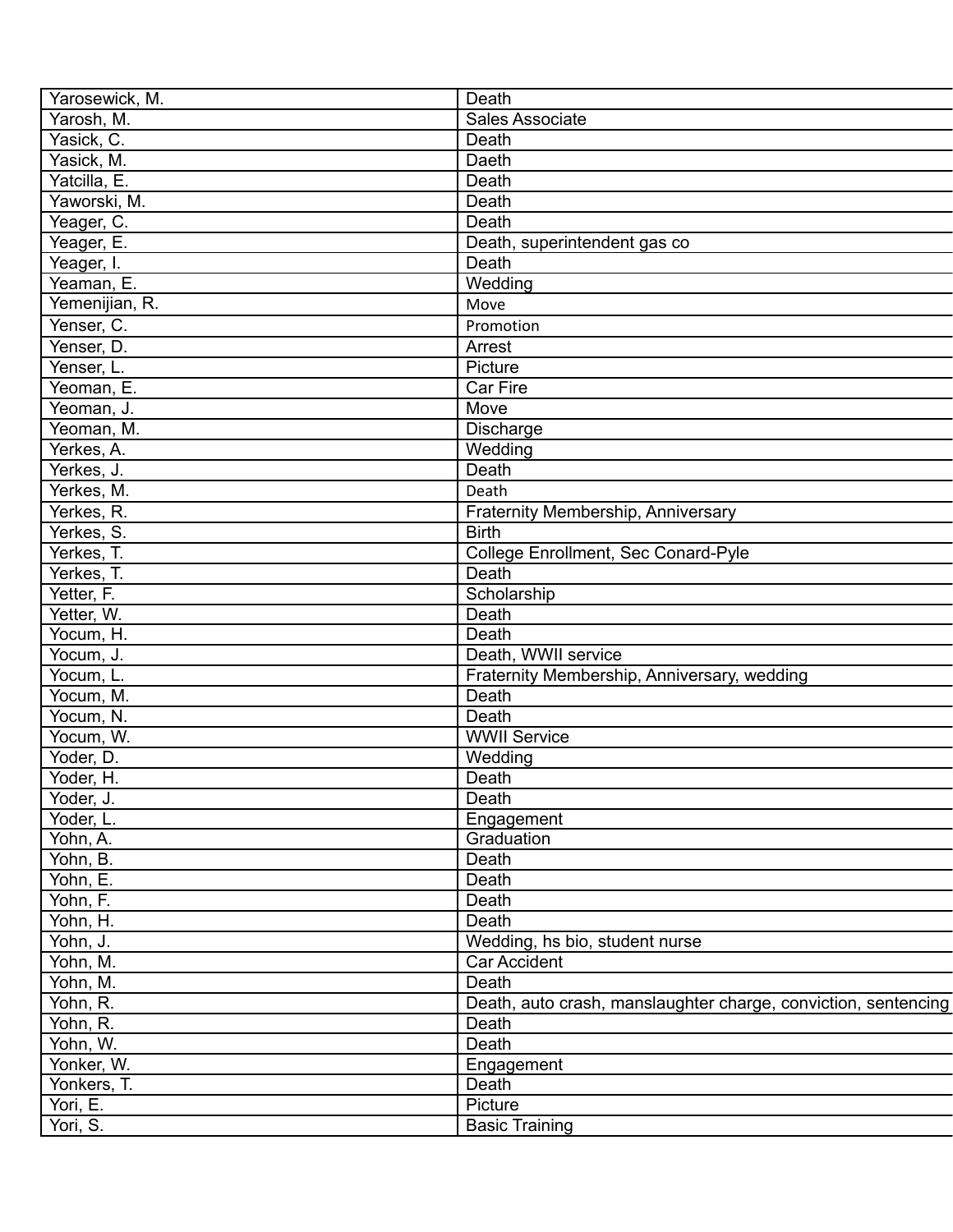| Yost, A.        | Death, WWII service                                           |
|-----------------|---------------------------------------------------------------|
| Yost, B.        | Transfer                                                      |
| Yost, D.        | Engagement, wedding                                           |
| Yost, H.        | Engagement                                                    |
| Yost, H.        | Death                                                         |
| Yost, J.        | Death                                                         |
| Yost, M.        | Death                                                         |
| Yost, P.        | Engagement, death                                             |
| Yost, R.        | Death                                                         |
| Yost, T.        | Engagement, Wedding, car accident                             |
| Young, A.       | Death, auto vandalization                                     |
| Young, B.       | Wedding, new resident                                         |
| Young, C.       | Engagement                                                    |
| Young, C.       | Wedding, Death, medal awarded                                 |
| Young, D.       | Meritorious Service Unit Plaque                               |
| Young, D.       | Wedding                                                       |
| Young, E.       | Wedding, Death, Accident, WWII service                        |
| Young, F.       | Birth, Wedding                                                |
| Young, H.       | Death, Unit Citation, surprise party, WWII service            |
| Young, J.       | Death, Promotion, auto accident, 50 <sup>th</sup> anniversary |
| Young, L.       | Death, Wedding, death, eye hit with bb shot                   |
| Young, M.       | Wedding, birth, death                                         |
| Young, N.       | Death                                                         |
| Young, P.       |                                                               |
| Young, R.       | Engagement, Property Sale<br>Biography, Engagement            |
| Young, S.       | Death                                                         |
| Young, S.       | Wedding                                                       |
| Young, W.       | Engagement, death                                             |
| Young, Z.       |                                                               |
| Youngblood, S.  | Engagement, singing career<br>Theft                           |
|                 |                                                               |
| Youngblood, V.  | Death                                                         |
| Yovino, E.      | Death                                                         |
| Yu, M.          | Biography                                                     |
| Yurkutat, E.    | Death                                                         |
| Yust-Snyder, A. | Death                                                         |
| Zaccarelli, C.  | Death                                                         |
| Zaccarelli, J.  | Wedding                                                       |
| Zacharias, E.   | <b>Birth</b>                                                  |
| Zafere, J.      | Fire                                                          |
| Zaferes, A.     | Death                                                         |
| Zaferes, A.     | Car Accident                                                  |
| Zaferes, D.     | Scholarship                                                   |
| Zaferes, N.     | Restaurant, death                                             |
| Zaferes, S.     | Graduation                                                    |
| Zakorchemny, J. | Biography                                                     |
| Zaks, H.        | Death                                                         |
| Zale, R.        | Death                                                         |
| Zalewski, S.    | Death                                                         |
| Zalinski, S.    | Car Accident                                                  |
| Zalkind, J.     | Death, Teacher's Award                                        |
| Zarzeka, E.     | Death                                                         |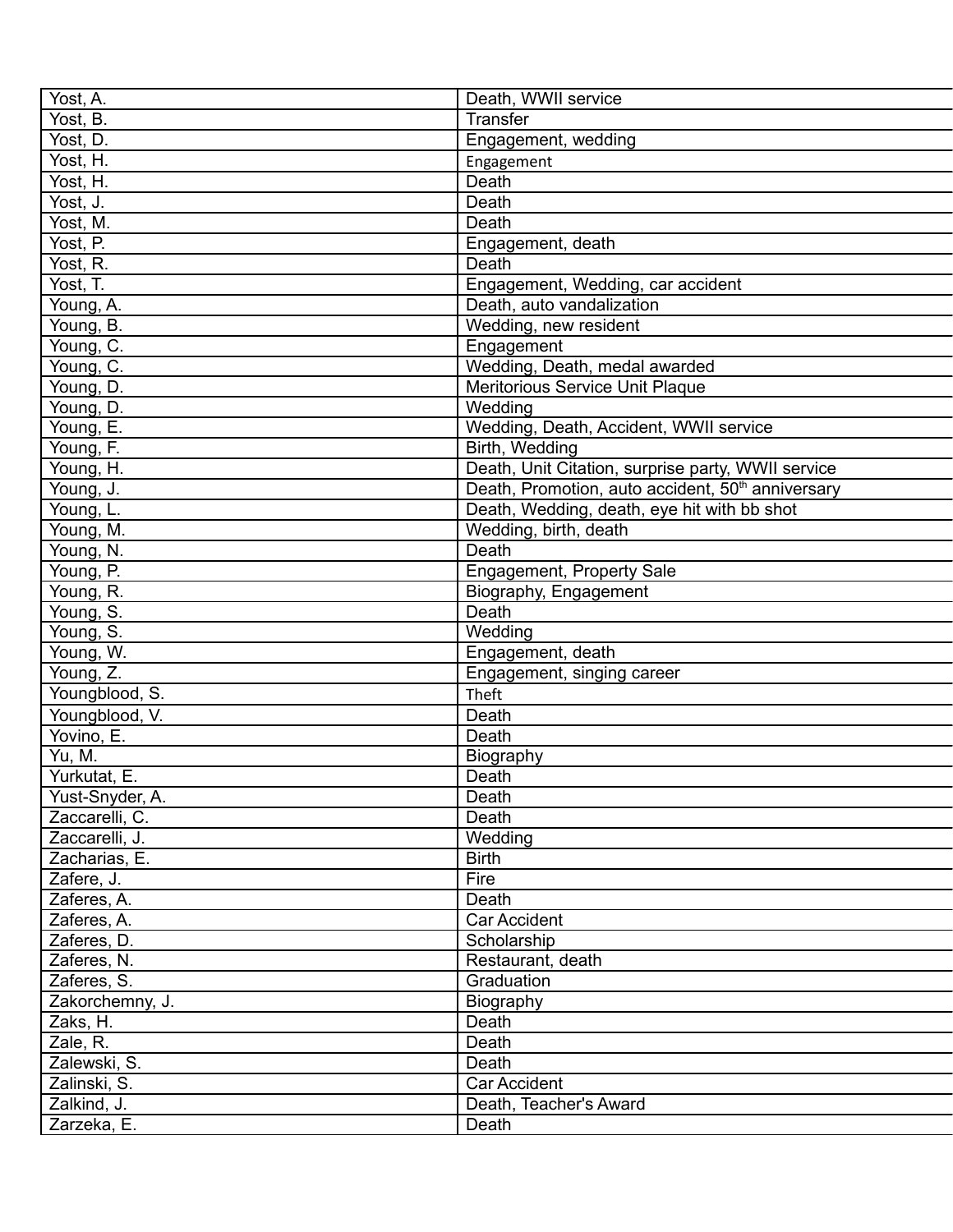| Zebrowski, S.        | Death                                      |
|----------------------|--------------------------------------------|
| Zeiders, C.          | Wedding                                    |
| Zeigler, E.          | <b>WWII Service</b>                        |
| Zeigler, M.          | Lawsuit                                    |
| Zeigler, W.          | <b>Chamber Honors</b>                      |
| Zeis, J.             | Biography                                  |
| Zeitz, M.            | Engagement                                 |
| Zelesnick, P.        | Death                                      |
| Zelesnick, P.        | <b>Car Accident</b>                        |
| Zelina, D.           | Death                                      |
| Zelina, J.           | Death, beekeeping, marriage                |
| Zelina, M.           | Picture                                    |
| Zempel, J.           | <b>Car Accident</b>                        |
| Zentz, D.            | <b>Birth</b>                               |
| Zentz, E.            | Move                                       |
| Zerbe, M.            | Car Accident                               |
| Zerby, J.            | Bee Keeper, Wedding                        |
| Ziegler, A.          | Death                                      |
| Ziegler, E.          | Death, WWII service                        |
| Ziegler, J.          | Theft, birth                               |
| Ziegler, K.          | Death                                      |
| Ziegler, R.          | <b>Theft</b>                               |
| Zima, C.             | Engagement                                 |
| Zimmer, M.           | Biography                                  |
| Zimmerman, G.        | <b>Illness</b>                             |
| Zimmerman, N.        | Biography                                  |
| Zimmerman, S.        |                                            |
|                      | Biography                                  |
| Zink, E.             | Dean's List                                |
| Zinkel, F.           | Arrest                                     |
| Zinkel, J.           | Biography                                  |
| Zinn, C.             | Stovemaker, disappearance                  |
| Zinn, C.             | Death                                      |
| Zinn, R.             | <b>Discharge</b>                           |
| Zinni, J.            | Lacross, death, college graduation         |
| Zinni, V.            | Death, WWII service, auto accident         |
| Ziobro, C.           | Death                                      |
| Ziobro, D.           | Death                                      |
| Ziobro, S.           | Picture                                    |
| <b>Zittle Family</b> | Death, tennis                              |
| Zittle, A.           | Death, Biography                           |
| Zittle, A.           | Death, Engagement                          |
| Zittle, B.           | Engagement                                 |
| Zittle, D.           | Death, birth                               |
| Zittle, E.           | Wedding, Death, art exhibition, engagement |
| Zittle, G.           | Death, wedding, basketball                 |
| Zittle, G.           | Death, Biography                           |
| Zittle, H.           | Death                                      |
| Zittle, K.           | Death                                      |
| Zittle, M.           | Death, wedding                             |
| Zittle, N.           | Death                                      |
| Zittle, P.           | Death, post mistress appointment           |
|                      |                                            |